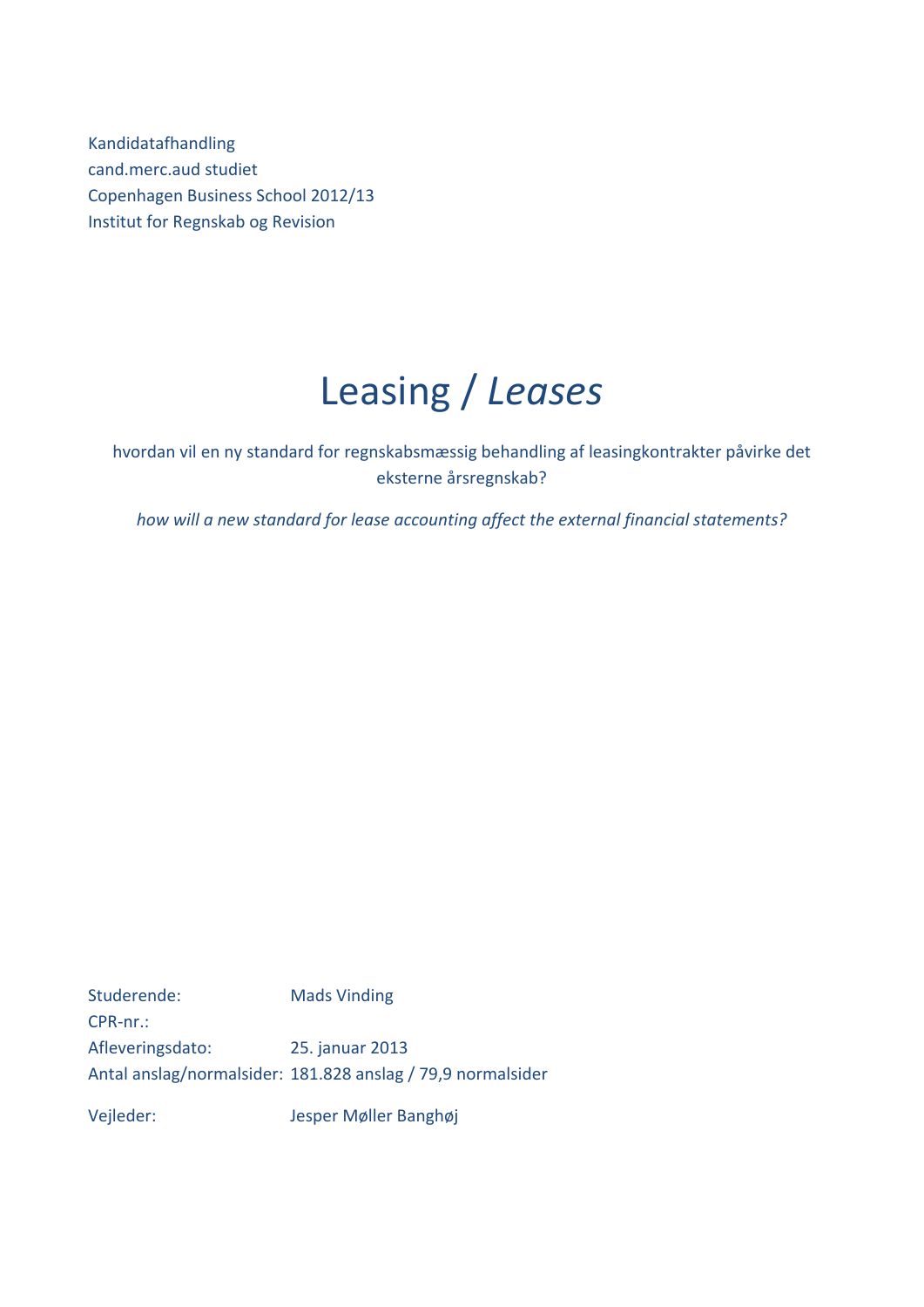## **Executive summary**

This thesis deals with the accounting for lease contracts.

The current standard for accounting for lease contracts in IAS 17 has been criticized in accounting circles and thus a project between IASB and FASB of developing a new standard for accounting for leases started in 2006.

The project of developing a new standard for accounting for leases has so far resulted in the exposure of an *Exposure Draft* in august 2010 containing a draft for a new standard for lease accounting. During the comment period the project group received comprehensive feedback in more than 700 comment letters. Many of the comment letters were skeptical towards the drafted new standard for lease accounting.

Due to the many skeptical comment letters the project group has worked on preparing a second Exposure Draft which is expected for release within the first six months of 2013. However the project group has during the process of preparing a second Exposure Draft published a number of tentative decisions.

The main purpose of this thesis is to examine and analyze how the tentative decisions, decided at this point, will effect external financial reporting in the annual report and whether the tentative decisions will solve the weaknesses and problems in the current standard for lease accounting.

Weaknesses and problems with the current standard for lease accounting in IAS 17 are identified in the first part of the thesis based on an examination of IAS 17. The identified weaknesses and problems with the current standard can mainly be blamed towards the classification between operational and financial lease contracts in the current standard. The thesis concludes that accounting for operational leases in the current standard is inconsistent with The Conceptual Framework for Financial Reporting issued by IASB and that preparers of external financial reporting might have an incentive to exploit the current standard and falsely classify as many lease contracts as possible as operational lease. Also the thesis considers that the current standard is (too) complex and non‐comparable.

Second part of the thesis examines the tentative decisions towards a new standard for lease accounting, decided at this point, and assesses whether the tentative decision will solve the identified weaknesses and problems with the current standard. Based on the tentative decision this thesis concludes that most of the identified weaknesses and problems with the current standard for lease accounting will be solved; some will be fully solved while other only will be solved at some degree.

Third part of the thesis performs an empirical analysis of the effects of the tentative decisions on external financial reporting in the annual report. The analysis is performed for 14 Danish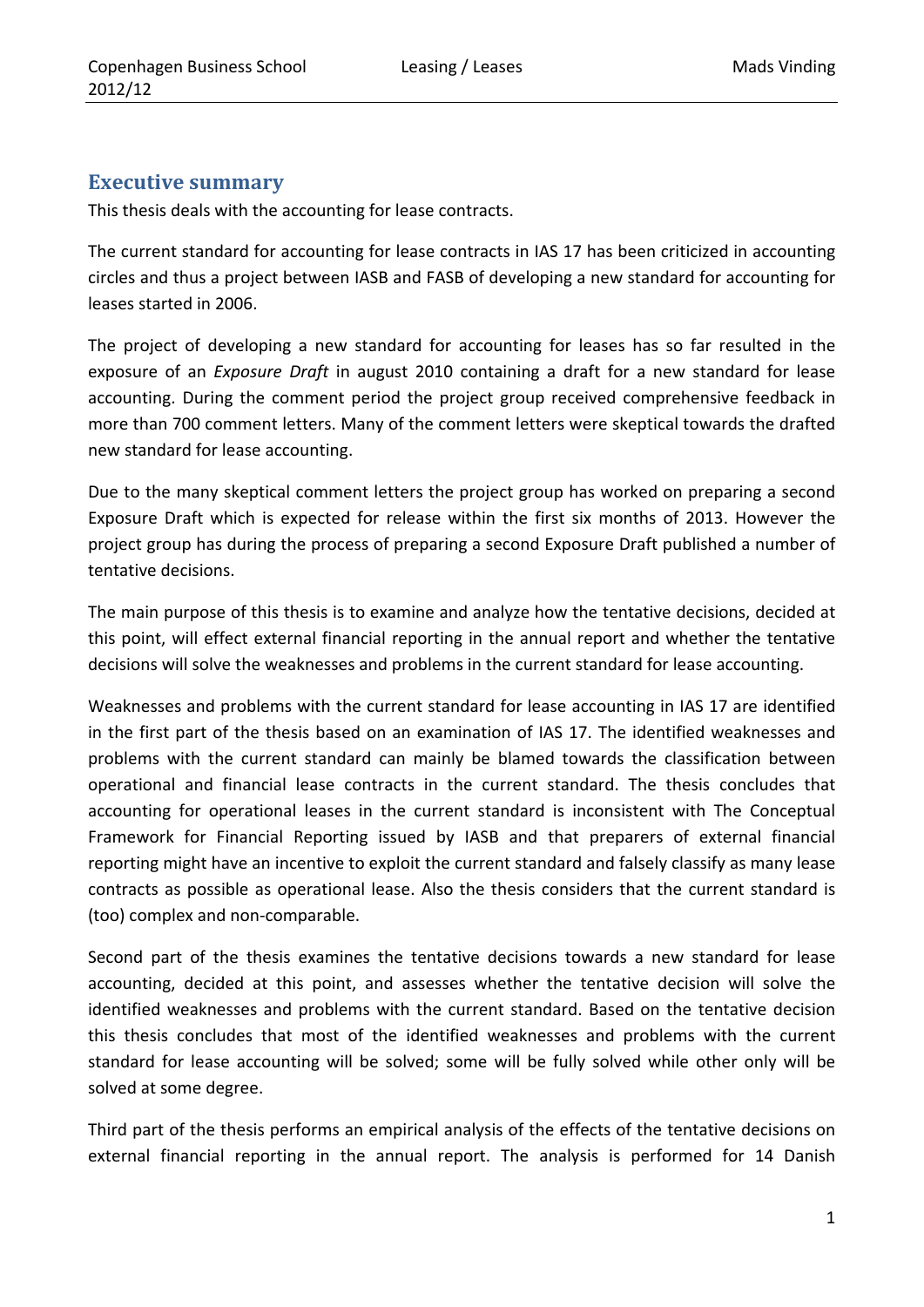companies from the C20‐index based on a modified ILW‐model and analyses the effect on selected key figures in the annual report and key ratios related to profitability and financial risk.

The result of the empirical analysis proves that the tentative decisions will have a significant effect on the companies in the analysis. The companies will on average experience an increase in total assets and net invested capital on 6 % respectively 10 % and a 64 % increase in net financial debt. The key ratios are affected by an average decrease in profitability on 8 % and a significant negative effect on key ratios related to measurement of the financial risk.

In conclusions the thesis concludes that the tentative decision will fully or at some point solve the identified weaknesses and problems and that the effects on external financial reporting will be, on average, a decrease in key figures related to profitability and a negative effect on financial risk key ratios.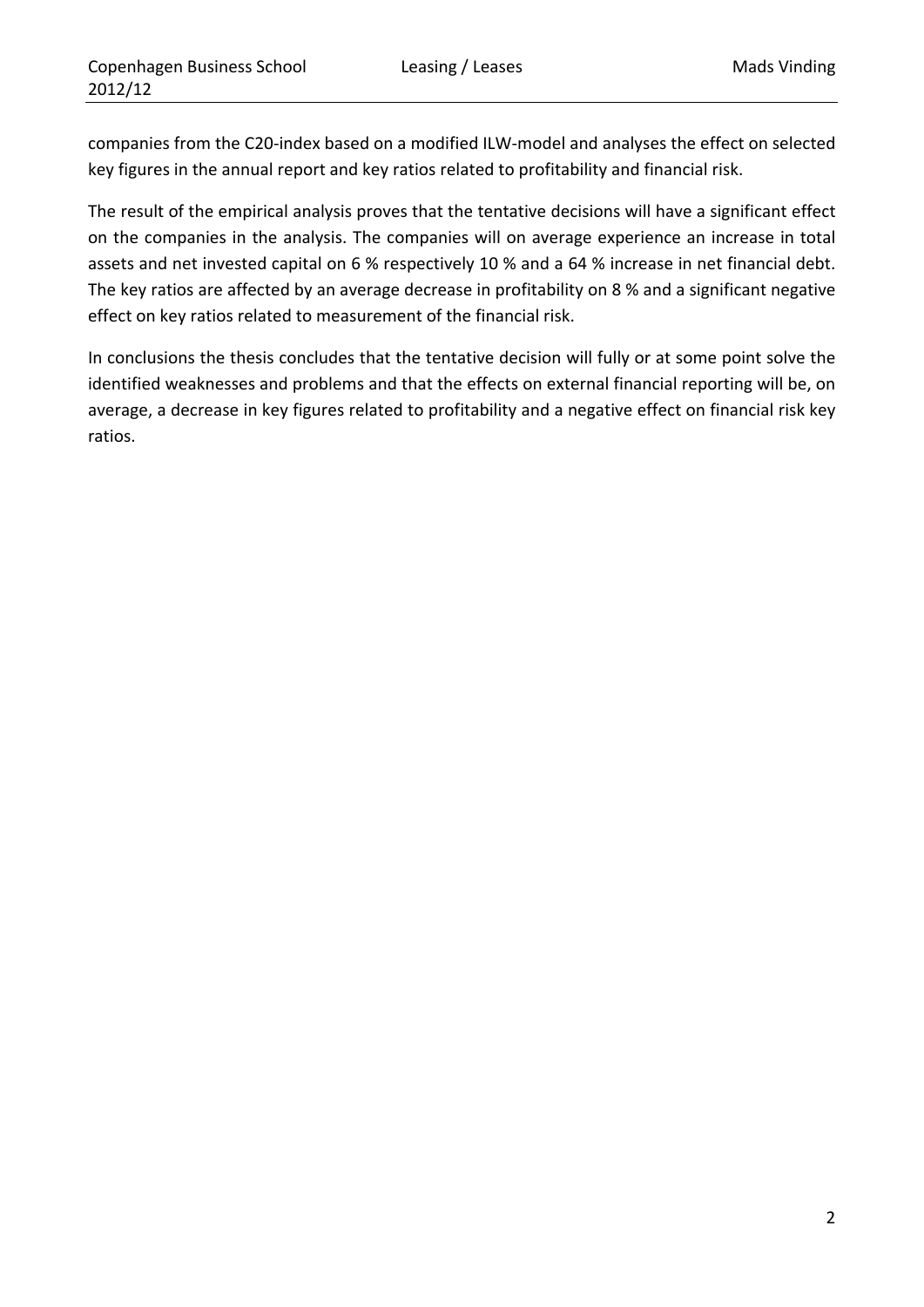# Indholdsfortegnelse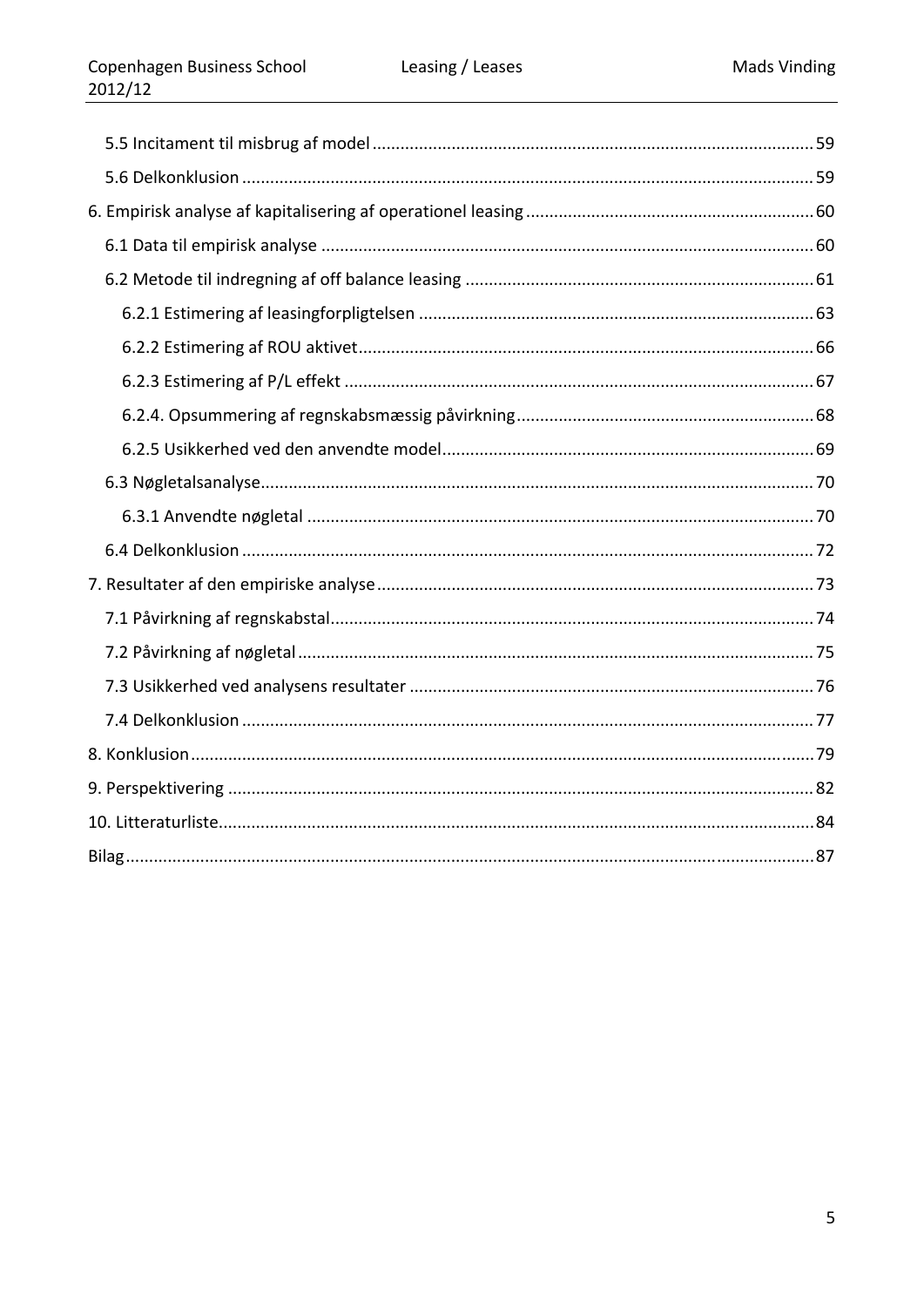## **1 Indledning og problemformulering m.v.**

## **1.1 Indledning**

## **1.1.1 Leasing**

Leasing er for mange virksomheder en attraktiv mulighed for at opnå finansiering ved investering i aktiver. I sin grundform kan leasing sammenlignes med leje, og foregår ved at ejeren af et aktiv (leasinggiver) overdrager brugsretten til aktivet til en bruger (leasingtager) i en periode mod at modtage en betaling igennem denne periode.

For virksomheder kan der være flere fordele ved at gøre brug af leasing frem for at oprette nye lån, trække på kreditter m.v. De væsentligste fordele ved leasing er, at leasingkontrakter ofte kan være mere fleksible end et tilsvarende lån og i højere grad kan skræddersys til virksomhedens behov. Herudover kan der være mulighed for at undlade at indregne leasingkontrakter i virksomhedens balance, såfremt der er tale om operationel leasing.

## **1.1.2 Omfanget af leasing**

Virksomheders brug af leasing som finansieringskilde er steget støt igennem 00'erne med et fald i årene 2009 og 2010 som følge af den generelle lavkonjunktur og manglende investeringslyst i verdenssamfundet. I Danmark kan udviklingen i indgåelsen af nye leasingkontrakter vises ved nedenstående graf, som viser antallet af nye leasingkontrakter i mio. kr. indgået i perioden 2000 ‐ 2011 i Danmark.



Figur 1 ‐ Udvikling i indgåelsen af nye leasingkontrakter i Danmark 2000‐2011

Kilde: Egen tilvirkning på baggrund af data fra Finans og Leasing (www.finansogleasing.dk)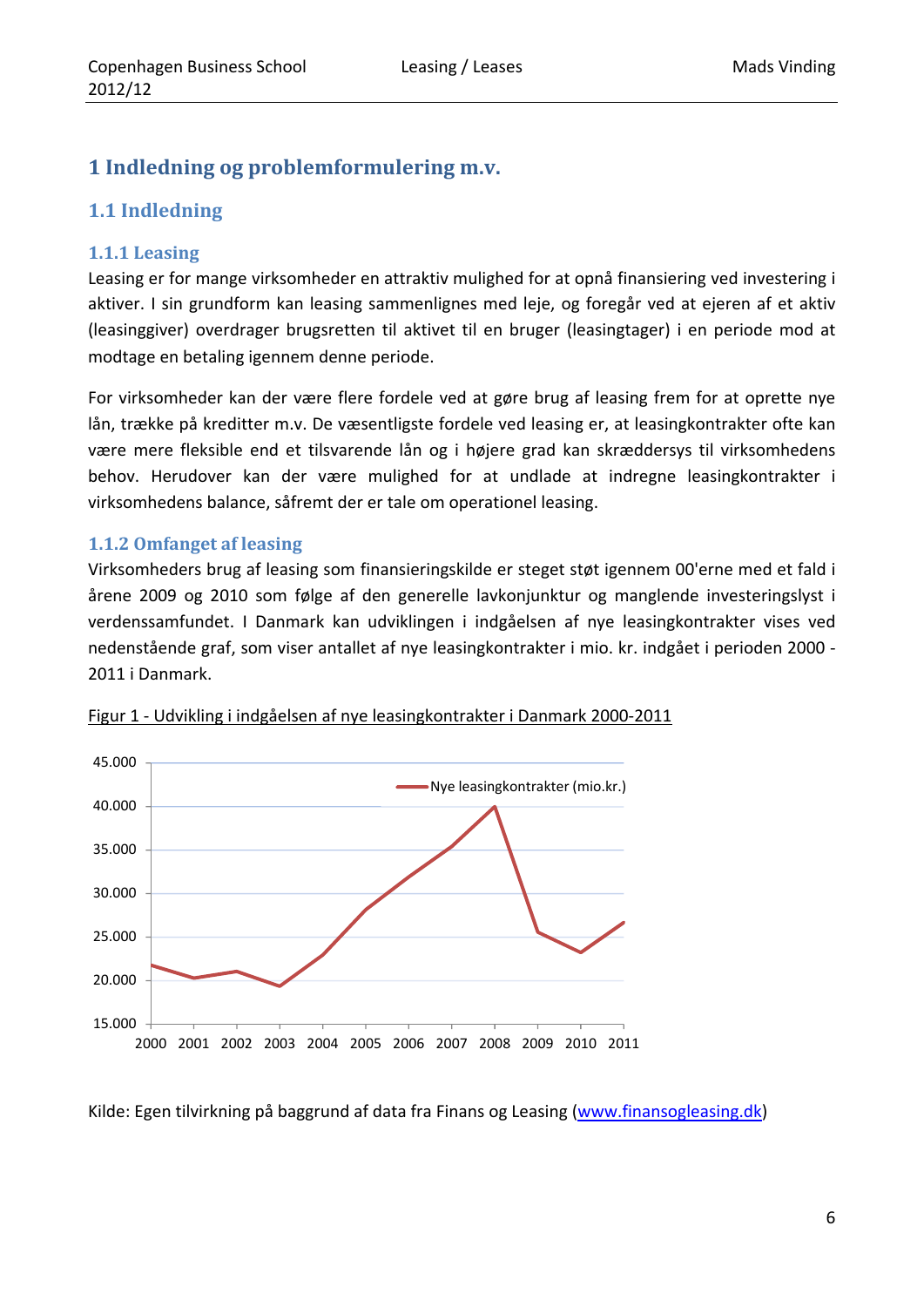På europæisk plan viser den årlige opgørelse fra brancheorganisationen for leasing i Europa, Leaseurope, at der i 2010 blev indgået nye leasingkontrakter for en værdi af 1.378 mia.kr. (Danmark: 24 mia.kr.), og at der ved udgangen af 2010 var ydet finansiering i form af leasingkontrakter for samlet set 4.370 mia.kr. (Danmark: 76 mia.kr.).<sup>1</sup> Leasing er således en finansieringsform, som udgør en væsentlig finansieringskilde for virksomheder og hvis popularitet har været stigende igennem 00'erne. Seneste offentliggjorte tal fra Leaseurope og den danske brancheorganisation Finans og Leasing viser således også en stigende tendens i omfanget af nye kontrakter i 2011 og 2012.

## **1.1.3 Regnskabsmæssig behandling**

Den nuværende regnskabsmæssige behandling af leasingkontrakter reguleres af den internationale regnskabsstandard IAS 17. Ifølge denne kan leasingkontrakter opdeles i to typer kontrakter:

Finansielle leasingkontrakter

<u> 1989 - Johann Barn, mars eta inperiodo</u>

Operationelle leasingkontrakter

Karakteristika ved finansielle leasingkontrakter er, at kontrakten i sin essens kan sidestilles med et lånefinansieret køb af et aktiv. Dette indebærer, at alle væsentlige risici og afkast forbundet med ejendomsretten til det leasede aktiv overdrages til leasingtager. Regnskabsmæssigt betyder dette, at finansielle leasingkontrakter indregnes i balancen for leasingtager under henholdsvis aktiver og forpligtelser.

Ved en operationel leasingkontrakt overdrages alle væsentlige risici og afkast forbundet med ejendomsretten til det leasede aktiv ikke til leasingtager. Regnskabsmæssigt betyder dette, at operationelle leasingkontrakter ikke indregnes i balancen for leasingtager men alene oplyses som en del af noteoplysningerne til årsregnskabet.

Den store forskel i metoden for indregning og oplysning mellem de to generelle typer af leasingkontrakter har givet grobund for stigende opmærksomhed og diskussion inden for regnskabsverdenen, om hvorvidt de nuværende regnskabsregler for leasingkontrakter er tilstrækkelige. Grundlæggende er problemstillingen, hvorvidt de nuværende regnskabsregler omkring operationel leasing i al væsentlighed giver regnskabsbrugeren de nødvendige oplysninger for at kunne vurdere det eksterne årsregnskab.

I tilknytning til ovenstående er det et problem, at det for de fleste virksomheder vil være en fordel, at leasingkontrakter indregnes som operationelle leasingkontrakter, da disse ikke vil påvirke virksomhedens balance, nøgletal m.v. En undersøgelse foretaget af SEC i 2005<sup>2</sup> viser, at omfanget

<sup>&</sup>lt;sup>1</sup> Kilde: Leaseurope, Annual Survey 2010, tilgængelig på www.leaseurope.org<br><sup>2</sup> SEC; Report and Recommendations Pursuant to Section 401(c) of the Sarbanes-Oxley Act of 2002 On Arrangements with Off-Balance Sheet Implications, Special Purpose Entities, and Transparancy of Filing by Issuers; 2005; tilgængelig på www.sec.org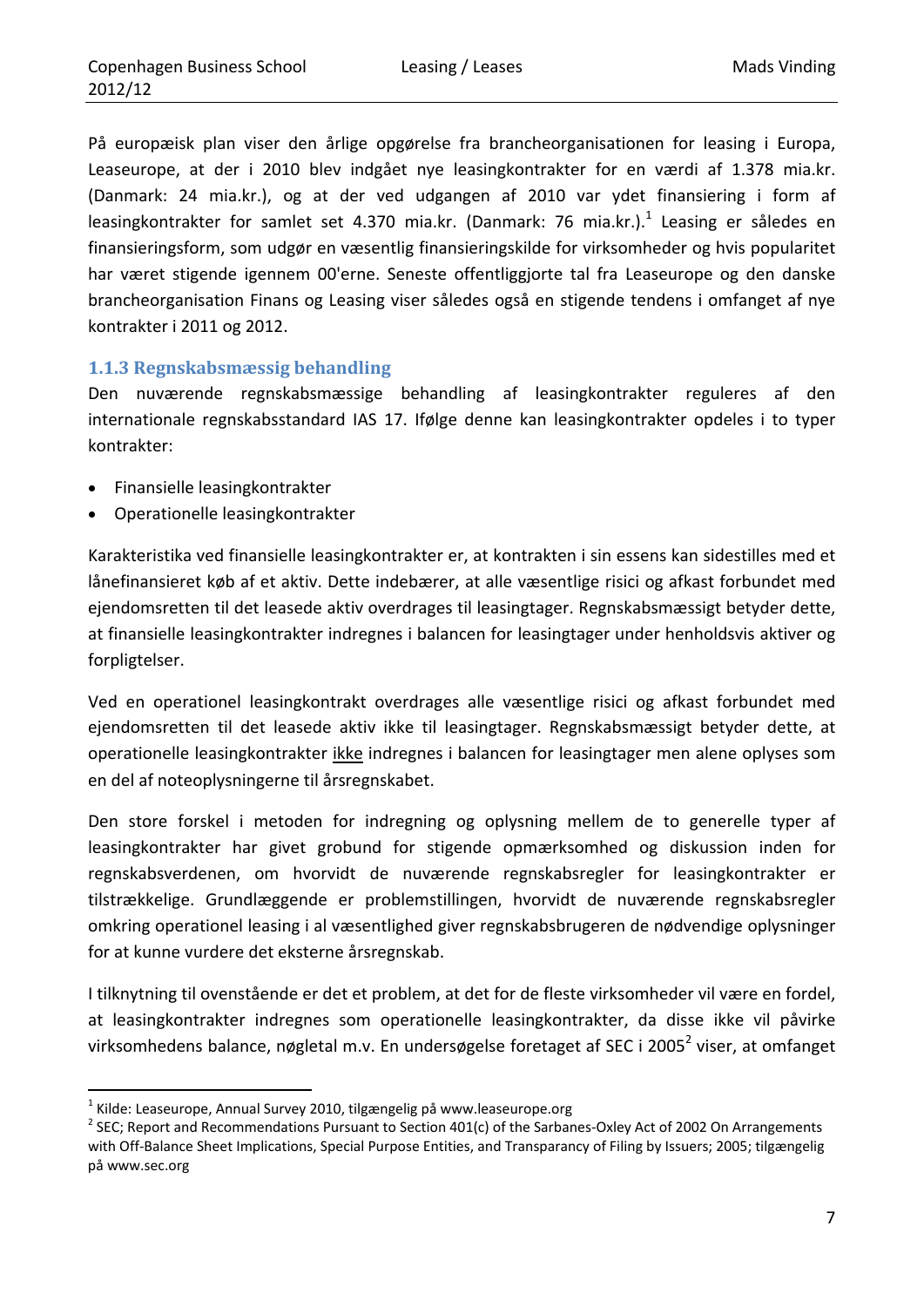af operationelle leasingaftaler for virksomheder i USA væsentligt overstiger omfanget af finansielle leasingaftaler. Det må forventes, at tilsvarende er gældende for virksomheder i Europa og herunder Danmark. Dette giver anledning til at stille spørgsmålstegn ved, hvorvidt leasingkontrakter klassificeres korrekt på baggrund af kontraktens karakteristika eller om virksomheder misbruger regnskabsreglerne og klassificerer kontrakter som operationelle leasingkontrakter, selvom kontrakten i sin essens er en finansiel leasingkontrakt.

#### **1.1.4 Ny standard for regnskabsmæssig behandling af leasingkontrakter**

I ovennævnte rapport fra SEC opfordredes den amerikanske organisation for standardudstedelse, FASB, til at kigge nærmere på reglerne for den regnskabsmæssige behandling af leasingkontrakter. FASB har med den tilsvarende europæiske organisation for standardudstedelse, IASB, igangsat udviklingen af en ny standard for regnskabsmæssig behandling af leasingkontrakter som en del af deres fælles konvergensprojekt. Projektet blev igangsat i 2006 og har indtil videre resulteret i udgivelsen af et discussion paper i 2006 samt et exposure draft til en ny standard om regnskabsmæssig behandling af leasingkontrakter i august 2010, som blev sendt i høring hos relevante interesser.

Fristen for indgivelse af høringssvar var den 15. december 2010. Der blev afleveret samlet over 700 høringssvar, hvoraf mange forholdt sig kritisk til de forslag, som blev stillet i det første exposure draft. På baggrund heraf har man valgt at fortsætte arbejdet mod en ny standard for regnskabsmæssig behandling af leasingkontrakter og det forventes i skrivende stund, at et nyt exposure draft vil blive udsendt i 1. halvår af 2013, hvorefter arbejdet mod en egentlig ny standard for regnskabsmæssig behandling af leasingkontrakter vil fortsætte.

FASB og IASB har pr. oktober 2012 udarbejdet en projektstatus hvoraf de foreløbige beslutninger, som er truffet og forventes implementeret i den endelige nye standard om regnskabsmæssig behandling af leasingkontrakter, fremgår. De foreløbige beslutninger vil medføre væsentlige og grundlæggende ændringer til den nuværende regnskabsmæssige behandling af leasingkontrakter.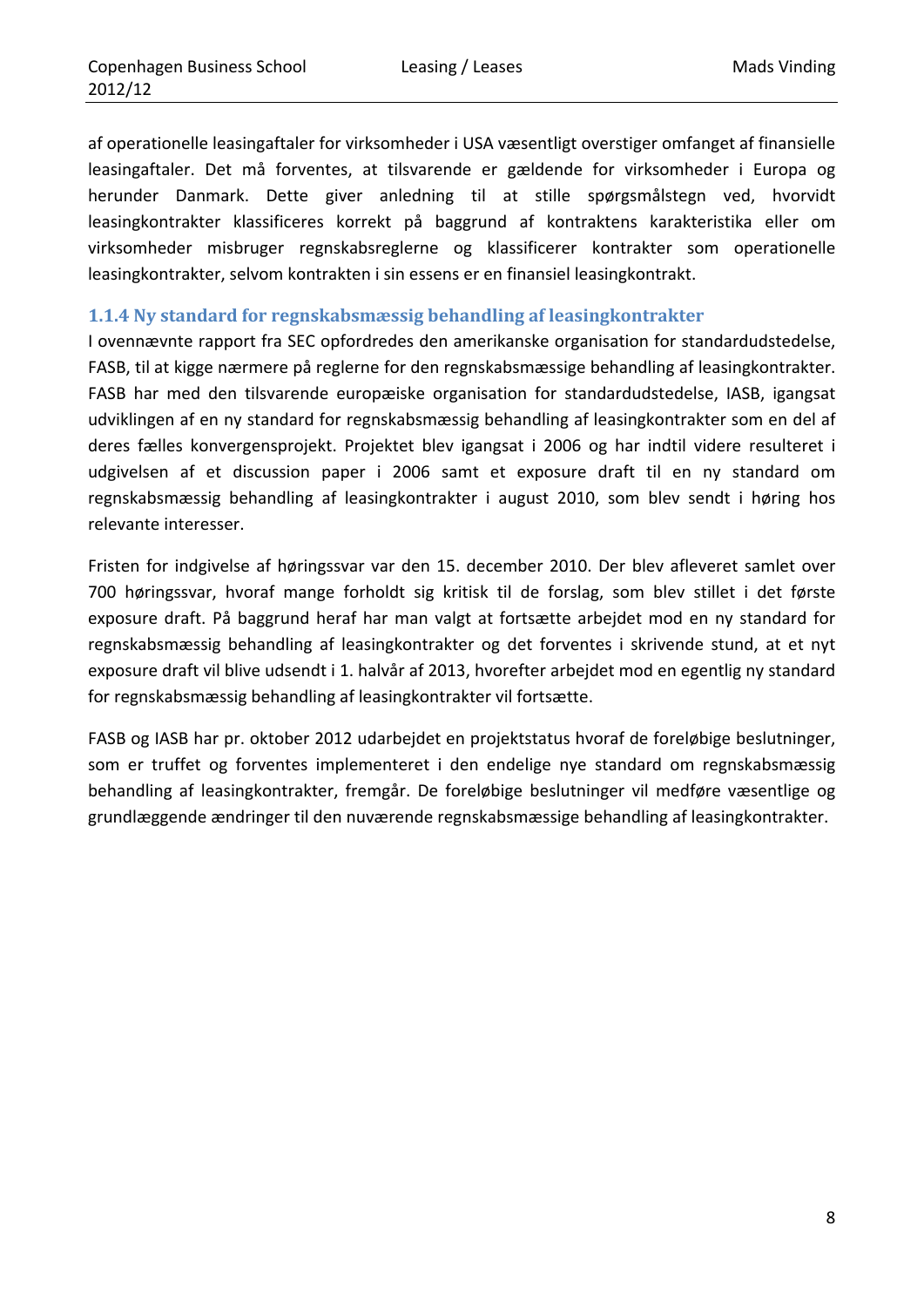## **1.2 Problemformulering**

Den nuværende standard for regnskabsmæssig behandling af leasingkontrakter i form af IAS 17 har været genstand for megen kritik, hvorfor der i samarbejde mellem FASB og IASB arbejdes på at udvikle en ny standard for indregning af leasingkontrakter.

Det er i den forbindelse interessant at undersøge, hvordan de foreløbige beslutninger om forhold, der forventes at indgå i en ny standard for regnskabsmæssig behandling af leasingkontrakter, vil påvirke den finansielle rapportering i virksomheders eksterne årsregnskab. Herudover vil det være interessant at undersøge om den kritik, der har været af den nuværende regnskabsmæssige behandling, fortsat vil være gældende baseret på de foreløbige beslutninger om den nye standard for regnskabsmæssig behandling af leasingkontrakter.

På baggrund heraf kan følgende overordnede problemformulering udledes:

- **Hvordan vil de foreløbige beslutninger for en ny kommende standard for regnskabsmæssig behandling af leasingkontrakter påvirke virksomheders eksterne årsregnskab?**
- **Vil de foreløbige beslutninger for en ny standard imødekomme den kritik, der har været af den nuværende standard?**

Den overordnede problemstilling vil ved gennemgangen heraf i afhandlingen blive brudt op i nedenstående underspørgsmål:

*Er der problemstillinger ved de nuværende regler i IAS 17?*

*Med henblik på at forstå de gældende regler i IAS 17 og fortolke de aktuelle problemer ved indregning m.v. som opstår som følge af reglerne i IAS 17, herunder med henblik på en senere analyse af disse, foretages en gennemgang af de nuværende regler i IAS 17.*

- *Hvilke beslutninger er på nuværende tidspunkt besluttet skal indgå i en fremtidig ny standard om regnskabsmæssig behandling af leasingkontrakter?*
- *Hvilke ændringer vil de foreløbige beslutninger medføre i forhold til IAS 17?*
- *Vil de foreløbige beslutninger om forhold, der skal indgå i en ny standard for regnskabsmæssig behandling af leasingkontrakter, løse problemstillingerne ved den eksisterende standard?*

*For at identificere, hvilke ændringer der på nuværende tidspunkt må forventes at indgå i en ny standard for regnskabsmæssig behandling af leasingkontrakter foretages en gennemgang af de offentliggjorte foreløbige beslutninger, det udsendte exposure draft m.v. For at forstå hvordan de foreløbige beslutninger vil påvirke den finansielle rapportering i det eksterne årsregnskab foretages en analyse af, hvordan de forventede ændringer til en ny standard for regnskabsmæssig behandling af leasingkontrakter vil påvirke det eksterne årsregnskab.*

*Hvordan vil de forventede ændringer påvirke det eksterne årsregnskab?*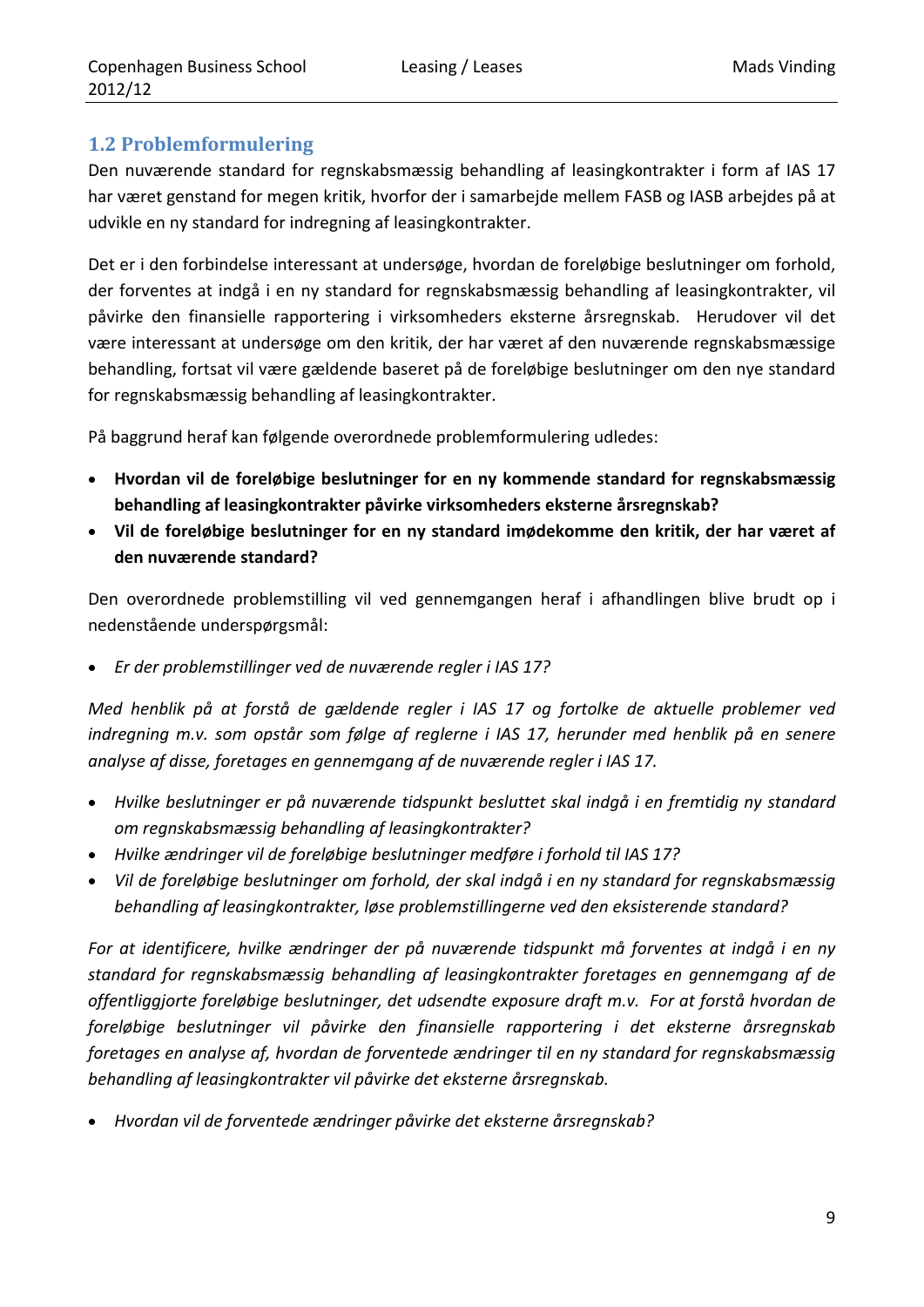## **1.3 Metodevalg**

## **1.3.1. Formål**

Afhandlingen har overordnet en undersøgende og analyserende tilgang til problemstillingen, idet det primære formål er at undersøge og analysere, hvordan de forventede nye tiltag i en ny standard for regnskabsmæssig behandling af leasingkontrakter vil påvirke den regnskabsmæssige behandling, herunder hvordan dette vil komme til udtryk i det eksterne årsregnskab.

På baggrund af de i problemstillingen oplistede spørgsmål kan afhandlingen inddeles i 3 overordnede dele.

Første del af afhandlingen indeholder en gennemgang af den nuværende regnskabsmæssige behandling i IAS 17 samt en undersøgelse og diskussion af problemstillinger ved anvendelsen af den nuværende standard. Første del af afhandlingen vil således hovedsageligt have et beskrivende og undersøgende formål.

Anden del af afhandlingen vil indeholde en gennemgang af de foreløbige beslutninger, som på nuværende tidspunkt er besluttet vil indgå i en ny standard for den regnskabsmæssige behandling af leasingkontrakter, herunder undersøge om der er tale om en ændring i forhold til den nuværende regnskabsmæssige behandling i IAS 17. På baggrund heraf undersøges og vurderes det, hvorvidt de i første del af afhandlingen identificerede problemstillinger vil blive afhjulpet ved de foreløbige beslutninger for en ny regnskabsmæssig behandling af leasingkontrakter.

Tredje del af afhandlingen vil indeholde en empirisk analyse baseret på udvalgte offentligt tilgængelige årsrapporter, med en analyse af hvordan de foreløbige beslutninger, som vil indgå i den nye standard for regnskabsmæssig behandling af leasingkontrakter, vil påvirke det eksterne årsregnskab.

Herudover vil afhandlingen afslutningsvist indeholde en konklusion på de i problemformuleringen formulerede spørgsmål.

## **1.3.2 Undersøgelsestilgang**

Afhandlingens undersøgelsestilgang tager udgangspunkt i de i problemformuleringen formulerede spørgsmål. Herved opnås en deduktiv tilgang til problemformuleringen, idet at der tages udgangspunkt i eksisterende teorier i form af den nuværende regnskabsmæssige behandling af leasingkontrakter i IAS 17.

Ud fra den eksisterende teori identificeres ændringer til den regnskabsmæssige behandling af leasingkontrakter på baggrund af en analyse af de foreløbige beslutninger, der forventes at skulle indgå i en kommende ny standard for regnskabsmæssig behandling. Disse forventede ændringer vil danne grundlag for den empiriske analyse.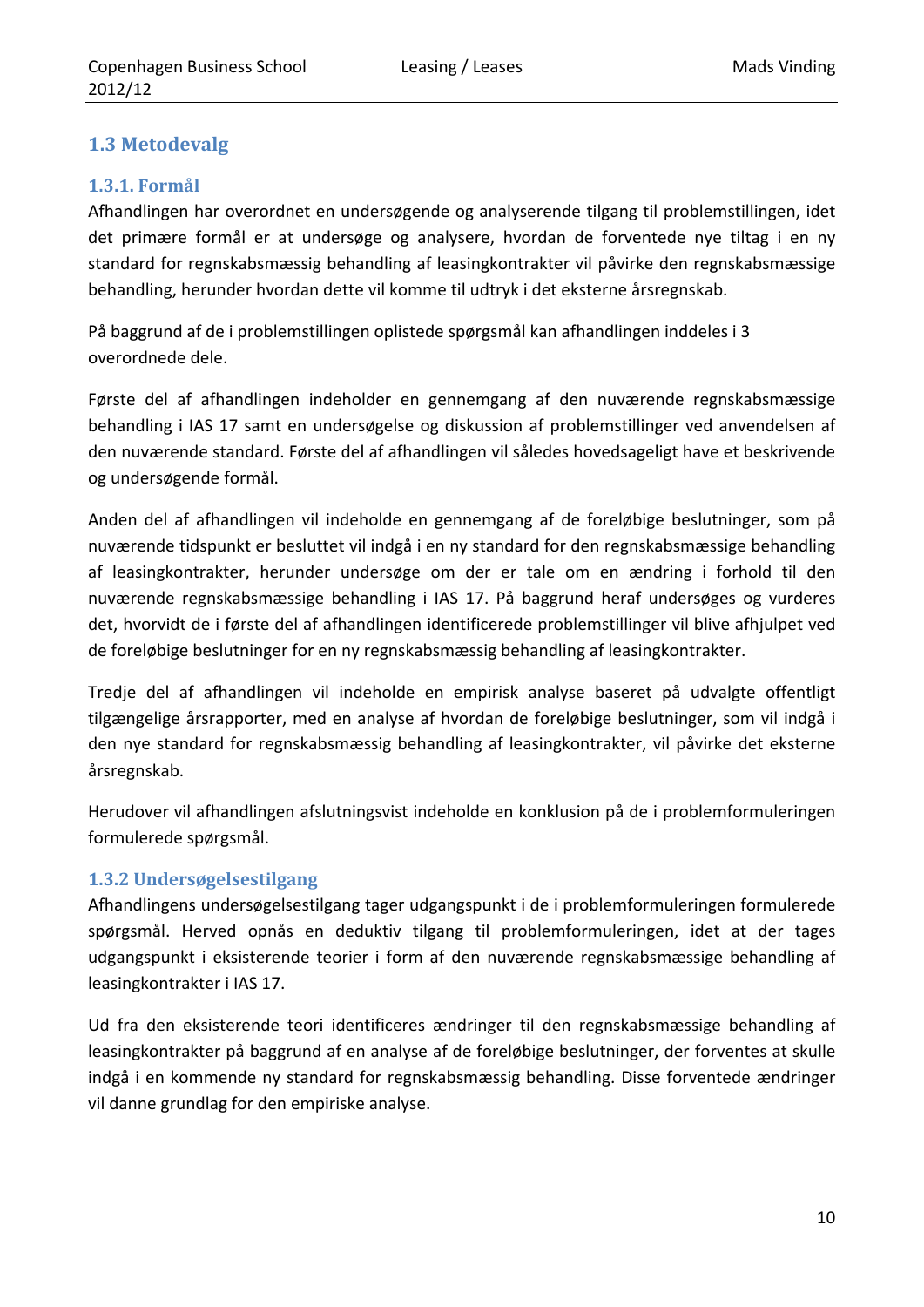## **1.3.3. Valg af data**

Ved besvarelse af afhandlingens problemformulering anvendes både kvantitative og kvalitative data i form af både primær og sekundær data.

## **Teoretisk tilgang**

Kvantitative data er karakteriseret ved at bestå af taloplysninger, mens kvalitative data består af alt andet end taloplysninger. Tilsvarende karakteriseres primær data ved at være data, som skabes/indsamles specifikt til formålet af den studerende, mens sekundær data karakteriseres som data, der ikke indsamles specifikt til formålet og allerede er tilgængeligt.

Afhandlingens teoretiske fundament bygger på en gennemgang af den gældende regnskabsmæssige behandling af leasingkontrakter i form af en gennemgang af IAS 17, IFRIC 4 samt understøttende faglig litteratur. IAS 17 og IFRIC 4 er standarder og fortolkningsbidrag udstedt af IASB og tolkes som sekundær data.

Behandlingen af den nye standard for regnskabsmæssig behandling af leasingkontrakter vil være baseret på offentliggjorte beslutninger fra IASB og FASB samt øvrige offentliggjorte dokumenter, projektgruppereferater m.v., der alle anses som værende sekundær data.

#### **Empirisk tilgang**

Til brug for den empiriske analyse af hvordan de forventede nye regler i IAS 17 vil påvirke regnskabsaflæggelsen inddrages empiri i form af eksterne finansielle årsregnskaber for udvalgte danske virksomheder. Virksomhederne udvælges fra C20‐indekses, da disse virksomheder hører under regnskabsklasse D og som følge heraf aflægger årsregnskab efter IFRS, hvilket indebærer at IAS 17 finder anvendelse. $3$ 

Der er redegjort nærmere for kriterierne for udvælgelse i kapitel 6.1.

## **1.4 Afgrænsning**

Problemstillinger ved den nuværende regnskabsmæssige behandling af leasingkontrakter i IAS 17 retter sig hovedsageligt til oplysninger om anvendelsen af leasing i leasingtagers årsregnskab. Behandlingen af leasingkontrakter i leasinggivers årsregnskab har ikke i samme omfang været genstand for kritik, hvorfor den regnskabsmæssige behandling af leasingkontrakter hos leasinggiver oprindeligt ikke var medtaget i scopet for den nye standard for regnskabsmæssig behandling af leasingkontrakter og først efterfølgende er blevet omfattet heraf. Som følge heraf vurderes det alene relevant at inddrage forhold relevant for leasingtager i afhandlingen, hvorved der afgrænses fra at behandle forhold relateret til leasinggiver.

Sale and leaseback transaktioner, hvor leasingtager sælger et aktiv og efterfølgende tilbageleaser dette, har et særskilt afsnit om den regnskabsmæssige behandling i den nuværende standard i IAS

 $3$  IAS 17 finder også anvendelse ved anvendelse af ÅRL.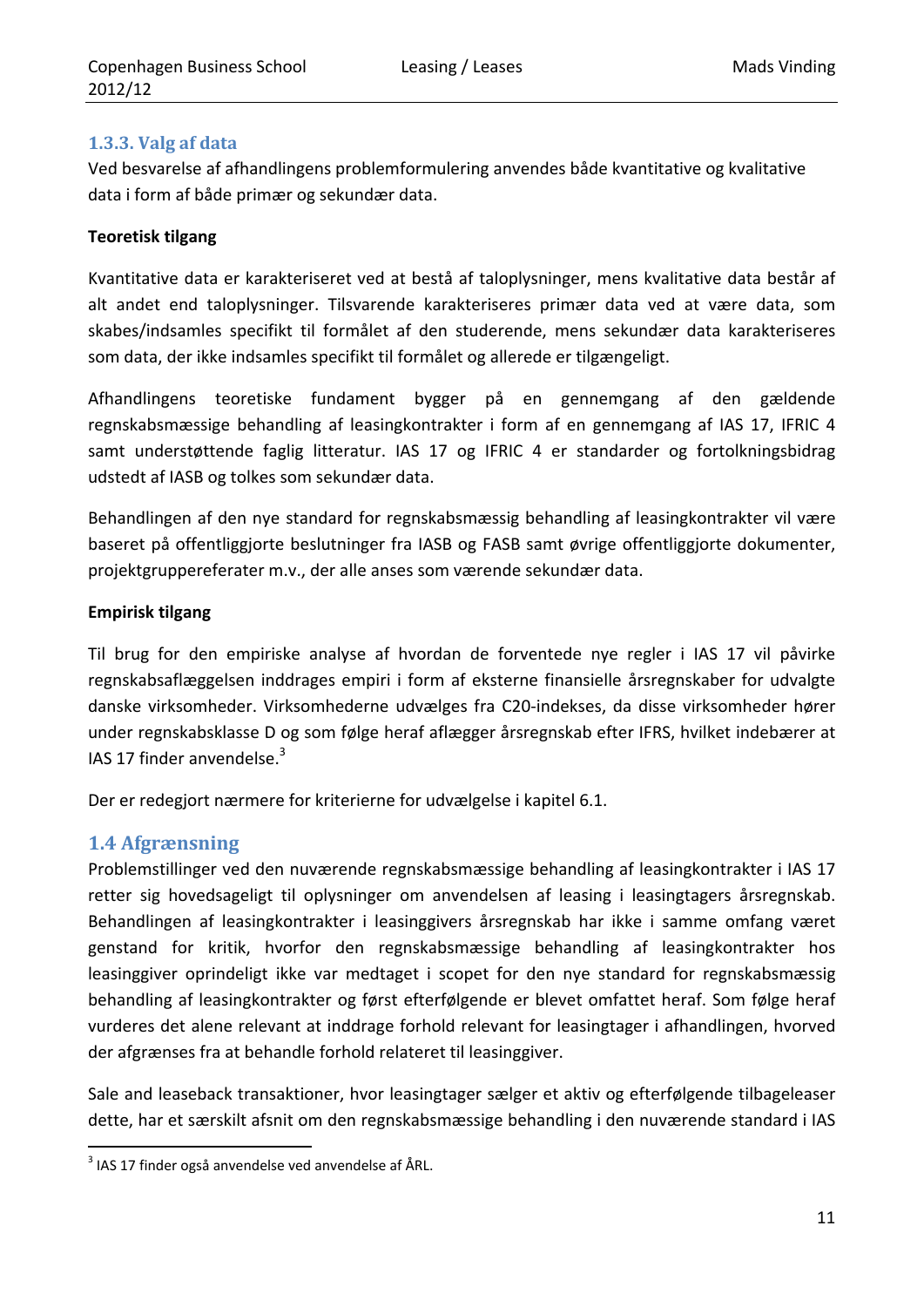17 og hører således ikke under den "normale" regnskabsmæssige behandling af leasingkontrakter, hvorfor reglerne om sale and leaseback transaktioner i IAS 17 anses som et sekundært forhold. Det er som følge heraf ikke vurderet relevant at gennemgå disse særlige transaktioner, hvorfor afhandlingen vil være afgrænses herfor.

Ændringer i den regnskabsmæssige behandling af leasingkontrakter kan medføre afledte effekter på skatte‐ og afgiftsmæssige og juridiske forhold. Disse forhold er ikke forsøgt behandlet i denne afhandling, hvorfor afhandlingen afgrænses herfor.

Afhandlingens teoretiske fundament består af den internationale regnskabsstandard IAS 17 og øvrige udgivelser fra IASB. Øvrige regnskabsstandarder vil blive inddraget i det omfang det anses for relevant, mens regnskabsstandarder herudover, nationale som internationale, ikke vil blive behandlet i afhandlingen.

Afhandlingens udarbejdelse foregår samtidigt med at en ny standard for regnskabsmæssig behandling af leasingkontrakter er under udarbejdelse. Der har under afhandlingens udarbejdelse været truffet beslutninger i projektgruppen, som væsentligt ændrede den tidligere foreslåede fremtidige regnskabsmæssige behandling af leasingkontrakter. Der er dermed fortsat et usikkerheds moment ved at den nye standard for regnskabsmæssig behandling af leasingkontrakter ikke er færdig, og at der dermed fortsat kan komme væsentlige ændringer til de foreløbige beslutninger. Som følge heraf vil overgangsbestemmelser, som de foreløbigt er besluttet, ikke blive behandlet i afhandlingen.

## **1.5 Kildekritik**

Afhandlingen er baseret på data fra flere forskellige kilder. Ved anvendelsen af data er kilden vurderet med henblik på at fastlægge hvorvidt kilden kan anvendes troværdigt, herunder hvorvidt data er relevant og fremstår objektivt.

Afhandlingens primære kilder består hovedsageligt af regnskabsstandarder og officielle udgivelser fra IASB og FASB. IASB og FASB betragtes som standardudstedende organer for værende troværdige og objektive.

Sekundære kilder består af artikler og videnskabelige studier. Disse har alle været udgivet i fagligt anerkendte tidsskrifter, hvorfor det vurderes at kilderne kan anvendes som troværdig og objektiv information.

Til den empiriske analyse er data i form af seneste offentliggjorte årsrapport for de udvalgte virksomheder anvendt. Data i årsrapporterne vurderes pålidelig og troværdige, da alle årsrapporter er forsynet med en revisionspåtegning uden forbehold eller supplerende oplysninger fra virksomhedens uafhængige eksterne revisor. Der er ved anvendelsen af data fra årsrapporterne tillagt en kritisk tilgang til hvorvidt data kan anses som objektive, da virksomhedernes subjektive vurderinger m.v. kan påvirke de enkelte årsregnskaber.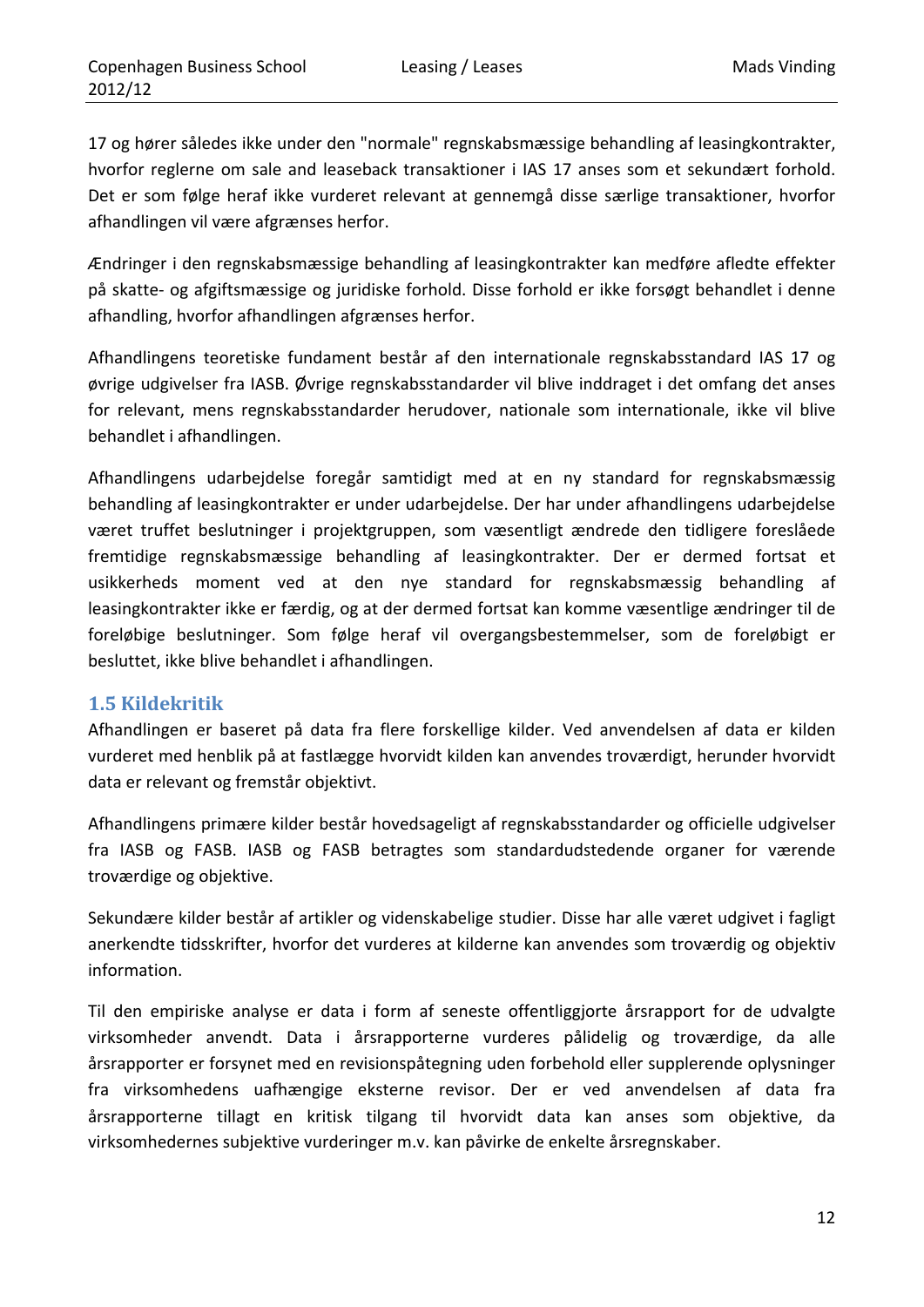Den empiriske analyse er baseret på offentligt tilgængelige informationer i årsrapporterne. Adgang til de enkelte underliggende leasingaftaler kunne have givet et anderledes resultat af analysen i form af en anden klassifikation af leasingaftalen ved kapitalisering og indregning, herunder med inddragelse af betingede leasingydelser, optioner m.v. Det har imidlertid ikke været muligt at få adgang til disse oplysninger, hvorfor den empiriske analyse er baseret på en række forudsætninger og de offentligt tilgængelige oplysninger.

I afhandlingen anvendes hovedsageligt de originale engelske definitioner direkte fra IAS 17 og de foreløbige beslutninger truffet af IASB og FASB. Der er endnu ikke sket en dansk oversættelse af Exposure draft eller de foreløbige beslutninger, hvorfor det ikke er forsøgt at oversætte disse begreber.

Dataindsamlingen er sluttet primo november 2012.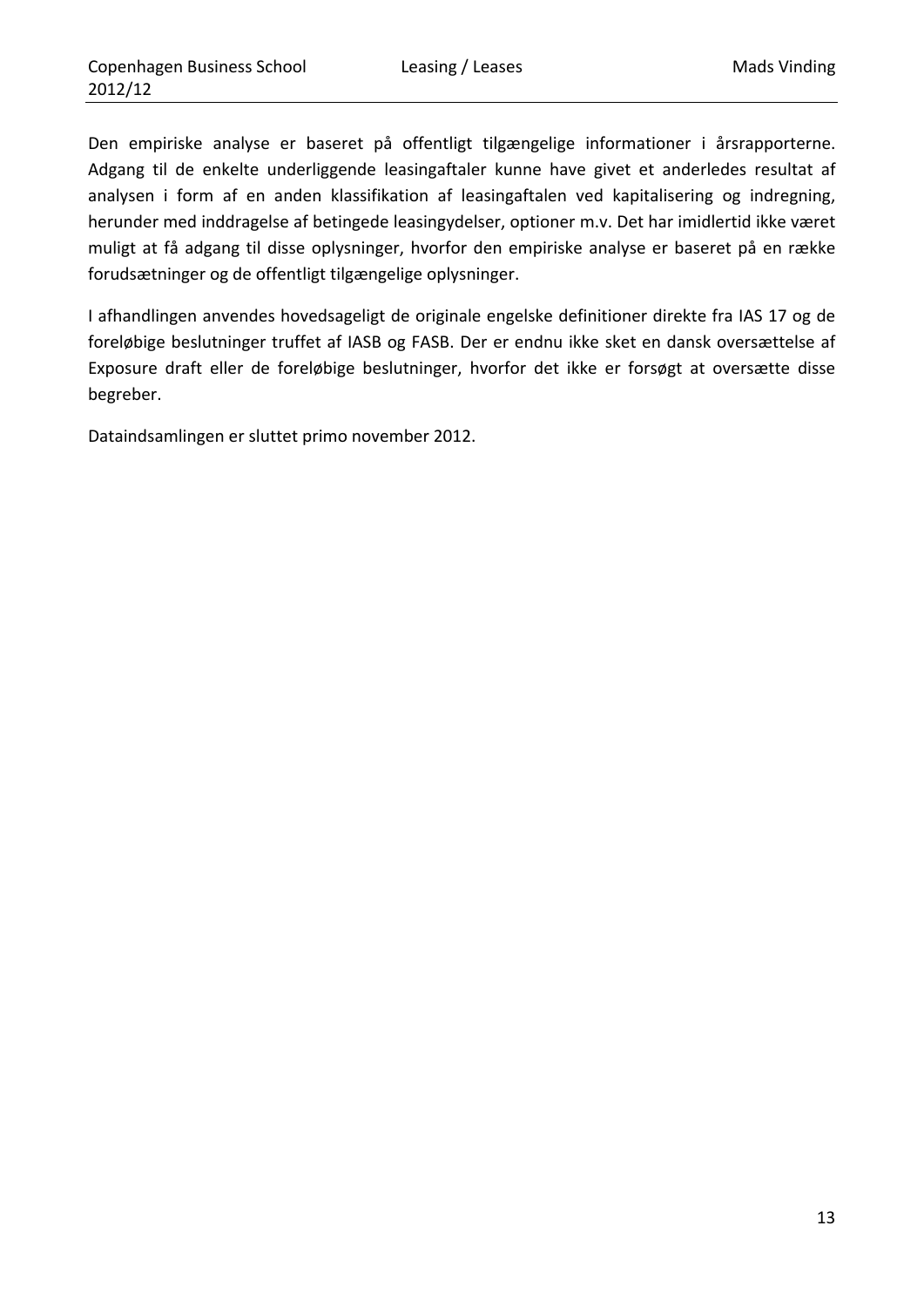## **2. IAS 17 ‐ regnskabsmæssig behandling af leasingkontrakter**

Virksomheder, som anvender de internationale regnskabsstandarder (IFRS)<sup>4</sup> ved udarbejdelse af den eksterne finansielle rapportering, skal ved behandling og indregning af leasingkontrakter anvende den internationale regnskabsstandard IAS 17 Leases (herefter "standarden").

Standarden er oprindeligt udstedt af IASC i 1997 som en erstatning for den på daværende tidspunkt gældende internationale regnskabsstandard<sup>5</sup> og senere hen indført af IASB i 2001.

Standarden har siden indførelsen af IASB i 2011 løbende været underlagt mindre opdateringer og tilpasninger. Standarden i sin nuværende form trådte i kraft og var obligatorisk for alle virksomheder, der anvender IFRS, for regnskabsår begyndende 1. januar 2005 eller senere.

Det fremgår af standardens første afsnit, at dennes formål formelt er:

#### **Formål med IAS 17:**

*"The objective of this Standard is to prescribe, for lessees and lessors, the appropriate accounting policies and disclosure to apply in relation to leases"*

Kilde: IAS 17, afsnit 1

Formålet med IAS 17 er således at redegøre for den regnskabsmæssige behandling af leasingkontrakter for leasingtager og leasinggiver.

Standardens formål opfyldes igennem en gennemgang af standardens anvendelsesområde, definitioner på begreber anvendt i standarden, klassifikation af leasingkontrakter samt regler for indregning og måling af leasingkontrakter, herunder krav om angivelse af yderligere oplysninger og notekrav i den finansielle rapportering.

Standarden indeholder som omtalt ovenfor både reglerne for indregning af leasingkontrakter gældende for leasingtager og leasinggiver. I henhold til afhandlingens afgrænsning vil forhold, som alene er gældende for indregning af leasingkontrakter for leasinggiver, ikke blive gennemgået. Øvrige områder i standarden, som er relevante for leasingtager, vil blive gennemgået i dette kapitel.

<sup>&</sup>lt;sup>4</sup> Krav at danske børsnoterede virksomheder anvender IFRS, mens det for øvrige danske virksomheder er valgfrihed.<br><sup>5</sup> IAS 17: Accounting for Leases, oprindeligt udviklet i 1982.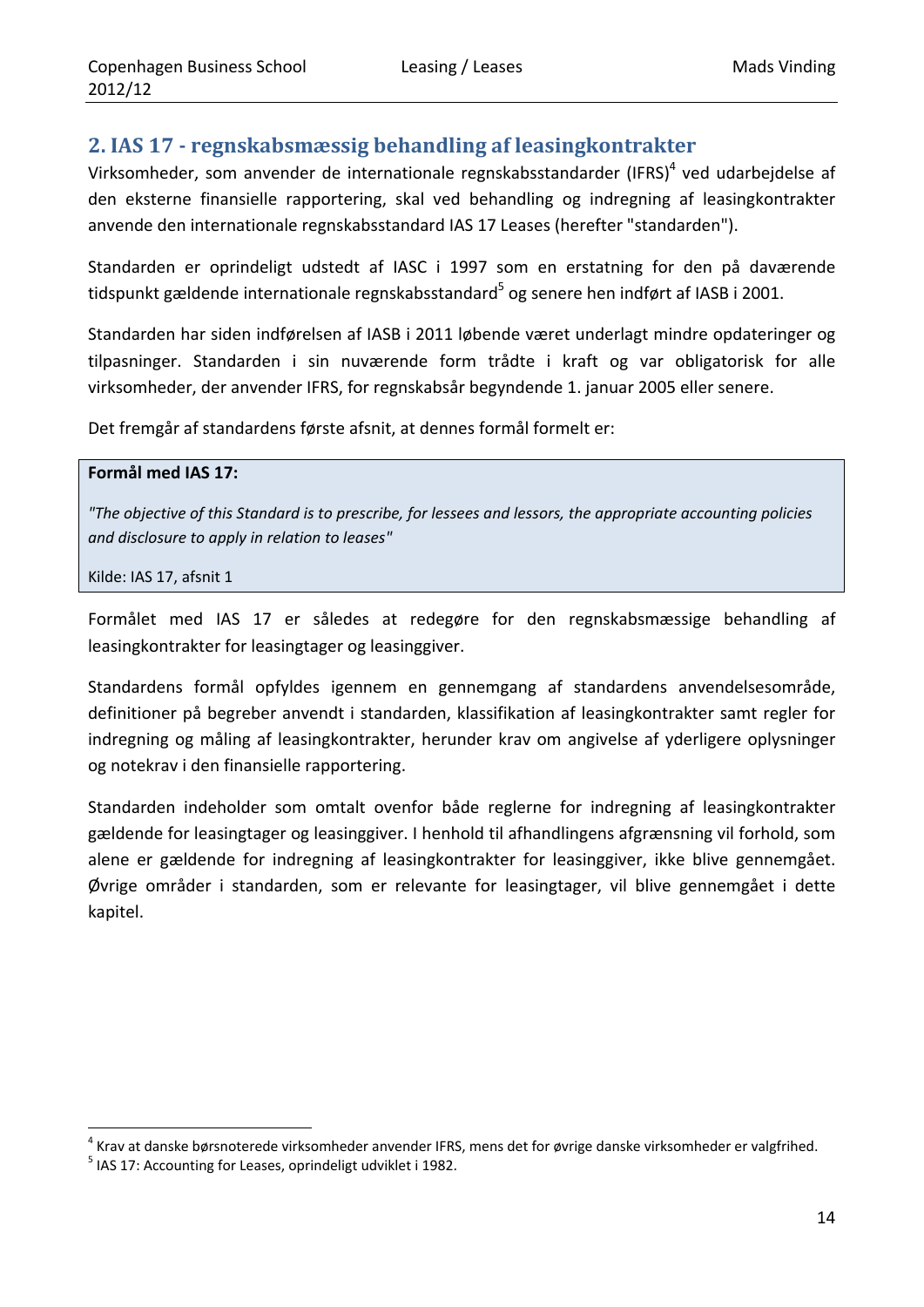## **2.1 Anvendelsesområde og definition**

Leasing betyder direkte oversat "leje" og en leasingkontrakt er dermed direkte oversat en lejeaftale. I standarden defineres en leasingkontrakt som følgende:

#### **Leasingkontrakt:**

"An agreement whereby the lessor conveys to the lessee in return for a payment or series of payments the *right to use an asset for an agreed period of time."*

#### Kilde: IAS 17, afsnit 4

En leasingkontrakt er således en aftale, hvoraf en part (leasingtager) mod betaling til en anden part (leasinggiver) opnår brugsretten til et aktiv (det leasede) over en aftalt periode (leasingperioden). $6\overline{6}$ 

Særligt det forhold, at en leasingkontrakt i henhold til standarden skal løbe over en aftalt periode er vigtigt at være opmærksom på. Leasingaftaler/lejeaftaler, hvor der overdrages en brugsret fra leasinggiver til leasingtager over et givent aktiv, men hvor der ikke er aftalt en fast periode, vil således ikke være omfattet af definitionen af en leasingkontrakt i IAS 17 og dermed ikke omfattet af reglerne i IAS 17.

Standarden er gældende for alle leasingkontrakter, korte som lange, og uagtet kontraktens juridiske udformning. IAS 17 finder således anvendelse for alle leasingkontrakter med undtagelse af leasingkontrakter vedrørende efterforskning eller anvendelse af naturressourcer<sup>7</sup> samt licensaftaler vedrørende spillefilm, videooptagelser m.v. Herudover finder standarden ikke anvendelse, for så vidt angår måling af ejendomme, der behandles som investeringsejendomme samt biologiske aktiver.<sup>8</sup>

## **2.1.1 Identifikation af en leasingaftale**

I praksis har det vist sig besværligt at identificere, hvorvidt der er tale om en leasingaftale omfattet af definitionen herpå i IAS 17, når der i aftalen indgår flere elementer, f.eks. en serviceaftale $^9$ , hvor det ikke klart fremgår, at der er tale om en leasingaftale.

For at assistere med fortolkningen af en aftale, herunder hvorvidt en aftale indeholder en leasingkontrakt, er fortolkningsbidraget "*IFRIC 4 ‐ Determing whether an Arrangment contains a Lease"* udgivet. IFRIC 4 finder, i henhold til dennes pkt. 4, anvendelse for alle aftaler indeholdende et leasingelement med undtagelse af leasingaftaler, som ikke er omfattet af IAS 17 eller leasingaftaler, som er omfattet af IFRIC 12.

<sup>&</sup>lt;sup>6</sup> Se afsnit 2.3. for definition af de nævnte begreber.<br><sup>7</sup> Natur ressourcer er i standarden omtalt som: mineraler, olie, naturgas m. v<br><sup>8</sup> IAS 17, afsnit 2<br><sup>9</sup> F.eks. en aftale om outsourcing af IT. En sådan aftale kan eller en serviceaftale.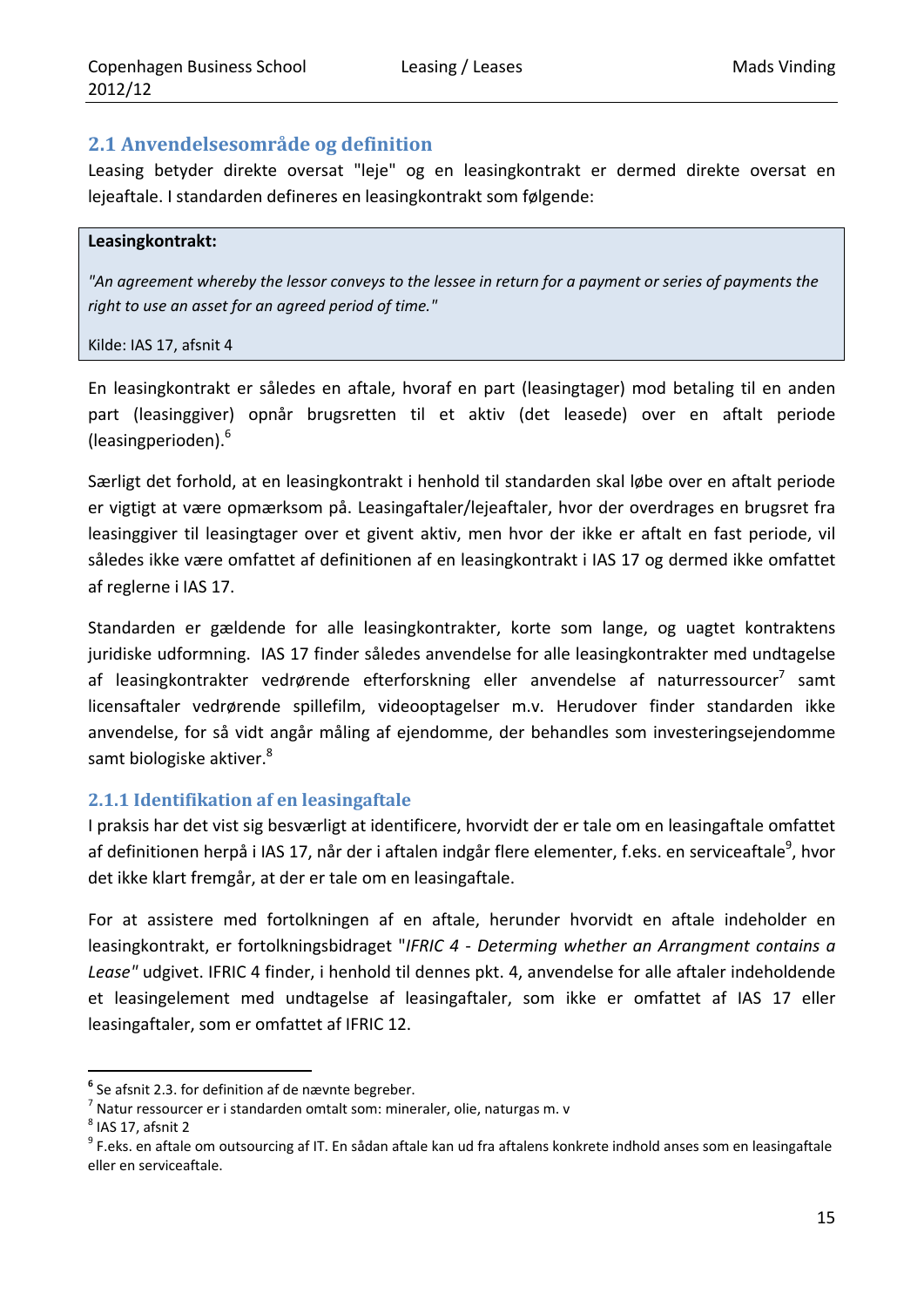IFRIC 4 skal anses som et supplement til IAS 17 og kan anvendes til vurdering af, om en kontrakt, som juridisk set ikke har form af en leasingkontrakt, alligevel skal behandles som en leasingkontrakt i overensstemmelse med reglerne herom i IAS 17.

I henhold til IFRIC 4 skal vurderingen af, hvorvidt en aftale indeholder en leasingaftale, vurderes på baggrund af aftalens indholdsmæssige substans<sup>10</sup> og ud fra en vurdering af, hvorvidt nedenstående forhold er gældende:

#### **Vurdering af, hvorvidt en aftale er eller indeholder et leasingelement:**

- "fulfillment of the arrangement is dependent on the use of a specific asset or assets (the asset); and
- *the arrangement conveys a right to use the asset."*

Kilde: IFRIC 4, afsnit 6.

Hvorvidt aftalen alene kan opfyldes ved brugen af et eller flere specifikke aktiver er afgørende for, om kontrakten vil blive betragtet som en leasingkontrakt eller ej. Har en leverandør mulighed for at opfylde en kontrakt ved brug af ikke kontraktspecifikke aktiver, vil der ud fra IFRIC 4 ikke være tale om en leasingkontrakt. Kan aftalen derimod alene opfyldes ved anvendelsen af kontraktspecifikke aktiver, vil der være tale om en leasingkontrakt jf. IFRIC 4.

Tilsvarende gælder det for 2. pkt. i definitionen ovenfor, at hvis aftalen overdrager en brugsret til aktivet ("right‐of‐use") vil der iht. IFRIC 4 være tale om en leasingkontrakt. Ved right of use skal i denne sammenhæng forstås, at leasingtager har mulighed for direkte at anvende aktivet eller instruere andre i dettes anvendelse eller har den fysiske kontrol (adgangskontrol m.v.) til aktivet.

#### **2.2 Klassifikation**

Leasingkontrakter skal i henhold til IAS 17 klassificeres som enten *finansielle* eller *operationelle* leasingkontrakter*.* Korrekt klassifikationen af en leasingkontrakt er uhyre vigtigt, idet der er vidt forskellige krav til den regnskabsmæssige behandling af leasingkontrakten, afhængig af dennes klassifikation.

Klassifikation af en leasingkontrakt skal ske på tidspunktet for leasingkontraktens indgåelse<sup>11</sup> og kan som nævnt ovenfor resultere i en klassifikation som enten *finansiel* eller *operationel* leasing.

#### **Finansiel leasing:**

"A finance lease is a lease that transfers substantially all the risks and rewards incidental to ownership of an *asset. Title may or may not eventually be transferred."* Kilde: IAS 17, afsnit 4

#### **Operationel leasing:**

*" An operating lease is a lease other than a finance lease."* Kilde: IAS 17, afsnit 4

<sup>&</sup>lt;u> 1989 - Johann Barn, mars eta inperiodo</u>  $10$  IFRIC 4, afsnit 6.<br> $11$  IAS 17, afsnit 13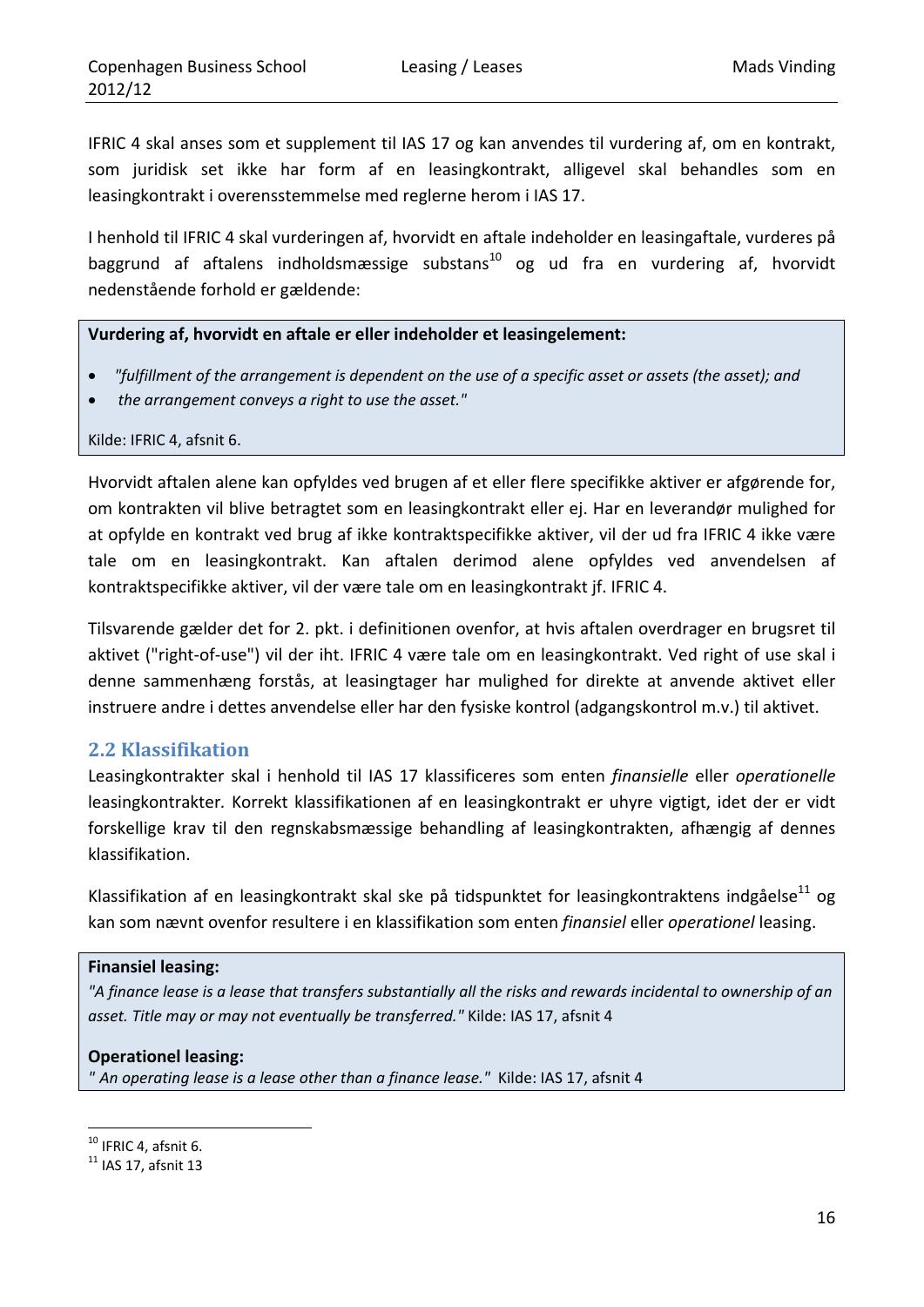Finansielle leasingkontrakter er karakteriseret ved, at risici og afkast forbundet med ejendomsretten over det leasede aktiv overgår fra leasinggiver til leasingtager. Dette gælder uagtet om leasingtager ved leasingperiodens udløb opnår ejerskab over det leasede aktiv eller ej.

Operationelle leasingkontrakter er omvendt negativt afgrænset ved, at alle leasingkontrakter, der ikke kan klassificeres som finansiel leasing, skal klassificeres som operationelle leasingkontrakter.

Dermed er det i forbindelse med indgåelse af en leasingkontrakt alene interessant at undersøge, om kriterierne for indregning som finansiel leasing er opfyldt, da kontrakten i modsat fald vil skulle klassificeres som operationel leasing.

Kriterierne for, at en leasingkontrakt skal klassificeres som finansiel leasing, er, som det fremgår af definitionen ovenfor, at alle væsentlige risici og fordele forbundet med besiddelsen af aktivet er overført til leasingtager, på trods af at aktivets egentlige ejerskab (ejendomsret) fortsat ligger hos leasinggiver. Ved risici og fordele forstås i denne sammenhæng risici og fordele relateret til aktivet, herunder særligt aktivets værdi ved leasingperiodens ophør. Ved finansiel leasing vil leasingtager bære risikoen for, at aktivet har lidt et større værditab end forventet ved leasingaftalens indgåelse og omvendt vil leasingtager kunne have fordel af en eventuelt højere restværdi af aktivet ved leasingperiodens udløb end forventet ved leasingaftalens indgåelse.

Modsat vil leasingtager ved operationel leasing ikke have hverken risici eller mulige fordele i relation til det leasede aktiv ved leasingperiodens ophør, da aktivet blot tilbageleveres til leasinggiver.

Finansielle leasingaftaler er som følge af ovenstående ofte blevet sammenlignet med et lånefinansieret køb af et aktiv, da transaktionen, risici og fordele i realiteten på mange områder svarer til et lånefinansieret køb.

Ved klassifikation af en leasingaftale skal der, i henhold til afsnit 10 i IAS 17, tages hensyn til leasingkontraktens substans frem for leasingkontraktens form. En leasingkontrakt, der i sin form er benævnt operationel leasing, kan således ud fra kontraktens substans godt blive klassificeret som en finansiel leasing kontrakt.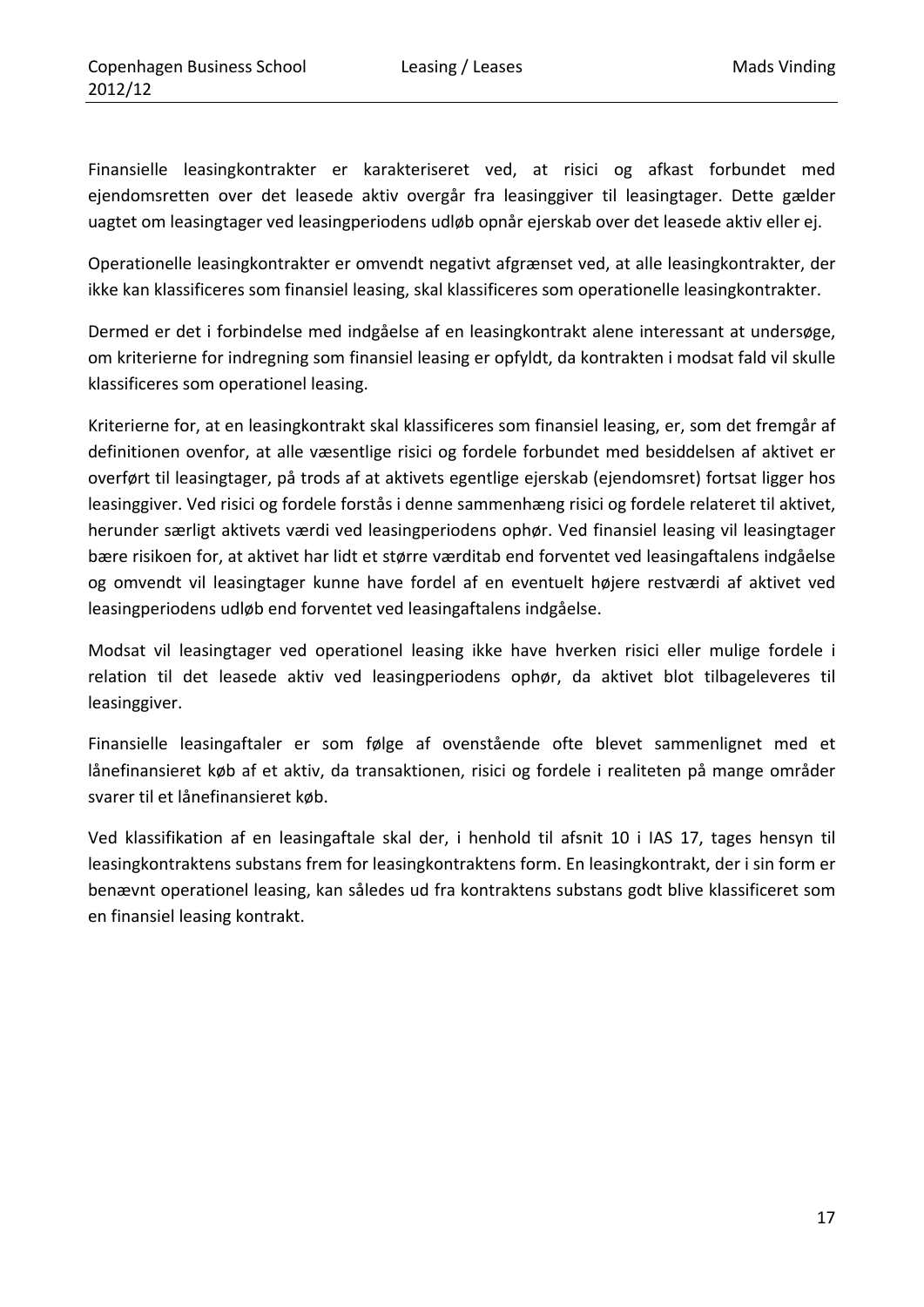## **2.2.1 Indikationer på finansiel leasing**

I forbindelse med klassifikation af leasingaftaler indeholder standarden en række indikationer, som sædvanligvis vil medføre, at en leasingkontrakt skal klassificeres som finansiel leasing. Dog gælder reglen om substans før formalia ligeledes her, hvorfor der fortsat skal foretages en samlet vurdering af leasingkontrakten.

Indikationer på finansiel leasing er i standarden opdelt i primære indikationer, som sædvanligvis vil medføre en klassifikation som finansiel leasing, og sekundære indikationer, som alene eller sammen med øvrige indikationer kan betyde klassifikation som finansiel leasing.

Både de primære og sekundære indikationer er oplistet i bilag 2 og vil blive gennemgået i det følgende.

Ved indikation 1 overdrages ejendomsretten til aktivet fra leasinggiver til leasingtager i forbindelse med leasingkontraktens ophør, hvorefter leasingtager vil være den juridiske ejer af aktivet. Ved en sådan aftale er der i realiteten tale om et lånefinansieret køb, hvorfor en leasingkontrakt indeholdende denne bestemmelse sædvanligvis vil skulle klassificeres som finansiel leasing.

Såfremt leasingtager har en favorabel købsret til aktivet ved leasingperiodens udløb (indikation 2) vil leasingkontrakten almindeligvis skulle klassificeres som en finansiel leasingkontrakt. Ved favorabel købsret forstås i denne sammenhæng en mulighed for leasingtager for ved leasingperiodens udløb at erhverve det leasede aktiv til en pris, som på tidspunktet for leasingkontraktens indgåelse må forventes at være så meget lavere en aktivets dagsværdi ved leasingperiodens udløb, at det er rimelig sikkert, at leasingtager vil udnytte købsretten. Det er i den henseende underordnet, om leasingtager forventes at udnytte købsretten med henblik på efterfølgende ejerskab af aktivet eller med henblik på et efterfølgende salg af aktivet.

Indikation 3 og 4 indebærer, at leasingperioden sammenholdes med aktivets økonomiske levetid, og at nutidsværdien af minimumsleasingydelserne sammenholdes med aktivets dagsværdi. Såfremt leasingperioden udgør størstedelen af aktivets økonomiske levetid, eller nutidsværdien af minimumsleasingydelserne udgør det væsentligste af aktivets dagsværdi, vil leasingkontrakten almindeligvis skulle klassificeres som finansiel leasing.

IAS 17 indeholder ikke yderligere oplysninger om, hvad der forstås med *størstedelen af aktivets økonomiske levetid,* eller hvad der forstås ved *det væsentligste af aktivets dagsværdi*. Almindeligvist antages det, at de beløbsmæssige grænser i den tilsvarende regnskabsstandard for indregning m.v. af leasingkontrakter under US GAAP<sup>12</sup> kan finde anvendelse. Under US GAAP anvendes en grænse på 75 % for så vidt angår økonomisk levetid og en grænse på 90 % for så vidt angår andel af aktivets dagsværdi.

<sup>&</sup>lt;u> 1989 - Johann Barn, mars eta inperiodo</u> <sup>12</sup> SFAS 13 Accounting for Leases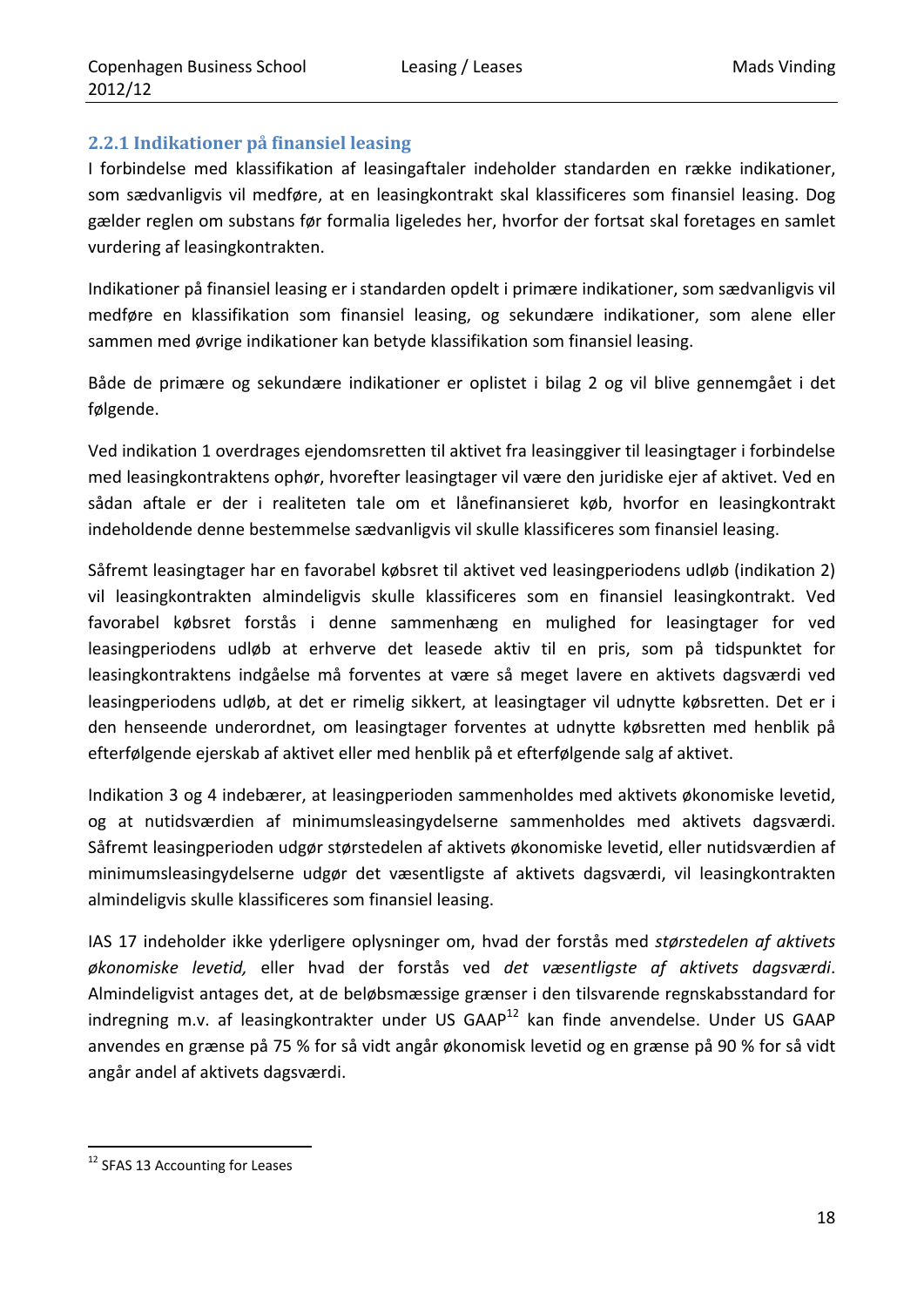Med udgangspunkt i de beløbsmæssige grænser fra US GAAP vil en leasingperiode, der udgør over 75 % af aktivets økonomiske levetid, medføre, at kontrakten som udgangspunkt skal klassificeres som finansiel leasing. Tilsvarende vil en kontrakt, hvor nutidsværdien af minimumsleasingydelserne udgør over 90 % af aktivets dagsværdi, føre til, at kontrakten skal klassificeres som finansiel leasing.

Indikation 5 indebærer, at såfremt aktivet er af en sådan specialiseret karakter, at det ikke kan anvendes af andre end leasingtager uden væsentlige modifikationer, vil det som udgangspunkt medføre en klassifikation som finansiel leasing. Ræsonnementet bag dette må tænkes at være, at da leasinggiver ikke uden betydelige modifikationer kan sælge eller lease aktivet ud igen efter leasingperiodens ophør, vil leasingtager sikre sig en betaling over leasingperioden, som svarer til aktivets værdi. Indikation 5 vil således ud fra denne betragtning sædvanligvis følges af indikation 4, hvorved det vil være fastlagt, at der er tale om finansiel leasing.

Leasingkontrakter, hvor leasingtager har mulighed for at opsige leasingkontrakten før leasingperiodens udløb, og hvor leasingtager ved leasingkontraktens opsigelse er forpligtet til at dække leasinggivers tab, vil i henhold til IAS 17 være en indikation på finansiel leasing (indikation 6).

Begrundelse for at indikation 6 som udgangspunkt vil medføre en klassifikation som finansiel leasing skal findes i, at det ved opsigelse af kontrakten påligger leasingtager at bære leasinggivers eventuelle tab. Herved vil risikoen alene ligge hos leasingtager, da leasinggiver i henhold til kontrakt vil få erstattet et eventuelt tab. Leasinggiver bæres altså ingen risiko.

Tilsvarende vil en kontrakt, hvoraf det fremgår, at en eventuel gevinst eller tab som følge af udsving i aktivets dagsværdi skal tilfalde leasingtager, være indikation på finansiel leasing (indikation 7). Dette kan eksempelvis ske ved en leasingaftale, hvor det er aftalt, at leasingtager ved leasingperiodens udløb skal købe det leasede aktiv til dagsværdien ved leasingperiodens udløb, og hvor de løbende leasingydelser reguleres igennem leasingperioden med henblik på, at der over hele leasingperiodens løbetid inklusive det afsluttende salg/erhvervelse af aktivet skal erlægges et specifikt forudbestemt beløb. Dette vil betyde, at leasinggiver over hele perioden er sikret et bestemt beløb, og risikoen vil dermed ligge hos leasingtager.

Slutteligt vil en kontrakt, hvor leasingtager har mulighed for at forlænge leasingperioden til en ydelse, som er væsentligt lavere en markedsprisen, være en indikation på finansiel leasing.

I praksis anvendes ovennævnte indikationer oftest til klassifikation af leasingkontrakter. I den forbindelse bør det understreges, at der i henhold til IAS 17 først og fremmest skal lægges vægt på leasingkontraktens substans frem for formalia. En kontrakts opfyldelse af én eller flere af ovennævnte indikationer vil dermed ikke altid være afgørende for, at kontrakten skal klassificeres som finansiel leasing, da der kan være øvrige bestemmelser m.v. i kontrakten, som ud fra en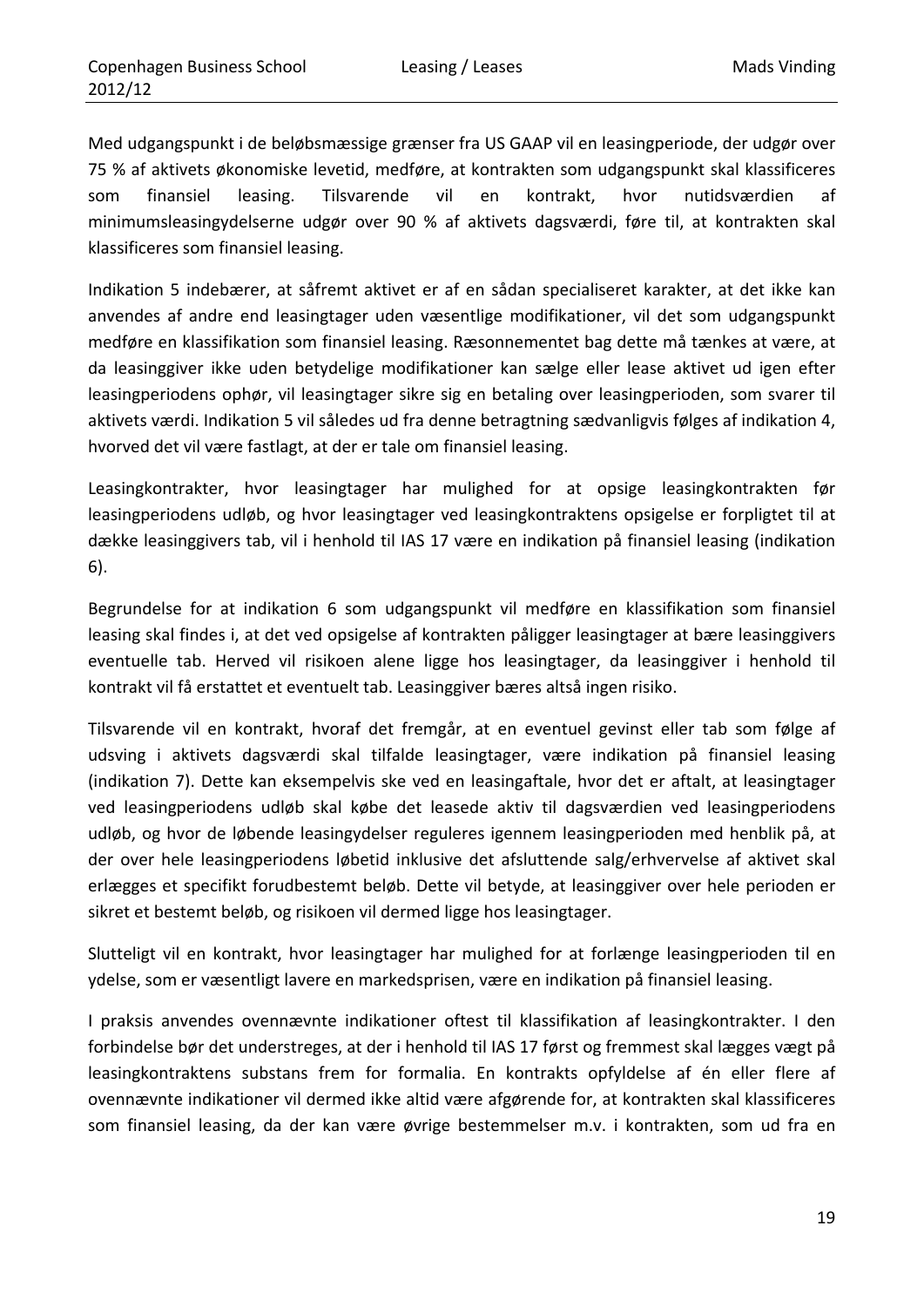konkret vurdering ikke fører til, at alle væsentlige risici og muligheder for afkast overføres til leasing tager. $^{13}$ 

## **2.3 Finansiel leasing**

Klassificeres en leasingkontrakt som finansiel leasing, skal reglerne for indregning, måling og præsentation af finansielle leasingkontrakter i IAS 17 anvendes. Disse gennemgås i det følgende.

## **2.3.1 Indregning og måling**

## *2.3.1.1 Første indregning*

Finansielle leasingkontrakter indregnes første gang til kostpris med et beløb svarende til den laveste værdi af en af følgende målegrundlag:

- Dagsværdi af det leasede aktiv
- Nutidsværdien af de fremtidige minimumsleasingydelser

Ved første indregning indregnes det leasede aktiv og leasingforpligtelsen til samme værdi. Omkostninger direkte forbundet med indgåelse af leasingkontrakten indregnes som et tillæg til det indregnede aktiv.

Dagsværdi defineres i standarden som aktivets handelsværdi imellem uafhængige parter på tidspunktet for aftalens indgåelse.<sup>14</sup>

Der er ikke krav om at dagsværdien på det leasede aktiv skal oplyses i en leasingkontrakt og da der ikke altid vil være et aktivt marked for det leasede aktiv, kan det være vanskeligt at opgøre dagsværdien pålideligt.

Nutidsværdien af minimumsleasingydelserne findes ved en tilbagediskontering af de fremtidige minimums‐leasingydelser i leasingperioden. Ved diskonteringen anvendes leasingkontraktens interne rente.

I forbindelse med opgørelse af nutidsværdien af de fremtidige minimumsleasingydelser er det således nødvendigt at kende til begreberne minimumsleasingydelser, leasingperioden og den interne rente, som vil blive gennemgået nedenfor.

#### **Minimumsleasingydelser:**

"Minimum lease payments are the payments over the lease term that the lessee is or can be required to *make,…15"*

Kilde: IAS 17, afsnit 4.

<sup>&</sup>lt;u> 1989 - Johann Barn, mars eta inperiodo</u>

<sup>&</sup>lt;sup>13</sup> IAS 17, afsnit 12.<br><sup>14</sup> IAS 17, afsnit 4.<br><sup>15</sup> For den fulde definition henvises til IAS 17, afsnit 4.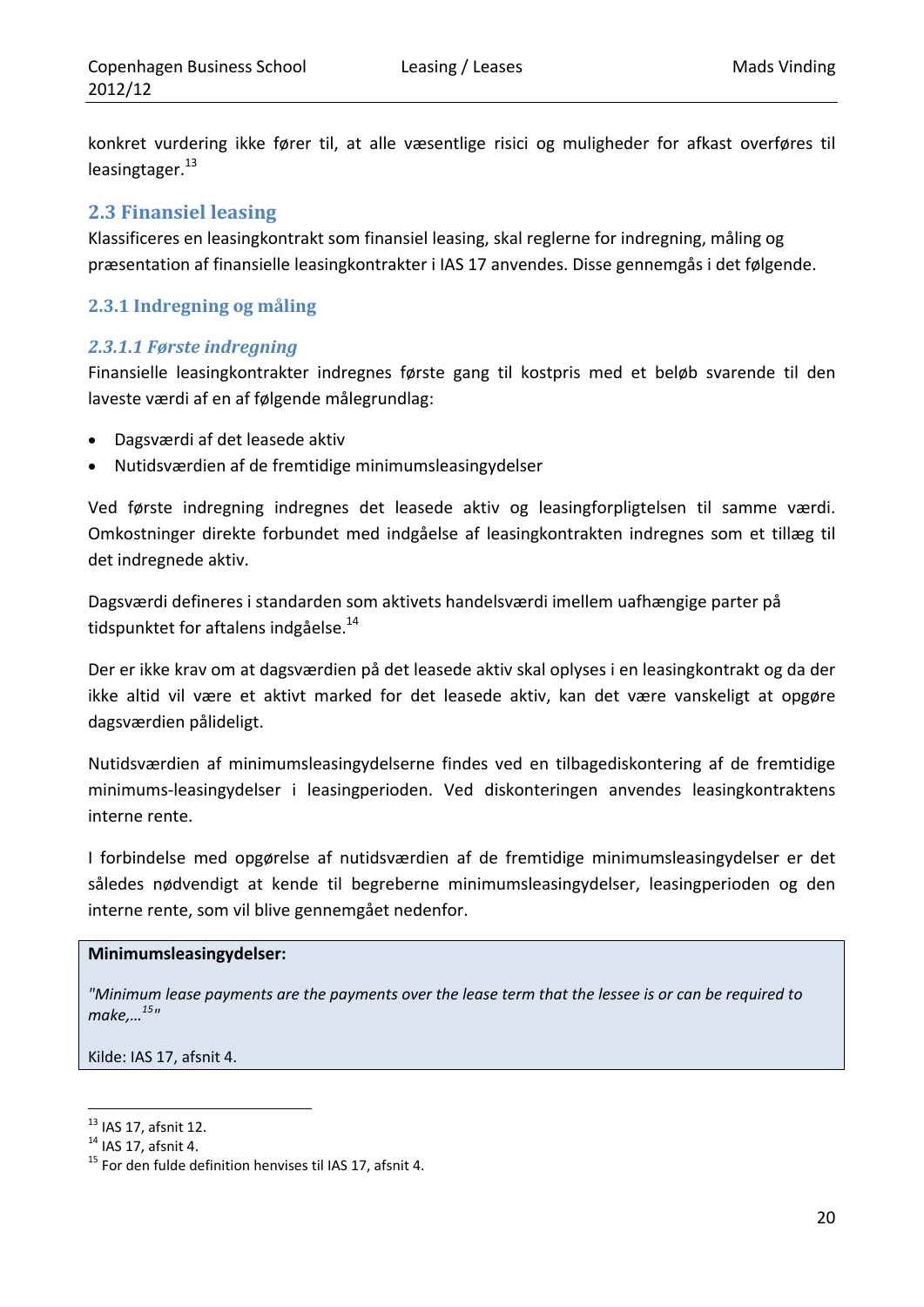Minimumsleasingydelserne er, som det fremgår af definitionen ovenfor, de ydelser, som leasingtager er eller kan blive forpligtet til at betale over leasingperioden, eksklusiv eventuelle betingede leasingydelser.

I tillæg til de almindelige løbende leasingydelser omfatter minimumsleasingydelserne i henhold til IAS 17, afsnit 4, også beløb, der er garanteret af leasingtager eller en nærtstående part hertil.

Hvis leasingtager ved slutningen af leasingperioden, i henhold til leasingaftalen, har en købsret til det leasede aktiv og hvor prisen for at købe det leasede aktiv må antages at være så meget lavere end den aktuelle dagsværdi, at det ved leasingkontraktens begyndelse er rimelig sikkert, at leasingtager vil udnytte købsretten, fremgår det endvidere af IAS 17, afsnit 4, at minimumsleasingydelserne tillige vil omfatte denne købsret.

Standarden omtaler ikke direkte, hvilken grad af sikkerhed, der skal til for, at det er "rimelig sikkert". Sædvanligvis antages det dog, at såfremt leasingtager vil have et økonomisk incitament til at udnytte optionen, vil det være "rimelig sikkert". Det må i den forbindelse som udgangspunkt antages, at leasingtager vil have et økonomisk incitament til at udnytte en købsoption, når det leasede aktiv kan købes til en pris under den aktuelle dagsværdi, og denne gevinst ikke vil blive udvandet af øvrige omkostninger til f.eks. istandsættelse, salgsomkostninger eller øvrige forhold.

#### **Leasingperioden (lease term)**

"The lease term is the non-cancellable period for which the lessee has contracted to lease the asset together with any further terms for which the lessee has the option to continue to lease the asset, with or without further payment, when at the inception of the lease it is reasonably certain that the lessee will exercise the *option."*

Kilde: IAS 17, afsnit 4.

Leasingperioden er, som det fremgår af ovenstående fra IAS 17, leasingkontraktens uopsigelige periode samt en eventuel yderligere periode, som leasingtager har option på, såfremt det ved leasingkontraktens indgåelse er rimelig sikkert, at denne option vil blive udnyttet.

Typisk vil en option på forlængelse af en leasingkontrakt medføre en reduceret leasingydelse eller ingen leasingydelse i forlængelsesperioden. Det er ved fastlæggelse af leasingperioden ligegyldigt, om der skal erlægges en leasingydelse i en eventuel forlængelsesperiode eller ej.

Som for minimumsleasingydelserne omtaler standarden ikke direkte, hvilken grad af sikkerhed, der skal til for at begrebet "rimelig sikkert" vil være opfyldt. Tilsvarende antagelse som ved fastlæggelse af minimumsleasingydelserne må imidlertid også kunne anvendes ved fastlæggelse af leasingperioden.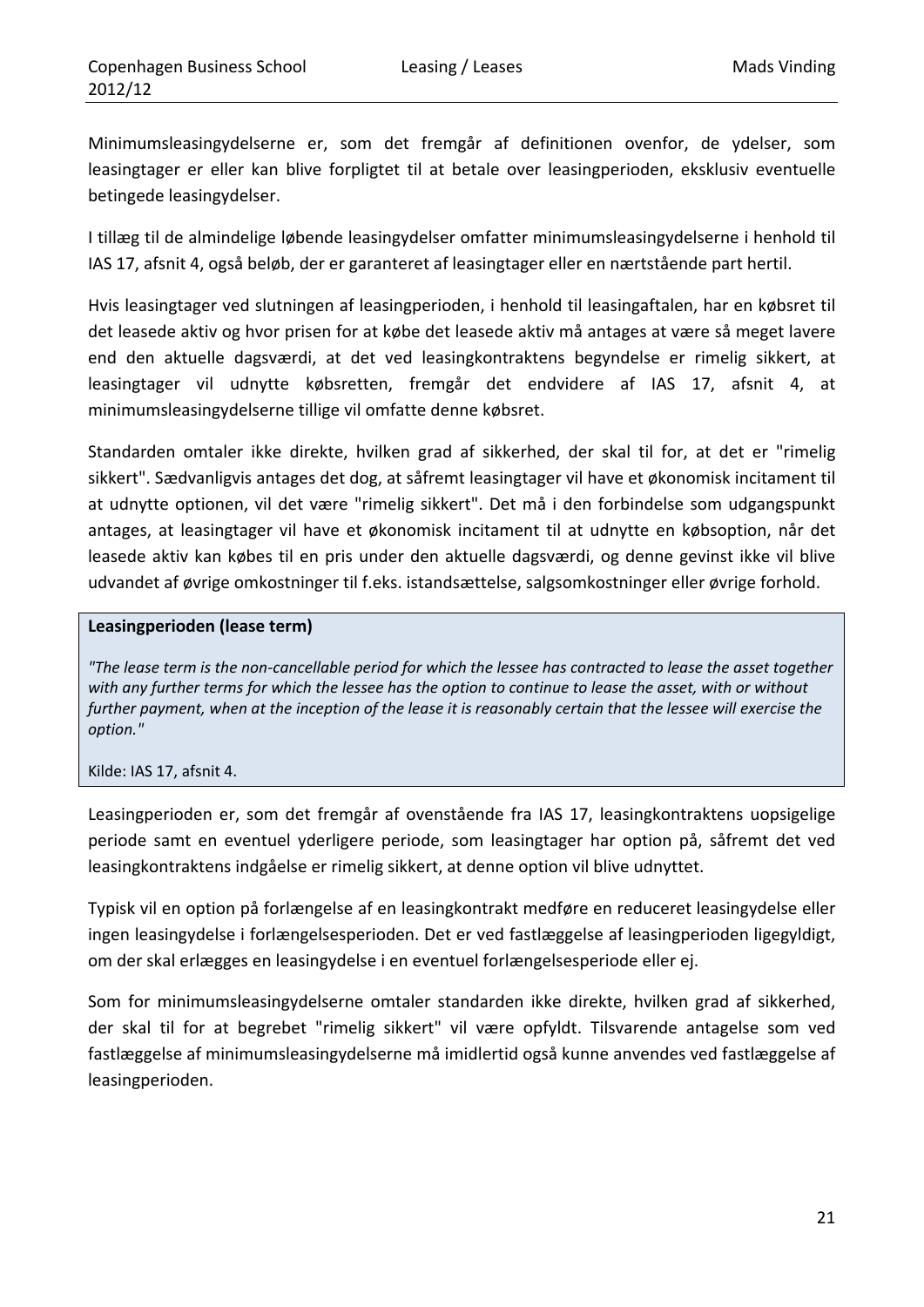#### *Den interne rente*

"The interest rate implicit in the lease is the discount rate that, at the inception of the lease, causes the *aggregate present value of (a) the minimum lease payments and (b) the unguaranteed residual value to be* equal to the sum of (i) the fair value of the leased asset and (ii) any initial direct costs of the lessor.

#### Kilde: IAS 17, afsnit 4.

Den interne rente defineres i IAS 17 som den diskoneringssats, der ved tilbagediskontering af de fremtidige minimumsleasingydelser vil resultere i en nutidsværdi, som er lig med dagsværdien af det leasede aktiv på tidspunktet for leasingkontraktens indgåelse.

Da dagsværdien eller den interne rente ikke i alle tilfælde vil være oplyst i leasingkontrakten, og da det kan være vanskeligt at opgøre dagsværdien for et leaset aktiv, når der ikke er et aktivt marked herfor, tillader standarden, at leasingtagers alternative lånerente kan anvendes som alternativ til den interne rente ved tilbagediskontering af de fremtidige minimumsleasingydelser.

Den alternative lånerente defineres i IAS 17 som den rente, leasingtager ville kunne opnå ved indgåelse af en tilsvarende leasingkontrakt eller ved indgåelse af lån med samme beløb, løbetid og sikkerhed som leasingkontrakten.

#### *2.3.1.2 Efterfølgende måling*

<u> 1989 - Johann Barn, mars eta inperiodo</u>

Hvor det finansielt leasede aktiv og den finansielle leasingforpligtelse ved første indregning indregnes til det samme beløb under aktiver og forpligtelser<sup>16</sup>, vil aktivet henholdsvis forpligtelsen i henhold til IAS 17 ikke måles til det samme beløb ved efterfølgende målinger.

Det finansielt leasede aktiv skal ved efterfølgende målinger behandles, som var det et ejet aktiv. Dette medfører, at aktivet skal indregnes og måles efter samme regnskabspraksis som for tilsvarende aktiver ejet af virksomheden.

Afskrivningsberettigede immaterielle og materielle anlægsaktiver, som er ejet, måles almindeligvis til kostpris med fradrag af af‐ og nedskrivninger. Finansielt leasede aktiver måles således ved efterfølgende målinger til kostpris med fradrag af af‐ og nedskrivninger. Kostprisen er ovenfor defineret som den laveste værdi af aktivets dagsværdi og nutidsværdien af de fremtidige minimumsleasingydelser. Afskrivningsperioden udgør den korteste periode af henholdsvis leasingperioden og aktivets brugstid, såfremt det er rimelig sikkert, at leasingtager ikke vil overtage ejendomsretten til aktivet ved leasingperiodens udløb. Overtager leasingtager ved leasingperiodens udløb ejendomsretten til aktivet, vil aktivet skulle afskrives over brugstiden.

Den finansielle leasingforpligtelse, som ved første indregning er målt til samme værdi som det leasede aktiv, skal måles til amortiseret kostpris og løbende reduceres med afdrag på

<sup>&</sup>lt;sup>16</sup> Det indregnede aktiv og forpligtelse vil være ens, når der ikke er nogen direkte omkostninger forbundet med indgåelse af leasingkontrakten. Disse omkostninger skal i modsat fald indregnes som en del af leasingaktivet.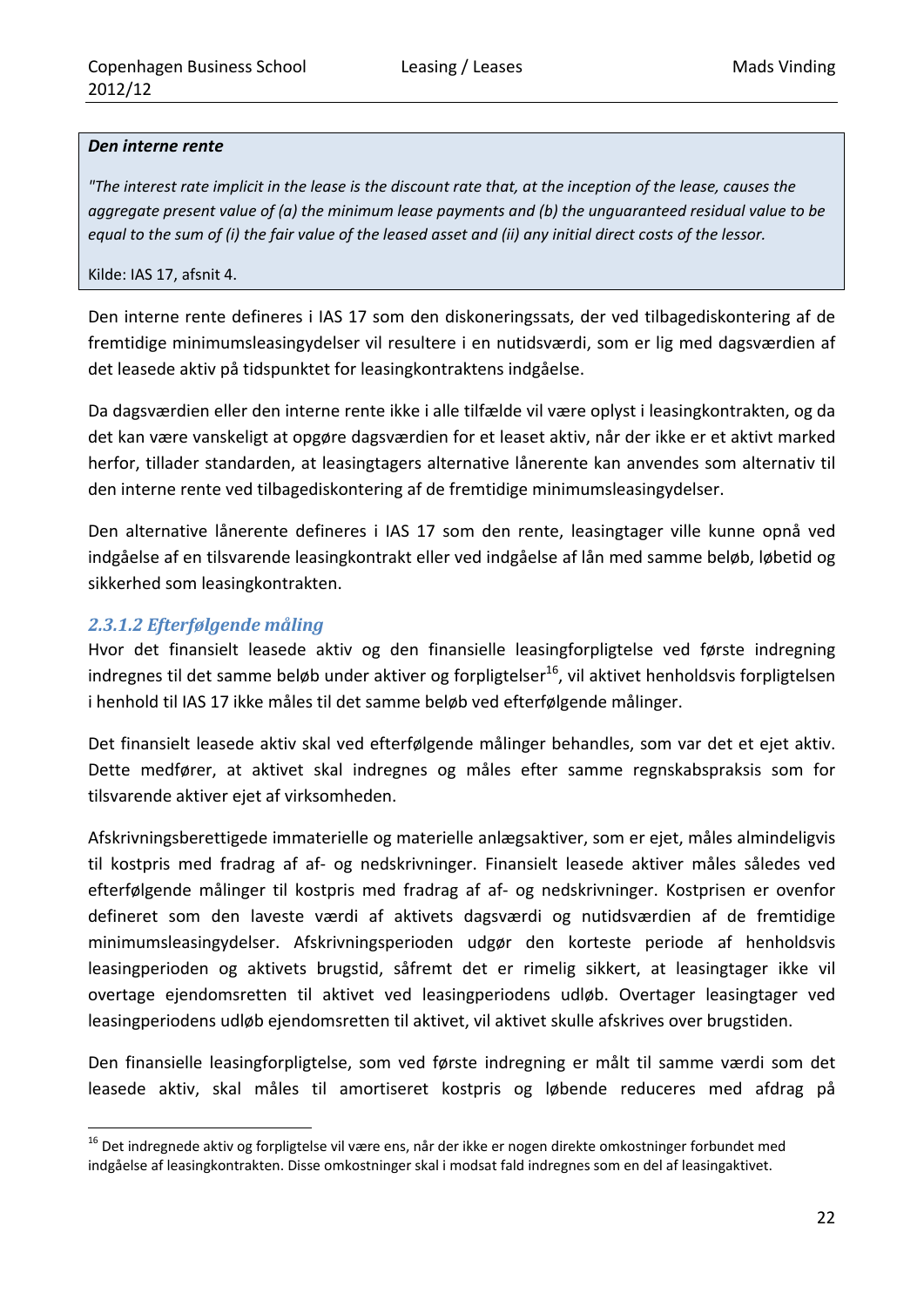leasingforpligtelsen. De løbende afdrag på leasingforpligtelsen vil ikke være lig de løbende betalte leasingydelser, da der regnskabsmæssigt ligeledes skal indregnes et renteelement. De løbende leasingydelser skal således opdeles i et renteelement, som indregnes direkte i resultatopgørelsen, samt afdrag, som reducerer leasingforpligtelsen.

Renteelementet skal indregnes for hvert regnskabsår, således at der over leasingkontraktens løbetid indregnes en konstant periodisk rente af den resterende finansielle leasingforpligtelse.

Ved værdiforringelse af det finansielt leasede aktiv skal der foretages nedskrivning heraf i overensstemmelse med reglerne herom i IAS 36.

Indregningen og den efterfølgende måling af en finansiel leasingkontrakt er illustreret i bilag 3.

#### **2.3.2 Præsentation og oplysning**

Finansielle leasingaftaler præsenteres i den finansielle rapportering under aktiver henholdsvis forpligtelser.

Præsentationen under aktiver skal svare til præsentationen for tilsvarende ejede aktiver. Eksempelvis vil et finansielt leaset materielt anlægsaktiv skulle indgå under materielle anlægsaktiver, i lighed med øvrige ejede materielle anlægsaktiver.

Den finansielle leasingforpligtelse indregnes under forpligtelser og opdeles i kort‐ og langfristet gæld såfremt dette er relevant.

I tilknytning til præsentation af det finansielt leasede aktiv og leasingforpligtelsen i den finansielle rapportering skal der afgives en række yderligere oplysninger vedrørende finansiel leasing. De særlige oplysningskrav for finansielle leasingkontrakter fremgår af IAS afsnit 31 og er opsummeret i bilag  $4.^{17}$ 

Den regnskabsmæssige værdi af finansielt leasede aktiver vil sædvanligvis blive givet i tilknytning til anlægsnoterne, mens oplysning om de fremtidige minimumsleasingydelser og disses nutidsværdi sædvanligvis vil blive givet i tilknytning til noten om finansielle forpligtelser.

Der er ingen formaliakrav til hvordan de krævede oplysninger skal gives i den finansielle rapportering eller hvor de skal fremgå. Ligeledes er der ikke krav om, at det oplyses, såfremt enkelte af de krævede oplysninger ikke er relevante for den rapporterende virksomhed og derfor ikke medtaget som oplysning i den finansielle rapportering.

<sup>&</sup>lt;sup>17</sup> Aktiver og forpligtelser, som stammer fra finansielle leasingkontrakter er ligeledes underlagt oplysningskravene i IAS

<sup>7,</sup> 16, 36, 38, 40 og 41. Disse vil ikke blive gennemgået, jf. afhandlingens afgrænsning.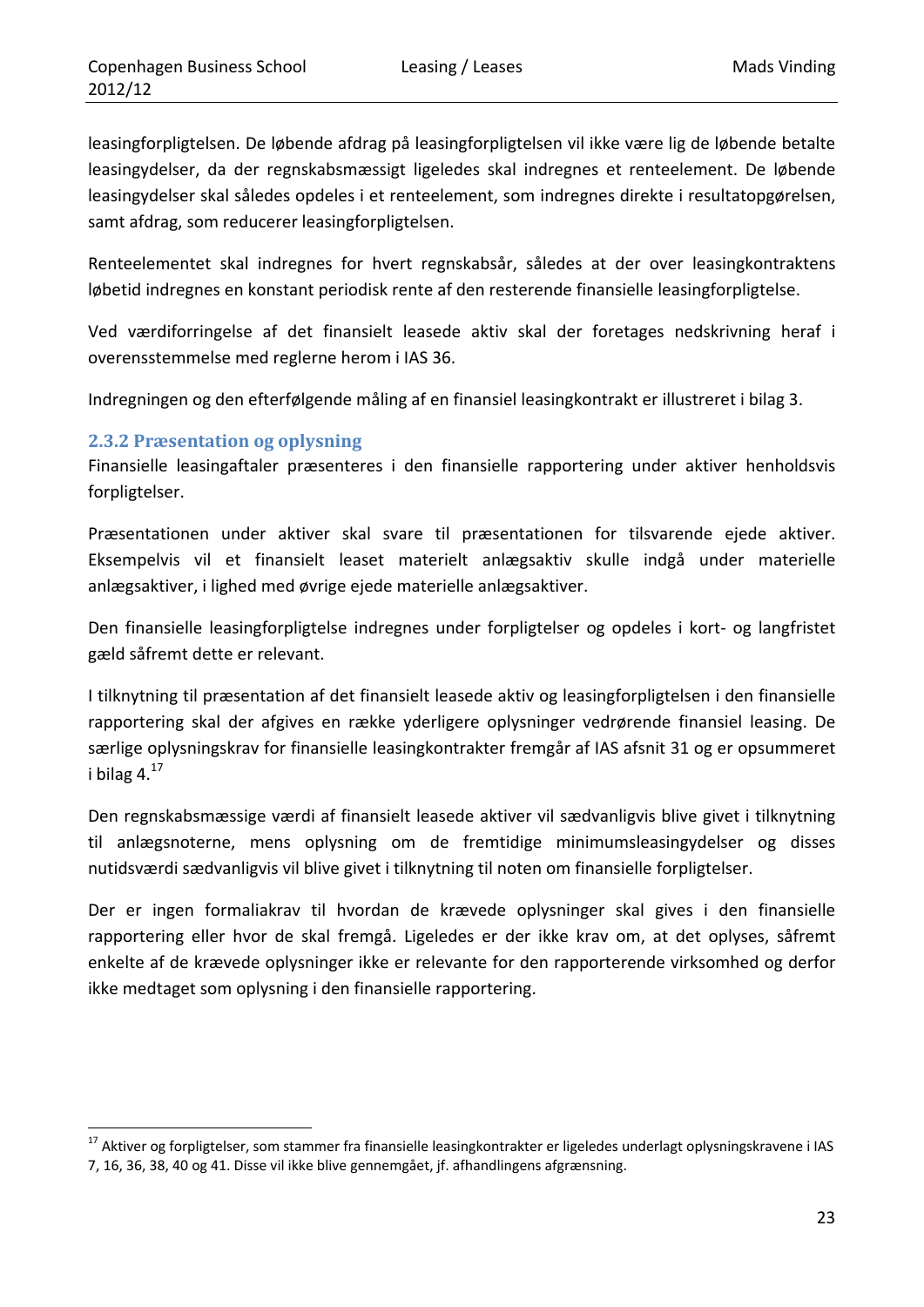Der henvises til bilag 1, hvor præsentation m.v. i årsregnskab for finansielle og operationelle leasingkontrakter er illustreret i årsrapporten for Novo Nordisk A/S.<sup>18</sup>

## **2.4 Operationel leasing**

Klassificeres en leasingkontrakt som operationel leasing, skal reglerne for indregning, måling og præsentation af operationelle leasingkontrakter i IAS 17 anvendes. Disse gennemgås i det følgende.

## **2.4.1 Indregning og måling**

Operationelle leasingaftaler skal ikke indregnes i den finansielle rapportering som aktiv og forpligtelse, men alene den omkostning, som følger af de løbende leasingydelser skal indregnes.

Leasingomkostningen skal indregnes som omkostning på et lineært grundlag over leasingperioden, medmindre en anden metode for fordeling af omkostningerne giver et mere korrekt billede af forbruget af det leasede aktiv.19 Sædvanligvis vil leasingydelser blive opkrævet løbende i form af månedlige eller lignende ydelser, hvorfor den lineære indregning ikke vil volde problemer. Der henvises endvidere til bilag 5, hvor indregning af operationel leasing er illustreret.

## **2.4.2 Præsentation og oplysning**

I den finansielle rapportering skal der for operationelle leasingaftaler, ligesom for finansielle leasingaftaler, afgives en række yderligere oplysninger. Præsentationsmæssigt er der ingen problemstillinger, da der ved operationelle leasingaftaler ikke indregnes et aktiv eller en forpligtelse. Der henvises til bilag 4 hvor oplysningskrav for operationelle leasingkontrakter er listet.

## **2.5 Særlige leasingarrangementer/kontrakter**

I den nuværende standard for regnskabsmæssig behandling af leasingkontrakter er det hovedsageligt ydelser, der kan karakteriseres som betingede og/eller variable ydelser samt behandlingen af optioner, der kan betragtes som særlige leasingarrangement/kontrakter. Disse vil blive behandlet nedenfor.

<sup>&</sup>lt;sup>18</sup> Novo Nordisk A/S vandt PWC's C20 regnskabspris for årsrapporten 2011 og må således anses for at være udtryk for "best practice" ved aflæggelse af årsrapport.<br><sup>19</sup> IAS 17, afsnit 33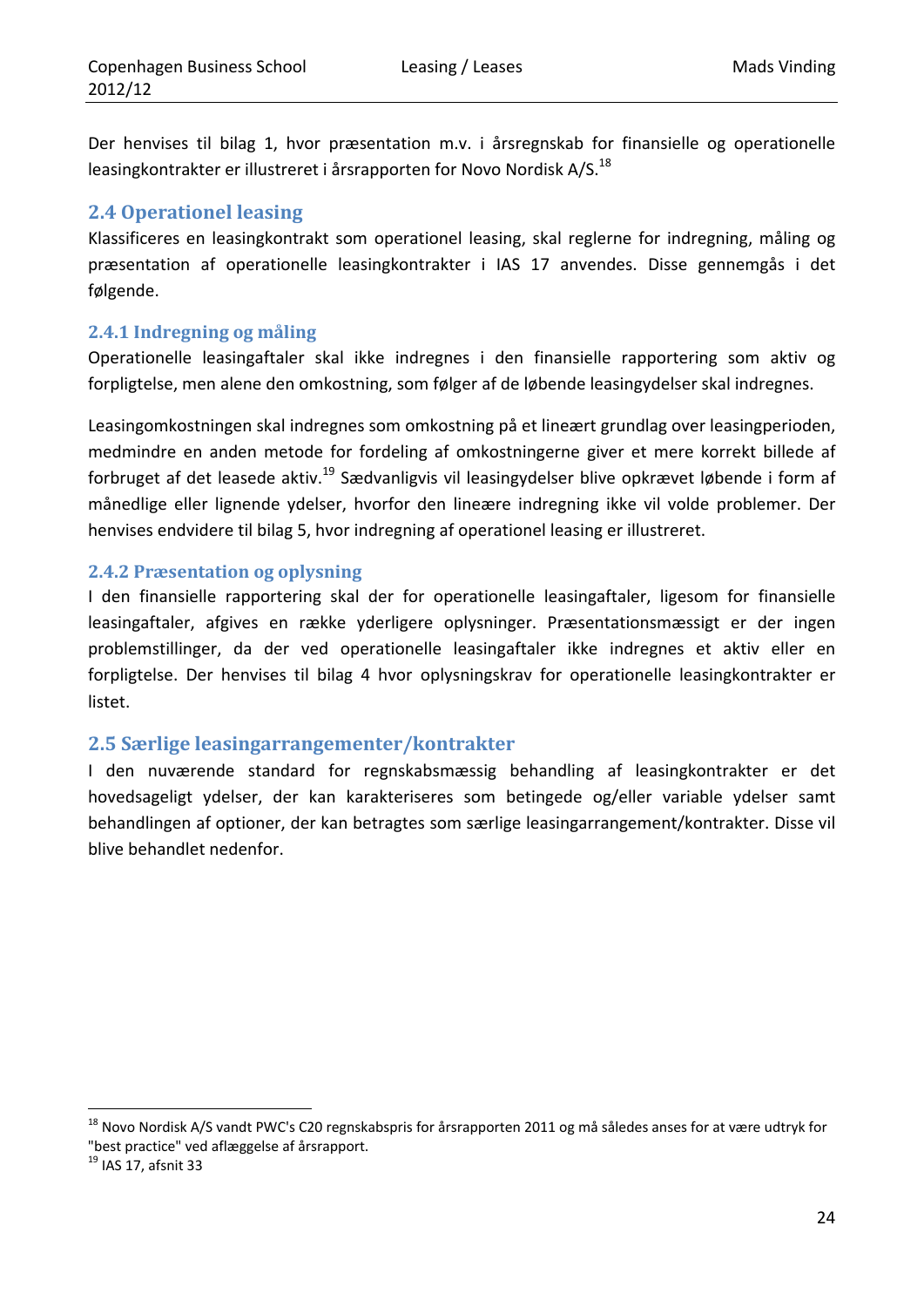## **2.5.1 Betingede (variable) leasingydelser**

Betingede leasingydelser er i IAS 17 defineret som:

#### **Betingede leasingydelser**

"Contingent rent is that portion of the lease payments that is not fixed in amount but is based on the future amount of a factor that changes other than with the passage of time (eq percentage of future sales, amount *of future use, future price indices, future market rates of interest)."*

#### Kilde: IAS 17, afsnit 4

Betingede leasingydelser er, som det fremgår af definitionen ovenfor, ydelser, hvor beløb ikke er fast men afhænger af en fremtidig faktor.

Den regnskabsmæssige behandling af leasingaftaler indeholdende betingede leasingydelser er ikke fuldt ud behandlet og klart beskrevet i den nuværende standard, hvorfor der fortsat er uklarhed om den korrekte regnskabsmæssige behandling<sup>20</sup>. Disse uklarheder relaterer sig i særdeleshed til følgende:

- sondring og klassifikation mellem minimumsleasingydelser og betingede leasingydelser
- indregning af betingede leasingydelser

Minimumsleasingydelserne er de leasingydelser, som leasingtager kan eller er forpligtet til at betale til leasinggiver i løbet af leasingperioden eksklusiv betingede leasingydelser.

Betingede leasingydelser indgår imidlertid i mange leasingkontrakter, f.eks. i form af en bestemmelse om regulering af de fremtidige leasingydelser afhængigt af udviklingen i et indeks, en rente etc. Ved sådanne bestemmelser er det ikke hele leasingydelsen, der skal karakteriseres som en betinget ydelse, men alene det betingede element i form af en eventuel regulering.<sup>21</sup>

Ved opgørelse af de fremtidige minimumsleasingydelser skal betingede leasingydelser således indgå med den værdi, som det variable element ville medføre ved anvendelse af det på indregningstidspunktet gældende indeks, rente etc., da det alene er den fremtidige regulering, der anses for det betingede element.

Ved realisering af betingede leasingydelser skal disse i henhold til IAS 17 indregnes som en omkostning i det regnskabsår, hvor de er afholdt.<sup>22</sup> Herudover skal der som omtalt i afsnit 2.3.2 oplyses, om omfanget af betingede leasingydelser indregnet som omkostninger i regnskabsåret.

En permanent fremtidig stigning i minimumsleasingydelserne, som følge af at en betinget begivenhed er indtruffet efter indgåelsen af leasingkontrakten, vil dermed alene føre til, at der i

<sup>&</sup>lt;sup>20</sup> Jørgen Blom, Hans Peter Buhrkal Sørensen; Leasing - business as usual; RR.12.2006.9;<br><sup>21</sup> Jørgen Blom, Hans Peter Buhrkal Sørensen; Leasing - business as usual; RR.12.2006.9;<br><sup>22</sup> IAS 17, afsnit 25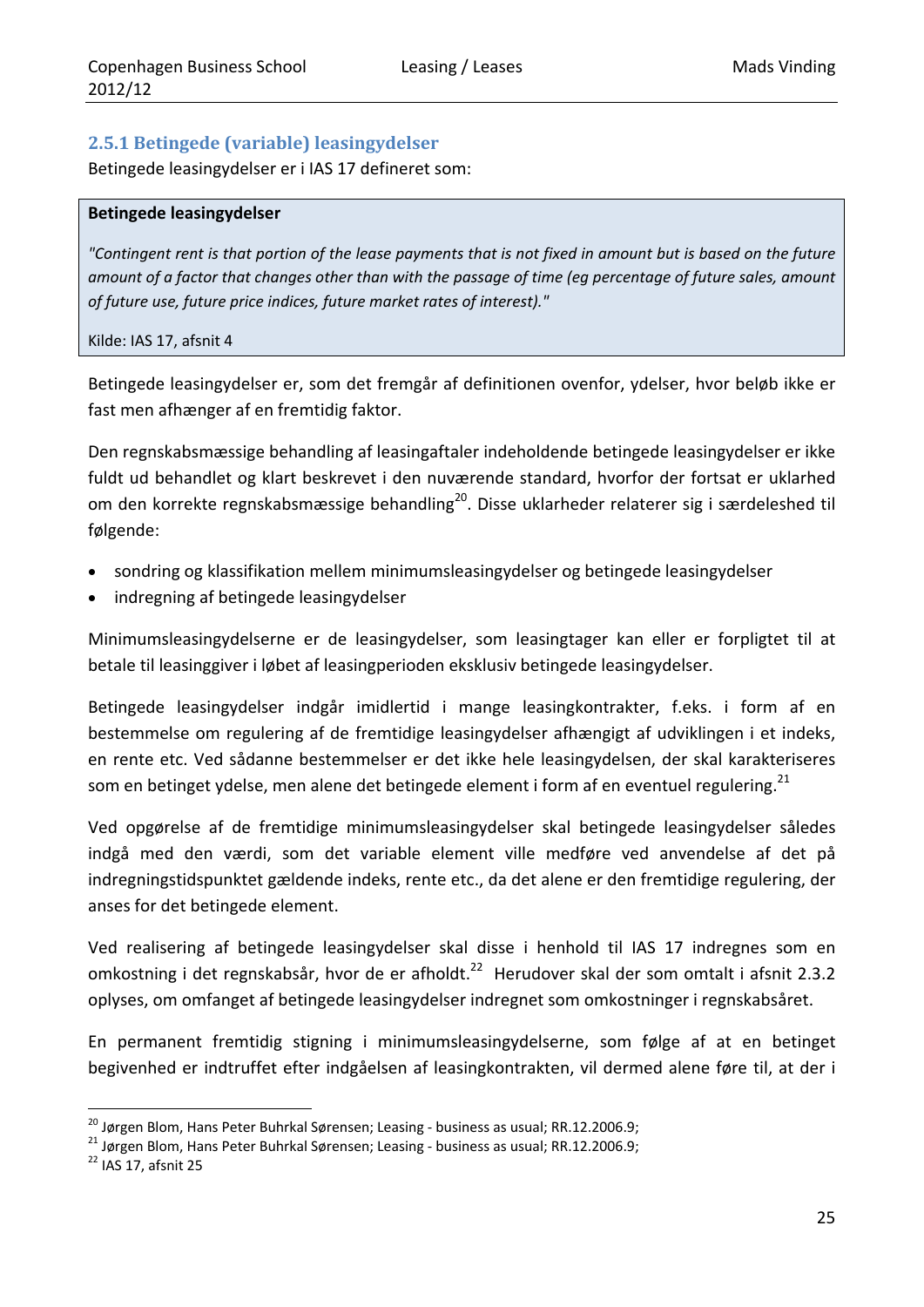den resterende leasingperiode skal indregnes en yderligere omkostning. Den permanente stigning i minimumsleasingydelserne vil dermed ikke påvirke den indregnede forpligtelse, som fortsat vil være den oprindeligt opgjorte forpligtelse fratrukket foretagne afdrag.

Den indregnede leasingforpligtelse under forpligtelser i den finansielle rapportering vil som følge af ovenstående således ikke være fuldstændig.

## **2.5.2 Optioner**

Optioner såsom mulighed for køb af det leasede aktiv ved leasingkontraktens udløb, mulighed for forlængelse af leasingperioden m.v. indgår ofte som et element i leasingkontrakter.

Den nuværende standard i IAS 17 behandler ikke direkte, hvordan optioner skal indregnes og måles. Alene optioner, hvor der er rimelig sikkerhed for at leasingtager vil udnytte disse indregnes. Det fremgår således i definitionen af leasingperioden*,* at denne periode også omfatter en eventuel yderligere periode, som følge af en option m.v., når blot det er rimeligt sikkert, at leasingtager vil udnytte denne.

Tilsvarende fremgår det af definitionen, at minimumsleasingydelserne omfatter de ydelser, som leasingtager kan eller skal erlægge i leasingperioden, altså inklusive eventuelle leasingydelser i en yderligere periode som følge af udnyttelse af en option samt en eventuel købssum for aktivet ved leasingkontraktens udløb, såfremt det ved kontraktens indgåelse er rimeligt sikkert, at denne option vil blive anvendt.

## **2.6 Delkonklusion**

I dette kapitel er de gældende regler for den regnskabsmæssige behandling af leasingkontrakter i henhold til IAS 17 gennemgået.

I IAS 17 defineres en leasingaftale, som en aftale, hvor en part (leasingtager) opnår brugsret til et aktiv over en aftalt periode (leasingperioden) mod betaling til en anden part (leasinggiver). Leasing og leje er det samme og begge kontraktstyper falder under anvendelsesområdet i IAS 17 så længe ovenstående definition overholdes.

Leasingkontrakter kan ofte indeholde et serviceelement, f.eks. i form af levering af IT ydelser. IFRIC 4 er udgivet som et supplement til IAS 17 med henblik på at identificere leasingkontrakter og adskille disse fra servicekontrakter. IFRIC 4 lægger særligt vægt på hvorvidt den indgåede kontrakt alene kan opfyldes ved overdragelse af brugsretten til ét specifikt aktiv, samt hvorvidt leasingtager har den fysiske rådighed over aktivet.

Ved indregning og måling af leasingkontrakter skal det vurderes, om der er tale om operationel eller finansiel leasing. Finansiel leasing defineres ved at alle væsentlige fordele og risici forbundet med ejerskab af aktivet overgår til leasingtager og kan dermed sidestilles med et lånefinansieret køb. Operationel leasing omfatter alle øvrige kontrakter, der ikke opfylder kriterierne for finansiel leasing.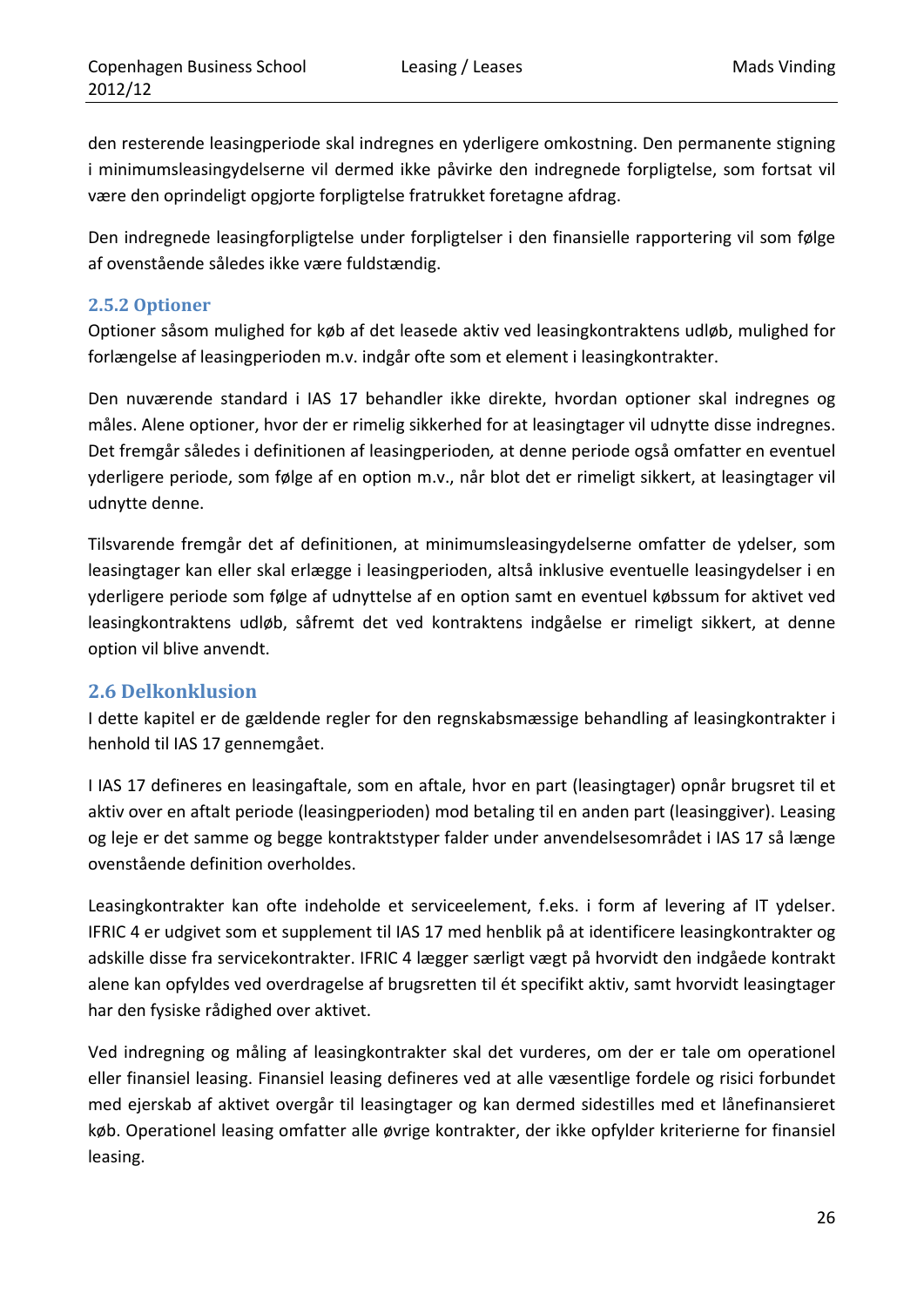IAS 17 indeholder en række indikationer, primære og sekundære, som hvis opfyldt sædvanligvis vil betyde at en leasingkontrakt skal klassificeres som finansiel leasing. Klassifikation skal dog altid ske ud fra en konkret vurdering af leasingkontraktens substans.

Finansielle leasingkontrakter indregnes første gang til kostpris til henholdsvis dagsværdien af det leasede aktiv eller nutidsværdien af de fremtidige minimumsleasingydelser, hvis dagsværdien ikke er tilgængelig. Nutidsværdien findes ved tilbagediskontering af de fremtidige minimumsleasingydelser med den interne rente i leasingkontrakten. Er den interne rente ikke tilgængelig anvendes leasingtagers alternative lånerente. Optioner indgår i minimumsleasingydelser, såfremt det anses for rimeligt sikkert at disse vil blive udnyttet.

Leasingforpligtelse og leasingaktiv indregnes til samme værdi med undtagelse af direkte forbundne omkostninger, som tillægges leasingaktivets værdi.

Ved efterfølgende måling af den finansielle leasingkontrakt skal leasingaktivet behandles, som var det et ejet aktiv. Dette medfører at aktivet afskrives i lighed med ejede aktiver. Afskrivningsperioden udgør den korteste periode af leasingperioden og aktivets brugstid. Overtager leasingtager det leasede aktiv ved leasingperiodens udløb skal aktivet afskrives over brugstiden.

Den finansielle leasingforpligtelse måles til amortiseret kostpris, hvorved den løbende reduceres med betalte afdrag og der indregnes løbende et renteelement over leasingperioden.

Operationelle leasingkontrakter indregnes ikke i årsregnskabet, og der skal alene oplyses herom i noterne til årsregnskabet. Årets omkostninger forbundet med operationelle leasingkontrakter indregnes som en omkostning i resultatopgørelsen i takt med at de opkræves.

For både finansielle og operationelle leasingkontrakter skal der endvidere gives en række noteoplysninger.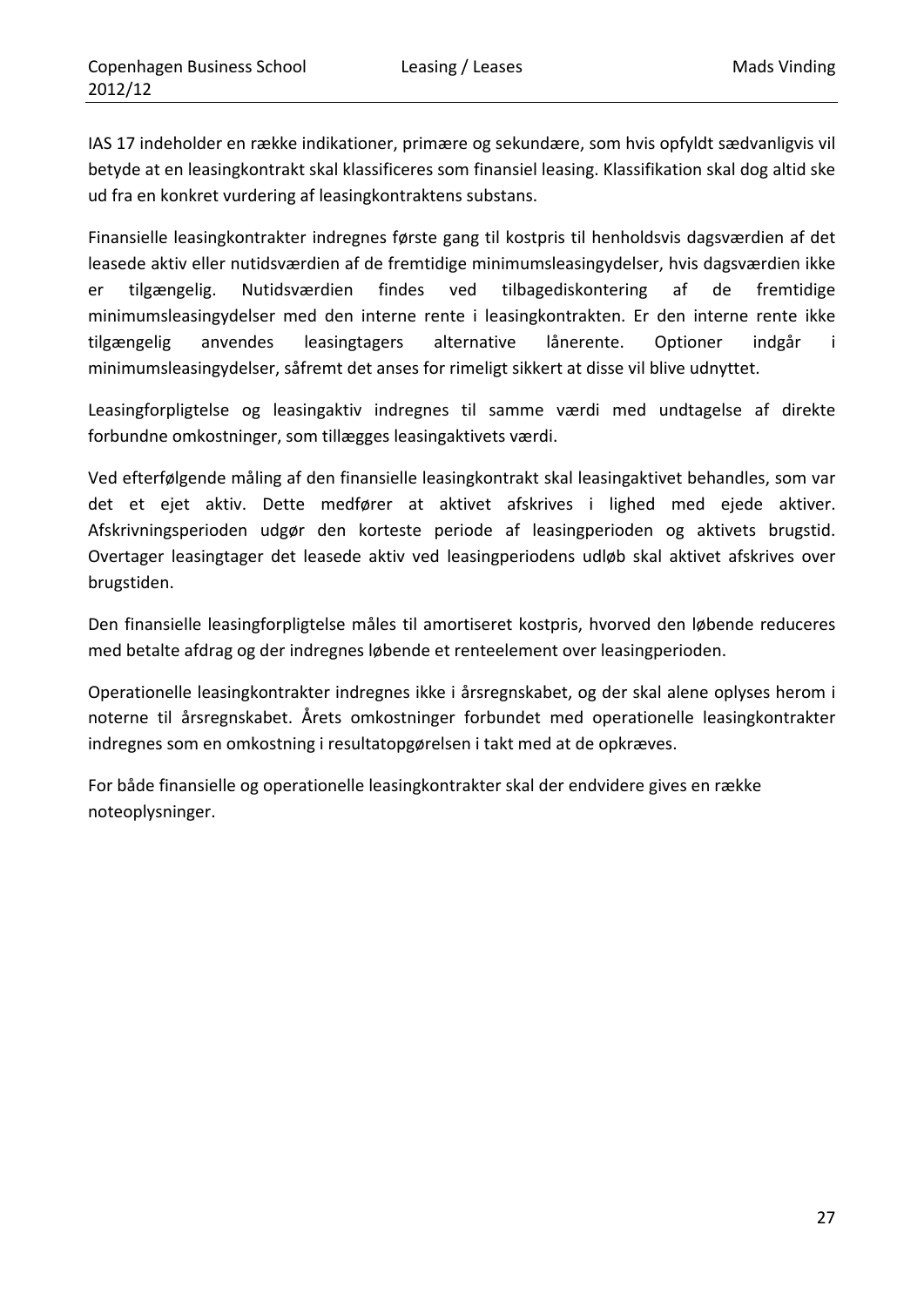## **3. Analyse og vurdering af nuværende standard**

Den nuværende standard har været kritiseret for at have flere svagheder. Grundlæggende har kritikken været rettet mod, at modellen med klassifikation af leasingkontrakter i enten operationel eller finansiel leasing og den dertilhørende regnskabsmæssige behandling af disse to typer af leasingkontrakter ikke har opfyldt regnskabsbrugernes oplysningsbehov, da der ikke gives troværdige og fuldstændige oplysninger om leasingkontrakter.<sup>23</sup>

Det er særligt den manglende indregning af en leasingforpligtelse og et aktiv ved operationelle leasingkontrakter, som har været kritiseret. IASB og FASB har i deres forarbejder ved udarbejdelsen af en ny standard for regnskabsmæssig behandling af leasingkontrakter yderligere uddybet denne kritik og påpeget, at mange regnskabsbrugere ved behandlingen af finansielle årsregnskaber, som følge af den manglende indregning af operationelle leasingkontrakter, korrigerer herfor og foretager en estimeret indregning af operationelle leasingkontrakter på baggrund af oplysningerne i noterne.<sup>24</sup>

Tidligere studier af betydningen for en indregning af forpligtelser og aktiver vedrørende operationelle leasingforpligtelser har vist, at en indregning heraf vil have en generelt negativ påvirkning på virksomhedens nøgletal m.v.<sup>25</sup> Dette har historisk skabt et inticament hos de regnskabsaflæggende virksomheder til at klassificere leasingkontrakter som operationelle, da der derved ikke sker en påvirkning på virksomhedens balance i den finansielle rapportering, da operationelle leasingaftaler alene oplyses off‐balance.

Yderligere har IASB og FASB kritiseret den nuværende standard med klassifikation mellem operationel og finansiel leasing for ikke at skabe sammenlignelighed mellem forskellige finansielle regnskaber og for generelt at være for kompleks.

I det følgende kapitel vil ovennævnte svagheder ved den nuværende standard blive gennemgået nærmere, og det vil overordnet blive undersøgt og vurderet, hvorvidt kritikken er reel.

## **3.1 Manglende overensstemmelse med begrebsrammen26**

Ved den nuværende standard sker der ikke indregning af et aktiv og en forpligtelse, når der indgås en operationel leasingaftale. Dette har, som nævnt i indledningen til dette kapitel, været kritiseret af flere regnskabsbrugere, da der er mange, der mener, at det aktiv og den forpligtelse, som opstår ved indgåelse af en operationel leasingaftale, opfylder begrebsrammens definitioner på et aktiv henholdsvis en forpligtelse og som følge heraf bør indregnes i henhold til begrebsrammen.

<sup>&</sup>lt;sup>23</sup> IASB/FASB; Leases project update, October 23 2012, afsnit: "Project objective and summary of the proposed model"<br><sup>24</sup> IASB; Leases Preliminary Views, Discussion Paper DP/2009/1; marts 2009; afsnit 1.12<br><sup>25</sup> Imhoff, E.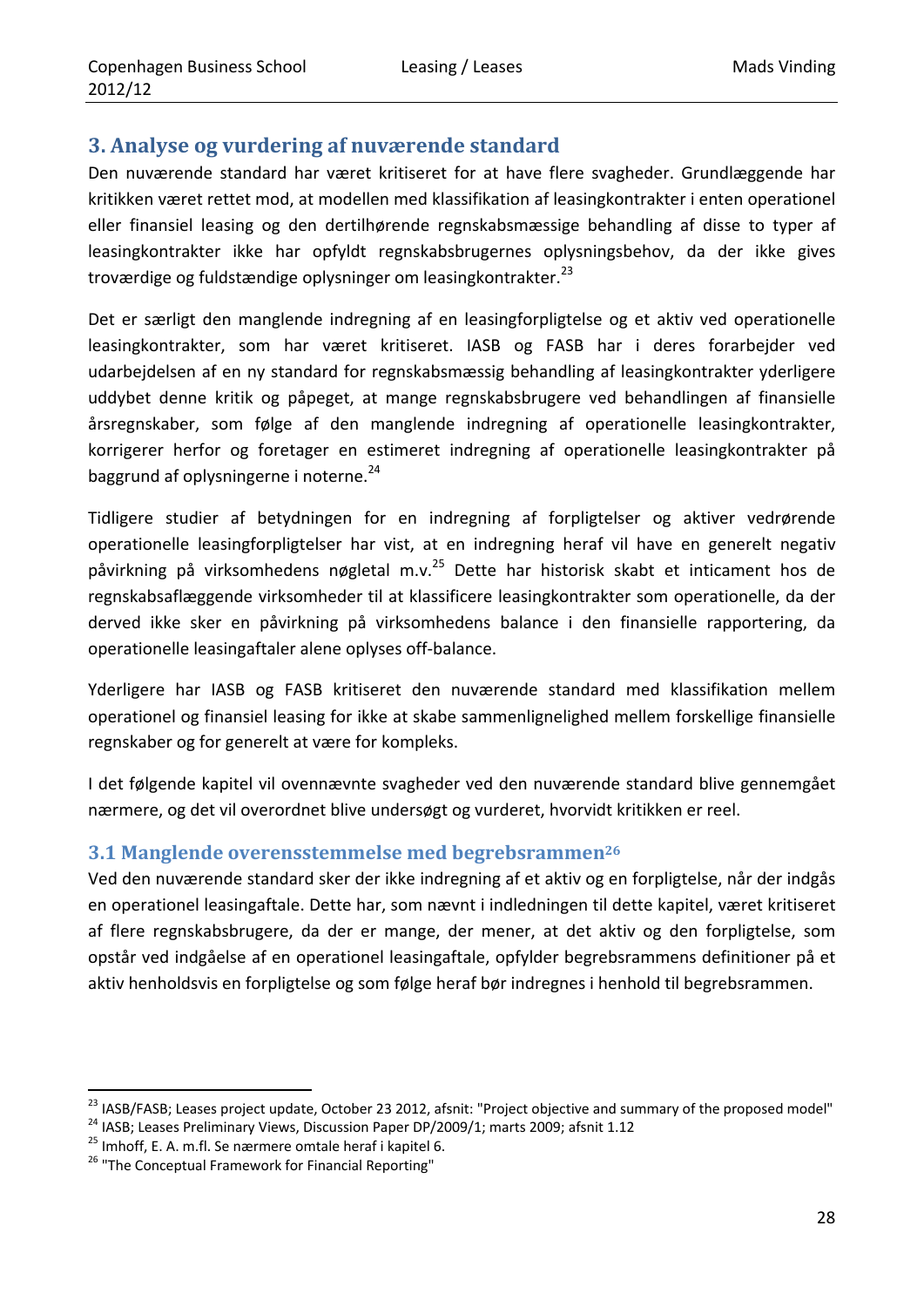Begrebsrammen definerer et aktiv således:

#### **Aktiv:**

"An asset is a resource controlled by the entity as a result of past events and from which future economic *benefits are expected to flow to the entity."*

Kilde: The Conceptual Framework for Financial Reporting, afsnit 4.4

I definitionen af et aktiv indgår tre centrale begreber, der afgør, om der er tale om et aktiv. Disse udgør følgende:

- Kontrolleret ressource
- Resultat af en tidligere begivenhed
- Forventning om fremtidige økonomiske fordele.

I forhold til operationelle leasingkontrakter er spørgsmålet, hvorvidt det, at leasingtager får brugsretten til det leasede aktiv over leasingperioden, er tilstrækkeligt til, at det leasede aktiv ud fra begrebsrammen vil blive opfattet som en af leasingtager kontrolleret ressource. De øvrige kriterier må anses for opfyldte, da det må antages, at indgåelse af en operationel leasingkontrakt er med henblik på at opnå økonomiske fordele, hvorfor forventning herom er til stede, og den tidligere begivenhed, som har resulteret i levering af det leasede aktiv, må defineres som tidspunktet for leasingkontraktens underskrivelse.

I forhold til kontrolbegrebet vil leasingtager ved en sædvanlig uopsigelig operationel leasingkontrakt få fuld råderet over det leasede aktiv i leasingperioden. Leasingtager bestemmer forbruget af det leasede aktiv og har alene adgang til at disponere over dette, hvorfor der må være tale om en kontrolleret ressource.

#### **Forpligtelse:**

"A liability is a present obligation of the entity arising from past events, the settlement of which is expected *to result in an outflow from the entity of resources embodying economic benefits."*

#### Kilde: The Conceptual Framework for Financial Reporting, afsnit 4.4

Tilsvarende hvis man kigger på den forpligtelse, som opstår i forbindelse med indgåelse af en operationel leasingkontrakt, er der tre kriterier, som skal være opfyldt, førend leasingforpligtelsen opfylder forpligtelsesbegrebet i begrebsrammen. Disse kriterier omfatter:

- Aktuel forpligtelse
- Resultat af en tidligere begivenhed
- Forventning om afståelse af fremtidige økonomiske fordele.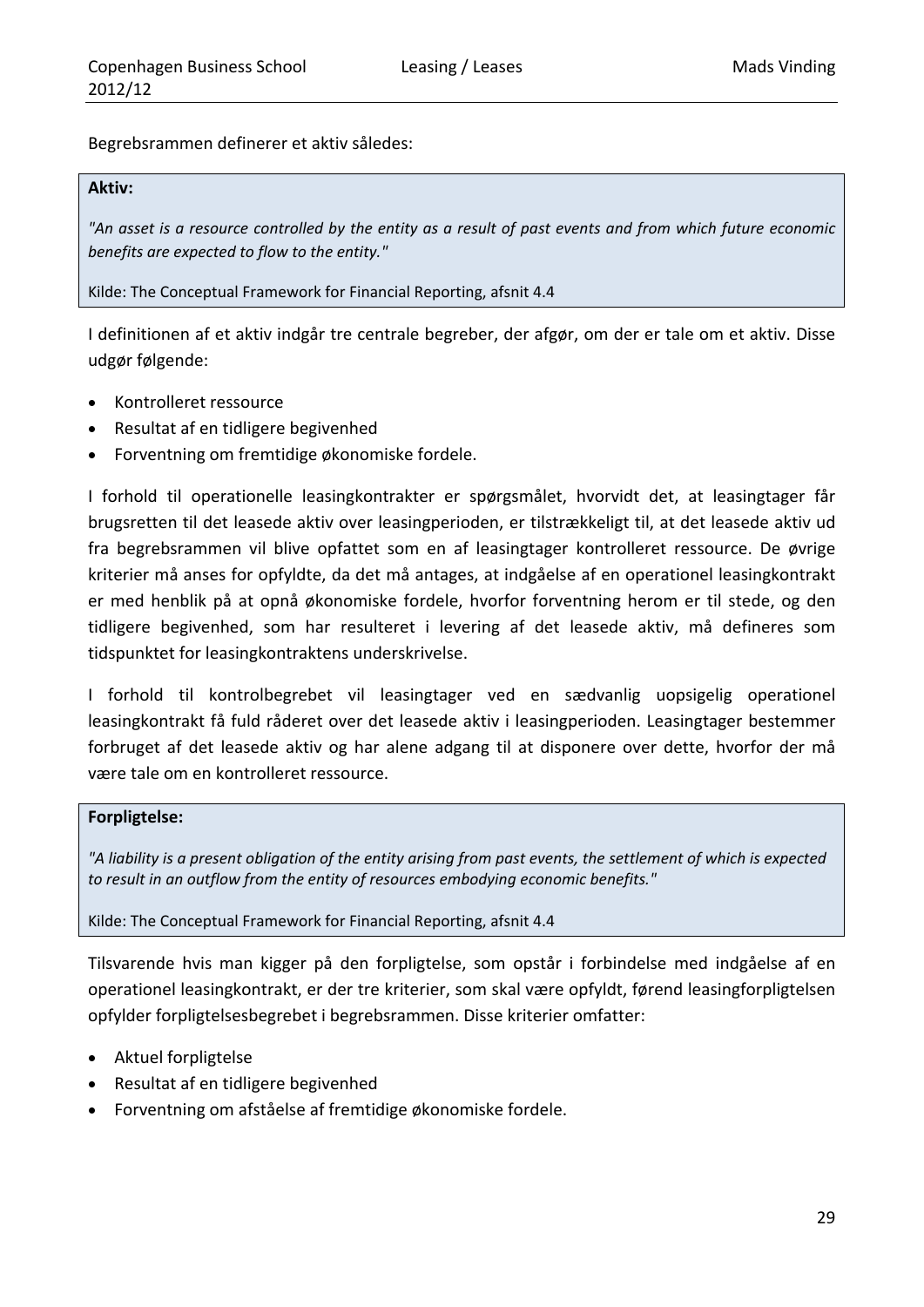De to kriterier om, at forpligtelsen skal være et resultat af en tidligere begivenhed, og at der skal være en forventning om afståelse af fremtidige økonomiske fordele, må anses for opfyldt. Leasingforpligtelsen er resultatet af en tidligere begivenhed, som i denne henseende er leasingkontraktens underskrivelse, og der må alt andet lige være en forventning om afståelse af fremtidige økonomiske fordele ved indgåelse af leasingkontrakten, da leasingtager er forpligtet til at betale leasingydelser til leasinggiver.

Begrebsrammens definition af forpligtelser nævner begrebet *aktuel forpligtelse.* Herved forstås, at fremtidige forpligtelser, som først vil være en forpligtelse for virksomheden på et tidspunkt i fremtiden ikke kan indregnes. I forhold til den uopsigelige operationelle leasingkontrakt kan det diskuteres, om forpligtelsen først opstår i takt med, at det leasede aktiv forbruges, og leasingydelserne forfalder, eller om leasingtager allerede ved indgåelse af leasingkontrakten er forpligtet til at betale samtlige minimumsleasingydelser.

Det må imidlertid vurderes, at leasingtager er fuldt forpligtet til at betale samtlige minimumsleasingydelser på tidspunktet for leasingkontraktens indgåelse, hvorfor leasingforpligtelsen ved en operationel leasingkontrakt bør indregnes.

Der er tale om en uopsigelig kontrakt, hvor leasingtager sædvanligvis ikke kan ophæve leasingkontrakten uden at betale en bod. Herudover må hensigten bag leasingtagers indgåelse af leasingkontrakten også tages til overvejelse. Hensigten bag indgåelse af en flerårig leasingkontrakt må, alt andet lige, være at opfylde kontrakten, hvilket for leasingtager betyder at betale de minimumsleasingydelser, som leasingtager er forpligtet til.

Ud fra ovenstående gennemgang af operationelle leasingkontrakter i forhold til begrebsrammen ses det, at begrebsrammens definition på et aktiv henholdsvis forpligtelse er opfyldt ved indgåelsen af en operationel leasingkontrakt, hvorfor der ud fra begrebsrammen bør ske indregning heraf. Da regnskabsstandarderne imidlertid har forrang for begrebsrammen i tilfælde af uoverensstemmelser, sker der ikke indregning af operationelle leasingaftaler, hvorved den regnskabsmæssige behandling af operationelle leasingaftaler ikke er i overensstemmelse med begrebsrammen.

## **3.2 Svært tilgængelig information**

Oplysningskrav og øvrig information i den finansielle rapportering, som er krævet ved anvendelsen af leasing i henhold til IAS 17, er behandlet i afsnit 2.3.2 og 2.4.2. Heraf fremgår, at der ikke er nogen formaliakrav til, hvordan oplysninger og information omkring leasingaftaler skal fremgå i den finansielle rapportering.

Det vurderes, at regnskabsbrugere, som ikke har et grundlæggende kendskab til opbygningen af det finansielle årsregnskab, noteoplysninger m.v. vil have svært ved at gennemskue og identificere den nødvendige information om anvendelsen af leasingkontrakter, som fremgår af det eksterne årsregnskab. I erkendelsen af, at mange regnskabsbrugere korrigerer årsregnskabet og foretager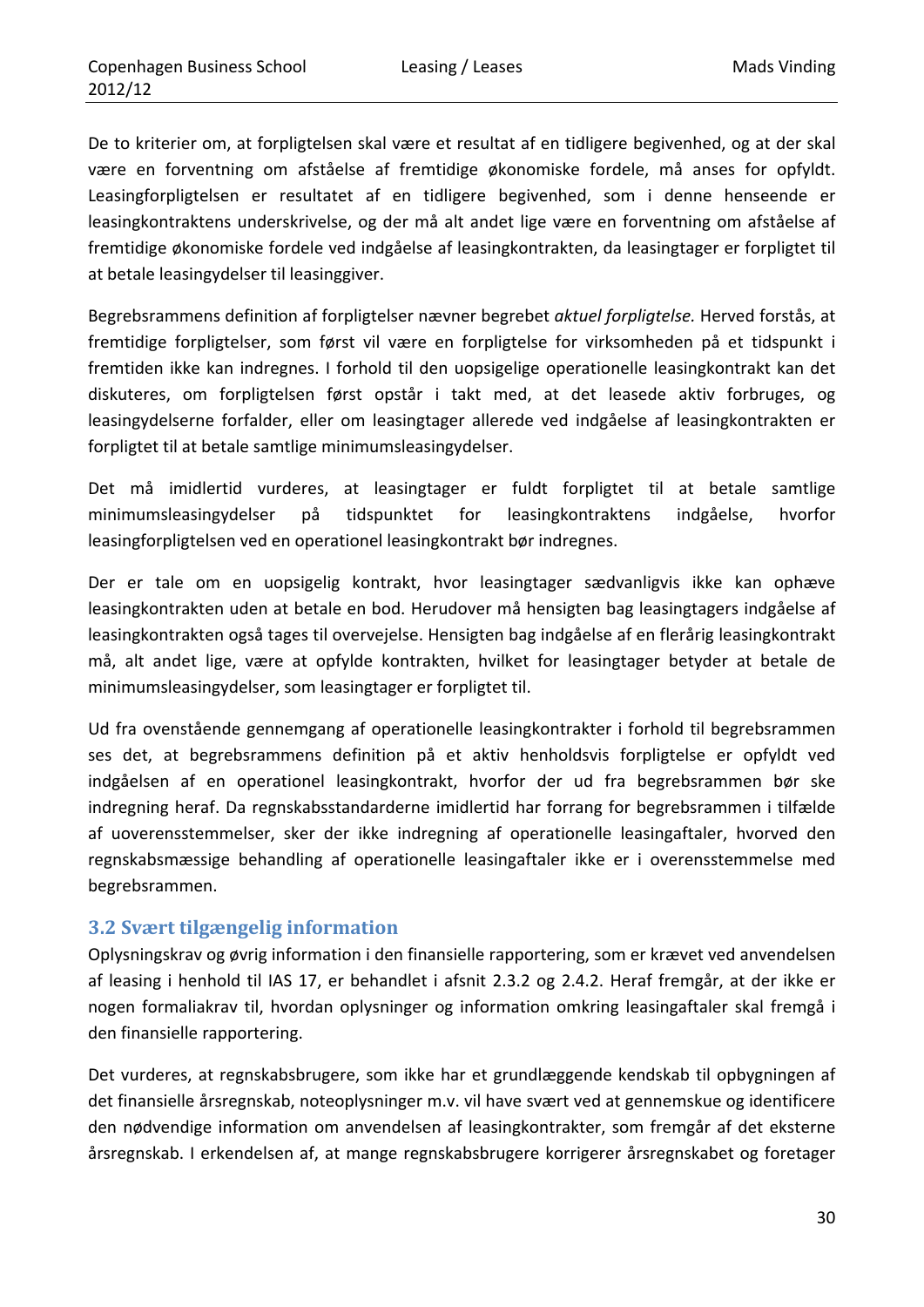en estimeret indregning af operationelle leasingkontrakter m.v. vil det for regnskabsbrugere, som ikke har tilstrækkelig viden herom, som følge af de svært tilgængelige informationer, være vanskeligt at estimere indregning af operationelle leasingkontrakter.

Ovenstående vil alt andet lige medføre, at der vil være stor forskel på, hvordan regnskabsbrugerne vurderer det eksterne årsregnskab. Det er klart, at forskellige regnskabsbrugere vil have forskellige opfattelser af et givent eksternt årsregnskab, og at disse opfattelser også vil bygge på regnskabsbrugernes egne erfaringer og evner. Dog vil det eksterne årsregnskab fremstå væsentligt anderledes, såfremt der foretages en indregning af operationelle leasingkontrakter. Estimering og indregning af operationelle leasingkontrakter vil kræve, at regnskabsbruger anvender en række skøn, da alle oplysninger til brug for en estimering og indregning ikke nødvendigvis er tilgængelige i årsregnskabet, hvilket besværliggør behandlingen af årsregnskabet.

#### **3.3 Kompliceret model**

Den nuværende IAS 17 har to metoder for indregning af leasingkontrakter afhængig af klassifikationen mellem finansiel og operationel leasing. Der fremgår ikke entydige metoder i standarden til vurdering af klassifikationen, hvorfor der er behov for, at virksomheden forholder sig til substansen i hver enkelt kontrakt.

Omfanget af leasingkontrakter kan for en virksomhed være omfattende og involvere mange forskellige leasingkontrakter, som alle i henhold til IAS 17 skal vurderes særskilt. Dette vil være ressourcekrævende for virksomheden, som indgår i leasingkontrakterne, og herudover omfatter klassificeringen af leasingkontrakten ofte en række subjektive skøn, hvilket øger risikoen for en fejlagtig klassifikation.

I forbindelse med klassifikation af leasingaftaler i henholdsvis finansiel og operationel leasing er der som omtalt i kapitel 3 en række indikationer, som hvis opfyldt sædvanligvis vil medføre en klassifikation som finansiel leasing. Flere af disse indikationer er imidlertid afhængige af leasingtagers subjektive vurderinger. Herved tænkes i særdeleshed på indikation 3 og  $4^{27}$ .

Ved indikation 3 skal *leasingperioden* sammenholdes med aktivets *økonomiske levetid*. 28 Økonomisk levetid er i IAS 17 defineret som:

<sup>&</sup>lt;u> 1989 - Johann Barn, mars eta inperiodo</u>

<sup>&</sup>lt;sup>27</sup> Se afsnit 2.2.1<br><sup>28</sup> Se afsnit 2.3.1.1 for definition af leasingperioden.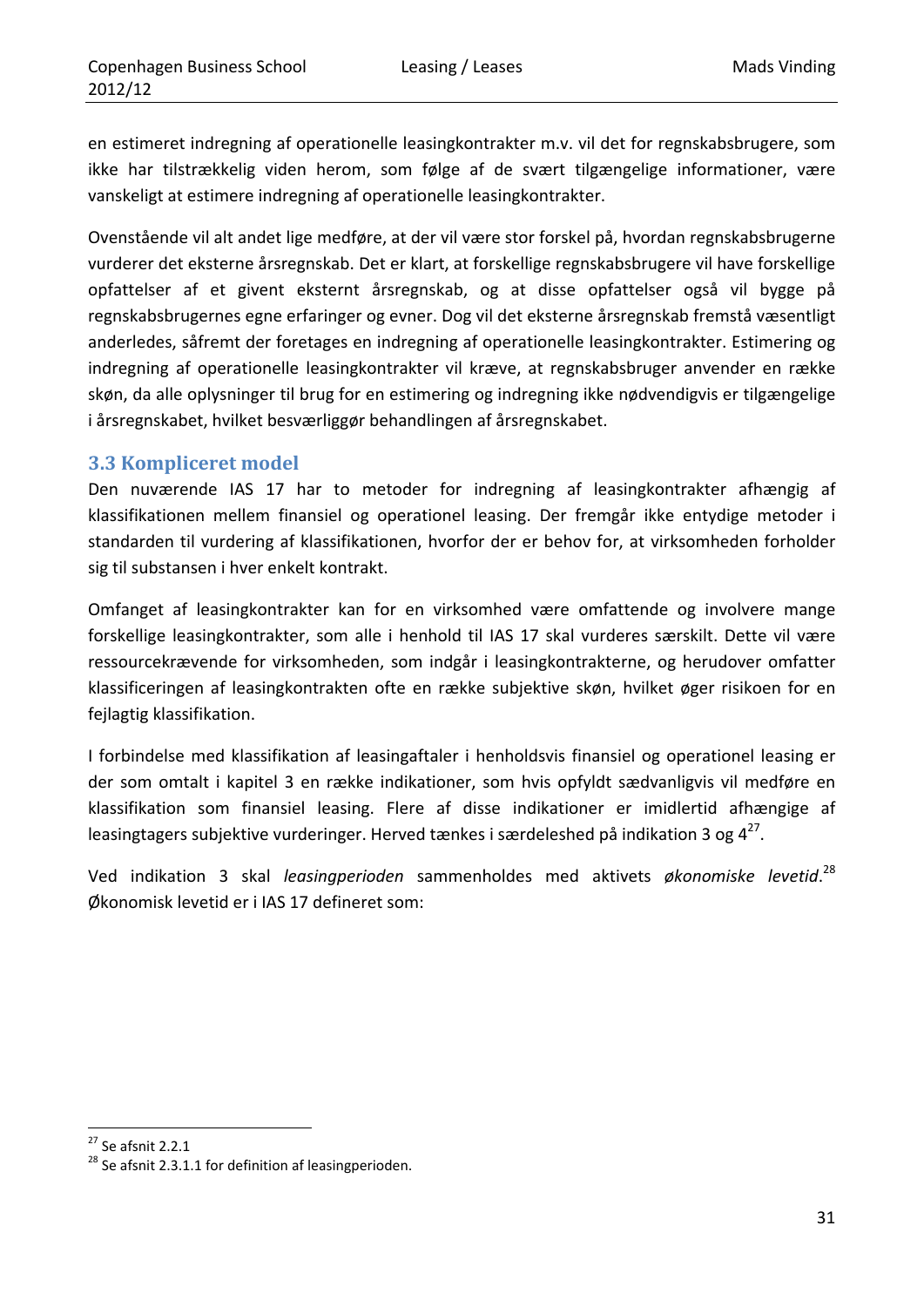#### **Økonomisk levetid:**

*"Economic life is either:*

(a) the period over which an asset is expected to be economically usable by one or more users; or (b) the number of production or similar units expected to be obtained from the asset by one or more users."

#### Kilde: IAS 17, afsnit 4

Leasingperioden bør ud fra definitionen af denne kunne fastsættes rimeligt præcist. Forhold, som kan påvirke fastsættelsen af leasingperioden, er alene forventningen om, hvorvidt leasingtager vil udnytte en mulighed, option, ret m.v. til at forlænge leasingperioden.

Ved opgørelsen af den økonomiske levetid er der imidlertid væsentlige skøn involveret både ved opgørelse af den periode, hvor aktivet forventes at være til økonomisk nytte, samt ved opgørelse af forventede producerede enheder.

Ved indikation 4 skal nutidsværdien af minimumsleasingydelserne sammenholdes med aktivets dagsværdi. Leasingkontrakter oplyser ikke i alle tilfælde om det leasede aktivs dagsværdi eller den interne rente, som er anvendt i leasingkontrakten. I disse tilfælde er der flere forhold, som kan føre til forskellig klassifikation af ellers enslydende kontrakter.

For det første skal der i henhold til standarden anvendes leasingtagers alternative lånerente for et lån med tilsvarende løbetid og hovedstol som i leasingkontrakten ved tilbagediskontering af de fremtidige minimumsleasingydelser, når den interne rente ikke er oplyst. Dette betyder, at nutidsværdien af minimumsleasingydelserne vil være forskellig afhængig af virksomhedens alternative lånemulighed.

Såfremt der anvendes en "standardiseret" forrentning i leasingkontrakten, og leasinggiver ikke har fastlagt renten i leasingkontrakten på baggrund af leasingtagers økonomiske forhold, vil en enslydende kontrakt kunne blive klassificeret forskelligt hos to forskellige virksomheder.

I praksis betyder ovenstående problemer ved anvendelse af modellen, at to enslydende kontrakter kan risikere at blive behandlet og klassificeret forskelligt i to forskellige virksomheder. Der henvises endvidere til bilag 6 hvor problemstillingen er illustreret i et konkret eksempel.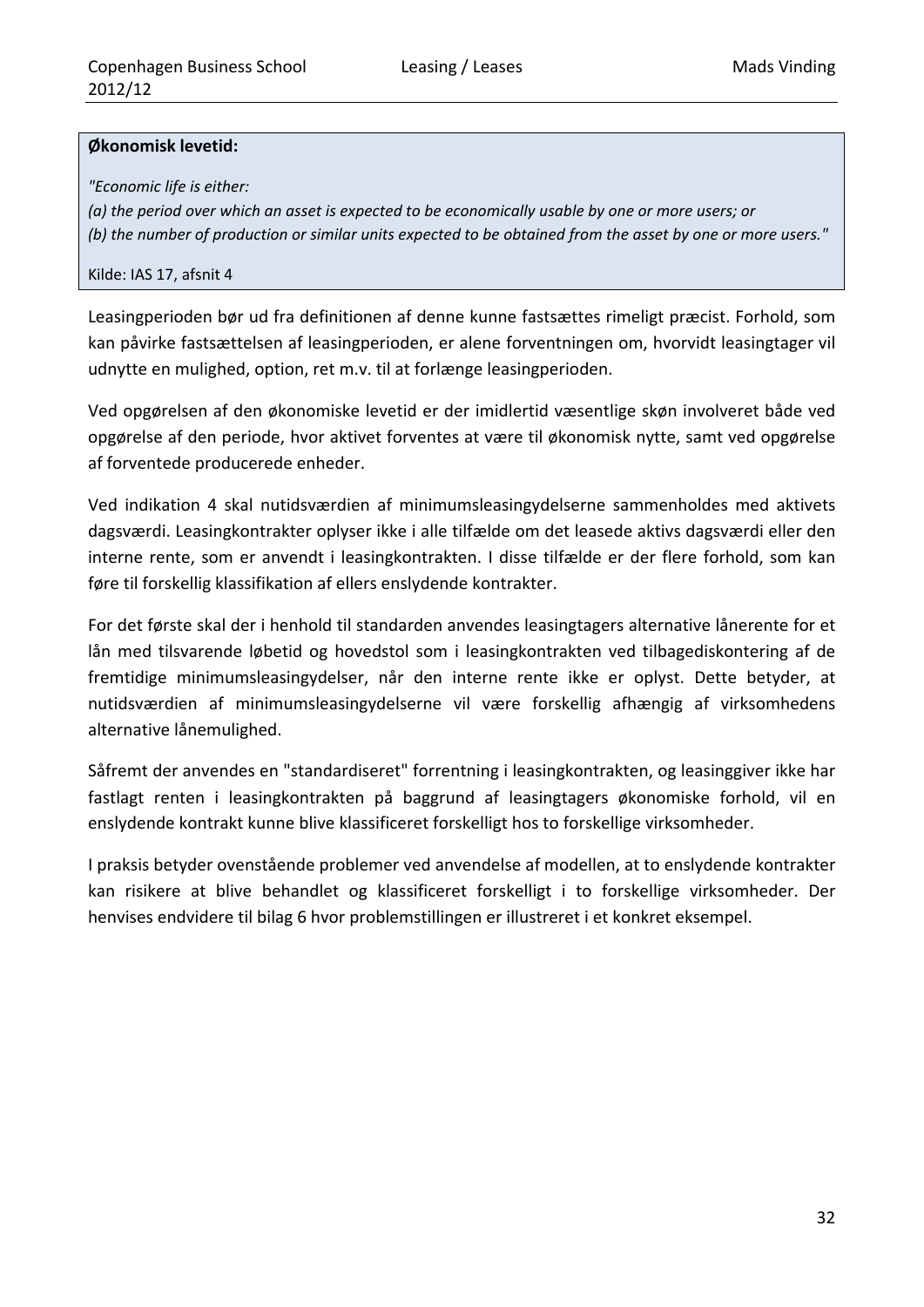## **3.4 Manglende sammenlignelighed**

IASB og FASB har som nævnt i indledningen kritiseret den nuværende standard for ikke at skabe tilstrækkelig sammenlignelighed mellem forskellige regnskaber.

Den manglende sammenlignelighed skyldes i høj grad de problemstillinger, som er omtalt i afsnit 3.2 og 3.3 omkring svært tilgængelige informationer og en kompliceret model.

Virksomheder opbygger deres årsregnskaber forskelligt og præsenterer noterne, hvori oplysninger om leasingkontrakter indgår, ligeså forskelligt. Dette gør sammenligneligheden mellem forskellige regnskaber besværlig.

Tilsvarende giver IAS 17 mulighed for, at to enslydende kontrakter vil kunne klassificeres forskelligt i to forskellige virksomheder, jf. afsnit 3.3, da en klassifikation af leasingkontrakter i mange tilfælde vil bero på regnskabsmæssige skøn foretaget af virksomheden i forbindelse med indgåelse og klassifikation af leasingkontrakten. To forskellige virksomheder vil sjældent være ens i deres udøvelse af skøn, hvorfor der ikke altid vil være sammenlignelighed mellem forskellige årsregnskaber.

## **3.5 Incitament til misbrug af model**

Ved operationel leasing opnås en finansiering af anlægsaktiv, hvor hverken finansieringselementet i form af leasingforpligtelsen eller aktivet indregnes i virksomhedens balance. Som følge heraf belastes virksomhedens balance ikke af operationel leasing, og virksomhedens nøgletal vil alt andet lige fremstå som værende bedre, end hvis de operationelle leasingkontrakter var indregnet i balancen.29

I resultatet af den empiriske analyse som præsenteres senere i kapitel 7 ses det, at en kapitalisering og indregning af operationelle leasingkontrakter i årsregnskabet vil have en negativ indvirkning på en række nøgletal og særligt nøgletal relateret til måling af den finansielle risiko.

Ovenstående skaber incitament til at klassificere så mange leasingkontrakter som muligt som operationelle, hvilket samtidigt skaber et incitament for regnskabsaflægger til at misbruge modellen og fejlagtigt klassificere finansielle leasingkontrakter som operationelle.

<sup>&</sup>lt;u> 1989 - Johann Barn, mars eta inperiodo</u> <sup>29</sup> Se empirisk studie af indregning af operationelle leasingkontrakter i afsnit 6 og 7.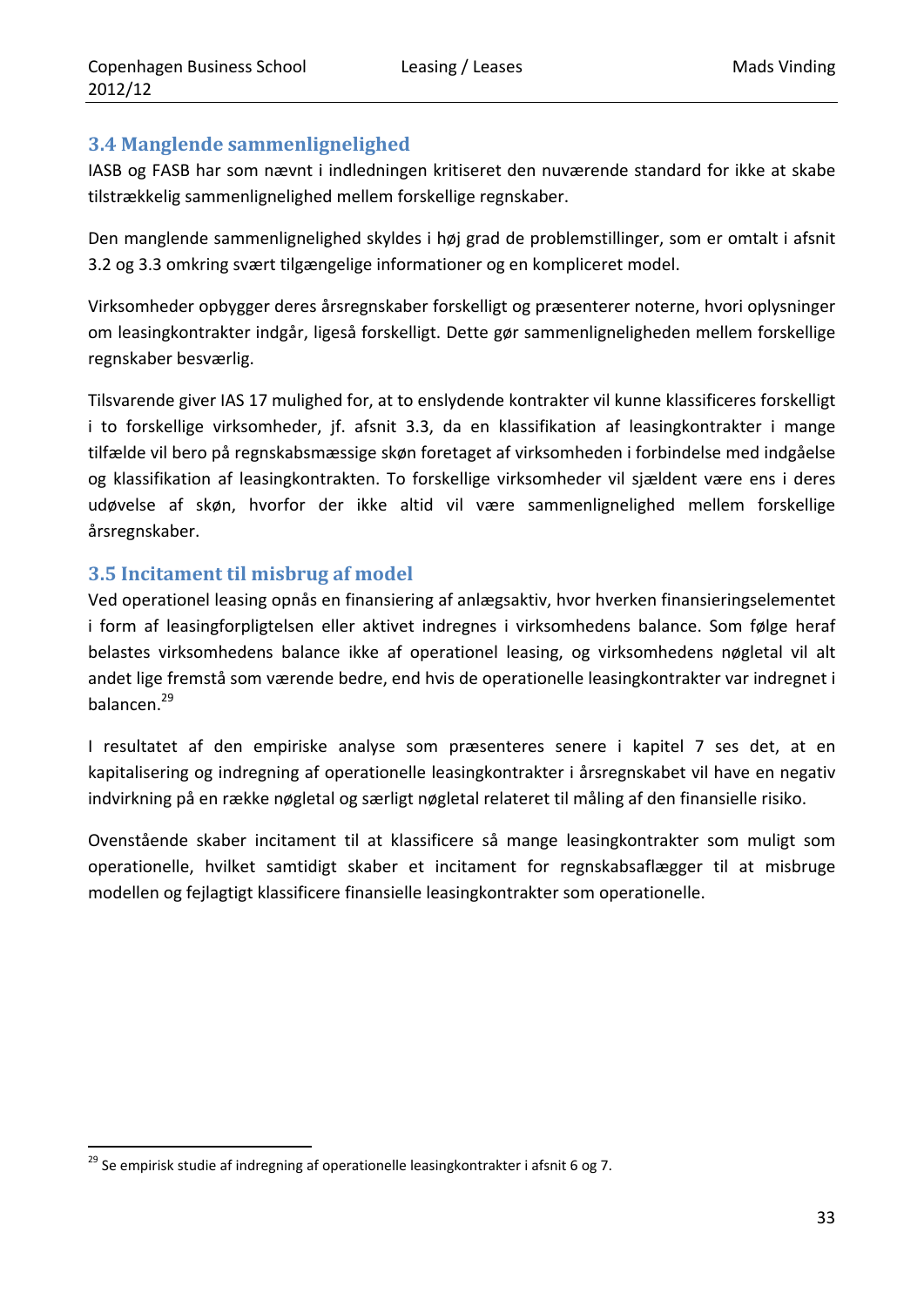## **3.6 Delkonklusion**

I nærværende kapitel er problemstillingerne ved den nuværende standard for den regnskabsmæssige behandling af leasingkontrakter overordnet behandlet.

De identificerede problemstillinger kan skematisk stilles op således:

| Figur 2 - Opsummering af problemstillinger i IAS 17 |
|-----------------------------------------------------|
|-----------------------------------------------------|

| Problem nr.    | Problem                       | Uddybning                                 |
|----------------|-------------------------------|-------------------------------------------|
| 1              | Manglende                     | Manglende indregning af aktiv og          |
|                | overensstemmelse med          | forpligtelse ved operationel leasing      |
|                | begrebsrammen                 |                                           |
| $\mathfrak{p}$ | Svært tilgængelig information | Information om leasingkontrakter m.v. er  |
|                |                               | svært tilgængelig i årsregnskabet         |
| 3              | Kompliceret model             | Kompliceret model giver mulighed for      |
|                |                               | forskellig klassifikation af enslydende   |
|                |                               | kontrakter                                |
| 4              | Manglende                     | Manglende sammenlignelighed mellem        |
|                | sammenlignelighed             | forskellige årsregnskaber som følge af    |
|                |                               | problem nr. 2 og 3                        |
| 5              | Incitament til misbrug af     | Incitament til misbrug af model da fordel |
|                | model.                        | ved klassifikation af leasingkontrakt som |
|                |                               | operationel.                              |

Kilde: Egen tilvirkning

Problemerne ved behandlingen af leasingkontrakter i henhold til IAS 17 relaterer sig hovedsageligt til det forhold, at der skal foretages en klassifikation mellem finansielle og operationelle leasingkontrakter. Den største problemstilling ved klassifikation mellem finansielle og operationelle leasingkontrakter er, at den manglende indregning af operationelle leasingkontrakter er i modstrid med begrebsrammen.

Klassifikationen mellem finansielle og operationelle leasingkontrakter giver for virksomheder, som anvender IAS 17, incitament til at klassificere leasingkontrakter, som i substansen er finansielle, som operationelle leasingkontrakter, da disse ikke indregnes i virksomhedens balance og derigennem alt andet lige vil resultere i "pænere" nøgletal end ved indregning som finansiel leasing.

Herudover giver klassifikationen mellem finansielle og operationelle leasingkontrakter i IAS 17 anledning til en række øvrige problemer, som hovedsageligt relaterer sig til, at der er tale om svært tilgængelig information og manglende sammenlignelighed mellem forskellige regnskaber.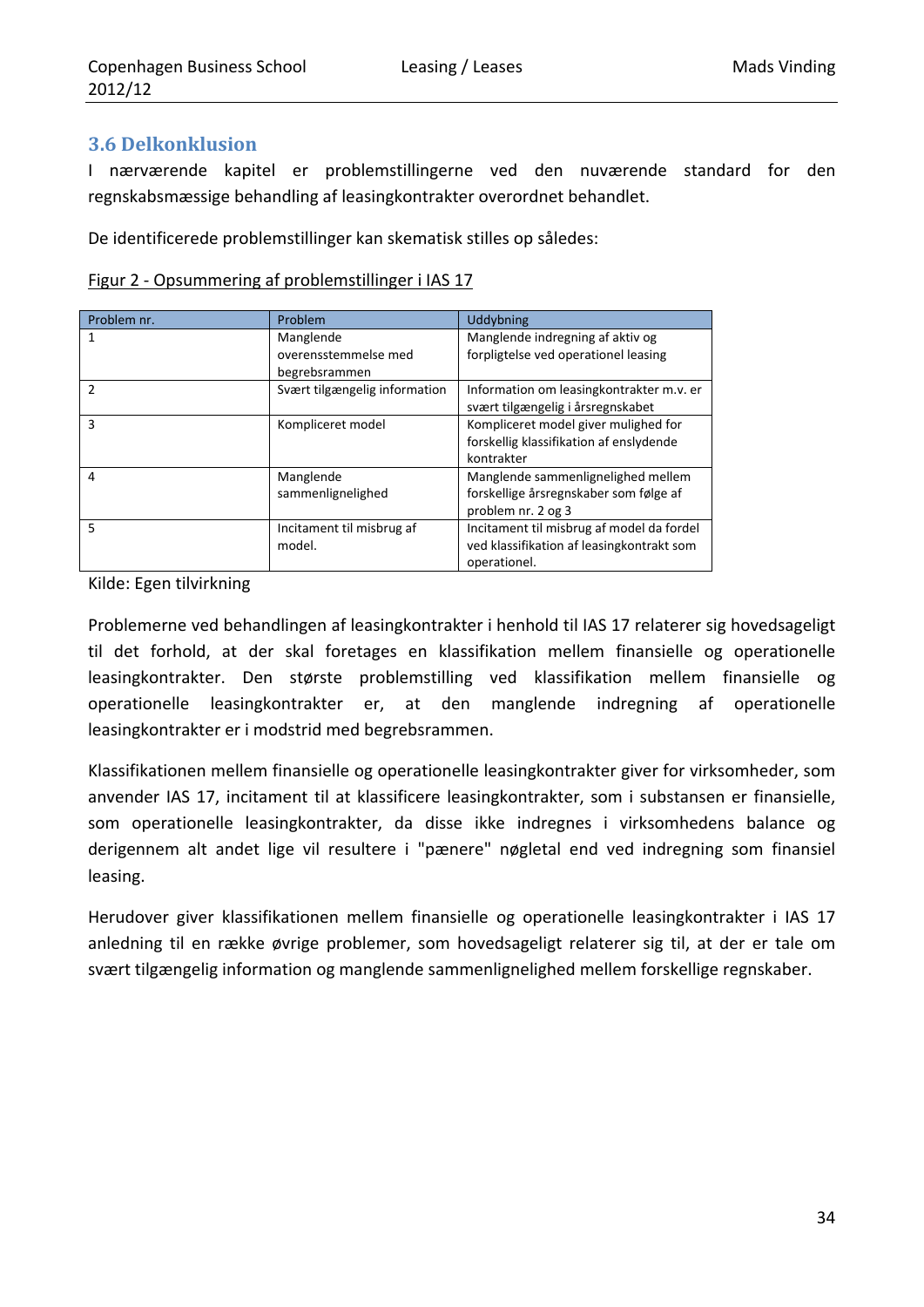## **4. Den nye regnskabsstandard**

IASB og FASB begyndte i 2006 projektet med at udvikle en ny standard for den regnskabsmæssige behandling af leasingkontrakter.

Dette projekt har indtil videre ført til, at IASB og FASB i marts 2009 offentliggjorde dokumentet *Leases: Preliminary Views*, hvori projektgruppens indledende betragtninger, beslutninger samt en vurdering af de nuværende problemer med den eksisterende standard indgik. Det videre projektarbejde førte i august 2010 til offentliggørelse af et udkast til en ny standard (*Exposure Draft)* for den regnskabsmæssige behandling.

Ved høringsfristens udløb den 15. december 2010 var der modtaget over 700 kommenteringsbreve ("*Comment letters")* på det offentliggjorte udkast. De mange comment letters resulterede i en lang behandlingstid og behov for afholdelse af fokusmøder, præsentationer, Roundtables m.v. for at diskutere de forslag og kritikpunkter, som blev fremsat i de mange comment letters.

Projektgruppens mål var oprindeligt at have en ny standard klar i løbet af 2011, men som følge af de mange modtagne comment letters og behovet for dybere behandling af mange af elementerne i udkastet til den nye standard, har projektgruppen valgt som målsætning at offentliggøre et nyt udkast i første halvår af 2013.

På nuværende tidspunkt har projektgruppen imidlertid foretaget en masse foreløbige beslutninger ("tentative decisions"), som løbende offentliggøres på IASB og FASB' hjemmesider<sup>30</sup>.

Den nye standard vil skulle erstatte den nuværende standard i form af IAS 17 og vil ud fra de foreløbige beslutninger på nuværende tidspunkt medføre væsentlige ændringer til den regnskabsmæssige behandling af leasingkontrakter.



Figur 10 ‐ Tidslinie ny standard

Kilde: Egen tilvirkning

<sup>&</sup>lt;u> 1989 - Johann Barn, mars eta inperiodo</u>  $^{30}$  Seneste offentliggjorte beslutninger er fra 23. oktober 2012.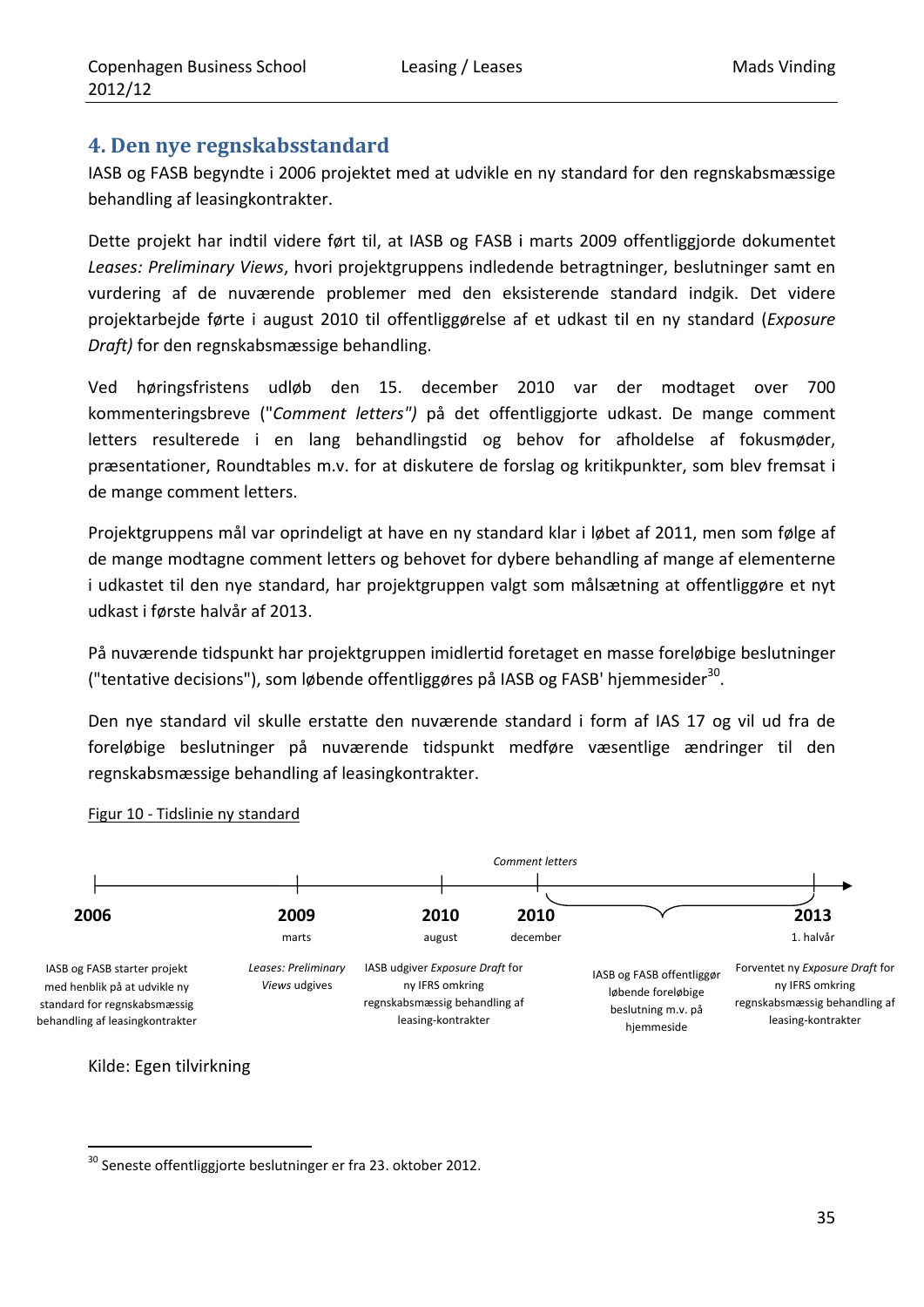Med udgangspunkt i de offentliggjorte foreløbige beslutninger og det fremsendte udkast til en ny standard for den regnskabsmæssige behandling af leasingkontrakter vil kapitlet redegøre for den forventede regnskabsmæssige behandling af leasingkontrakter ved en ny fælles standard mellem IASB og FASB, herunder med identifikation og synliggørelse af forskelle i forhold til den eksisterende standard.

I det efterfølgende vil den forventede nye standard blive omtalt som "nye standard", mens den eksisterende standard vil blive benævnt "eksisterende standard".

#### **4.1 Formål**

Formålet med den nye standard er angivet i afsnit 4 i "Exposure Draft" til følgende:

#### **Formål:**

*"This [draft] IFRS establishes principles that lessees and lessors shall apply to report relevant and representationally faithful information to users of financial statements about the amounts, timing and uncertainty of the cash flows arising from leases."*

Kilde: Exposure Draft, Leases, afsnit 4.

Ordlyden af formålsbestemmelsen er væsentligt ændret i den nye standard i forhold til den eksisterende standard<sup>31</sup>. Hvor den nuværende formålsbestemmelse i IAS 17 er relativt snæver og alene i formålsbestemmelsen nævner regnskabspraksis og oplysninger som centrale begreber, afspejler den udvidede ordlyd af formålsbestemmelsen i den nye standard, at formålet med den nye standard netop har været at imødese regnskabsbrugernes behov.

Hvor den eksisterende standard har været kritiseret for ikke at tilgodese regnskabsbrugers behov i relation til oplysninger om anvendelse af leasing m.v.<sup>32</sup> i den finansielle rapportering, har formålsbestemmelsen i den nye standard netop fokus på regnskabsbruger. Det må dermed ses som et paradigmeskift, at den nye standard har fokus på regnskabsbrugers behov, hvor den eksisterende standard i højere grad har fokus på regler for regnskabsaflægger.

<sup>&</sup>lt;sup>31</sup> Se kapitel 2 for den nuværende formålsbestemmelse.<br><sup>32</sup> IASB; Leases Preliminary Views, Discussion Paper DP/2009/1; marts 2009; afsnit 1.12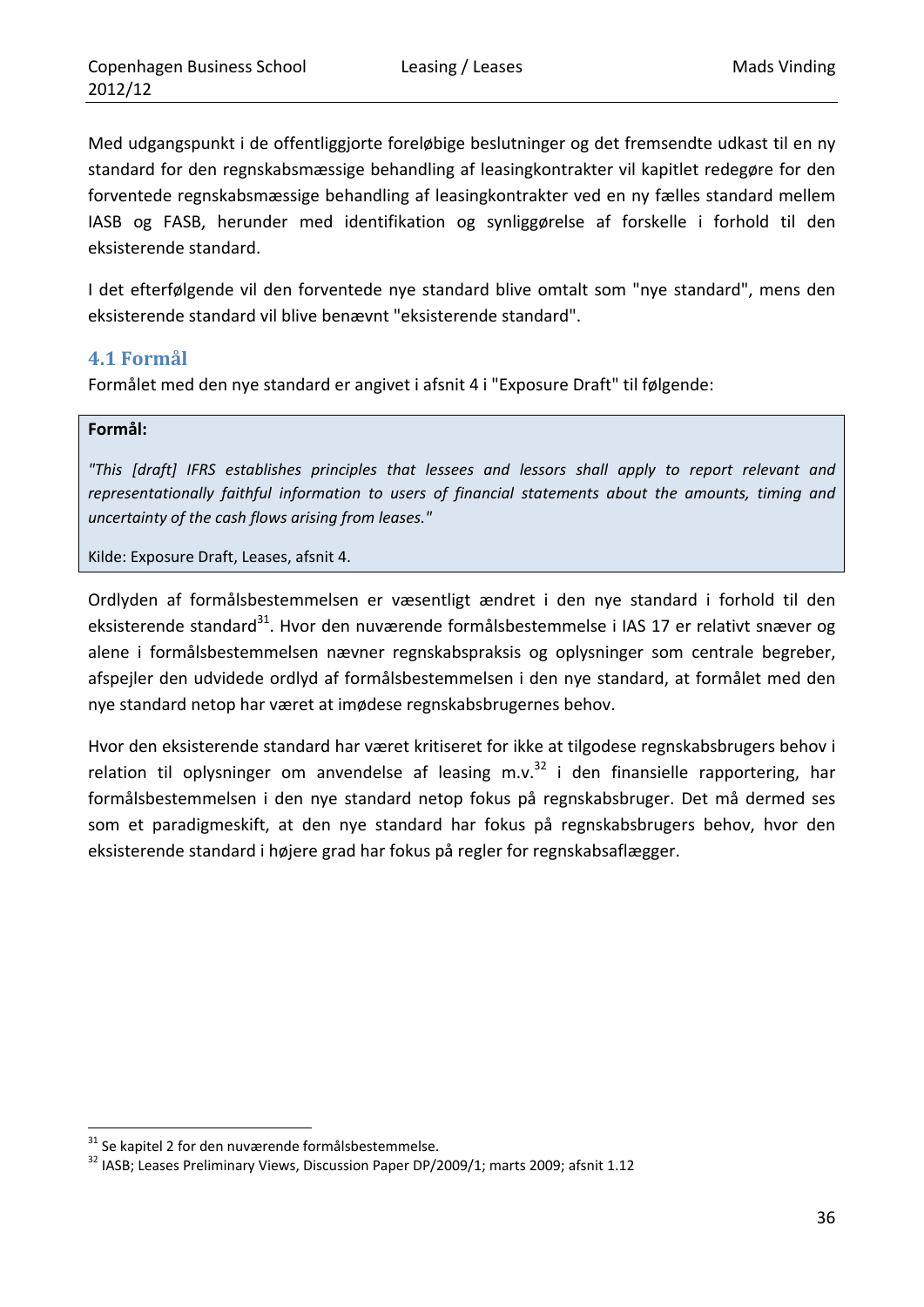## **4.2 Anvendelsesområde og definition**

#### **4.2.1 Definition**

Definitionen på en leasingkontrakt er i den nye standard ikke væsentligt ændret i forhold til den oprindelige definition i IAS 17 og lyder således:

#### **Leasingkontrakt:**

"A contract in which the right to use a specified asset (the underlying asset) is conveyed, for a period of *time, in exchange for consideration."* 

Kilde: IASB/FASB; Leases project update, October 23 2012, afsnit: "Definition of a lease".

I forhold til definitionen i den nuværende standard er forskellen, at der i den nye definition henvises til et specifikt aktiv (specified asset), hvor der i IAS 17 ikke anvendes formuleringen *"specified".* Herudover anvendes begrebet *"consideration"* i stedet for *"payments"*, hvilket alene må skulle betragtes som en præcisering af, at betaling/vederlag kan ske i andre værdier end penge.

At der i definitionen af en leasingaftale i den nye standard er tilføjet *"specified"* må ikke skulle anses som en indsnævring eller lignende i forhold til den nuværende definition, men i højere grad en præcisering af leasingbegrebet samt et forsøg på at integrere IFRIC 4 i definitionen på en leasingaftale. IFRIC 4 definerer netop, at der vil være tale om en leasingaftale, hvor aftalens opfyldelse er afhængig af et specifikt aktiv, jf. også omtale af IFRIC 4 i afsnit 2.1.1.

Definitionen på en leasingaftale og hvordan en leasingaftale identificeres er uddybet i appendiks B til Exposure Draft<sup>33</sup> og bygger i høj grad på fortolkningerne fra IFRIC 4. Aftalen skal således fortsat vurderes på baggrund af aftalens substans, og det er de samme to forhold, som vil indikere, hvorvidt der er tale om en leasingaftale:

#### **Identifikation af en leasingaftale:**

<u> 1989 - Johann Barn, mars eta inperiodo</u>

"(a) the fullfilment of the contract depends on providing a specified asset or assets (the "underlying asset")

(b) the contract conveys the right to control the use of a specified asset for an agreed period of time"

Kilde: Leases, Exposure Draft August 2012, afsnit B1<sup>34</sup>

I tilknytning til ovenstående har projektgruppen truffet en række foreløbige beslutninger ved behandlingen af feedback fra fokusgrupper m.v. i relation til anvendelsen af ovenstående identifikation/definition.

<sup>&</sup>lt;sup>33</sup> Det forventes ikke, at der vil ske ændringer til denne i det efterfølgende arbejde mod en ny standard.<br><sup>34</sup> Der fremgår en række uddybninger i appendiks B til definitionen af hvordan en leasingkontrakt identificeres j Leases, Exposure Draft 2012". Projektgruppens efterfølgende foreløbige beslutninger omfatter imidlertid ikke alle disse uddybninger, hvorfor disse ikke anses for gældende fremadrettet.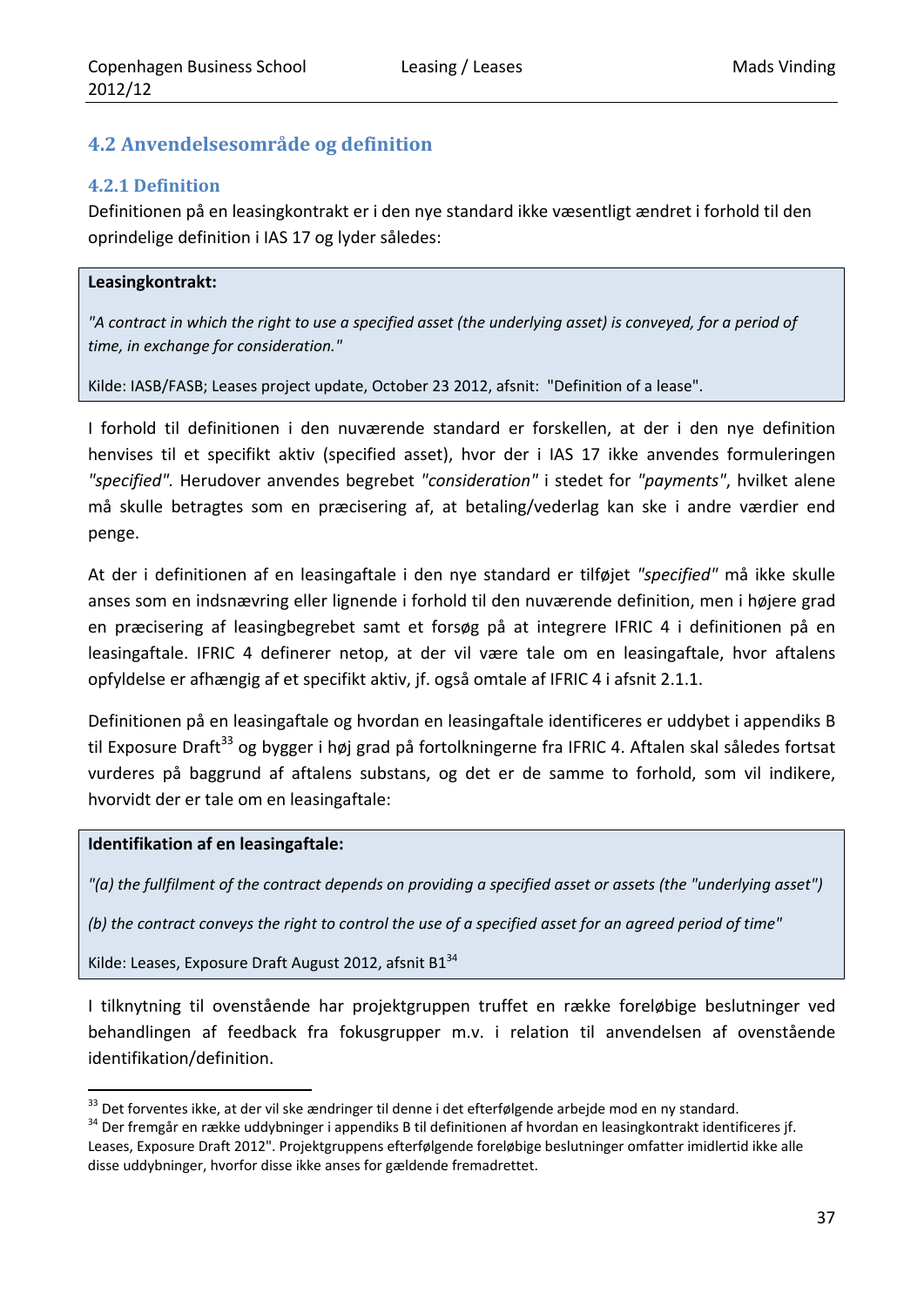Projektgruppen definerer således kontrolbegrebet, "the right to control" i pkt. b) ovenfor, som at kunden (her: leasingtager) har ret til at bestemme over anvendelsen af og modtager fordelene ved anvendelse af et specifikt aktiv igennem leasingperioden. I tilknytning hertil defineres begrebet *"specified asset"* som et aktiv, der er eksplicit eller implicit identificerbart.35

Kontrolbegrebet i den nye standard, herunder identifikationen af en leasingkontrakt, afviger ikke i væsentlig grad fra den nuværende fortolkning i IFRIC 4. Dette må antages at skyldes, at det ved udarbejdelsen af den nye standard er forsøgt at integrere IFRIC 4 i standarden. Det vil således være de samme forhold som i IAS 17, der vil være afgørende for, om en kontrakt skal behandles som en leasingkontrakt.

#### **4.2.2 Anvendelsesområde**

Den nuværende standard har en negativ afgrænsning af standardens anvendelsesområde og kan i princippet anvendes for alle leasingkontrakter med undtagelse af nogle få specifikke kontrakttyper, som specifikt nævnes i standarden.

I det offentliggjorte Exposure Draft omkring den nye standard er der defineret det samme anvendelsesområde, som i den nuværende standard. Den videre behandling af den nye standard har imidlertid givet anledning til både en positiv afgrænsning af, hvilke leasingaftaler den nye standard også vil omfatte samt en negativ afgrænsning af, hvilke aftaler som ikke vil være omfattet. Disse omfatter følgende:

| Omfattet:                             | Ikke omfattet:                                                                                                       |
|---------------------------------------|----------------------------------------------------------------------------------------------------------------------|
| "Right- of- use assets in a sublease" | "Leases for the right to explore for or use minerals,<br>oil, natural gas and similar non-regenerative<br>resources" |
| "Leases of noncore assets"            | "Leases of biological assets"                                                                                        |
| "Long-term leases of land"            | "Leases of service concession arrangements within<br>the scope of IFRIC 12, Service Concession<br>Arrangements"      |
| "Assets treated as inventory"         | "Short term leases"                                                                                                  |

#### Figur 3 ‐ Anvendelsesområde ny standard

<u> 1989 - Johann Barn, mars eta inperiodo</u>

Kilde: Egen tilvirkning på baggrund af afsnittet "Scope" i "Leases project update" fra 23. oktober 2012 fra FASB og IASB.

Den nye standard vil således omfatte alle leasingaftaler, inklusive de positivt nævnte aftaler ovenfor og eksklusive de negativt nævnte aftaler ovenfor. Herudover præciseres det, at leasede immaterielle aktiver ikke nødvendigvis skal anvende den regnskabsmæssige behandling i den nye standard.

<sup>35</sup> IASB/FASB; Leases project update, October 23 2012, afsnit: "Definition of a lease"; pkt. 2 og 3.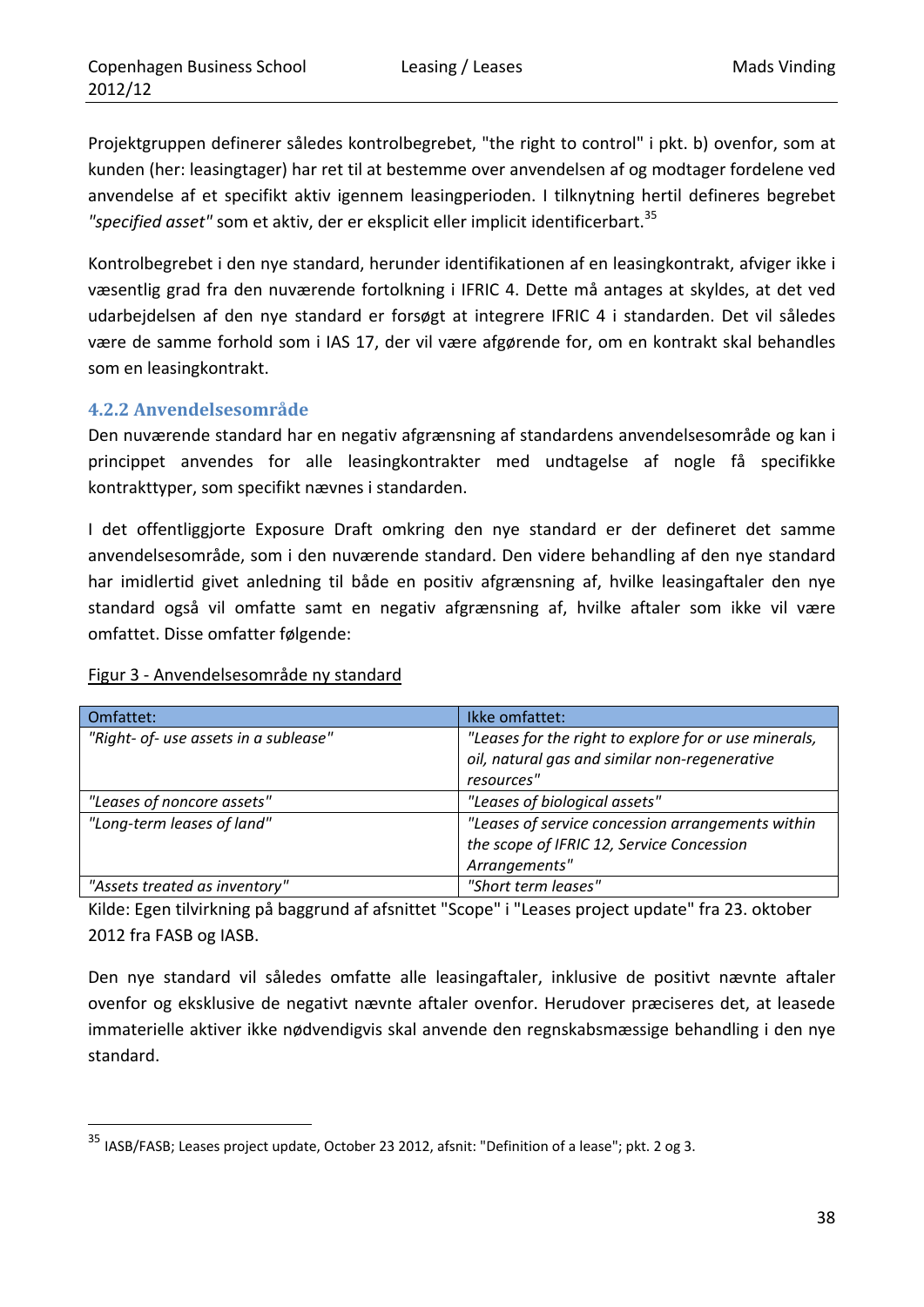I forhold til den nuværende standard er der i den nye standard ikke sket ændring til de kontrakter, som er omfattet af standarden. At det har været nødvendigt positivt at opliste, hvilke typer af kontrakter, som er omfattet af den nye standard, skyldes imidlertid, at det i forbindelse med udarbejdelsen af standarden og behandling af feedback på det første Exposure Draft har været diskuteret, hvorvidt enkelte af disse kontrakttyper skulle undlades fra en ny standard om leasing.

I tilknytning til det i figuren ovenfor oplistede anvendelsesområde for den nye standard, fremgår det af det oprindelige Exposure Draft, at måling af ejendomme, der betragtes som investeringsejendomme, fortsat skal ske i henhold til IAS 40. Dette er ikke anført, som en af de foreløbige beslutninger, men må antages fortsat at være gældende.

#### *4.2.2.1 Omfattede kontrakter*

*Subleases,* omfatter leasingaktiver i et fremlejeforhold og vil også være omfattet af den nye standard.

*Non‐core assets,* er aktiver der ikke anses som nødvendige for virksomhedens primære aktivitet. I forbindelse med behandlingen af og formuleringen af den nye standard har det været diskuteret, hvorvidt sådanne aktiver skulle være omfattet af den nye standard, da nogle har ment, at disse aktiver ikke har væsentlig interesse for regnskabsbruger, og omkostningerne ved at ændre den regnskabsmæssige behandling af disse ville være for omfattende. Det er dog, som det fremgår ovenfor, foreløbigt besluttet, at disse skal indgå i den nye standard.<sup>36</sup>

For *Long‐term leases of land,* som omfatter langvarige leasingkontrakter af grunde, har der været fremsat argumenter for, at disse aftaler ikke skulle være omfattet af en ny standard for leasing, da disse aftaler kunne betragtes som en købsaftale på grund af aftalens lange varighed. Det er imidlertid foreløbigt besluttet, at disse kontrakter også skal indgå i en kommende ny standard.<sup>37</sup>

*Assets treated as inventory* omfatter aktiver, der ofte behandles som varelager etc. F.eks. reservedele etc. Det er foreløbigt besluttet, at leasingstandarden også vil omfatte sådanne aktiver. I relation hertil er det værd at bemærke, at projektgruppen ved dennes behandling af netop dette emne ikke har været i stand til at identificere aktiver, som ville kunne leases og samtidig ville falde under betegnelsen varelager. Som følge heraf blev det foreløbigt besluttet ikke at ekskludere dette fra den nye standards anvendelsesområder.

#### *4.2.2.2 Ikke‐omfattede kontrakter*

<u> 1989 - Johann Barn, mars eta inperiodo</u>

I overensstemmelse med den nuværende standard er leasingkontrakter vedrørende efterforskning eller anvendelse af naturressourcer og biologiske aktiver ikke omfattet af den nye standard. Herudover vil leasingaftaler, som er omfattet af anvendelsesområdet for IFRIC 12, fortsat ikke være omfattet af den nye standard. Dette må vurderes som endnu en implementering af den nuværende IFRIC 4 i den nye standard.

<sup>&</sup>lt;sup>36</sup> IFRS; Leases, Basis for conclusions, Exposure Draft ED/2010/9; afsnit BC39-BC40  $^{37}$ IFRS; Leases, Basis for conclusions, Exposure Draft ED/2010/9; afsnit BC38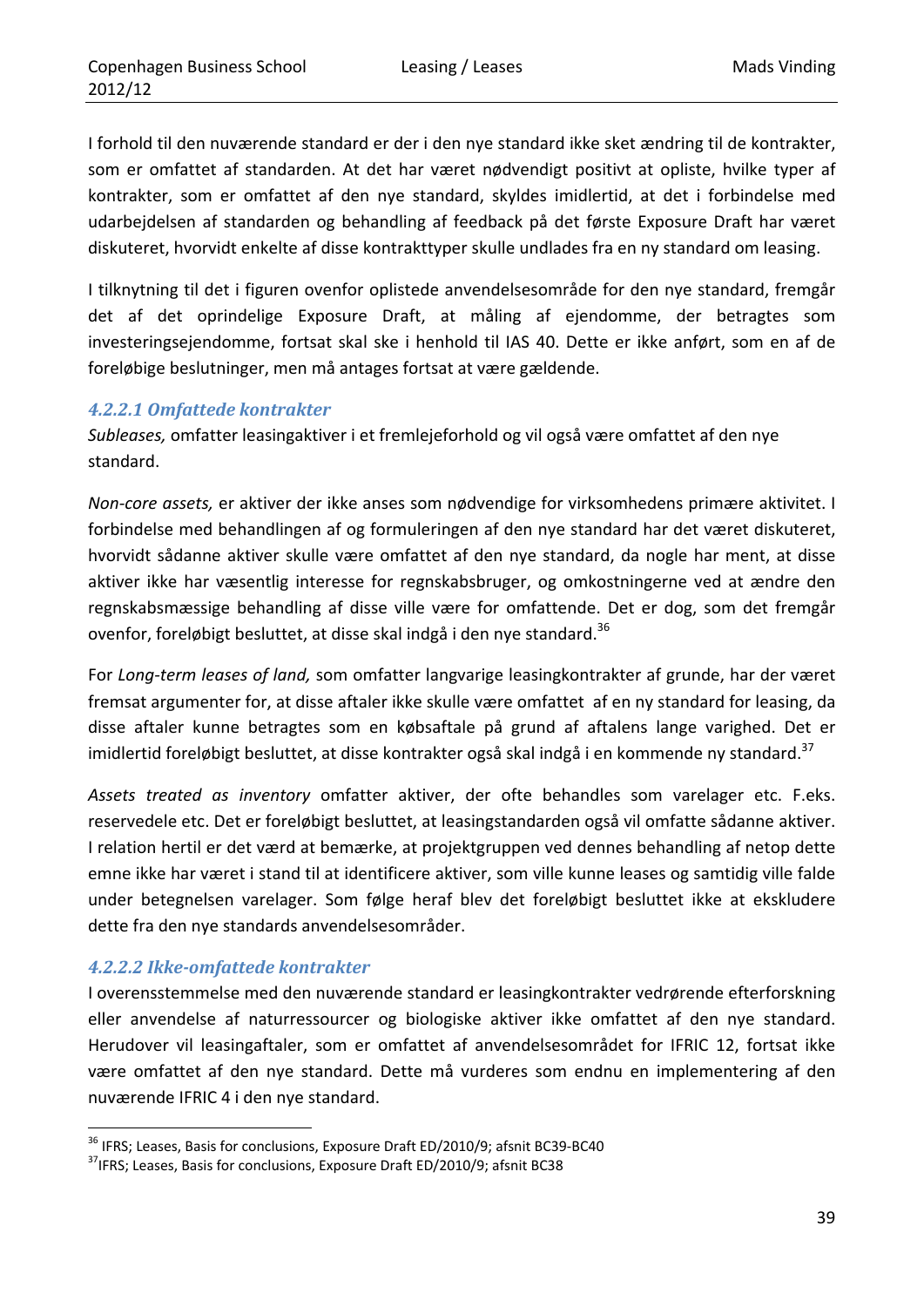I forhold til den nuværende standard er eneste forskel i den negative afgrænsning af de kontrakter, som ikke er omfattet af standarden, således *short team leases*.

*Short term leases* defineres som leasingkontrakter, der har en maksimal mulig leasingperiode på 12 måneder, inklusiv eventuelle forlængelsesoptioner m.v.<sup>38</sup>

I relation til short term leases er der således ikke krav om indregning i henhold til den nye standard. Projektgruppen har derimod foreløbigt besluttet, at sådanne leasingkontrakter kan indregnes lineært i resultatopgørelsen som en omkostning over leasingkontraktens løbetid, såfremt en anden metode ikke vil give et mere retvisende billede.

Herudover er der truffet beslutning om, at såfremt en virksomhed ønsker at anvende reglerne i den nye standard om indregning og måling af leasingkontrakter for short term leases, er dette tilladt.

### **4.3 Indregning og måling**

Den grundlæggende forskel fra den nuværende standard til den foreslåede nye standard er, at der i den nye standard ikke længere skal sondres mellem operationel og finansiel leasing, hvilket betyder, at reglerne om indregning og måling langt hen ad vejen vil være ens for alle leasingaftaler.

Selve metoden for indregning og måling er i den nye standard benævnt *right‐of‐use* modellen og minder i høj grad om de nuværende regler for indregning og måling af finansielle leasingaftaler. I *right‐of‐use* modellen er det grundlæggende princip, at leasingtager på tidspunktet for en leasingaftales start skal indregne et aktiv, som udtrykker leasingtagers ret til at anvende det leasede aktiv over leasingperioden samt en forpligtelse, der udtrykker leasingtagers forpligtelse til at betale leasingydelser over leasingperioden. Ved efterfølgende målinger af right‐of‐use aktivet (herefter ROU aktivet) og den finansielle forpligtelse, er der to metoder, hvorefter måling kan ske, afhængig af leasingkontraktens karakter. De to metoder er henholdsvis ved en systematisk amortisering af ROU aktiver<sup>39</sup> eller ved anvendelse SLE<sup>40</sup>. Begge metoder for efterfølgende måling af ROU aktiver vil blive gennemgået i afsnit 4.3.2.<sup>41</sup>

### **4.3.1 Første måling**

Leasingkontrakter skal i henhold til den foreslåede nye standard indregnes første gang med en forpligtelse til en værdi svarende til nutidsværdien af de fremtidige leasingydelser. ROU aktivet

<sup>&</sup>lt;sup>38</sup>IASB/FASB; Leases project update, October 23 2012, afsnit: "Short-Term Leases"<br><sup>39</sup> Omtales som: *Interest & Amortization approach (IA)*<br><sup>40</sup> Single Lease Expense (SLE)<br><sup>41</sup> I det oprindelige exposure draft blev der s *Leases"*. Denne sondring er imidlertid efterfølgende fjernet.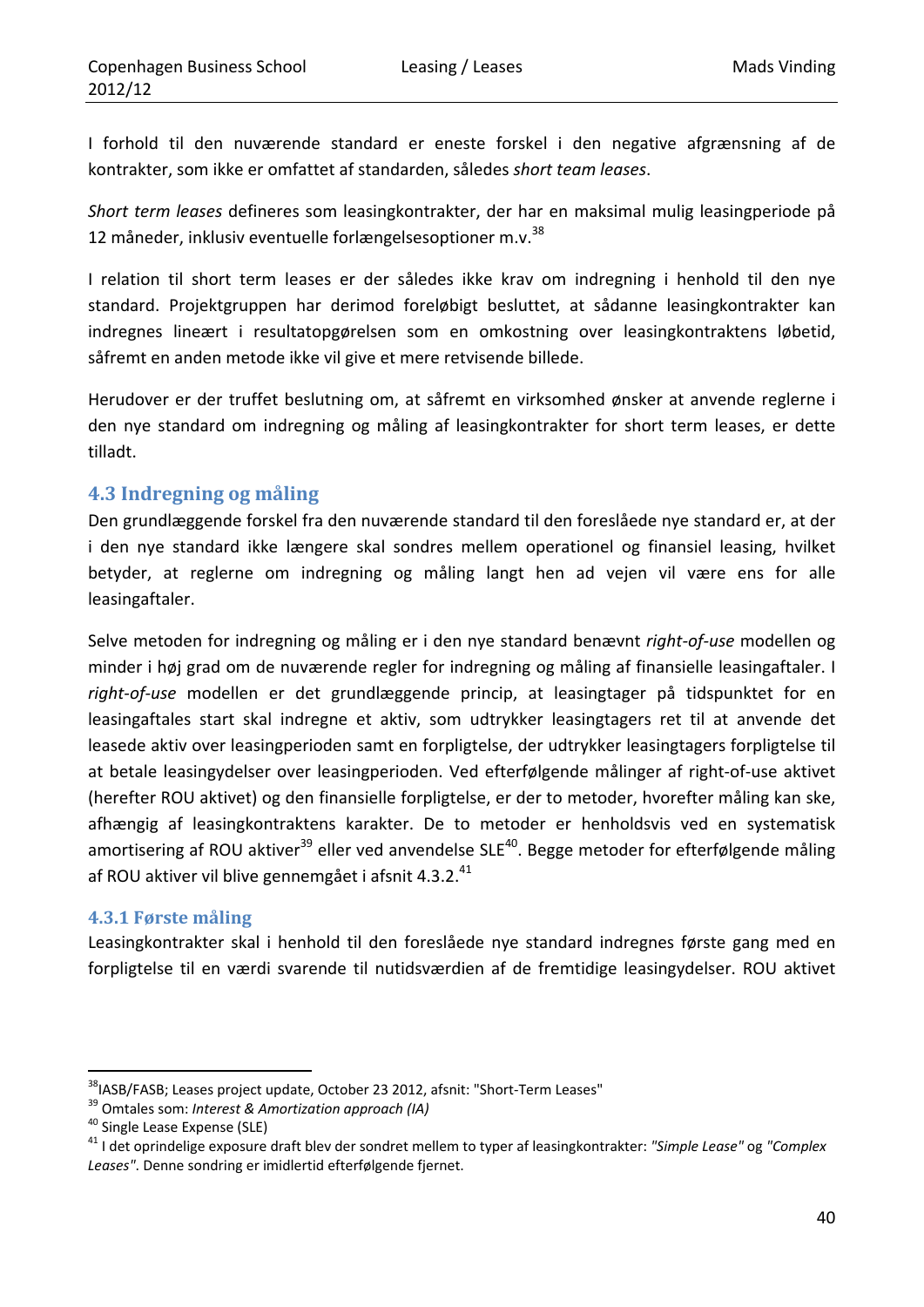måles til værdien af den opgjorte forpligtelse med tillæg af eventuelle direkte forbundne omkostninger.<sup>42</sup>

I forhold til den nuværende standard i IAS 17 omkring indregning af finansielle leasingaftaler er der to forhold, som er ændret i udkastet til den nye standard. For det første kan aktivets dagsværdi ikke længere anvendes som grundlag ved første indregning og herudover anføres det, at leasingtager skal anvende den alternative lånerente, såfremt den interne rente ikke umiddelbart kan aflæses, hvor den interne rente i den nuværende standard har forrang for den alternative lånerente.

Det må betragtes som en erkendelse fra FASB og IASB' side i arbejdet med den nye standard, at dagsværdien og den interne rente sjældent vil være let tilgængelige ved indgåelse af en leasingaftale, og en opgørelse af disse vil kræve ressourcer og tid, hvorfor man har valgt ikke at fokusere på disse i den nye standard.

| Figur 4 - Indregning og måling af leasingkontrakter |
|-----------------------------------------------------|
|-----------------------------------------------------|

| Første måling;      | Nuværende standard:                                    | Ny standard:                      |
|---------------------|--------------------------------------------------------|-----------------------------------|
| Leasingforpligtelse | - Nutidsværdien af<br>- Dagsværdi af det leasede aktiv |                                   |
|                     | alternativt                                            | leasingydelserne                  |
|                     | - Nutidsværdien af                                     | (interne rente/alternative rente) |
|                     | minimumsleasingydelserne                               |                                   |
|                     | (interne rente/alternative rente)                      |                                   |
| Aktiv               | Den opgjorte forpligtelse med                          | Den opgjorte forpligtelse med     |
|                     | tillæg af direkte omkostninger                         | tillæg af direkte omkostninger    |

Kilde: Egen tilvirkning

## *4.3.1.1 Nutidsværdien af de fremtidige leasingydelser*

I det oprindelige Exposure Draft til den nye standard blev der lagt op til, at nutidsværdien af de fremtidige leasingydelser skulle opgøres på baggrund af et sandsynlighedsvægtet gennemsnit af de fremtidige leasingydelser og sandsynligheden for, at disse ville falde til betaling. Tilsvarende skulle leasingperioden opgøres på baggrund af de faste kontraktlige leasingydelser samt ved at estimere sandsynligheden for, at eventuelle muligheder for at forlænge eller opsige kontrakten ville blive gjort gældende43. Leasingperioden blev i den forbindelse defineret som: *"The longest possible term that is more likely than not to occur."44*

Denne metode og definition blev imidlertid kritiseret af stort set alle respondenter i comment letters<sup>45</sup>, hvorfor IASB og FASB i deres videre arbejde med at udforme den nye standard har ændret væsentligt på definitionen af leasingperioden. Der er således foreløbigt truffet beslutning om, at leasingperioden skal defineres således:

<sup>&</sup>lt;sup>42</sup> IASB/FASB; Leases project update, October 23 2012, afsnit: "Lessee Accounting".<br><sup>43</sup> IFRS; Leases, Exposure Draft ER/2010/9, afsnit 13 og 14<br><sup>44</sup> IFRS; Leases, Exposure Draft ER/2010/9, Appendix A<br><sup>45</sup> IASB/FASB; Comm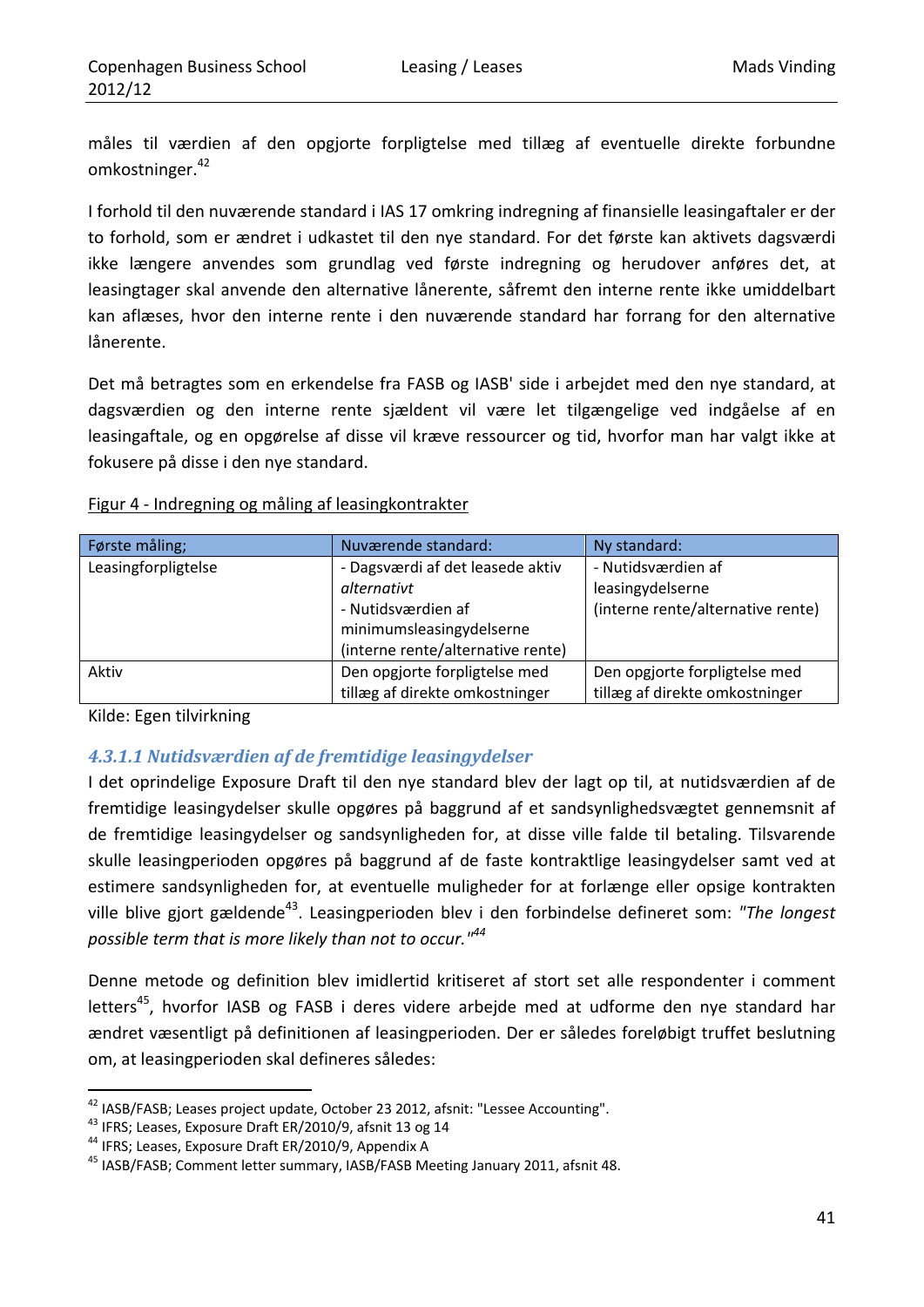#### **Leasingperioden:**

*"The non cancellable period for which the lessee has contracted with the lessor to lease the underlying asset, together with any options to extend or terminate the lease when there is a significant economic* incentive for an entity to exercise an option to extend the lease, or for an entity not to exercise an option to *terminate the lease."*

Kilde: IASB/FASB; Leases project update, October 23 2012, afsnit: "Lease Term".

I forhold til den nuværende definition af leasingperioden i IAS 17 giver den nye standards definition ikke anledning til væsentlige ændringer i, hvordan leasingperioden defineres.

I den nuværende standard har optioner for forlængelse af leasingkontrakter m.v. skulle indgå i leasingperioden, når det ved starten af leasingperioden ansås for rimelig sikkert (reasonably certain), at disse optioner ville blive udnyttet. Begrebet "rimelig sikkert" er i den nye standard erstattet med, at leasingtager skal have et væsentligt økonomisk incitament (significant economic incentive) til at forlænge leasingkontrakten. Ved incitament må i denne forstand forstås, at det vil være økonomisk fordelagtigt for leasingtager at fortsætte leasingkontrakten. Denne tolkning er sædvanligvis også anvendt ved den nuværende standard, hvor det almindeligt anses for "rimelig sikkert", at leasingtager vil udnytte optioner m.v. når det er økonomisk fordelagtigt.

Endvidere gælder det, at leasingperioden, ligesom ved den nuværende standard, skal opgøres på tidspunktet for leasingaftalens begyndelse. I tillæg hertil giver de foreløbige beslutninger mulighed for at revurdere leasingperioden.

IASB og FASB er ikke fremkommet med en endelig definition på, hvilke leasingydelser der skal indgå ved opgørelse af nutidsværdien. Definitionen af leasingperioden giver imidlertid en god afgrænsning af hvilke leasingydelser, der skal indgå. På baggrund af definitionen af leasingperioden ovenfor kan det udledes, at alle leasingydelser, der erlægges i løbet af leasingperioden, uagtet om der er tale om en forlængelse af leasingperioden eller andet, skal medgå ved opgørelsen af nutidsværdien.

Herudover er der en række variable leasingydelser, som kan indgå i nutidsværdien. Disse er af mere speciel karakter og er som følge heraf omtalt særskilt i afsnit 4.5.

Ved tilbagediskonteringen af de fremtidige leasingydelser skal den interne rente i leasingkontrakten anvendes, når denne er oplyst, ellers vil leasingtagers alternative lånerente skulle anvendes.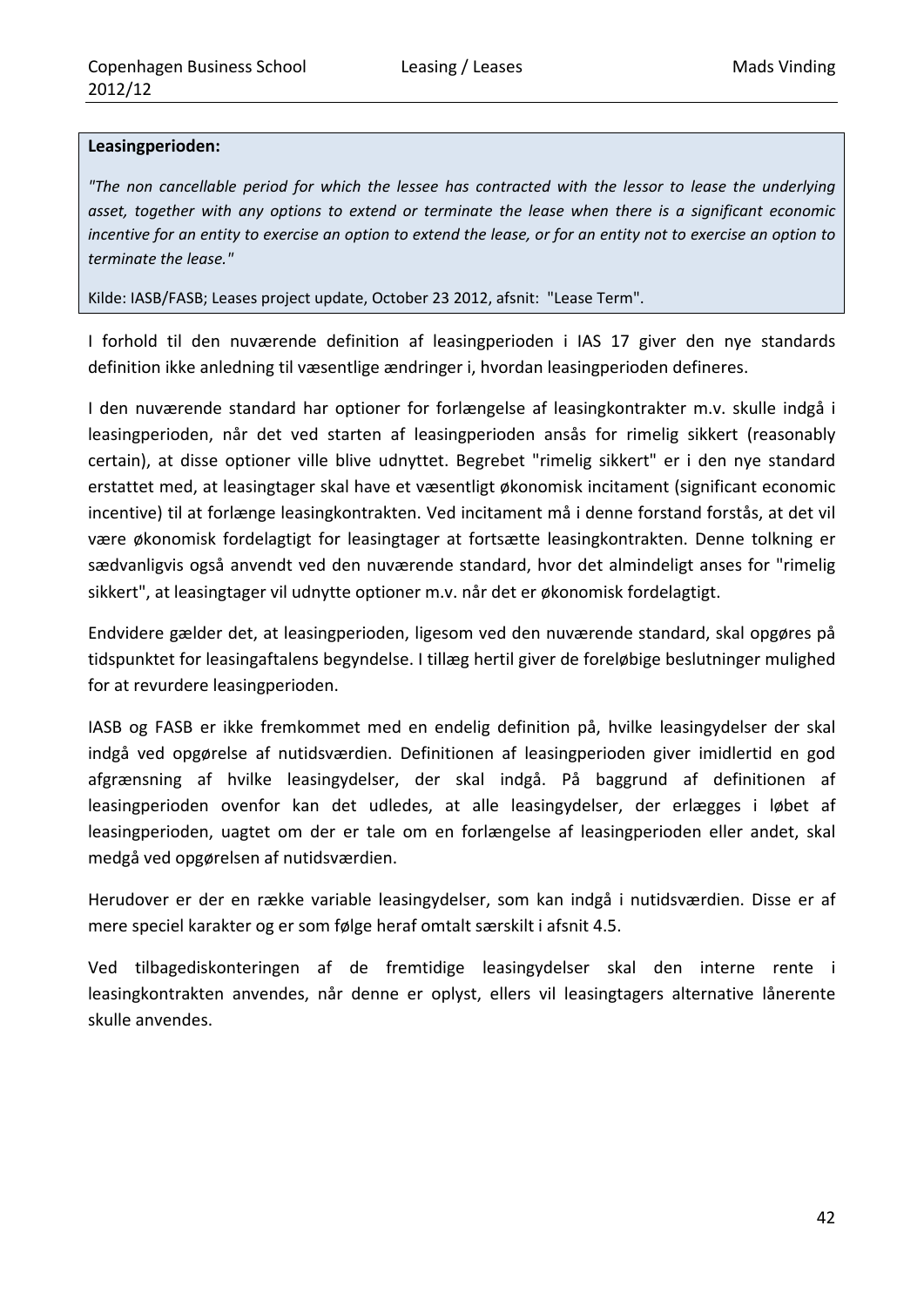#### **4.3.2 Efterfølgende måling**

Den efterfølgende måling af leasingkontrakter efter den nye standard afhænger som tidligere omtalt af leasingkontraktens karakter. IASB og FASB besluttede på projektgruppemødet i juni 2012 foreløbigt, at der skulle være to metoder til den efterfølgende måling og omkostningsførsel af leasingkontrakter<sup>46</sup>. I det oprindelige Exposure Draft blev der lagt op til, at der alene skulle være en samlet metode for efterfølgende måling af leasingkontrakter. Dette er dog foreløbigt blevet ændret som følge af omfattende kritik.

Kritikken rettede sig i særdeleshed på at den foreslåede metode for måling af leasingkontrakter i Exposure Draft, som af natur svarede til målingen for et lånefinansieret køb med separat måling af forpligtelsen og aktivet, ikke ville være korrekt for alle leasingkontrakter, idet alle leasingkontrakter ikke vil kunne sidestilles med et lånefinansieret køb.<sup>47</sup> Særligt leasingkontrakter, som jævnfør den nuværende standard ville være klassificeret som operationel leasing, mener flere kritikere ikke bør behandles som et lånefinansieret køb.

Den efterfølgende måling af leasingkontrakter giver som omtalt anledning til to metoder for måling, henholdsvis en *"single lease expense approach"* (SLE) og en *"Interest & Amortization approach"* (IA). Sondringen mellem de to metoder for måling skal foretages med udgangspunkt i leasingtagers forbrug af aktivet over leasingperioden og er nærmere beskrevet i efterfølgende afsnit om SLE‐metoden.

### *4.3.2.1 IA‐ modellen*

Ved efterfølgende måling af leasingkontrakter efter den nye standard skal IA‐modellen anvendes, dog ikke for leasingkontrakter, der opfylder kriterierne for at benytte SLE‐metoden som omtalt i afsnit 4.3.2.2.

Leasingkontrakter indregnes første gang til nutidsværdien af leasingydelserne med tillæg af eventuelle direkte forbundne omkostninger som omtalt i afsnit 4.3.1.

Den efterfølgende måling og regnskabsmæssige behandling af leasingkontrakter efter IA‐modellen minder om den nuværende regnskabsmæssige behandling af finansielle leasingkontrakter.

Leasingforpligtelsen måles til amortiseret kostpris og skal således løbende reduceres med afdrag. Afdragene vil ikke være lig de faktiske betalte leasingydelser, da der vil indgå et renteelement i leasingydelsen.

ROU aktivet amortiseres på et systematisk grundlag, som afspejler forbruget af aktivet. Det fremgår ikke direkte af projektgruppens foreløbige beslutning, at amortiseringen af ROU aktivet skal følge den samme afskrivningsprofil som for ejede aktiver. Det må dog imidlertid antages, at ROU aktivet skal amortiseres på baggrund af afskrivningsperioden for tilsvarende ejede aktiver

<sup>&</sup>lt;u> 1989 - Johann Barn, mars eta inperiodo</u>

<sup>&</sup>lt;sup>46</sup> IASB/FASB projekt meeting, 13 June 2012<br><sup>47</sup> FASB/IASB, Staff Paper, Agenda 3B, staff meeting 12-14 June 2012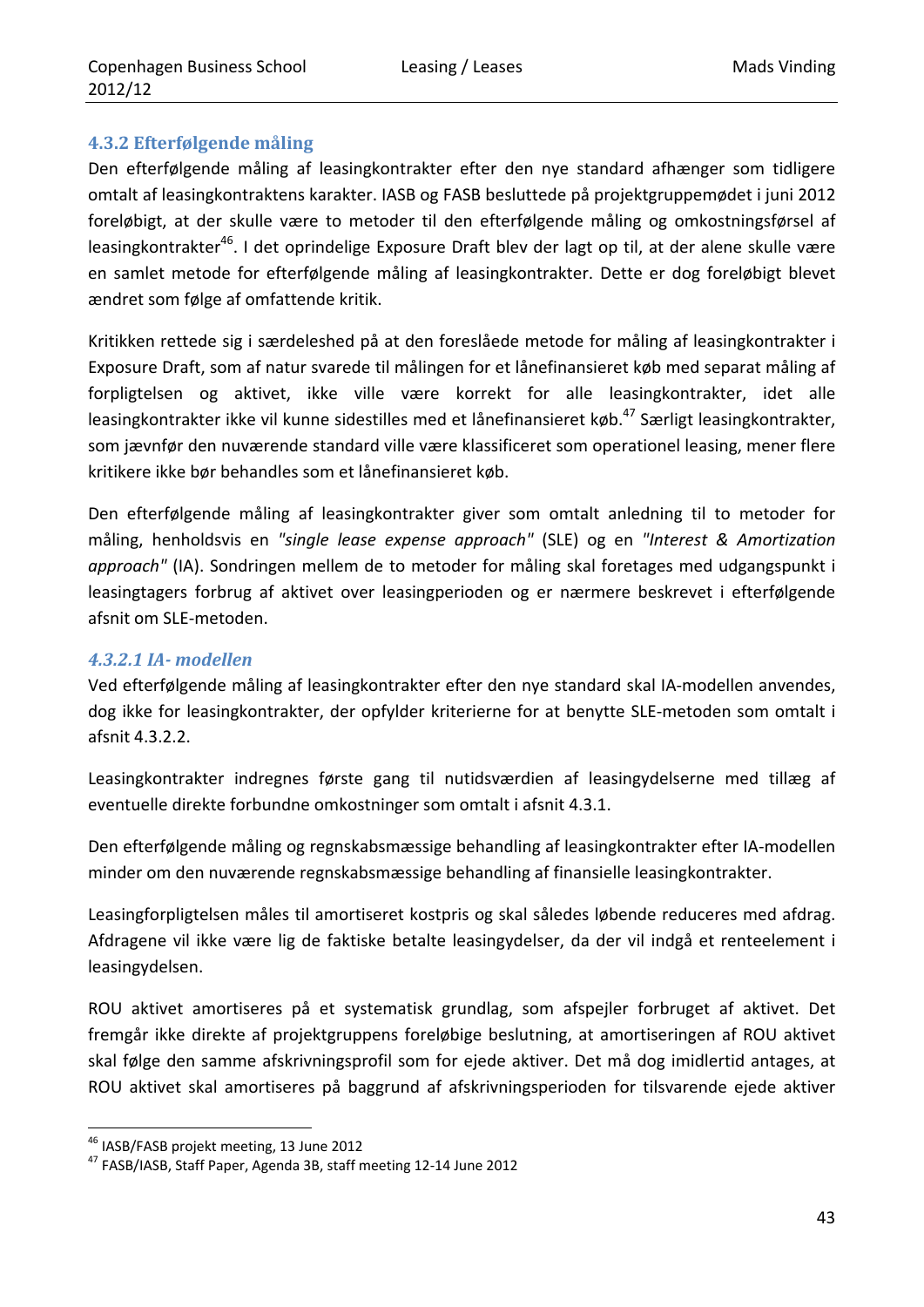som det underliggende aktiv i leasingaftalen. Perioden, over hvilken ROU aktivet amortiseres, udgør henholdsvis leasingperioden eller aktivets økonomiske levetid, såfremt leasingtager har et incitament til at udnytte en købsoption.<sup>48</sup>

Den periodevise leasingomkostning, der dels består af et amortiseringselement og dels af et renteelement, indregnes i resultatopgørelsen som henholdsvis amortisering og renteomkostninger. Renteelementet skal indregnes for hvert regnskabsår, således at der over leasingkontraktens løbetid indregnes en konstant periodisk rente af den resterende finansielle leasingforpligtelse.

Ved værdiforringelse af ROU aktivet skal der foretages nedskrivning heraf i overensstemmelse med reglerne herom i IAS 36.<sup>49</sup>

Såfremt der ved den efterfølgende måling foreligger fakta eller omstændigheder, som tilkendegiver, at der er en væsentlig ændring i den opgjorte leasingforpligtelse, skal der foretages en revurdering af leasingforpligtelsen. Dette er omtalt særskilt i afsnit 4.6.

Den regnskabsmæssige behandling af leasingkontrakter efter IA‐modellen som omtalt ovenfor svarer til den nuværende regnskabsmæssige behandling af finansielle leasingkontrakter og kan regnskabsmæssigt sidestilles med et lånefinansieret køb.

I forhold til den nuværende standard anvendes i den nye standard en anden ordlyd omkring inddragelse af købsoptioner ved fastlæggelse af afskrivningsperioden. Den nuværende standard anvender udtrykket *reasonable certainty,* hvor den nye standard anvender udtrykket *significant economic incentive* – det må alt andet lige antages, at de to udtryk i grunden dækker over det samme som omtalt i afsnit 4.3.1.2. Herudover er der ikke forskel på den regnskabsmæssige behandling af finansielle leasingkontrakter efter den nuværende standard og IA‐modellen.

For eksempel på indregning og måling af en leasingkontrakt henvises til bilag 3, hvor indregning og måling af en finansiel leasingkontrakt illustreres. Indregning og måling efter IA‐modellen vil være identisk.

#### *4.3.2.2 SLE‐modellen*

SLE‐modellen til efterfølgende måling af leasingkontrakter er tilføjet som en foreløbig beslutning i sommeren 2012 og er således relativt ny. IASB og FASB‐projektgruppen sigtede i første omgang på at lave én fælles standard for indregning og måling af leasingkontrakter, som skulle gælde for alle leasingkontrakter. I forbindelse med projektarbejdet m.v. var der dog flere interessenter, som var imod at alle leasingkontrakter skulle behandles efter IA-modellen, hvor leasingkontrakten regnskabsmæssigt behandles på samme måde som et lånefinansieret køb.

 <sup>48</sup> IASB; Staff Paper October 2011; "Effect on board redeliberations on Exposure Draft Leases; afsnit 20

<sup>49</sup> IASB/FASB; Leases project update, October 23 2012, afsnit: "Impairment"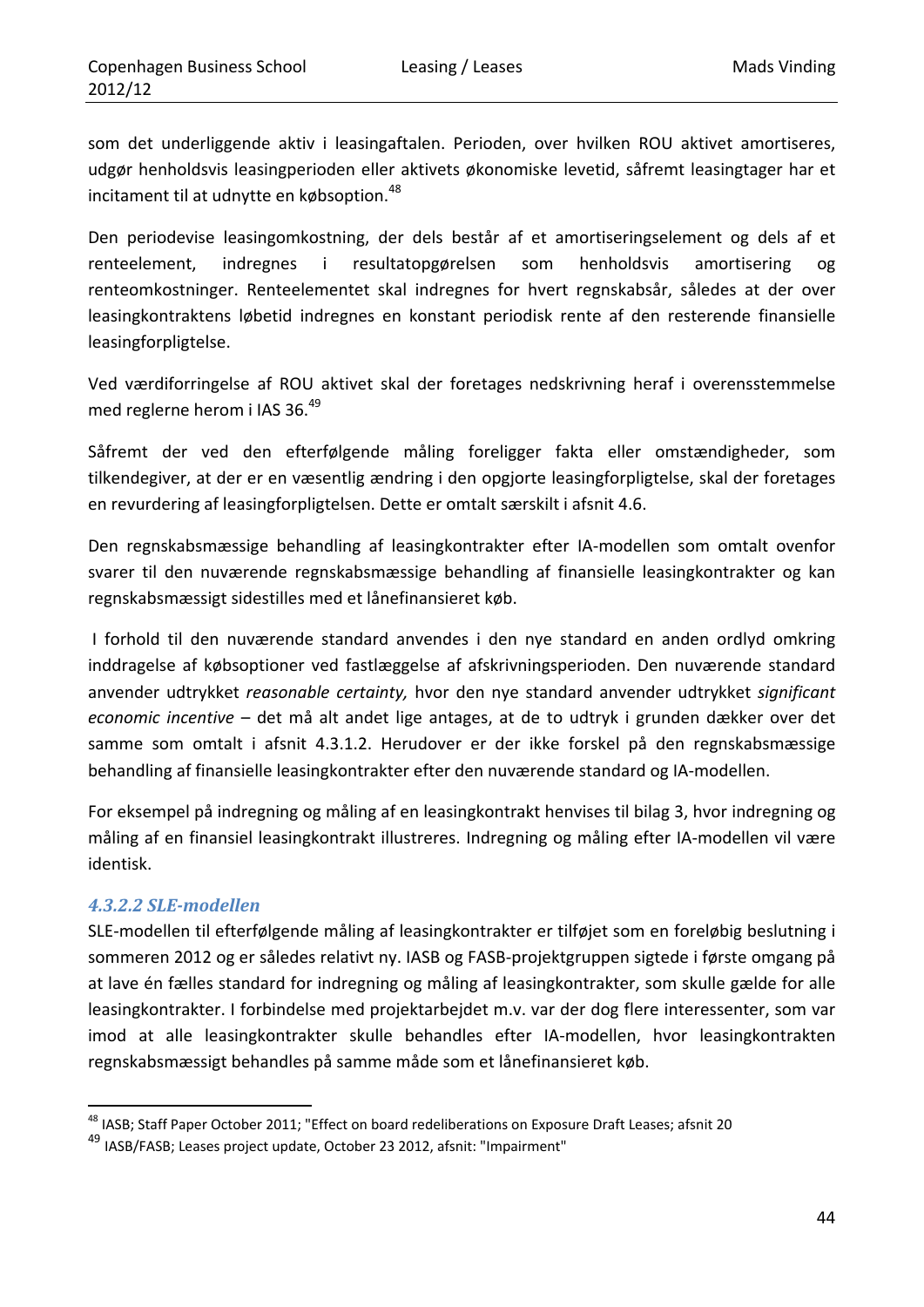Argumenterne for, at IA‐modellen ikke kunne anvendes for alle leasingkontrakter, rettede sig i særdeleshed mod, at ikke alle leasingkontrakter kunne sidestilles med et lånefinansieret køb. Leasingkontrakter med begrænset varighed, og hvor det leasede aktiv kun undergår en begrænset værdiforringelse, mente mange således ikke kunne sammenlignes med et lånefinansieret køb, da de økonomiske realiteter i en sådan transaktion væsentligt afviger fra de økonomiske realiteter ved et lånefinansieret køb.<sup>50</sup>

Som følge af ovenstående besluttede projektgruppen på møde den 12. juni 2012, at SLE‐modellen skulle anvendes for alle leasingkontrakter vedrørende leasing af ejendomme, medmindre:

- 1 Leasingperioden udgør størstedelen af aktivets økonomiske levetid
- 2 Nutidsværdien af de faste leasingydelser udgør stort set hele aktivets dagsværdi.<sup>51</sup>

<sup>&</sup>lt;u> 1989 - Johann Barn, mars eta inperiodo</u>

<sup>&</sup>lt;sup>50</sup> IASB/FASB, Staff paper 3B, 12-14 June 2012 meeting,<br><sup>51</sup> IASB/FASB; Leases project update, October 23 2012, afsnit: "Lessee Accounting"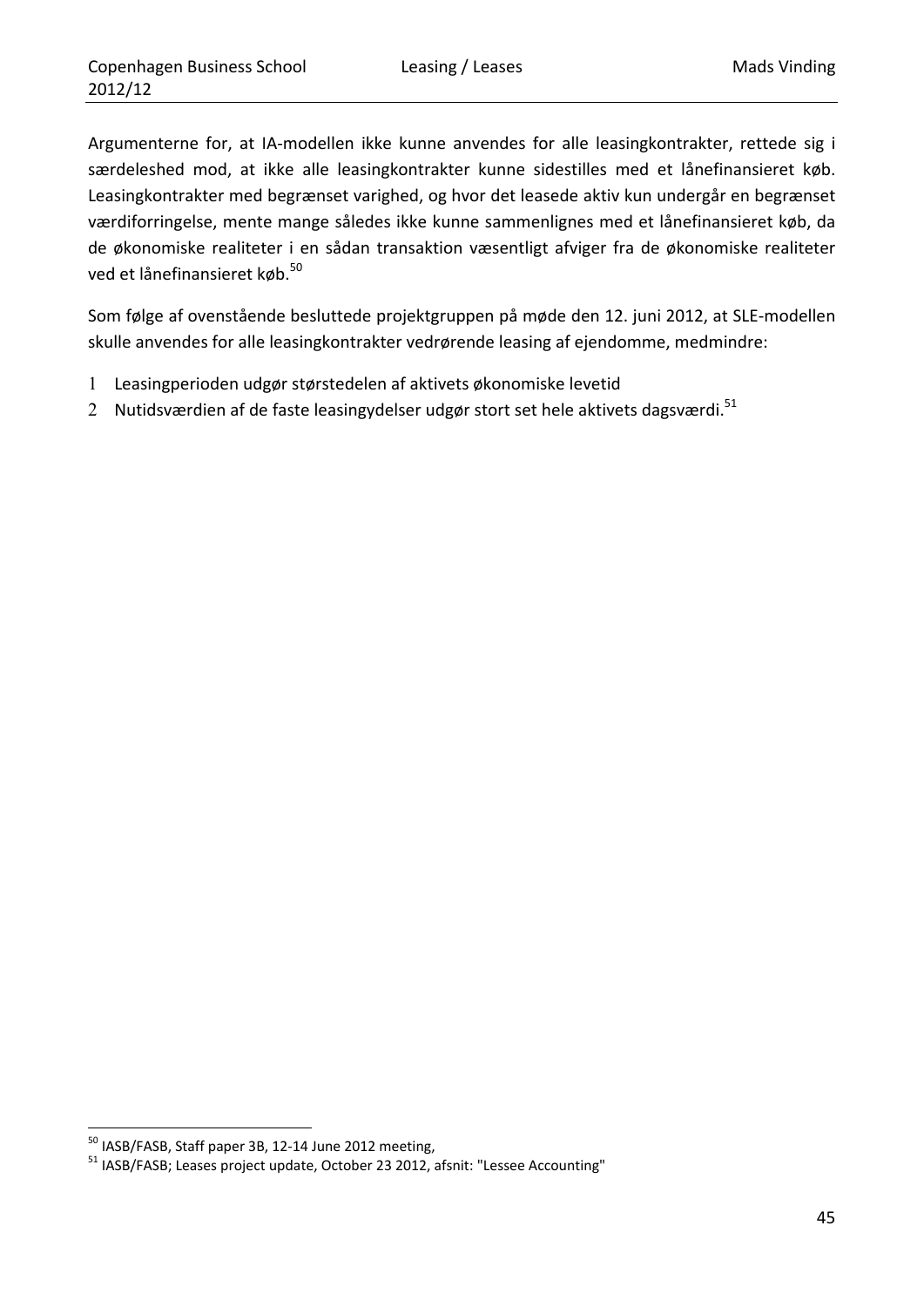Herudover blev det besluttet, at SLE‐metoden skulle anvendes for øvrige leasingkontrakter, når:

- 1 Leasingperioden udgør en ikke væsentlig del af det underliggende aktivs økonomiske levetid
- 2 Nutidsværdien af de faste leasingydelser udgør en ikke væsentlig del af det underliggende aktivs dagsværdi<sup>52</sup>.

Det fremgår ikke af de foreløbige beslutninger, hvor stor en del af aktivets økonomiske levetid leasingperioden skal udgøre, eller hvor stor en andel nutidsværdien af de faste leasingydelser skal udgøre af aktivets dagsværdi, førend SLE‐metoden ikke finder anvendelse for leasede ejendomme. Tilsvarende er der ikke fastsat faste kriterier for, hvornår SLE‐modellen skal anvendes for øvrige leasede aktiver.

Kriterierne minder imidlertid meget om de primære indikationer 3 og 4, som gælder ved klassifikation af leasingaftaler i henhold til IAS 17, hvorfor det må antages, at tilsvarende grænser vil kunne finde anvendelse. Dette vil medføre, at ved ejendomme, hvor leasingperioden udgør >75 % af den økonomiske levetid, eller hvor nutidsværdien af de faste leasingydelser udgør >90 % af aktivets dagsværdi, vil SLE‐metoden ikke finde anvendelse og leasingkontrakten skal behandles i overensstemmelse med IA‐modellen. Tilsvarende må kriterierne kunne anvendes modsætningsvist for øvrige kontrakter, således at kontrakter, hvor leasingperioden er < 75 % af den økonomiske levetid eller nutidsværdien af de faste leasingydelser < 90 % skal måles i overensstemmelse med SLE‐metoden.

Opfylder leasingaftalen kriterierne for at anvende SLE‐metoden skal aktiv og forpligtelse ved første indregning indregnes til nutidsværdien med tillæg af eventuelle direkte forbundne omkostninger, som omtalt i afsnit 4.3.1.

Ved efterfølgende måling efter SLE‐modellen opnås en lineær omkostningsførsel af de samlede leasingomkostninger over leasingperioden. Dette indebærer, at der for hvert regnskabsår, hvor leasingkontrakten er gældende, skal omkostningsføres en konstant leasingomkostning, som ikke ændres for hvert regnskabsår. Den årlige leasingomkostning opgøres på baggrund af en gennemsnitsbetragtning over hele leasingperioden, uagtet hvornår de faktiske leasingbetalinger finder sted.<sup>53</sup> Ved en 5-årig leasingaftale med samlede leasingydelser på 500, vil der efter SLEmetoden således omkostningsføres en årlig leasingomkostning på 100.

De omkostningsførte leasingomkostninger skal indregnes i resultatopgørelsen som et samlet beløb, dvs. den samlede omkostning skal ikke opdeles i et finansieringselement i form af renteomkostninger og en amortisering af aktivet.

Ved efterfølgende måling skal leasingforpligtelsen måles til amortiseret kostpris.

<sup>&</sup>lt;sup>52</sup> IASB/FASB; Leases project update, October 23 2012, afsnit: "Lessee Accounting<br><sup>53</sup> IASB/FASB; Leases project update, October 23 2012, afsnit: "Lessee Accounting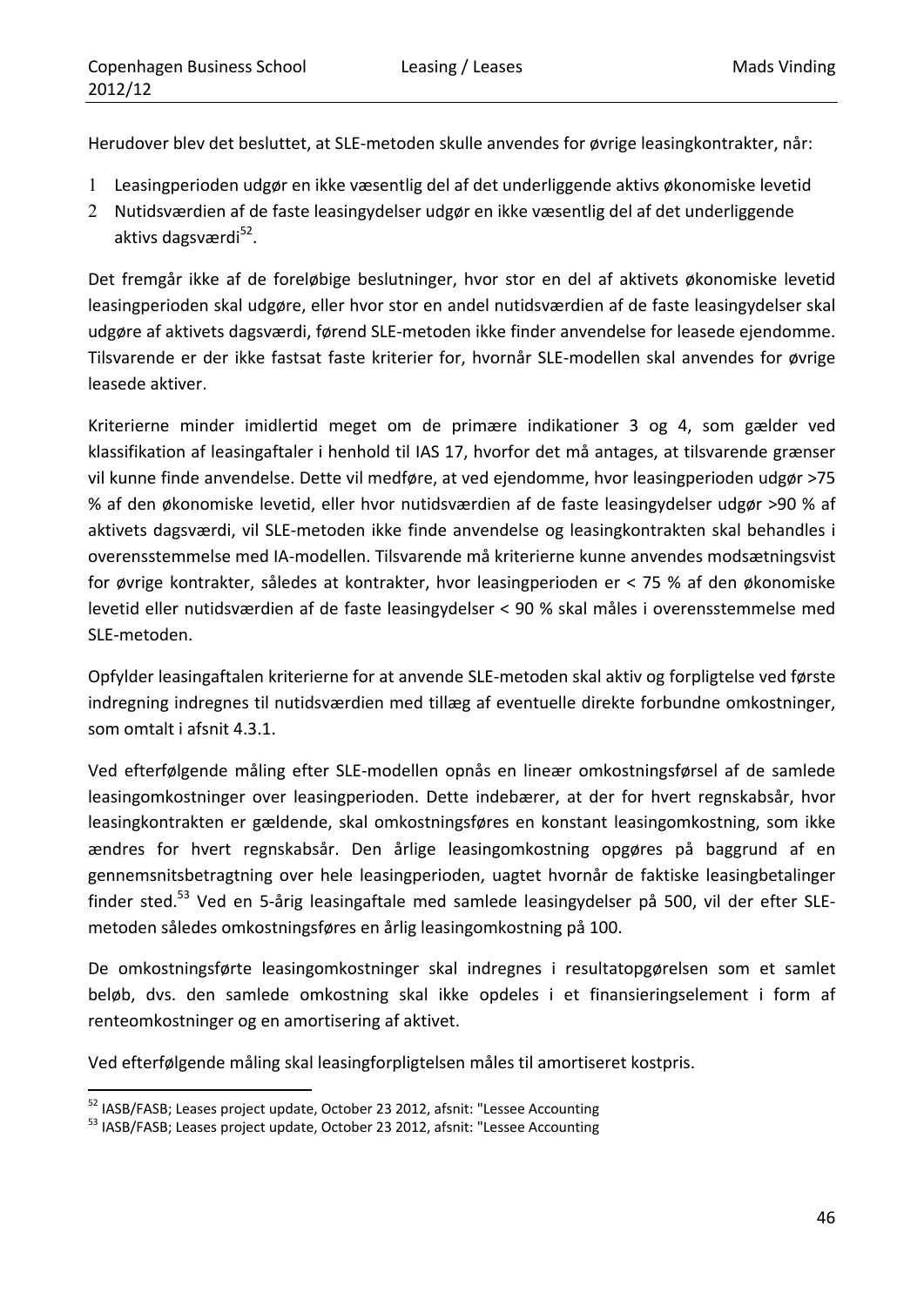ROU‐aktivet måles ved efterfølgende måling således, at der skabes balance mellem den konstante indregnede leasingomkostning og afdrag på leasingforpligtelsen.

Indregningen og den efterfølgende måling af en leasingkontrakt ved anvendelse af SLE‐metoden kan illustreres ved nedenstående eksempel:

| År             | Leasing-<br>ydelse | Nutidsværdi af<br>leasingydelser | Rente | <b>Afskrivning</b> | Leasing-<br>omkostning | Aktiv | Leasing-<br>gæld |
|----------------|--------------------|----------------------------------|-------|--------------------|------------------------|-------|------------------|
|                |                    | 433                              |       |                    |                        | 433   | 433              |
|                | 100                | 95                               | 22    | 78                 | 100                    | 355   | 355              |
| $\bigcirc$     | 100                | 91                               | 18    | 82                 | 100                    | 272   | 272              |
| $\overline{3}$ | 100                | 86                               | 14    | 86                 | 100                    | 186   | 186              |
| 4              | 100                | 82                               | 9     | 91                 | 100                    | 95    | 95               |
| 5              | 100                | 78                               |       | 95                 | 100                    | 0     |                  |
|                |                    |                                  |       |                    |                        |       |                  |
| I alt          | 500                | 433                              | 67    | 433                | 500                    | ۰     |                  |

Figur 5 ‐ Indregning og måling ved anvendelse af SLE‐metoden

Kilde: Egen tilvirkning

Ovenstående eksempel viser indregning og måling af en leasingkontrakt med en leasingperiode på 5 år med årlige leasingydelser på 100, når SLE‐metoden anvendes. Nutidsværdien af leasingforpligtelsen og right‐of‐use aktivet er opgjort til 433 ved anvendelse af virksomhedens alternative lånerente på 5 %.

Den årlige leasingomkostning udgør for hvert af de 5 år samlet set 100 og består dels af et renteelement og afskrivning på aktivet. Leasingomkostningen indregnes imidlertid som ét beløb på 100 under leasingomkostninger i resultatopgørelsen.

Det ses endvidere af ovenstående eksempel, at ved faste årlige leasingydelser og ingen direkte omkostninger indregnet som en del af right‐of‐use aktivet vil aktivet og leasingforpligtelsen ved udgangen af hver periode have den samme værdi. Dette vil alene være tilfældet, såfremt de årlige leasingydelser er faste. Der henvises til bilag 7 for eksempel på indregning og måling, hvor de årlige leasingydelser ikke er konstante.

Impairment af ROU aktivet skal i lighed med IA‐modellen vurderes og foretages på baggrund af reglerne herom i IAS 36.<sup>54</sup>

Sammenlignet med den gældende metode for indregning og måling af leasingkontrakter i den nuværende standard opnås ved anvendelse af SLE‐metoden et tilsvarende omkostnings‐flow som ved operationel leasing. Samtidig indregnes både leasingforpligtelsen og et right‐of‐use aktiv,

<sup>54</sup> IASB/FASB; Leases project update, October 23 2012, afsnit: "Impairment"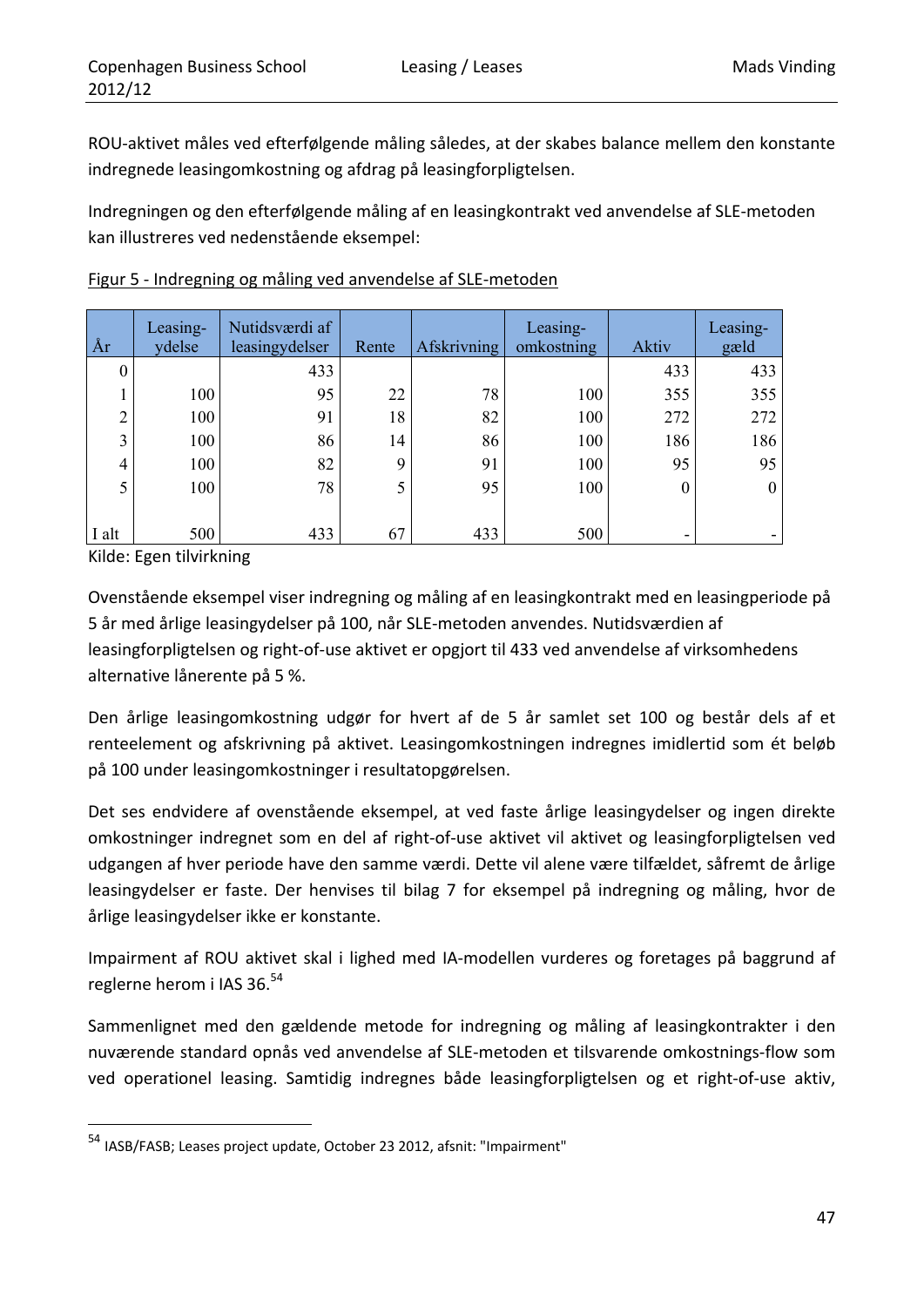hvilket tidligere især har været kritiseret som et manglende element ved den regnskabsmæssige behandling af operationelle leasingaftaler.

#### **4.3.3 Revurdering**

De foreløbige beslutninger truffet af IASB og FASB kræver, at der efter påbegyndelse af en leasingaftale foretages en revurdering af leasingforpligtelsen. En revurdering af leasingforpligtelsen omfatter dels en revurdering af leasingperioden og dels en revurdering af variable og betingede leasingydelser.

Revurdering er behandlet særskilt i afsnit 4.6.

### **4.4 Præsentation og oplysninger**

IASB og FASB's foreløbige beslutninger omkring præsentation af leasingkontrakter betyder, at leasingkontrakter, uagtet om der er tale om kontrakter der måles efter IA‐metoden eller SLE‐ metoden, skal indregnes under aktiver henholdsvis forpligtelser.

Det er foreløbigt besluttet, at leasingkontrakter kan præsenteres enten separat under aktiver og forpligtelser i balancen eller ved sammendrag i øvrige poster i balancen. Ved sammendrag i øvrige poster skal der i noterne til balancen oplyses om, i hvilken post og med hvilke beløb leasingkontrakter indgår. Herudover skal ROU aktivet præsenteres, som om det underliggende aktiv i leasingaftalen var ejet.<sup>55</sup>

Præsentationsmæssigt er der kun begrænset forskel på de nuværende krav til præsentation af finansielle leasingkontrakter i henhold til IAS 17 og de foreløbige beslutninger truffet af IASB og FASB. Forskellen ligger i muligheden for at præsentere leasingkontrakter separat i balancen under aktiver. Det må dog antages, at dette alene vil blive anvendt i begrænset omfang, og at leasede aktiver vil blive præsenteret efter den nuværende praksis for præsentation af finansielle leasingkontrakter.

Omkostninger relateret til leasingkontrakter skal, afhængig af om IA‐modellen eller SLE‐modellen finder anvendelse, indregnes som amortiserings- og renteomkostninger eller som én samlet omkostning.

#### **4.4.1 Oplysninger**

I tilknytning til bestemmelserne om præsentation af ROU aktivet, leasingforpligtelsen og omkostningerne relateret til leasing skal der gives en række yderligere noteoplysninger omkring anvendelsen af leasing.

IASB og FASB har foreløbigt truffet beslutning om, at der i relation til leasingkontrakter efter den nye standard skal gives yderligere noteoplysninger om følgende:

<sup>&</sup>lt;u> 1989 - Johann Barn, mars eta inperiodo</u> <sup>55</sup> IASB/FASB; Leases project update, October 23 2012, afsnit "Statement of financial position";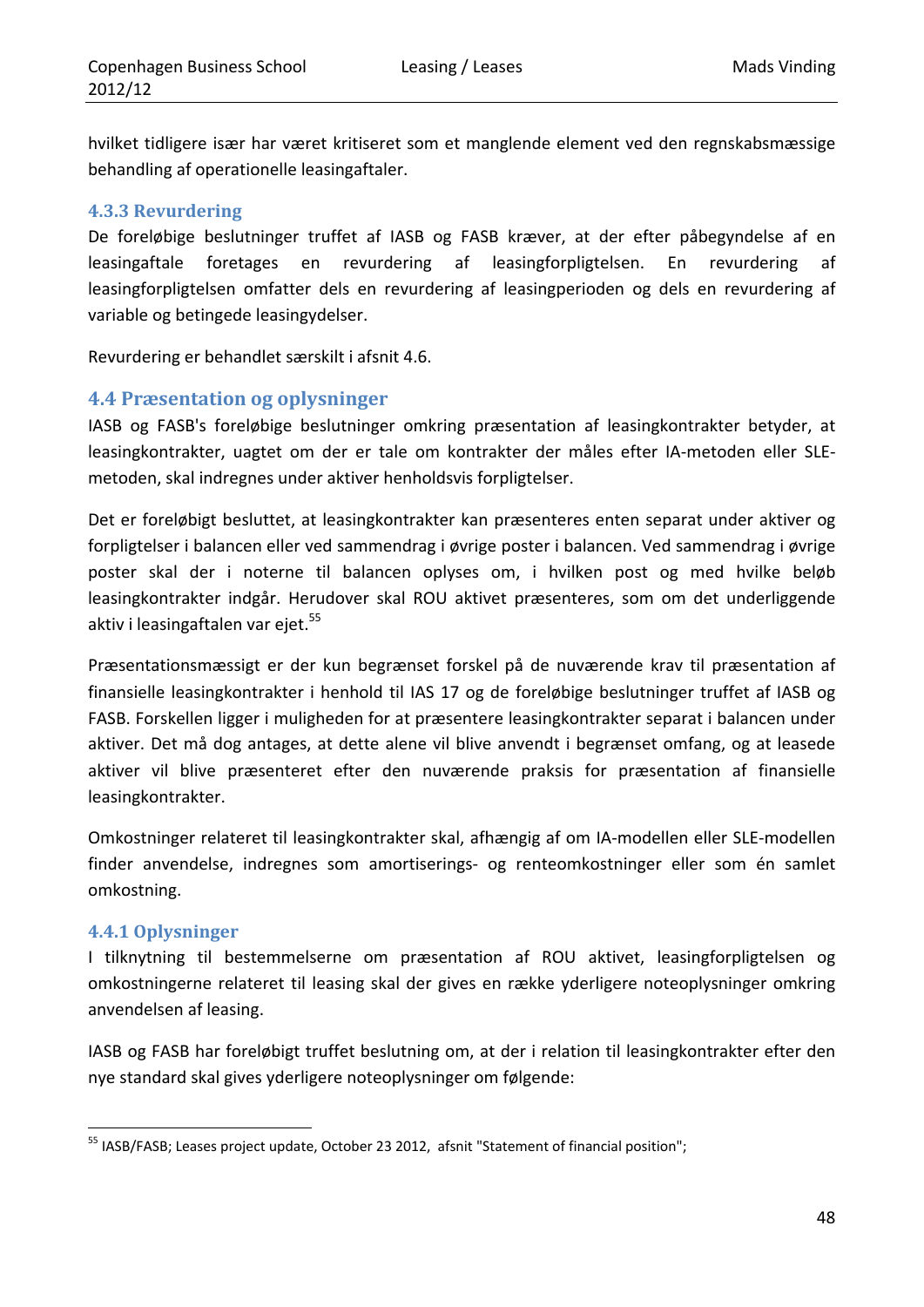#### Figur 6 - Oplysningskrav ny standard

| Nr.            | Oplysningskrav                                                  |  |  |  |  |  |  |  |  |
|----------------|-----------------------------------------------------------------|--|--|--|--|--|--|--|--|
| 1              | Afstemning af primo og ultimoværdier af ROU aktiver, der        |  |  |  |  |  |  |  |  |
|                | behandles efter både IA-modellen og SLE-modellen.               |  |  |  |  |  |  |  |  |
|                | Afstemningen skal indeholde en dekomponering af de samlede      |  |  |  |  |  |  |  |  |
|                | ROU aktiver afhængig af typen af de underliggende aktiver.      |  |  |  |  |  |  |  |  |
| $\overline{2}$ | Afstemning af primo og ultimoværdier af leasingforpligtelser,   |  |  |  |  |  |  |  |  |
|                | der behandles efter både IA-modellen og SLE-modellen,           |  |  |  |  |  |  |  |  |
|                | indeholdende renter m.v.                                        |  |  |  |  |  |  |  |  |
| 3              | Forfaldsanalyse af de udiskonterede cash flows, som indgår i    |  |  |  |  |  |  |  |  |
|                | den indregnede leasingforpligtelse                              |  |  |  |  |  |  |  |  |
|                |                                                                 |  |  |  |  |  |  |  |  |
|                | Analysen skal som minimum omfatte de udiskonterede cash         |  |  |  |  |  |  |  |  |
|                | flows, der forfalder i hvert af de følgende 5 år, og summen der |  |  |  |  |  |  |  |  |
|                | forfalder efter 5 år.                                           |  |  |  |  |  |  |  |  |
| 4              | Oplysning om væsentlige leasingkontrakter, som endnu ikke er    |  |  |  |  |  |  |  |  |
|                | påbegyndt.                                                      |  |  |  |  |  |  |  |  |
| 5              | Arten og omfanget af leasingaftaler                             |  |  |  |  |  |  |  |  |
| 6              | Omkostninger vedrørende variable leasingydelser der ikke er     |  |  |  |  |  |  |  |  |
|                | indregnet i leasingforpligtelsen.                               |  |  |  |  |  |  |  |  |
| $\overline{7}$ | Kvalitativ information der indikerer hvorvidt anvendelse af     |  |  |  |  |  |  |  |  |
|                | short term leases vil resultere i en væsentlig ændring i        |  |  |  |  |  |  |  |  |
|                | omkostningerne relateret til leasing i det kommende år          |  |  |  |  |  |  |  |  |
|                | sammenlignet med regnskabsåret.                                 |  |  |  |  |  |  |  |  |

Kilde: IASB/FASB; Leases project update, October 23 2012, afsnit "Lessee Presentation…"

Oplysningskravene, som foreløbigt er besluttet af IASB og FASB, må alt andet lige betragtes som en skærpelse i forhold til IAS 17. Størstedelen af de foreløbigt besluttede oplysningskrav er således nye i forhold til IAS 17.

Da oplysningskravene er relativ præcist formuleret vil det ikke være relevant af gennemgå samtlige mere detaljeret. Alene oplysningskrav, som ikke fremgår detaljeret i ovenstående figur og/eller er ændret i forhold til IAS 17 gennemgås nærmere.

Forfaldsanalyse af de udiskonterede cash flows oplyses også i henhold til IAS 17 ‐ både for finansiel og operationel leasing. Der er imidlertid i den foreløbige beslutning i den nye standard sket en skærpelse af kravet til noteoplysninger idet at der som minimum skal gives oplysning om de udiskonterede cashflows, der forfalder i hvert af de følgende 5 år og summen herefter. I den nuværende IAS 17 skal der alene gives oplysninger om minimumsleasingydelser, der forfalder indenfor 1 år samt summen der forfalder mellem 1 og 5 år og efter 5 år. Der er dermed tale om en udvidelse af oplysningskravet, hvilket formentligt skal ses i lyset af at man fra IASB og FASB' side har ønsket ens praksis og ovenstående praksis er i forvejen gældende jf. US GAAP.

Arten og omfanget af leasingaftaler, som der skal oplyses om, er ikke nærmere specificeret i de foreløbige beslutninger og afventer fortsat en endelig behandling hos projektgruppen. For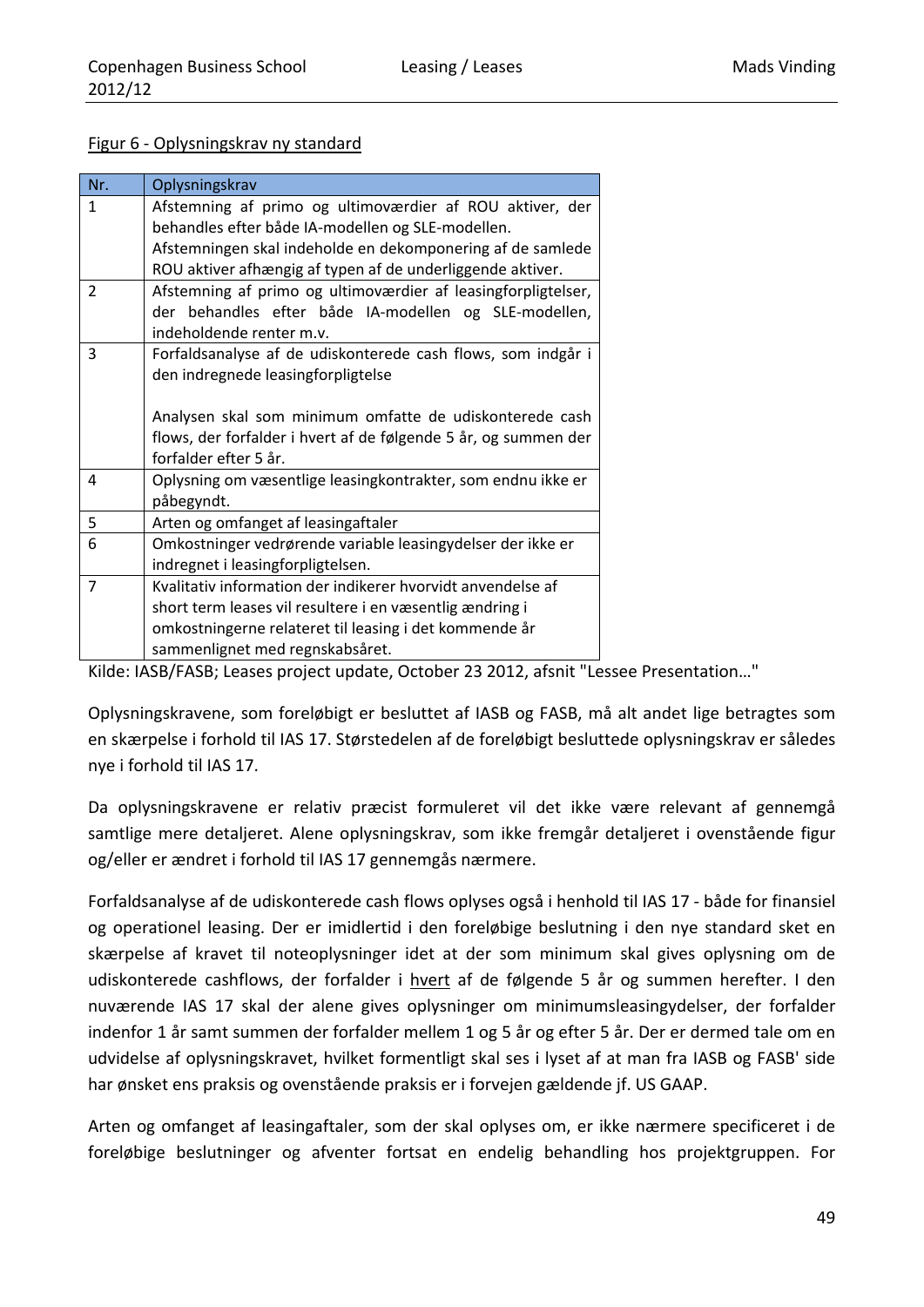nuværende henvises der i de foreløbige beslutninger til enkelte af de oprindelige oplysningskrav fremsat i Exposure Draft.<sup>56</sup> Disse krav omfatter, at der skal gives oplysninger om betingede leasingydelser samt om tilstedeværelsen af optioner, herunder en forklaring af optioner, som indgår i værdien af ROU aktiver og optioner, der ikke indgår i ROU aktivet.

Generelt må det vurderes, at de foreløbigt besluttede oplysningskrav i den nye standard er en skærpelse og udvidelse af oplysningskravene i IAS 17. De øgede oplysningskrav må (igen) betragtes som et forsøg på at imødekomme regnskabsbrugers behov for yderligere oplysninger.

# **4.5 Særlige leasingarrangementer/‐kontrakter**

## **4.5.1 Betingede/variable leasingydelser**

Variable leasingydelser, som i henhold til de foreløbige beslutninger af IASB/FASB<sup>57</sup> skal indgå ved opgørelse af nutidsværdien af leasingforpligtelsen, omfatter følgende:

- 1 Faste leasingydelser, der er struktureret som variable ydelser
- 2 Variable leasingydelser, som er baseret på et indeks, en pris, en rente eller lignende.
- 3 Residualværdi forpligtelser
- 4 Opsigelsesbod
- 5 Købsoptioner.

Leasingydelser, der i leasingkontrakten er struktureret som variable leasingydelser, men som i realiteten er faste leasingydelser, skal indgå ved opgørelsen af nutidsværdien af leasingforpligtelsen. Dette er uændret i forhold til den nuværende praksis i IAS 17.

Tilsvarende skal variable leasingydelser indgå i opgørelsen af nutidsværdien af leasingforpligtelsen. Indregningen af den variable leasingydelse skal baseres på de forhold, som er gældende på aftaletidspunktet, hvilket er samme praksis som i IAS 17. Projektgruppen har yderligere uddybet behandlingen af variable leasingydelser på møde den 20. juli 2011. Ved mødet blev det således præciseret, at variable leasingydelser alene kan indregnes, såfremt disse er baseret på et indeks, en råvarepris eller lignende, hvor det er muligt at finde den aktuelle spotpris på tidspunktet for leasingkontraktens start.<sup>58</sup>

En variabel leasingydelse, der baseres på en historisk rente, råvarepris eller lignende kan altså ikke måles ved første indregning. Er den variable leasingydelse f.eks. baseret på en stigning i forbrugerprisindekset i det seneste år, kan det variable element (stigningen) først opgøres, når året er afsluttet. Det er således ikke tilladt at estimere de fremtidige variable leasingydelser ved

<sup>&</sup>lt;u> 1989 - Johann Barn, mars eta inperiodo</u>

<sup>&</sup>lt;sup>56</sup> IFRS; Leases, Exposure Draft ER/2010/9, afsnit 73a (ii) + (iii)<br><sup>57</sup> IASB/FASB; Leases project update, October 23 2012, afsnit "Variable Lease Payments and Other Lease Payment Considerations"

<sup>58</sup> IASB/FASB; Project Meeting 18 July 2011; Staff Paper 5E; side 2, ptk. 5; http://www.ifrs.org/Current-Projects/IASB-Projects/Leases/Meeting‐Summaries‐and‐Observer‐Notes/Pages/IASB‐July‐2011.aspx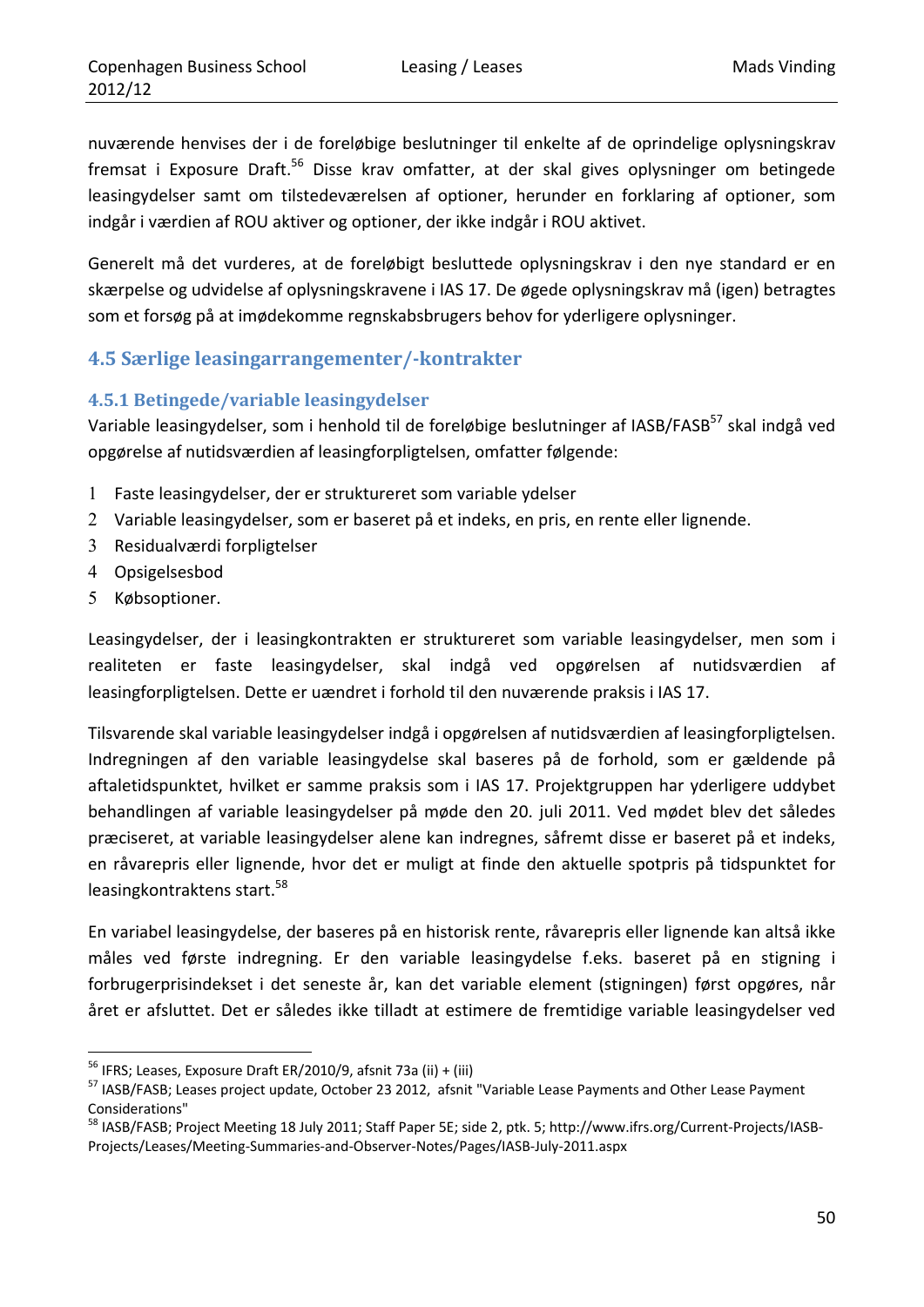første indregning på baggrund af historiske tal og oplysninger. Indregning af det variable element i de variable leasingydelser sker ved en efterfølgende revurdering, se nærmere herom i afsnit 4.6.

Residualværdiforpligtelser, som forventes at skulle betales, skal ligeledes indgå ved opgørelsen af nutidsværdien af leasingforpligtelsen og skal amortiseres på samme vilkår som øvrige leasingydelser, der indgår i ROU aktivet.

Boder, bøder etc. der forfalder, som følge af en opsigelse af leasingaftale, f.eks. ved manglende anvendelse af en option, skal indgå i nutidsværdien af leasingydelserne (og dermed i værdien af ROU aktivet), når det f.eks. ikke forventes at en fremtidig option vil anvendes og denne option ikke er indregnet som en del af nutidsværdien af leasingydelserne. **<sup>59</sup>**

For leasingaftaler hvor aftalen indeholder en købsoption m.v. skal købsoptionen indgå ved opgørelsen af leasingforpligtelsen og ROU aktiver, såfremt leasingtager har et væsentligt økonomisk incitament til at udnytte optionen.<sup>60</sup>

Behandlingen af betingede og variable leasingydelser ved fastlæggelse af leasingforpligtelsen på aftaletidspunktet er ikke ændret væsentligt i forhold til den nuværende standard. Den største ændring er i ordlyden af hvornår en købsoption skal medtages ved opgørelsen af leasingforpligtelsen jf. også afsnit 4.3.1.1.

Den regnskabsmæssige behandling er imidlertid behandlet langt mere præcist og bedre beskrevet i de foreløbige beslutninger end i den nuværende IAS 17. Dette må antages at hænge sammen med den kritik der har været af IAS 17 for ikke fuldt ud at behandle og klart beskrive den korrekte regnskabsmæssige behandling for variable og betingede leasingydelser. Herudover indeholder de foreløbige beslutninger omkring den nye standard beslutninger om at der skal foretages en revurdering af betingede og variable leasingydelser, hvilket er et nyt tiltag i forhold til IAS 17. Revurdering af leasingforpligtelsen er behandlet særskilt i følgende afsnit.

### **4.6 Revurdering**

De foreløbige beslutninger vedrørende den nye standard kræver, at der efter påbegyndelse af en leasingaftale foretages en revurdering af leasingforpligtelsen, såfremt der er fakta eller omstændigheder, der indikerer, at der er sket en væsentlig ændring i leasingforpligtelsen siden sidste rapporteringsperiode.**<sup>61</sup>**

Revurderingen af den samlede leasingforpligtelse kan være besværlig og indebærer en stillingtagen til, hvorvidt de forudsætninger, der var gældende på tidspunktet for den første indregning af leasingforpligtelsen, fortsat er gældende. Dette indebærer bl.a. følgende:

<sup>&</sup>lt;sup>59</sup> IASB/FASB; Leases project update, October 23 2012, afsnit "Term option penalties"<br><sup>60</sup> IASB/FASB; Project Meeting 14 March 2011; Staff Paper 5d; http://www.ifrs.org/Current-Projects/IASB-

Projects/Leases/Meeting-Summaries-and-Observer-Notes/Pages/IASB-meetings-March-2011.aspx 61<br>61 IASB; Leases, Exposure Draft ED/2010/9; afsnit 17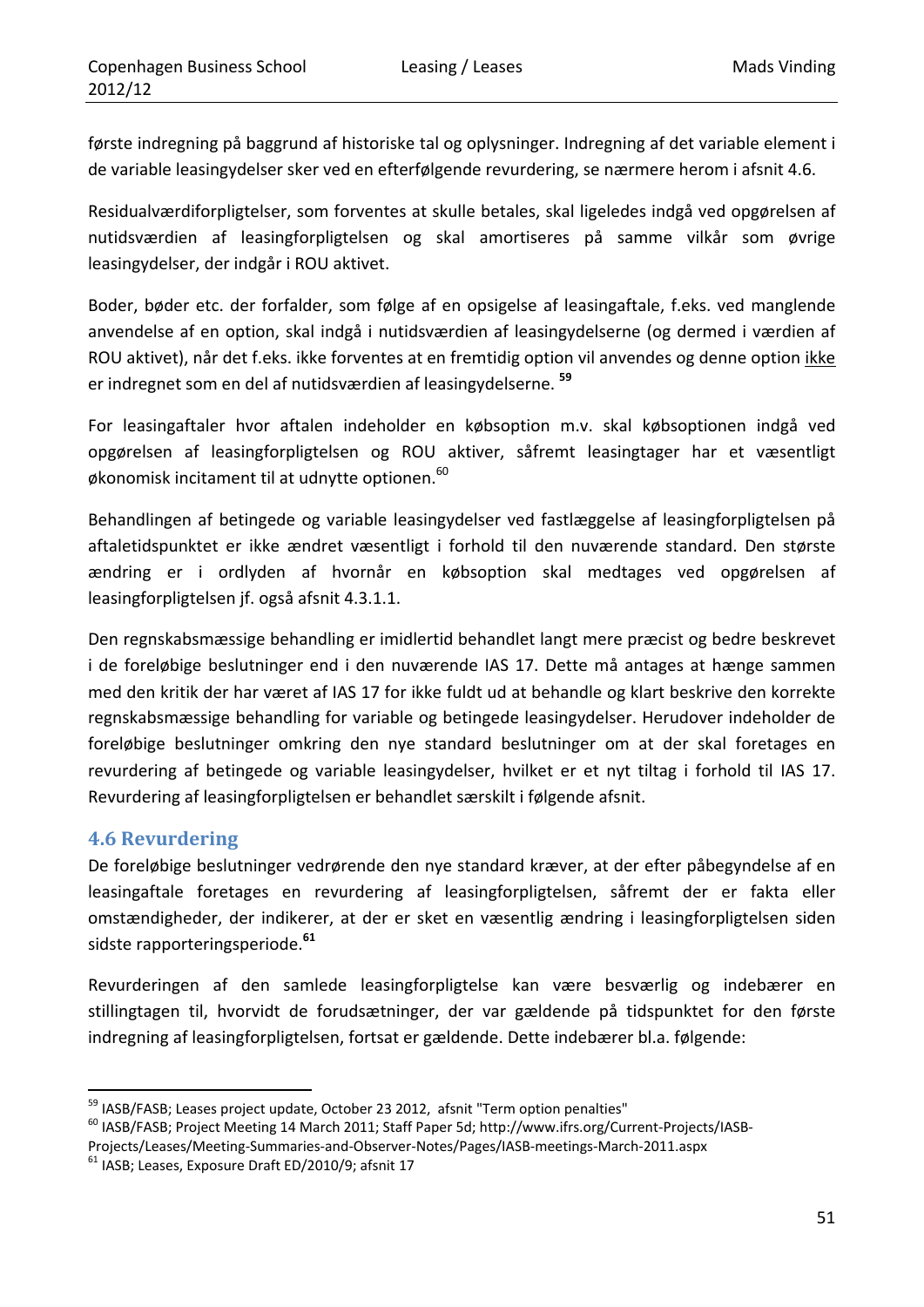- 1 Revurdering af variable leasingydelser
- 2 Revurdering af leasingperioden
- 3 Revurdering af forventede leasingydelser som følge af betingede hændelser, opsigelsesboder, residualværdigarantier m.v.
- 4 Revurdering af den anvendte diskonteringsrente

### **4.6.1 Revurdering af variable leasingydelser**

Variable leasingydelser, skal ved første indregning måles baseret på de forhold, som er gældende på aftaletidspunkter, jf. også afsnit 4.4.1

Ved den efterfølgende måling af variable leasingydelser, skal målingen baseres på de forhold, som er gældende ved udgangen af regnskabsperioden, f.eks. et prisindeks etc.<sup>62</sup>

Kan der ved efterfølgende måling af variable leasingydelser ikke findes en aktuel spotrate, er det ikke tilladt at estimere de fremtidige variable leasingydelser på baggrund af historiske tal.

Ændringer til den opgjorte leasingforpligtelse som følge af revurderingen af variable leasingydelser skal indregnes således:

- I resultatopgørelsen, når ændringen er relateret til indeværende eller tidligere perioder.
- Korrektion til right-of-use aktivet, når ændringen er relateret til fremtidige perioder. <sup>63</sup>

Den regnskabsmæssige behandling af ændringer i leasingforpligtelsen relateret til indeværende eller tidligere perioder er konsistent med den nuværende behandling i IAS 17, hvor variable leasingydelser m.v. indregnes som en omkostning i regnskabsåret.

Omvendt er muligheden for at revurdere den fremtidige leasingforpligtelse og korrigere det indregnede aktiv et nyt tiltag ved den nye standard. IAS 17 har ikke givet mulighed for en revurdering af leasingaktivet.

Muligheden for at revurdere leasingforpligtelsen og korrigere ROU aktivet på baggrund af den seneste spotrate må vurderes som en væsentlig forbedring af informationen om den aktuelle faktiske leasingforpligtelse og vil dermed øge regnskabsbrugeres informationsniveau betragteligt.

### **4.6.2 Revurdering af leasingperioden og optioner**

<u> 1989 - Johann Barn, mars eta inperiodo</u>

Ved indikationer på væsentlige ændringer af den opgjorte leasingforpligtelse skal der, ifølge de foreløbige beslutninger til den nye standard, foretages en revurdering af leasingforpligtelsen.

Er der sket væsentlige ændringer til faktorer, som vil betyde, at leasingtager vil have eller ikke længere vil have et økonomisk incitament til at udnytte en option på at forlænge en

<sup>&</sup>lt;sup>62</sup> IASB/FASB; Leases project update, October 23 2012, afsnit "Variable Lease Payments and Other Lease Payment Considerations"

<sup>&</sup>lt;sup>63</sup> IASB/FASB; Leases project update, October 23 2012, afsnit "Variable Lease Payments and Other Lease Payment Considerations"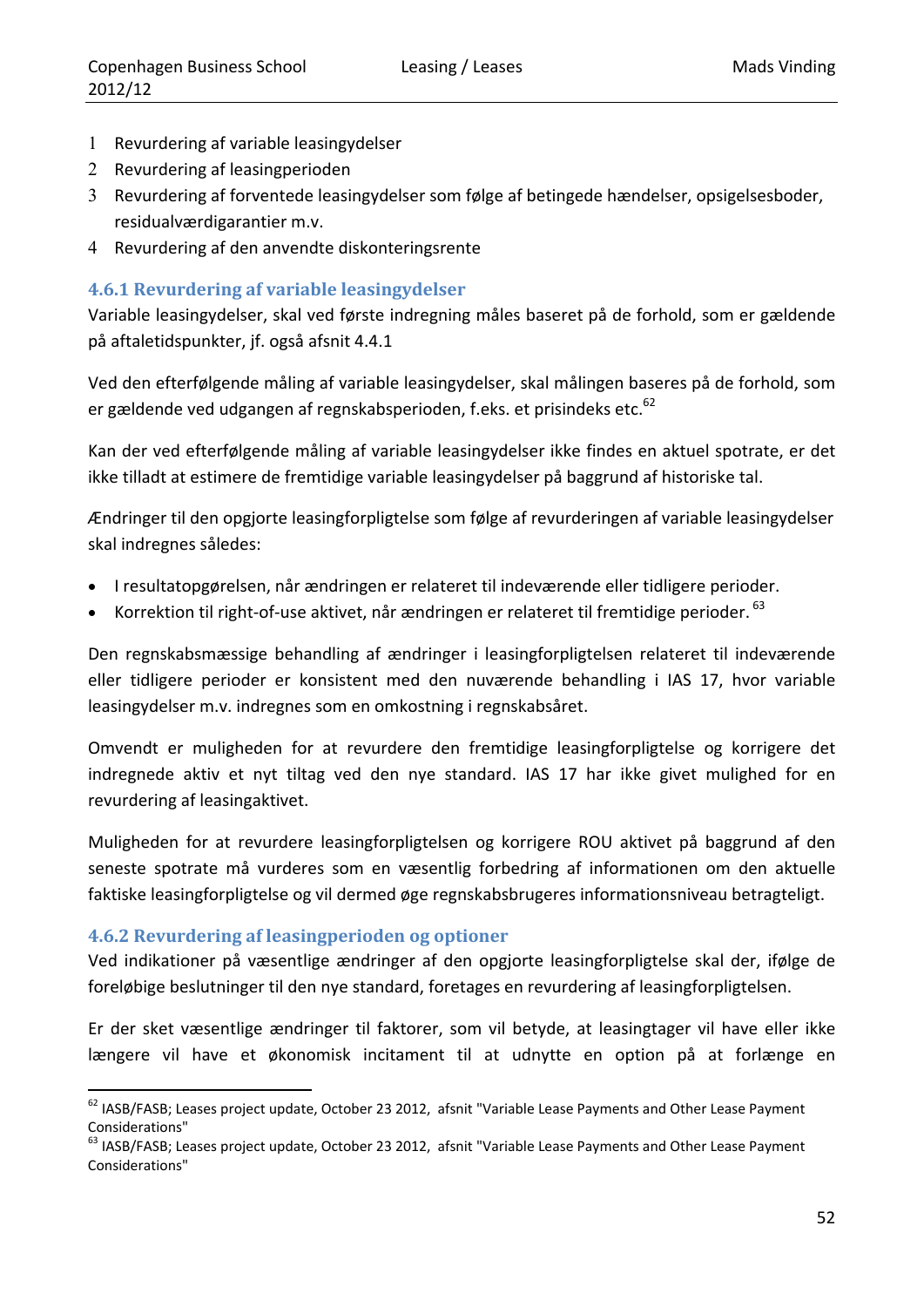leasingkontrakt eller (en option) på at ophøre med en leasingaftale, skal der foretages en revurdering af leasingperioden.<sup>64</sup> Vurderingen af, hvorvidt der på revurderingstidspunktet er sket en ændring i leasingtagers økonomiske incitament til at udnytte en option m.v., skal foretages ud fra samme forhold som ved den første indregning og måling.<sup>65</sup>

Giver revurderingen anledning til en ændring af leasingperioden og dermed en ændring af leasingforpligtelsen, skal denne ændring indregnes direkte i leasingforpligtelsen og som en korrektion til right-of-use aktivet.<sup>66</sup>

Ved efterfølgende væsentlige ændringer til de kontraktmæssige eller øvrige vilkår i leasingkontrakten skal der ligeledes foretages en revurdering. Er der tale om en ændring af de kontraktmæssige vilkår, skal dette anses som, at der er indgået en ny aftale, og at den eksisterende aftale er annulleret. Ved ændring af øvrige vilkår skal det vurderes, om disse ændringer vil medføre, at kontrakten ikke længere vil blive anset som en leasingaftale.<sup>67</sup>

### **4.6.3 Revurdering af residualværdi garantier**

Residualværdi garantier skal revurderes, når der er forhold eller omstændigheder, der indikerer at der kan være en væsentlig ændring i det forventede skyldige beløb af en residualværdi garanti.

Ændringer til den opgjorte leasingforpligtelse som følge af revurderingen af residualværdi garantier skal indregnes på samme måde som ændringer til variable leasingydelser, altså:

- I resultatopgørelsen, når ændringen er relateret til indeværende eller tidligere perioder.
- Korrektion til right-of-use aktivet, når ændringen er relateret til fremtidige perioder. <sup>68</sup>

I forhold til revurderingen af variable leasingydelser er det imidlertid tilladt at indregne en estimeret fremtidig residualværdi og en korrektion til denne i leasingforpligtelsen og ROU aktivet.

### **4.6.4 Revurdering af diskonteringsrenten**

<u> 1989 - Johann Barn, mars eta inperiodo</u>

Projektgruppen har foreløbigt truffet beslutning om at der skal ske en revurdering af den anvendte diskonteringsrente til opgørelse af nutidsværdien af leasingforpligtelsen når der sker en revurdering af leasingperioden i forbindelse med vurderingen af optioner. Ved revurdering af diskonteringsrenten skal den revurdere diskonteringsrente anvendes for samtlige fremadrettede leasingydelser.<sup>69</sup>

<sup>&</sup>lt;sup>64</sup> IASB/FASB; Leases project update, October 23 2012, afsnit "Lease Term";<br><sup>65</sup> IASB/FASB; Project Meeting 16 May 2011; Staff Paper 2G; side 2, ptk. 4; http://www.ifrs.org/Current-Projects/IASB-Projects/Leases/Meeting-Summaries-and-Observer-Notes/Pages/IASB-FASB-May-2011.aspx<br><sup>66</sup> IASB/FASB Meeting16 May 2011; Staff Paper 2G; side 2, ptk. 5; http://www.ifrs.org/Current-Projects/IASB-

Projects/Leases/Meeting-Summaries-and-Observer-Notes/Pages/IASB-FASB-May-2011.aspx<br><sup>67</sup> IASB/FASB; Leases project update, October 23 2012, afsnit "Contract Modifications...";<br><sup>68</sup> IASB/FASB; Leases project update, October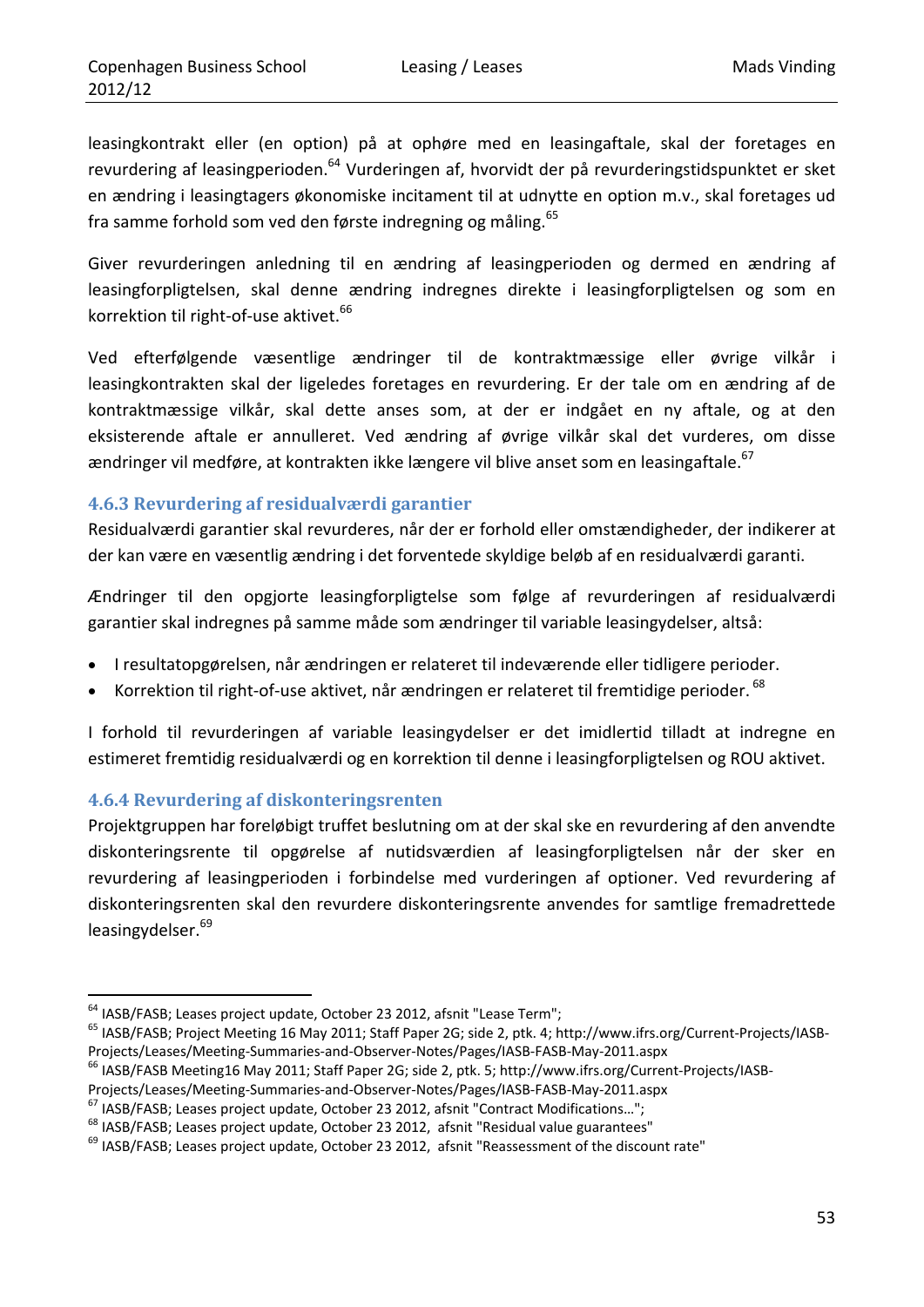Det fremgår ikke af de foreløbige beslutninger hvordan en korrektion til leasingforpligtelsen skal indregnes. Det må imidlertid antages at en korrektion skal indregnes direkte i ROU aktivet.

### **4.7 Delkonklusion**

I dette kapitel er de foreløbige beslutninger, som er truffet af IASB og FASB i arbejdet med at udforme en ny standard for den regnskabsmæssige behandling af leasingkontrakter, gennemgået.

I forhold til den nuværende regnskabsmæssige behandling i IAS 17 vil der ud fra de foreløbige beslutninger ændres væsentligt på den regnskabsmæssige behandling af leasingkontrakter og herudover vil fortolkningsbidrag m.v. blive samlet i én standard, hvor IFRIC 4 tidligere fungerede som et separat fortolkningsbidrag.

Formålsmæssigt er der ikke sket væsentlige ændringer, men alene en udvidelse af ordlyden i formålsbestemmelsen, således at det af denne nu tydeligere fremgår, at den nye standard er rettet mod at opfylde regnskabsbrugers behov.

Definitionen af en leasingkontrakt er i substansen uændret men inddrager i de foreløbige beslutninger fortolkningsbidrag fra IFRIC 4. I lighed med den nuværende standard lægges der, ved vurderingen af hvorvidt der er tale om en leasingkontrakt, vægt på om kontrakten alene kan opfyldes ved overdragelse af brugsretten til ét specifikt aktiv og hvorvidt leasingtager har kontrol over aktivet.

Anvendelsesområdet for den nye standard vil ændres på enkelte områder i forhold til IAS 17. Der har under behandlingen og formuleringen af den nye standard for regnskabsmæssig behandling af leasingkontrakter været diskuteret mere omfattende ændringer til anvendelsesområdet i forbindelse med en udeladelse af *non‐core assets*, som omfatter aktiver, der ikke er nødvendige for virksomhedens hovedaktivitet. Det er imidlertid foreløbigt besluttet, at også *non‐core assets* skal omfattes af den nye standards anvendelsesområde. Imidlertid er det besluttet, at *short term leases*, der omfatter leasingaftaler med en maksimal varighed på 12 måneder, ikke skal være omfattet af den nye standards anvendelsesområde. Herudover er der ikke forskelle i anvendelsesområdet for den nye standard og IAS 17.

Forud for indregning og måling skal leasingkontrakter i henhold til IAS 17 klassificeres som enten finansiel eller operationel leasing. Denne klassifikation ophører med den nye standard.

I henhold til den nye standard vil alle leasingkontrakter blive betragtet som indgåelse af en forpligtelse i form af en leasingforpligtelse samt modtagelse af et aktiv, benævnt right‐of‐use aktivet, som dækker over leasingtagers ret til at anvende det i leasingkontrakten specificerede aktiv.

Ved første indregning skal leasingforpligtelse og right‐of‐use aktiv indregnes til nutidsværdien af de fremtidige leasingydelser. Til right‐of‐use aktivet tillægges endvidere direkte omkostninger. Til opgørelse af nutidsværdien anvendes leasingtagers alternative lånerente eller den interne rente i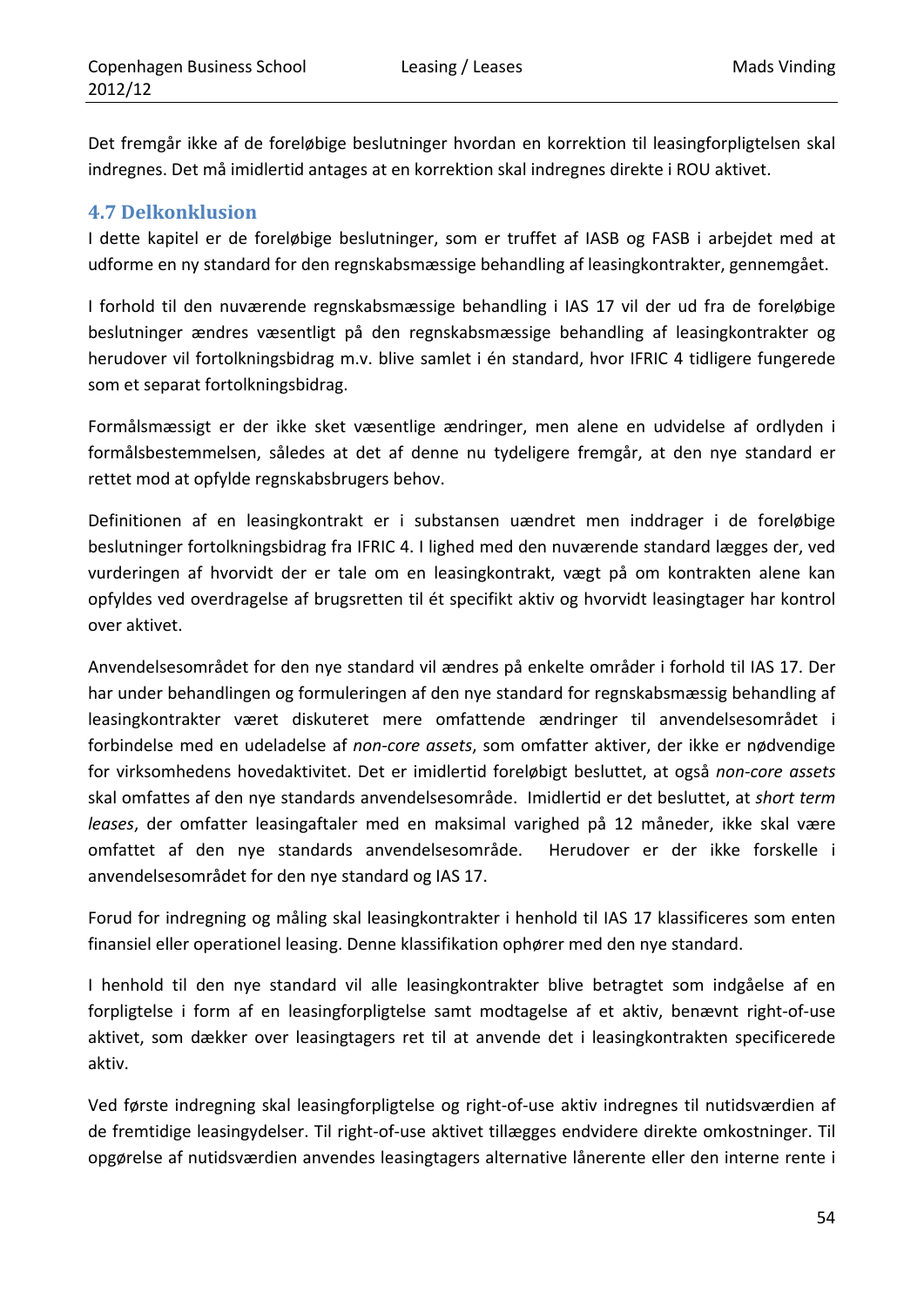leasingkontrakten, såfremt denne er tilgængelig. Optioner indgår ved opgørelse af leasingforpligtelsen når leasingtager har et væsentligt økonomisk incitament til at udnytte optionen. I forhold til IAS 17 opgøres nutidsværdien i den nye standard i al væsentlighed på samme måde som for finansielle leasingkontrakter. Der er alene mindre forskelle i ordlyden m.v. i forhold til IAS 17.

Ved efterfølgende måling skal leasingforpligtelsen måles til amortiseret kostpris. Right‐of‐use aktivet måles efter enten IA‐ eller SLE‐modellen.

SLE‐modellen skal anvendes for alle ejendomme, medmindre leasingperioden udgør størstedelen af aktivets økonomiske levetid eller nutidsværdien af de faste leasingydelser udgør stort set hele aktivets dagsværdi og herudover for øvrige aktiver, hvor leasingperioden udgør en ikke væsentlig del af det underliggende aktivs økonomiske levetid eller hvor nutidsværdien af de faste leasingydelser udgør en ikke væsentlig del af det underliggende aktivs dagsværdi.

Ved SLE‐modellen skal right‐of‐use aktivet efterfølgende måles, så der sker en konstant periodevis indregning af omkostninger over leasingperioden. Dette indebærer, at omkostningerne vil blive indregnet ligeligt fordelt henover leasingperioden. Forfalder leasingydelserne med lige store beløb over hele leasingperioden og er right‐of‐use aktivet og leasingforpligtelsen lige store ved første indregning vil right‐of‐use aktiver og leasingforpligtelsen have samme værdi igennem hele leasingperioden. Omkostninger ved SLE‐metoden skal præsenteres som ét samlet beløb under omkostninger i resultatopgørelsen. SLE‐modellen minder på den måde om omkostningsflowet ved anvendelse af operationel leasing efter IAS 17.

Efterfølgende måling efter IA‐modellen svarer til den nuværende praksis for måling af finansielle leasingkontrakter i IAS 17. Måling efter IA‐modellen indebærer således at leasingforpligtelsen skal måles til amortiseret kostpris og right‐of‐use aktivet amortiseret over samme periode som for tilsvarende ejede aktiver og det underliggende aktiv i leasingaftalen. Omkostninger relateret til leasingkontrakter, der måles efter IA‐modellen, præsenteres under henholdsvis amortisering og renteomkostninger.

Værdiforringelse skal for både kontrakter der måles i henhold til SLE‐modellen og IA‐modellen vurderes efter de gældende regler i IAS 36.

Oplysningskravene forbundet med leasing er med de foreløbige beslutninger skærpet og mere omfattende end de gældende regler i IAS 17.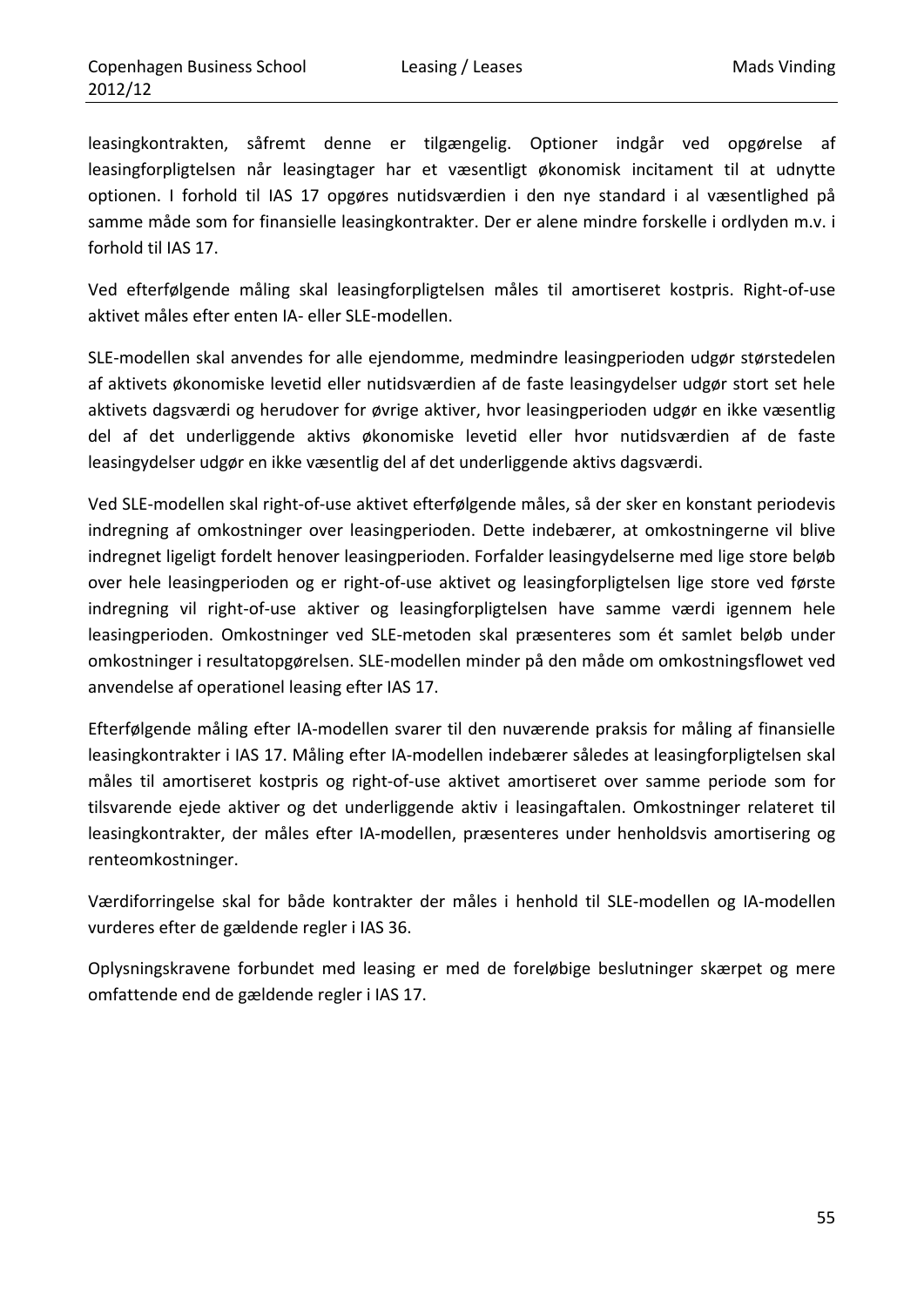Herudover giver de foreløbige beslutninger omkring den nye standard mulighed for at foretage en revurdering af leasingforpligtelsen, såfremt der er forhold, der indikerer at der kan være sket en væsentlig ændring til den opgjorte leasingforpligtelse. Revurdering kan dels foretages af selve leasingperioden, optioner i leasingkontrakter, residualværdi garantier samt variable leasingydelser. Ved væsentlige ændringer indregnes korrektioner til leasingforpligtelsen som en omkostning i regnskabsåret, såfremt korrektioner vedrørende indeværende eller tidligere år og direkte i right‐of‐use aktivet, hvis korrektionen relaterer sig til fremtidige perioder. Muligheden for at indregne en fremtidig korrektion af leasingforpligtelsen er nyt i forhold til IAS 17.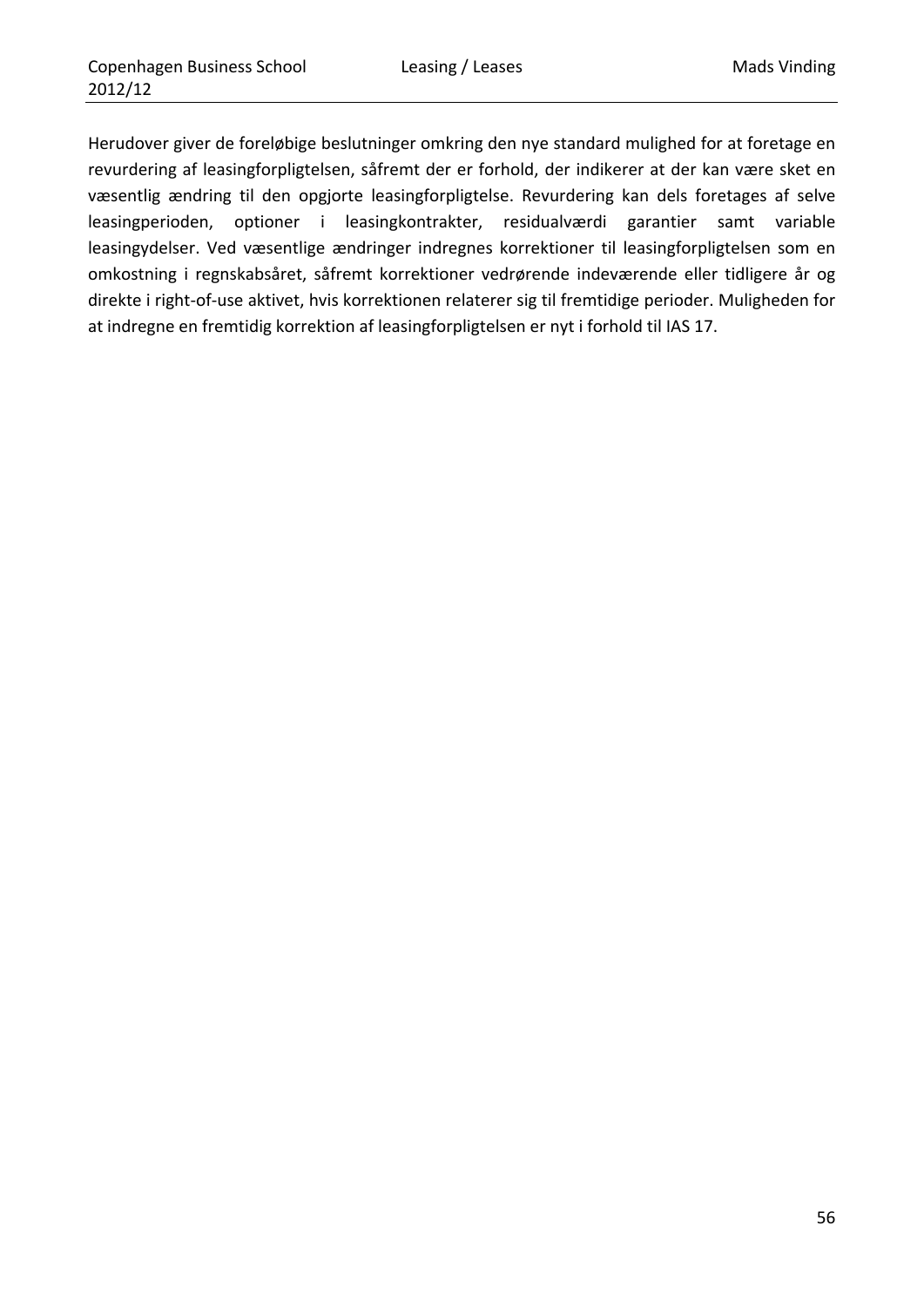# **5. Vurdering af ny standard**

Den nuværende regnskabsmæssige behandling i IAS 17 og de problemstillinger, som er ved denne, er behandlet tidligere i denne afhandling. Ligeledes er de forventede tiltag, som følger af de foreløbige beslutninger omkring en ny standard behandlet. I det følgende kapitel vil det blive vurderet, hvorvidt de tidligere identificerede problemstillinger fortsat vil være aktuelle ved en ny standard for regnskabsmæssig behandling af leasingkontrakter baseret på gennemgangen heraf i kapitel 4.

### **5.1 Manglende overensstemmelse med begrebsrammen**

Kritikken af at IAS 17 ikke er i overensstemmelse med begrebsrammen skyldes manglende indregning af et aktiv og en forpligtelse ved indgåelse af operationelle leasingkontrakter.

Baseret på de foreløbige beslutninger for en ny standard vil denne problemstilling være løst, da der i den ny standard ikke vil skulle sondres mellem operationel og finansiel leasing.

I den nye standard vil alle leasingkontrakter, med undtagelse af short term leases, blive betragtet som indeholdende en leasingforpligtelse og en ret til at anvende det i leasingaftalen specificerede aktiv, et ROU aktiv, der begge skal indregnes som en forpligtelse henholdsvis et aktiv.

Den manglende indregning af short term leases vil fortsat ikke være i overensstemmelse med begrebsrammen. I henhold til de foreløbige beslutninger skal der imidlertid gives yderligere noteoplysninger om short term leases, såfremt omkostningerne relateret til disse vil være væsentligt anderledes i det følgende regnskabsår. Dette vil, alt andet lige, give mulighed for at vurdere, hvorvidt short term leases vil være væsentlige for årsregnskabet. Det må antages, at en eventuel indregning af short term leases sjældent vil have en væsentlig påvirkning på årsregnskabet, hvorfor det ikke vurderes som et markant problem at der ikke sker indregning af short term leases.

## **5.2 Svært tilgængelig information**

Problemstillingen omkring svært tilgængelig information retter sig imod at regnskabsbrugere, som ikke har et grundlæggende kendskab til opbygningen af det finansielle årsregnskab, noteoplysninger m.v. vil have svært ved at gennemskue og identificere den nødvendige information om anvendelsen af leasingkontrakter, som fremgår af det eksterne årsregnskab.

Særligt var det et problem at sondringen mellem operationel og finansiel leasing fik nogle regnskabsbrugere til at estimere effekten af en indregning af operationelle leasingkontrakter mens øvrige ikke gjorde.

Problemstillingen vil, baseret på de foreløbige beslutninger til den nye standard for regnskabsmæssig behandling af leasingkontrakter, blive delvist løst. Den regnskabsmæssige behandling af leasingkontrakter vil fortsat være kompliceret og informationen herom i det eksterne årsregnskab vil stadig kræve et grundlæggende kendskab og en grundlæggende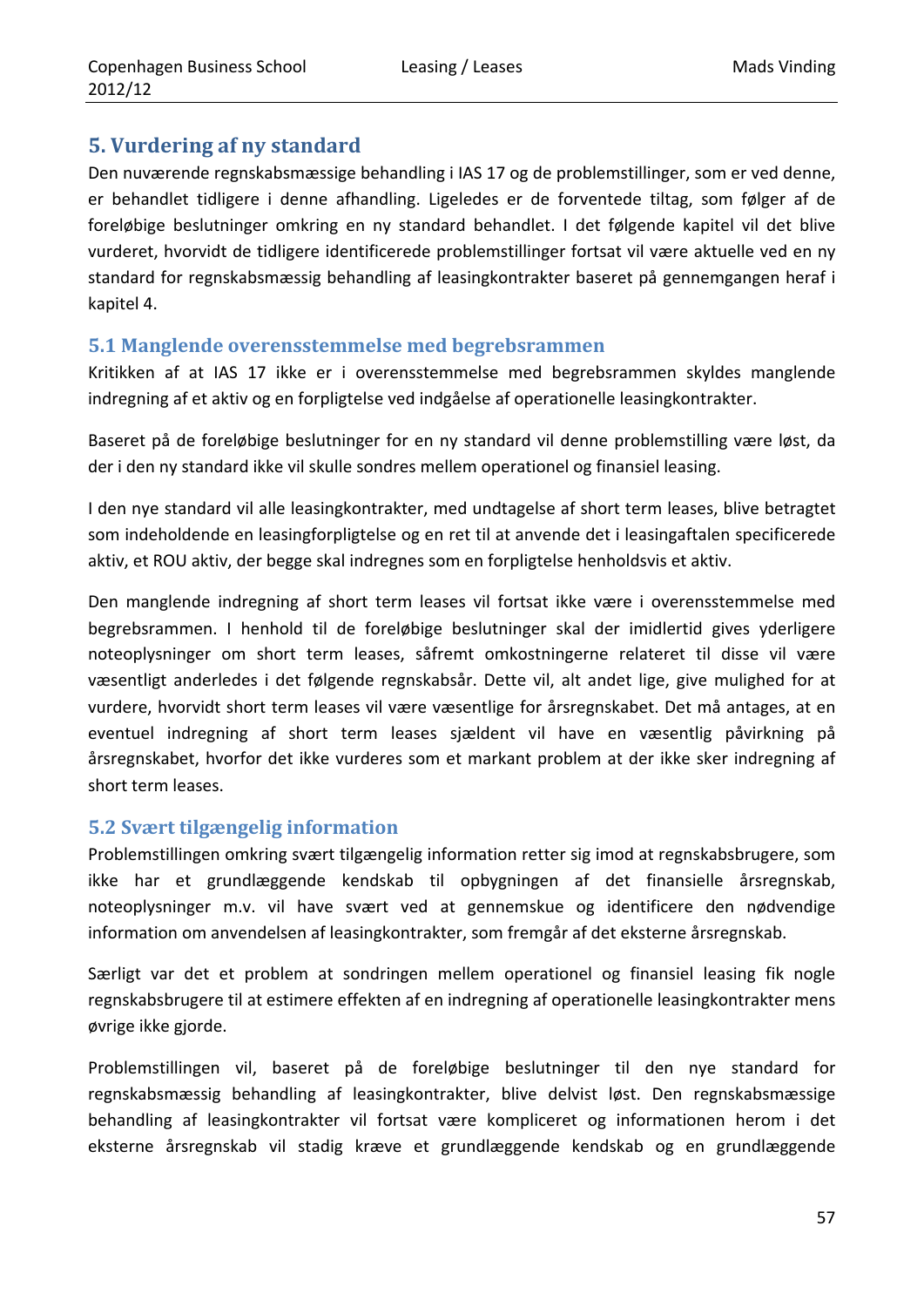regnskabsforståelse for at regnskabsbruger skal kunne gennemskue og forstå disse informationer. Dog vil ophævelsen af sondringen mellem finansiel og operationel leasing medføre et bedre grundlag for bedømmelse af regnskabet, da der ikke vil være behov for at estimere en effekt af indregning af operationelle leasingkontrakter.

### **5.3 Kompliceret model**

Problemstillingen omkring den nuværende regnskabsmæssige behandling i IAS 17 indeholder en kompliceret model med sondring mellem operationel og finansiel leasing samt at selve klassifikationen kan afhænge af en række subjektive vurderinger vil delvist blive løst ved den nye standard.

Der kræves i den nye standard ikke længere en klassifikation mellem operationel og finansiel leasing, dog vil der i den nye standard skulle ske en vurdering af hvorvidt leasingkontrakten ved efterfølgende måling skal måles efter IA‐ eller SLE‐modellen.

Det vil således fortsat stadig være nødvendigt at foretage en klassifikation, som i et vist omfang vil afhænge af subjektive vurderinger, idet at der i den nye standard ikke er fastsat faste kriterier til vurdering af om en leasingkontrakt skal behandles efter IA‐ eller SLE‐modellen.

Alt andet lige vil resultatet af en forkert klassifikation være langt mindre væsentlig end tidligere, da alle leasingkontrakter i den nye standard vil skulle indregnes som et ROU aktiv og en leasingforpligtelse. En forkert klassifikation efter den nye standard vil alene medføre en tidsmæssig forskydning i leasingomkostninger og amortiseringen af right‐of‐use aktivet, hvor konsekvensen af en forkert klassifikation efter IAS 17 vil være mere alvorlig og betyder manglende indregning af et leasingaktiv og en leasingforpligtelse.

Problemstillingen med en kompliceret model vil delvist blive løst, da der fortsat vil være tale om en kompliceret model, men hvor fejl ved anvendelse af den nye standard vil have en langt mindre regnskabsmæssig betydning.

### **5.4 Manglende sammenlignelighed**

Problemstillingen omkring den manglende sammenlignelighed vil delvist blive løst ved den nye standard. Problemstillingen omkring manglende sammenlignelighed ved at enslydende leasingaftaler kunne blive klassificeret forskelligt, henholdsvis operationel eller finansiel leasing, vil efter den nye standard blive løst, da alle leasingkontrakter vil skulle indregnes og en forkert klassifikation vil alene medføre en tidsmæssig forskydning jf. også omtale i foregående afsnit.

De skærpede krav om noteoplysninger om leasingkontrakter vil i et vist omfang også være med til at løse problemet med manglende sammenlignelighed. Det vil imidlertid aldrig være muligt fuldstændig at sammenligne to forskellige virksomheders brug af leasing ud fra virksomhedernes årsregnskaber, da der fortsat vil være forskelle i opbygningen, præsentationen og detaljegraden af oplysninger om anvendelsen af leasing. Problemet vurderes som følge heraf alene for delvist løst.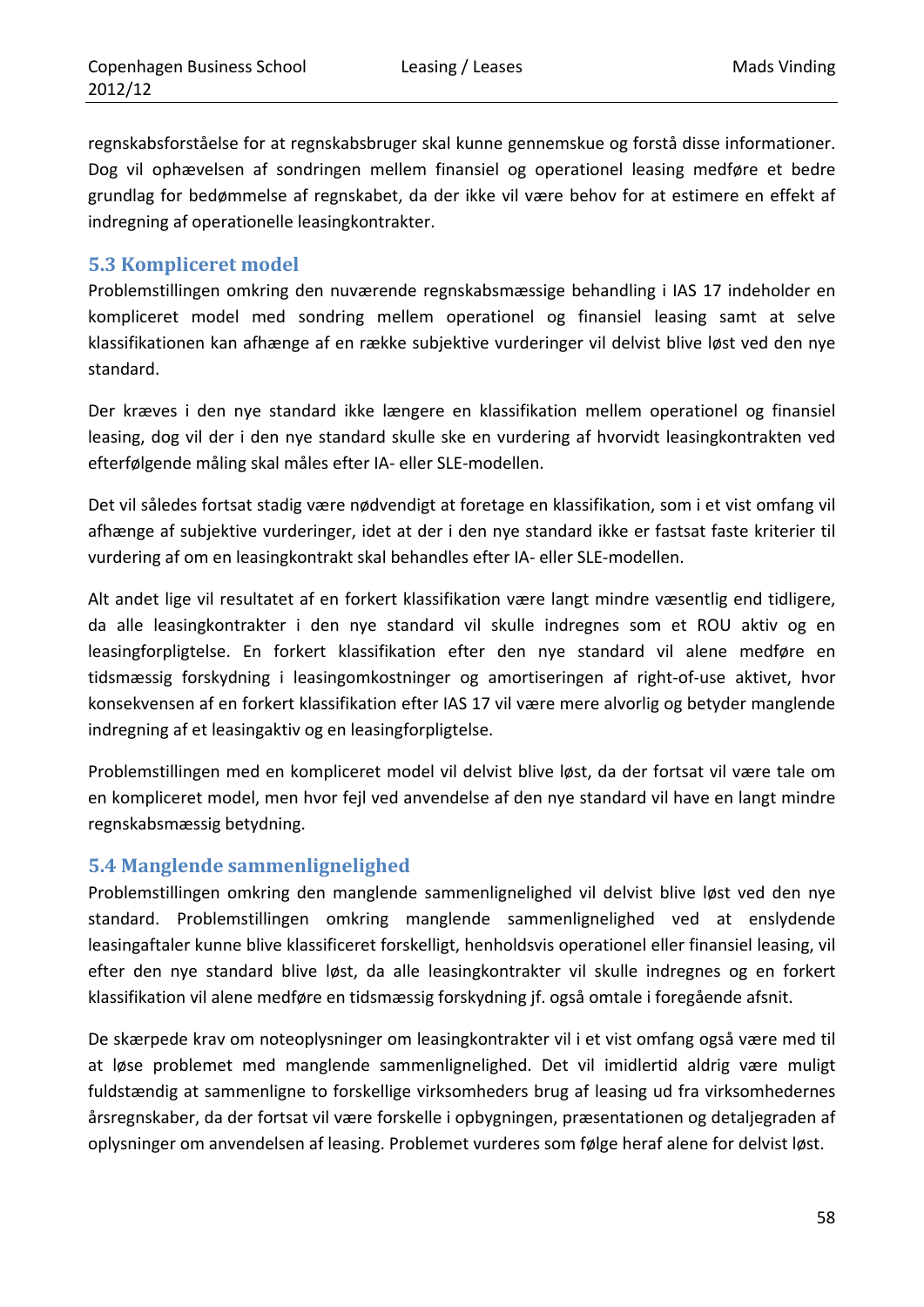## **5.5 Incitament til misbrug af model**

Problemet med at der kunne være incitament til at misbruge modellen og bevidst fejlagtigt klassificere finansielle leasingkontrakter som operationelle for at holde disse udenfor årsregnskabet vil blive løst ved den nye standard, da alle leasingkontrakter vil skulle indregnes i årsregnskabet.

### **5.6 Delkonklusion**

I kapitel 3 blev en række problemstillinger ved den nuværende regnskabsmæssige behandling af leasingkontrakter identificeret. I dette kapitel er det vurderet hvorvidt de forventede tiltag, som følger af de foreløbige beslutninger til en ny regnskabsmæssig behandling af leasingkontrakter, vil løse de nuværende problemstillinger med IAS 17.

Baseret på behandlingen i kapitlet kan det konkluderes, at problemstillingen om at den nuværende regnskabsmæssige behandling af operationelle leasingkontrakter ikke er i overensstemmelse med begrebsrammen vil være løst på baggrund af de foreløbige beslutninger, da der ikke længere vil skulle ske en klassifikation af leasingkontrakter i operationel og finansiel leasing. Herudover vil de foreløbige beslutninger medføre, at alle leasingkontrakter skal indregnes i årsregnskabet som et aktiv og en forpligtelse, hvorved problemstillingen omkring incitament til fejlagtigt at klassificere leasingkontrakter som operationel leasing vil blive løst.

De øvrige problemstillinger vil på baggrund af de foreløbige beslutninger delvist blive løst. Den regnskabsmæssige behandling af leasingkontrakter vil fortsat være kompliceret, da kontrakter skal klassificeres med henblik på måling efter enten IA‐ eller SLE‐metoden. Konsekvensen af en fejlagtig klassifikation vil imidlertid være langt mindre væsentlig end ved den nuværende regnskabsmæssige behandling af leasingkontrakter.

Sammenligneligheden mellem forskellige regnskaber vil blive øget, primært som følge af ophør med klassifikation mellem operationel og finansiel leasing. De foreløbige beslutninger sikrer imidlertid ikke fuld sammenlignelighed, da dette ville kræve en højere grad af detailregulering.

Information omkring virksomheders anvendelse af leasingkontrakter vil fortsat indgå som noteoplysninger til årsregnskabet. Tilgængeligheden af informationen vil blive øget på baggrund af de foreløbige beslutninger, men vil fortsat kræve en grundlæggende regnskabsmæssig forståelse m.v. fra regnskabsbrugers side.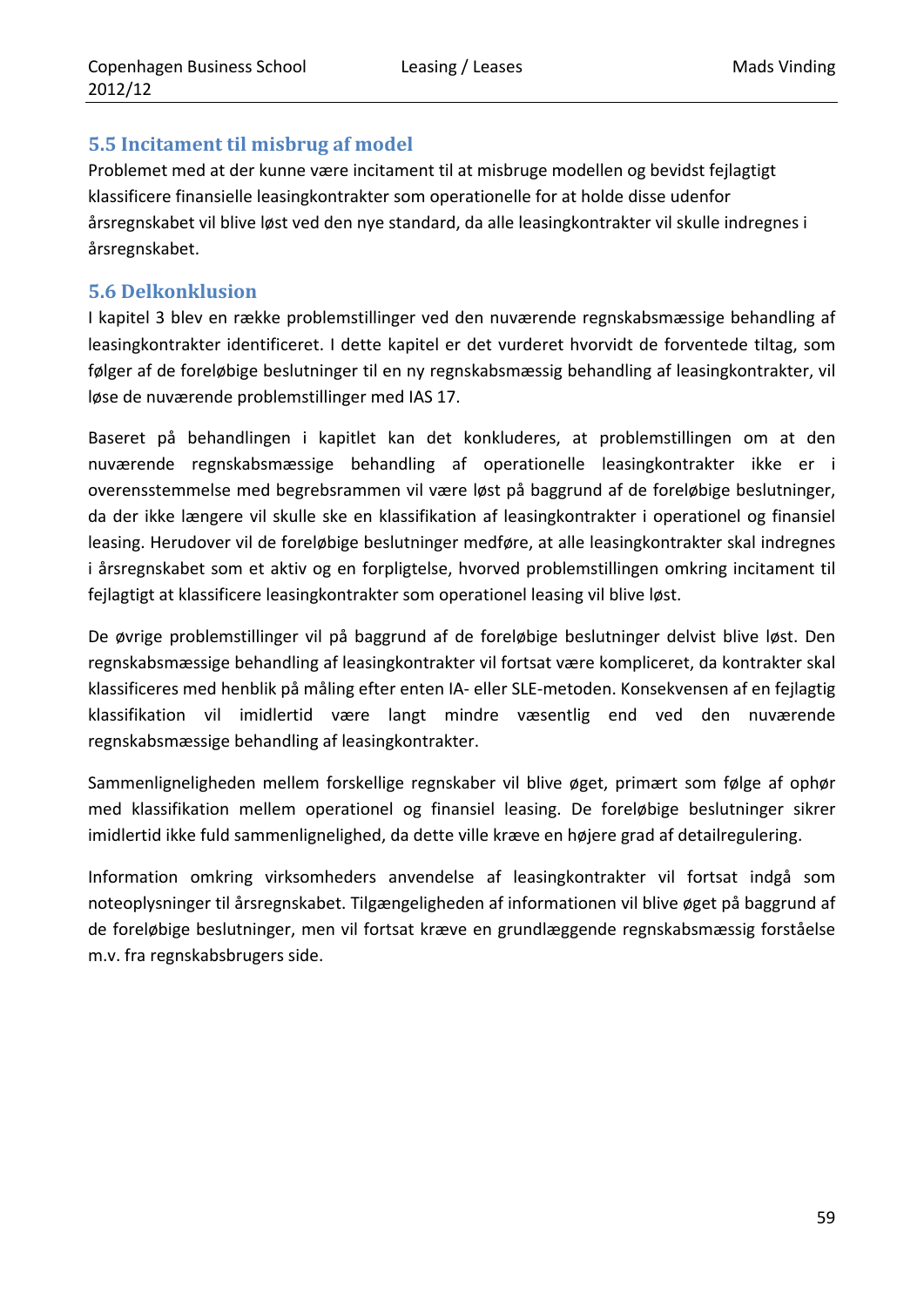# **6. Empirisk analyse af kapitalisering af operationel leasing**

Regnskabsbrugere foretager i mange tilfælde en estimeret kapitalisering og indregning af operationelle leasingkontrakter ud fra oplysninger herom i noterne. I dette kapitel vil det blive gennemgået hvordan leasingforpligtelsen, hidrørende fra operationelle leasingkontrakter, og et ROU aktiv kan estimeres og indregnes.

Der har igennem tiden været foretaget flere studier omkring betydningen af en kapitalisering og indregning af off‐balance poster, herunder hvordan dette påvirker det eksterne årsregnskab m.v.

Det første studie af effekten af en kapitalisering af off‐balance poster blev foretaget af Nelson i 1963 $^{70}$ . I 1991 foretog Imhoff m.fl. $^{71}$  et studie og udviklede en metode til kapitalisering af offbalance leasingposter, kaldet ILW modellen. Denne model har været anvendt som udgangspunkt i flere efterfølgende studier af påvirkningen af en kapitalisering af operationelle leasingaftaler og vil ligeledes blive anvendt som udgangspunkt for den efterfølgende empiriske analyse i dette kapitel.

Imhoffs studie i 1991 tog udgangspunkt i 14 amerikanske virksomheder og påviste, at en kapitalisering af operationelle leasingforpligtelser kunne have en væsentlig påvirkning på to specifikt udvalgte nøgletal.

## **6.1 Data til empirisk analyse**

Til brug for den empiriske analyse er det valgt at anvende seneste årsregnskab for virksomheder registreret i det danske C20‐indeks.

Udvælgelsen af virksomhederne i C20‐indekses bunder i flere overvejelser. Først og fremmest aflægger virksomhederne årsregnskab efter IFRS, hvorved det vil være muligt at udtrække de relevante kvantitative og kvalitative data om operationelle leasingforpligtelser. Endvidere dækker C20 indekses danske virksomheder, som er repræsenteret i en række forskellige industrier, hvorved analysen resultat ikke kun vil dække over en enkelt industri.

I C20‐indekses indgår en række finansielle virksomheder i form af pengeinstitutter og forsikringsselskaber. Det er valgt ikke at inddrage disse i analysen, da disse dels kun anvender leasing i begrænses omfang og dels da disse virksomheder ofte vil være involveret i leasingarrangementer som leasinggiver i stedet for leasingtager. I henhold til afhandlingens afgrænsning ønskes forhold relevante for leasinggiver ved den nye standard om leasing ikke belyst, hvorfor det er valgt at udelade disse virksomheder af analysen. Herudover er det valgt at udelade virksomheden FLSmidth A/S af analysen, da anvendelsen af leasing i denne virksomhed er ubetydelig.

<sup>&</sup>lt;u> 1989 - Johann Barn, mars eta inperiodo</u> <sup>70</sup> Nelson, A. J.; Capitalizing leases - the effect on financial ratios; Journal of Accountance; Juli 1963<br><sup>71</sup> Imhoff, E. A., Lipe, R.C. & Wright, D. W.; Operating leases: impact of constructive capitalization; Accounti

Horizons, 5. Marts 1991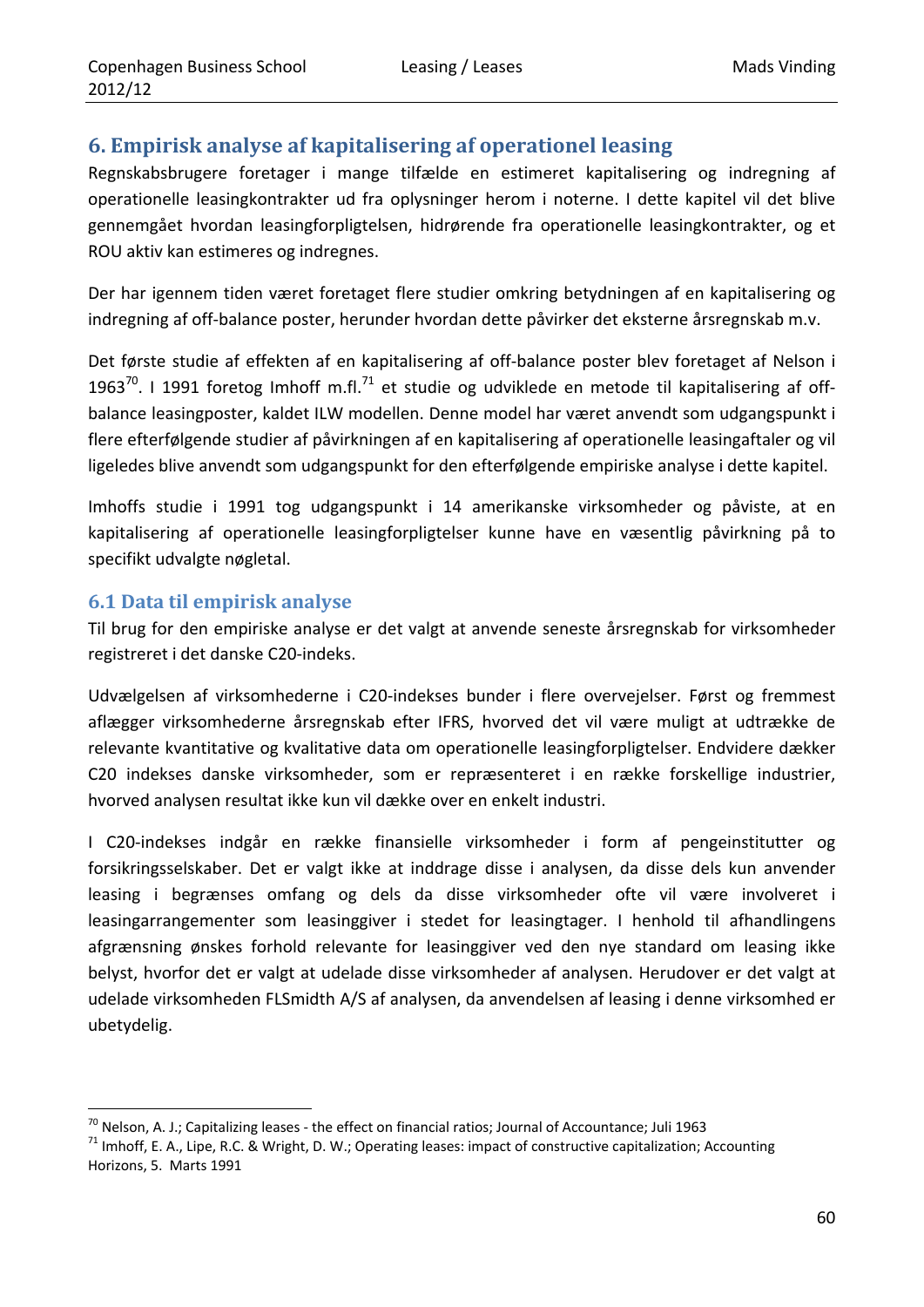De i analysen omfattede virksomheder med tilhørende fremtidige minimumsleasingydelser vedrørende operationel leasing vil således være følgende:

|                      |                   | Operationelle        |
|----------------------|-------------------|----------------------|
| Virksomhed           | <b>Balancesum</b> | leasingforpligtelser |
| A.P. Møller Mærsk    | 404.743           | 93.692               |
| Carlsberg            | 147.714           | 1.899                |
| Chr. Hansen          | 1.353             | 8                    |
| Coloplast            | 9.218             | 465                  |
| <b>DSV</b>           | 22.734            | 5.102                |
| <b>GN Store Nord</b> | 11.181            | 253                  |
| Lundbeck             | 20.534            | 549                  |
| <b>NKT</b>           | 13.439            | 814                  |
| Novo Nordisk         | 64.698            | 5.012                |
| Novozymes            | 13.842            | 267                  |
| Pandora              | 8.051             | 760                  |
| <b>TDC</b>           | 65.165            | 8.438                |
| Vestas               | 7.689             | 179                  |
| William Demant       | 7.646             | 491                  |

| Figur 7 - Virksomheder omfattet af den empiriske analyse |
|----------------------------------------------------------|
|----------------------------------------------------------|

Kilde: Egen tilvirkning på baggrund af seneste årsrapport.

## **6.2 Metode til indregning af off balance leasing**

Til at estimere de ikke indregnede leasingforpligtelser og leasingaktiver m.v. anvendes ILW modellen med de modifikationer, som er nødvendige på baggrund af erfaringerne fra gennemgangen af de foreløbige beslutninger ved en ny standard for regnskabsmæssig behandling af leasingkontrakter.

Modellen angiver en metode til at kapitalisere og indregne de ikke indregnede leasingforpligtelser og leasingaktiver, der hidrører fra operationelle leasingkontrakter, og kræver en estimering af de gældsforpligtelser og aktiver, som ville være til stede, såfremt operationelle leasingkontrakter var blevet behandlet som finansielle leasingkontrakter fra kontraktens begyndelse.

Ved kapitalisering af og indregning af operationelle leasingkontrakter efter ILW modellen tages der udgangspunkt i det eksterne årsregnskabs noteoplysninger om de fremtidige minimumsleasingydelser.72 Ud fra de fremtidige minimumsleasingydelser opgøres nutidsværdien af den ikke indregnede leasingforpligtelse og dernæst estimeres værdien af ikke indregnede operationelle leasingaktiver ud fra en vurdering af forholdet mellem gæld og aktiver.

<sup>72</sup> Oplysningskrav i henhold til IAS 17. Se også afsnit 2.4.2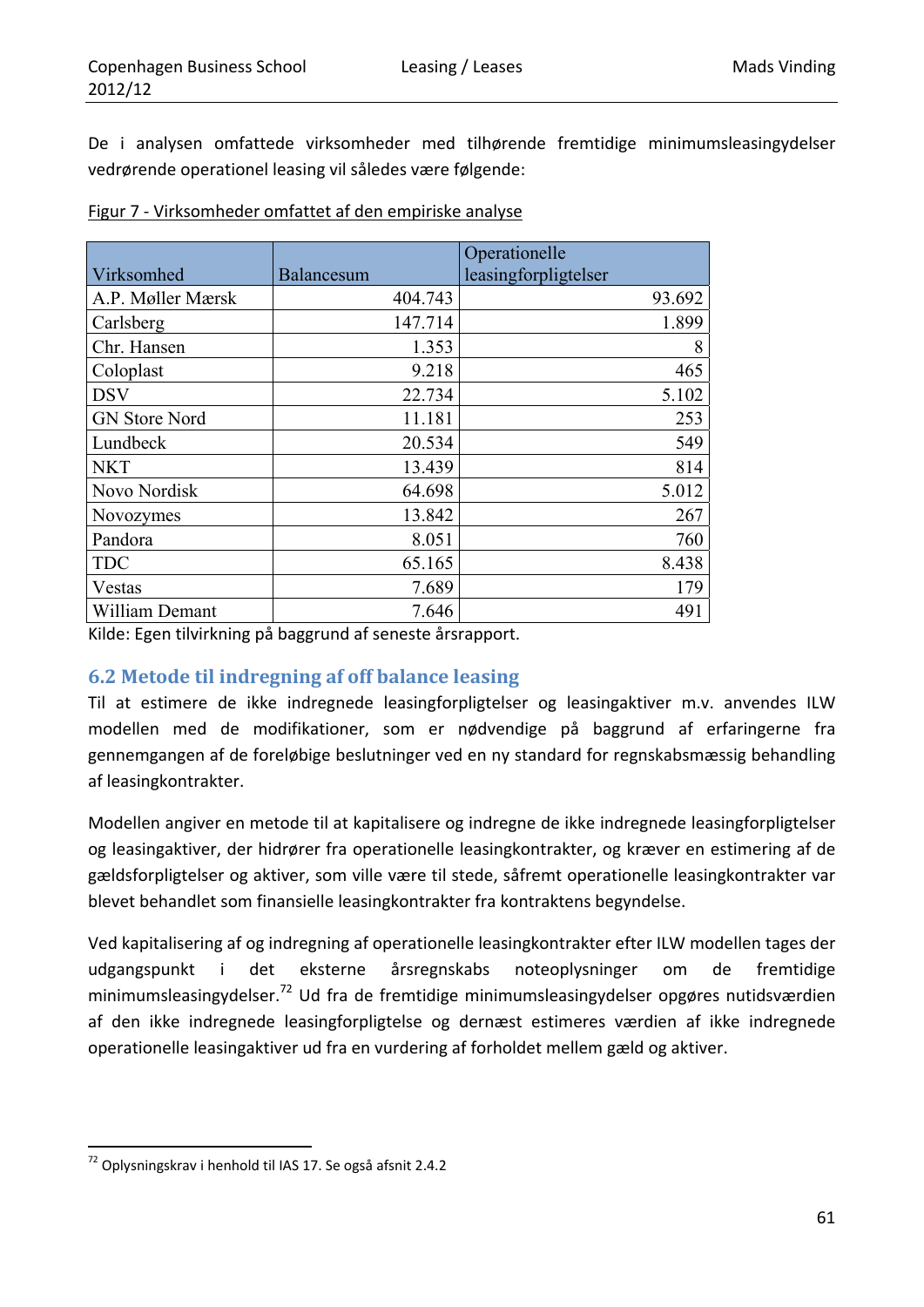ILW‐modellen estimerer således den ikke indregnede leasingforpligtelse og de ikke indregnede leasingaktiver af operationelle leasingkontrakter, såfremt disse skulle behandles som finansielle leasingkontrakter.

Tidligere i denne afhandling er det konkluderet, at der i den nye standard for regnskabsmæssig behandling af leasingkontrakter forventes at være to metoder til indregning og måling. IA‐ modellen, som i al væsentlighed vil være lig den nuværende behandling af finansielle leasingkontrakter samt SLE‐modellen, som vil minde om den regnskabsmæssige behandling af operationelle leasingkontrakter med den væsentlige forskel, at der skal ske indregning af et leasingaktiv og en leasingforpligtelse.

Ved kapitalisering af de ikke indregnede leasingforpligtelser og leasingaktiver ud fra noterne om operationel leasing i IAS 17 er det dermed nødvendigt at vurdere, hvilken metode for indregning og måling, der skal finde anvendelse.

De ikke indregnede leasingforpligtelser og leasingaktiver vedrører alle operationel leasing, som bl.a. er karakteriseret ved at:

- leasingperioden ikke udgør størstedelen af aktivets økonomiske levetid
- nutidsværdien af minimumsleasingydelserne ved leasingkontraktens indgåelse udgør ikke det væsentligste af aktivets dagsværdi.<sup>73</sup>

Kriterierne ovenfor minder om kriterierne for anvendelse af SLE‐modellen:

- 3 Leasingperioden udgør en ikke væsentlig del af det underliggende aktivs økonomiske levetid
- 4 Nutidsværdien af de faste leasingydelser udgør en ikke væsentlig del af det underliggende aktivs dagsværdi<sup>74</sup>.

Det forudsættes på baggrund af ovenstående, at alle operationelle leasingkontrakter ved en indregning og kapitalisering vil skulle behandles og måles i henhold til SLE‐modellen.

**Forudsætning 1:** Operationelle leasingkontrakter vil ved en indregning og kapitalisering skulle behandles og måles i henhold til SLE‐modellen.

Forudsætningen om at alle operationelle leasingkontrakter ved en indregning og kapitalisering vil skulle behandles og måles i henhold til SLE‐modellen vil ikke nødvendigvis være korrekt, da der kan være operationelle leasingkontrakter, der bør behandles efter IA‐modellen. Det er imidlertid ikke muligt at foretage et nærmere studie heraf baseret på de tilgængelige noteoplysninger efter IAS 17, hvorfor forudsætningen vurderes anvendelig til brug for analysen.

<sup>&</sup>lt;u> 1989 - Johann Barn, mars eta inperiodo</u> <sup>73</sup> Primære indikationer på finansiel leasing jf. figur 2, modsætningsvist.<br><sup>74</sup> IASB/FASB Project Update, October 2012, side 6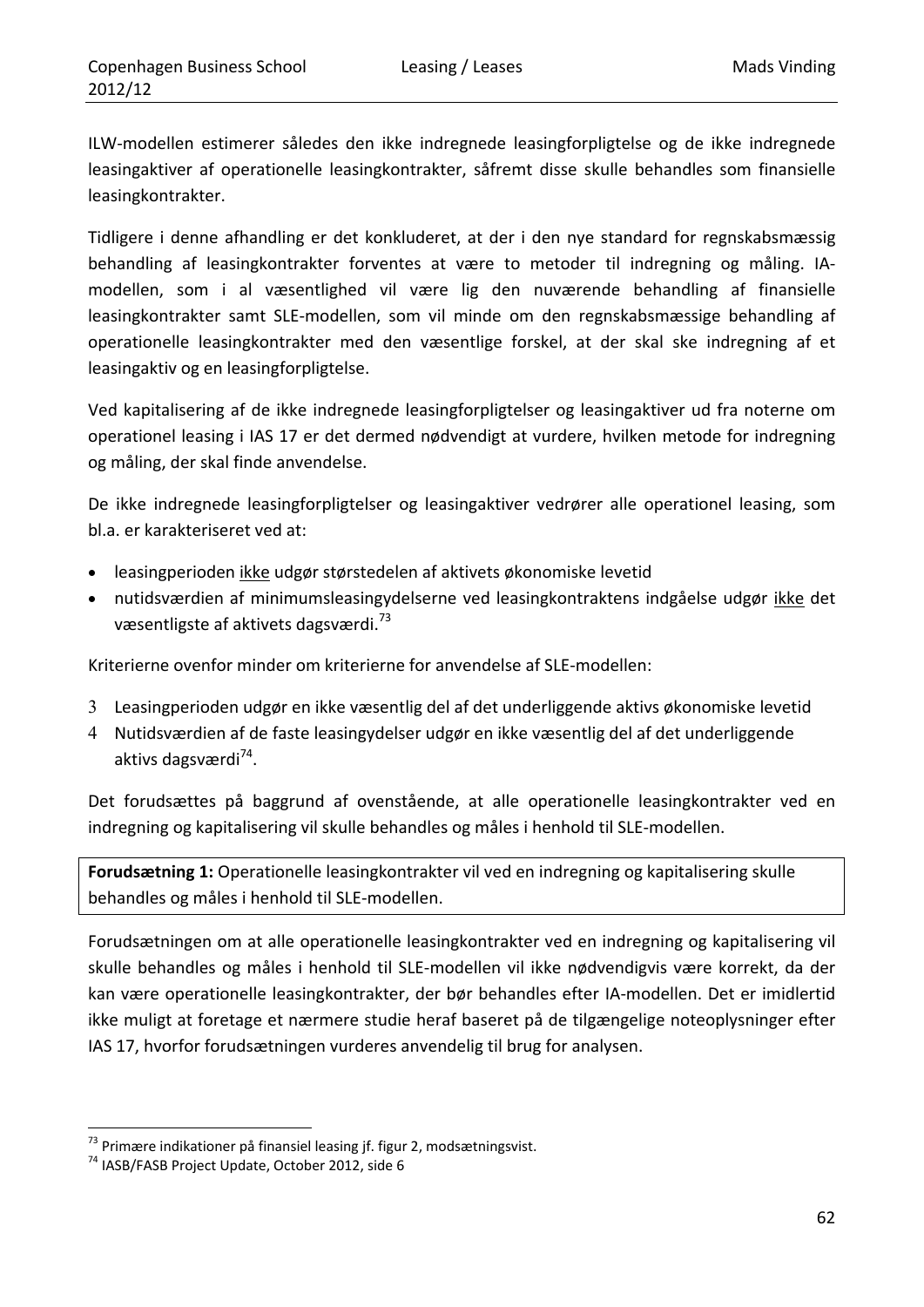Det vurderes således, at anvendelsen af ILW modellen med de modifikationer, som gennemgås i de følgende afsnit, samt med de oplysninger, som er tilgængelige ud fra noteoplysningerne jf. IAS 17 vil give et pålideligt grundlag for at vurdere, hvorvidt en indregning af off-balance poster vedrørende leasing vil have en mærkbar effekt på de udvalgte virksomheders årsregnskaber.

Ved den efterfølgende gennemgang af metoden vil årsregnskabet for 2011 for DSV A/S blive brugt til at illustrere metoden.

## **6.2.1 Estimering af leasingforpligtelsen**

Opgørelsen af den ikke indregnede operationelle leasingforpligtelse tager udgangspunkt i noteoplysningen om de fremtidige minimumsleasingydelser, som omtalt ovenfor.

Efter IFRS oplyses forfaldstidspunktet for de fremtidige minimumsleasingydelser vedrørende operationelle leasingforpligtelser i intervaller på henholdsvis inden 1 år, ydelser der forfalder mellem 1 og 5 år og ydelser der forfalder efter 5 år.

Den oprindelige ILW model er udviklet på baggrund af oplysninger, som præsenteres i henhold til US GAAP. I henhold til US GAAP skal minimumsleasingydelser, der forfalder i perioden 1 ‐ 5 år efter balancetidspunktet oplyses specifikt for hvert år. Denne detaljeringsgrad af oplysninger er imidlertid ikke krævet i henhold til IFRS, hvilket ILW modellen som udgangspunkt ikke tager højde for.

Det er derfor nødvendigt at anvende en forudsætning om forfald af minimumsleasingydelser i perioden 1 ‐ 5 år efter balancetidspunktet. Der fremgår sædvanligvis ikke nærmere oplysninger om dette af noteoplysningerne i årsregnskabet, hvorfor det til brug for den empiriske analyse antages at leasingydelser i perioden 1 - 5 år efter balancetidspunktet forfalder lineært med lige store ydelser hvert år, når ikke andet er oplyst.

**Forudsætning 2:** Leasingydelser, der forfalder i perioden 1 ‐ 5 år efter balancetidspunktet forfalder lineært med lige store ydelser i hvert år.

En lineær fordeling af ydelser der forfalder i perioden 1 ‐ 5 år efter balancetidspunktet vil ikke nødvendigvis korrekt afspejle forfaldstidspunkterne for minimumsleasingydelserne, idet at minimumsleasingydelserne til forfald sædvanligvis vil blive mindre for hvert år fra balancetidspunktet. Det vurderes dog, at forudsætningen vil være anvendelig til analysebrug idet at en afvigelse ikke vil have en væsentlig betydning for analysens resultat.<sup>75</sup>

I den oprindelige artikel i Accounting Horizons fra 1991, hvor modellen præsenteres for første gang, antager forfatterne, at minimumsleasingydelser over 5 år forfalder lineært, dvs. med lige store beløb hvert år. En sådan antagelse vil ikke nødvendigvis afspejle de eksakte fremtidige

<sup>&</sup>lt;u> 1989 - Johann Barn, mars eta inperiodo</u> <sup>75</sup> A.P. Møller Mærsk oplyser de eksakte minimumsleasingydelser for hvert år frem til 5 år. Ved anvendelse af forudsætning 1 i forhold til de eksakte beløb fremkommer en afvigelse på 0,5 % i den opgjorte nutidsværdi, hvilken må betegnes som uvæsentlig.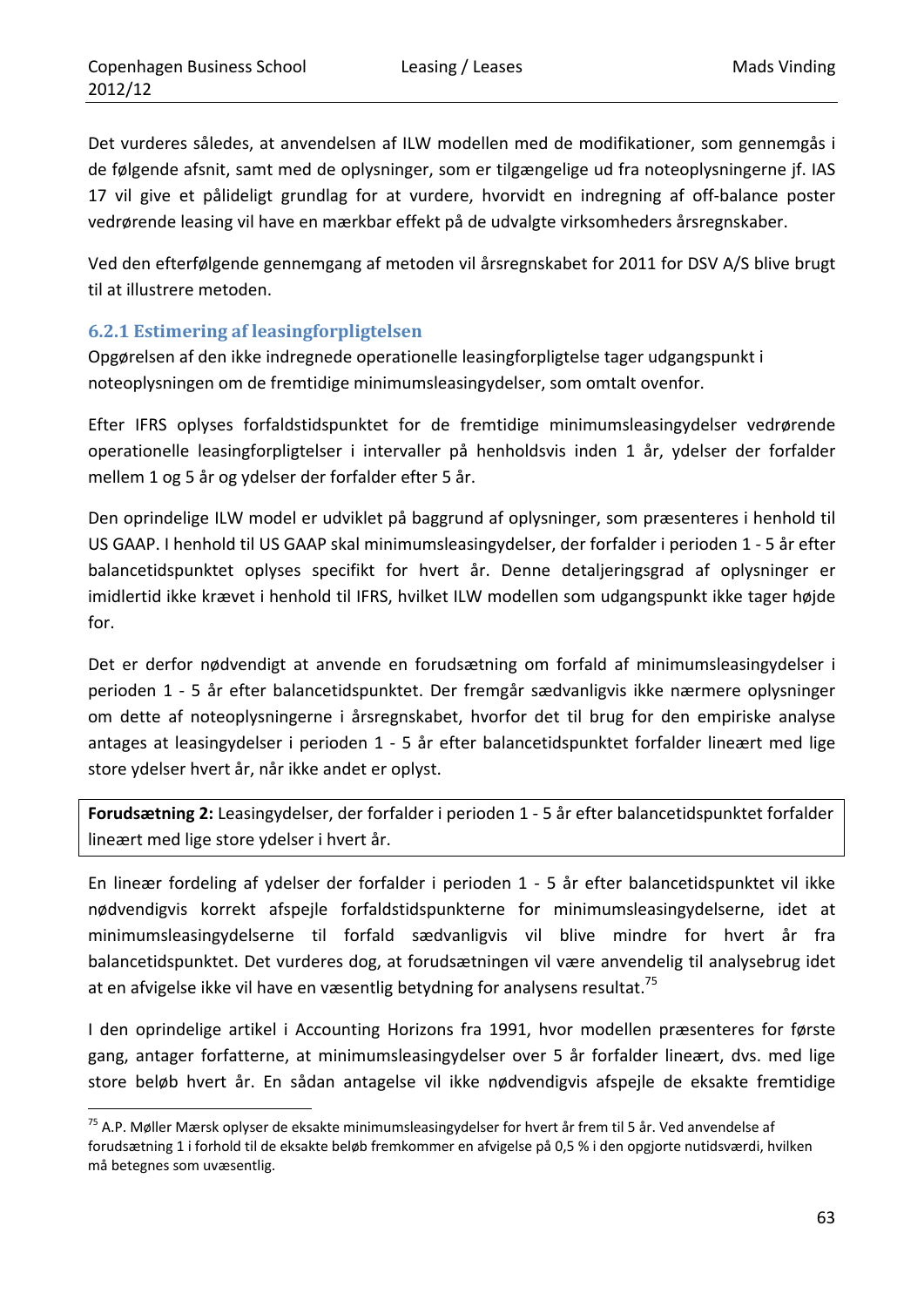forfaldstidspunkter for minimumsleasingydelser over 5 år, da det alt andet lige må formodes, at der løbende vil være leasingaftaler, som ophører, hvorfor der må være beløbsmæssigt flere leasingydelser, der forfalder i år 6 end i år 9 f.eks. For ikke at gøre modellen unødigt kompliceret har de oprindelige forfattere valgt at fortsætte med denne antagelse. Et forsøg på at opgøre de eksakte forfaldstidspunkter for leasingydelser der forfalder efter 5 år vil tilsvarende skulle bygge på en række øvrige forudsætninger, hvilket ikke nødvendigvis vil give et mere korrekt resultat. Ved efterfølgende anvendelse af modellen vil det således, ligesom i den oprindelige ILW model, blive forudsat, at leasingydelser, der forfalder efter 5 år forfalder lineært over et lige antal år.

**Forudsætning 3:** Leasingydelser, der forfalder efter 5 år, forfalder lineært over restperioden i hele år.

Ved opgørelse af den periode, som overstiger 5 år, hvor der fortsat er leasingydelser, der forfalder, estimeres denne periode ved en vurdering af typen af operationelt leasede aktiver samt en sammenholdelse med størrelsen af leasingydelser, som forfalder i perioden 1 ‐ 5 år. Typen af operationelt leasede aktiver fremgår sædvanligvis af noten om de fremtidige minimumsleasingydelser., f.eks. driftsmidler etc.

Uagtet typen af operationelt leasede aktiver forudsættes det imidlertid, at leasingydelser, som forfalder i år 6 og fremadrettet vil kunne estimeres ved at dividere resterende minimumsleasingydelser, der forfalder efter 5 år, med de minimumsleasingydelser, der forfalder i år 5, oprundet i hele år. Tilsvarende metode anvendes i den oprindelige ILW model.

**Forudsætning 4:** Leasingydelser, der forfalder i perioden efter 5 år opgøres ved at dividere resterende ydelser med ydelsen i år 5 og oprundet i hele år.

Anvendes ovenstående forudsætninger kan de fremtidige minimumsleasingydelser og disses forfaldstidspunkt for DSV A/S opgøres som følgende:

| Figur 8 - Oplysninger om operationelle leasingforpligtelser DSV A/S |
|---------------------------------------------------------------------|
|---------------------------------------------------------------------|

|                                   |      | Mellem 1 og 5 |            |       |
|-----------------------------------|------|---------------|------------|-------|
| Forfaldstidspunkt   Indenfor 1 år |      |               | Efter 5 år | ' alt |
| Minimumsydelser                   | .220 | 2.540         | 1.342      | 5.102 |

Kilde: DSV A/S årsrapport 2011, note 26.

Minimumsydelser, der forfalder indenfor 1 år, fremgår direkte af noten og kan således opgøres til 1.220.

Minimumsleasingydelser, der forfalder i perioden mellem 1 og 5 år, estimeres ved anvendelse af forudsætningen 1 ovenfor til: 2.540 / 4 = 635 i hvert år.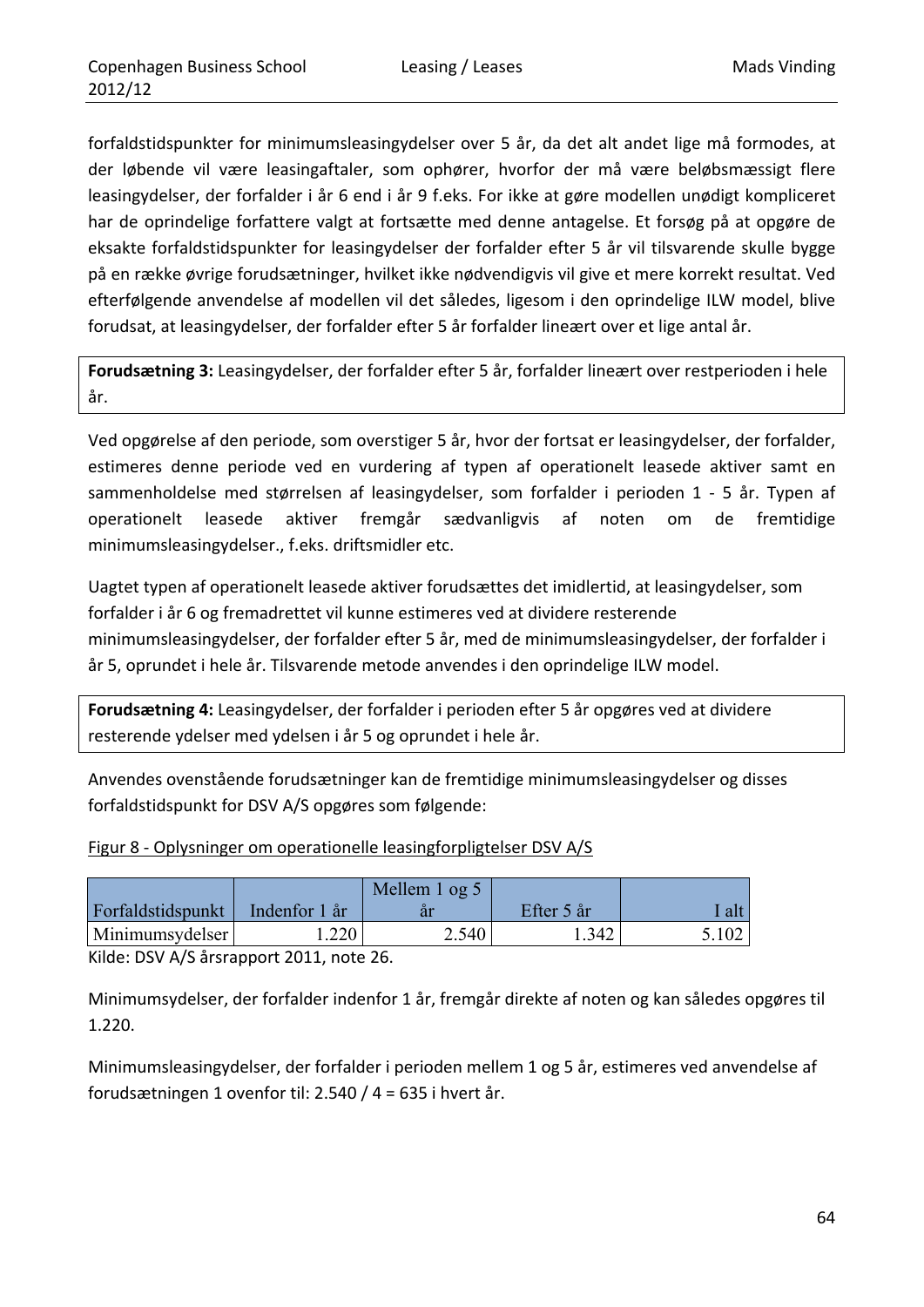Minimumsleasingydelser, der forfalder efter 5 år, estimeres ved anvendelse af forudsætning 2 og 3 ovenfor og kan opgøres således:

 $1.342 / 635 = 2,11$  $A$ frundet = 3  $1.342 / 3 = 447$ 

Minimumsleasingydelser, der forfalder efter 5 år, estimeres således til at forfalde over en periode på 3 år med årlige minimumsleasingydelser på 447.

Forfaldstidspunkterne for de samlede minimumsleasingydelser for DSV A/S kan således opgøres således:

Figur 9 - Forfaldsoversigt for operationelle minimumsleasingydelser DSV A/S

| Af                                  |                              |                   |                    |                              |                             |                      |            |                | . .<br>ulai       |
|-------------------------------------|------------------------------|-------------------|--------------------|------------------------------|-----------------------------|----------------------|------------|----------------|-------------------|
| $\mathbf{r}$<br>.<br>umsvdelse<br>M | $\sim$ $\sim$<br>$1.22 \cup$ | ---<br>v <i>.</i> | $\sim$<br>-<br>∪⊃ັ | $\sim$ $\sim$ $\sim$<br>◡◡ ◡ | $\sim$ $\sim$<br>v <i>.</i> | $\overline{A}$<br>44 | $\sqrt{2}$ | $\Delta\Delta$ | $\sim$<br>, $104$ |

Kilde: Egen tilvirkning

<u> 1989 - Johann Barn, mars eta inperiodo</u>

Når forfaldstidspunkterne for de fremtidige minimumsleasingydelser er estimeret er det nødvendigt at foretage en tilbagediskontering af disse for at kunne opgøre nutidsværdien af de ikke indregnede operationelle leasingforpligtelser. For at kunne foretage en tilbagediskontering af de fremtidige minimumsleasingydelser er det nødvendigt at estimere en diskonteringssats.

I den oprindelige ILW model fra 1991 anføres det, at den anvendte diskonteringsrente bør være lig den historisk gennemsnitlige vægtede rente på tidspunktet for de operationelle leasingkontrakters begyndelse. I erkendelse af at denne rente ikke vil være oplyst og vil være umulig at opgøre anbefaler skaberne af modellen i en ny artikel offentliggjort i 1997 $^{76}$  at diskonteringsrenten opgøres ved en analyse af noteoplysningerne om finansielle leasingkontrakter eller alternativt ved en analyse af renteomkostninger i året og den rentebærende gæld.

Ved estimering af diskonteringsrenten er det valgt at anvende de metoder, som foreslås i ILW modellen i artiklen herom fra 1997, når dette har været muligt. For en række af de udvalgte virksomheder har det ikke været muligt at fremfinde de relevante oplysninger i årsrapporten til estimering af diskonteringsrenten. Hvor det ikke har været muligt at estimere diskonteringsrenten er den gennemsnitlige rentesats anvendt, såfremt denne er oplyst i årsrapporten, alternativt er det forudsat at en rentesats på 5 % kan finde anvendelse.

Diskonteringsrenten er/kan således estimeres på fire forskellige metoder. Det er i den empiriske analyse valgt at prioritere de forskellige metoder således (tallene i parentes angiver for hvor mange den enkelte metode er anvendt):

<sup>&</sup>lt;sup>76</sup> Imhoff, Lipe & Wright; Operating Leases: Income Effects of Constructive Capitalization; Accounting Horizons; Vol 11. No 2.; Juni 1997; side 12‐32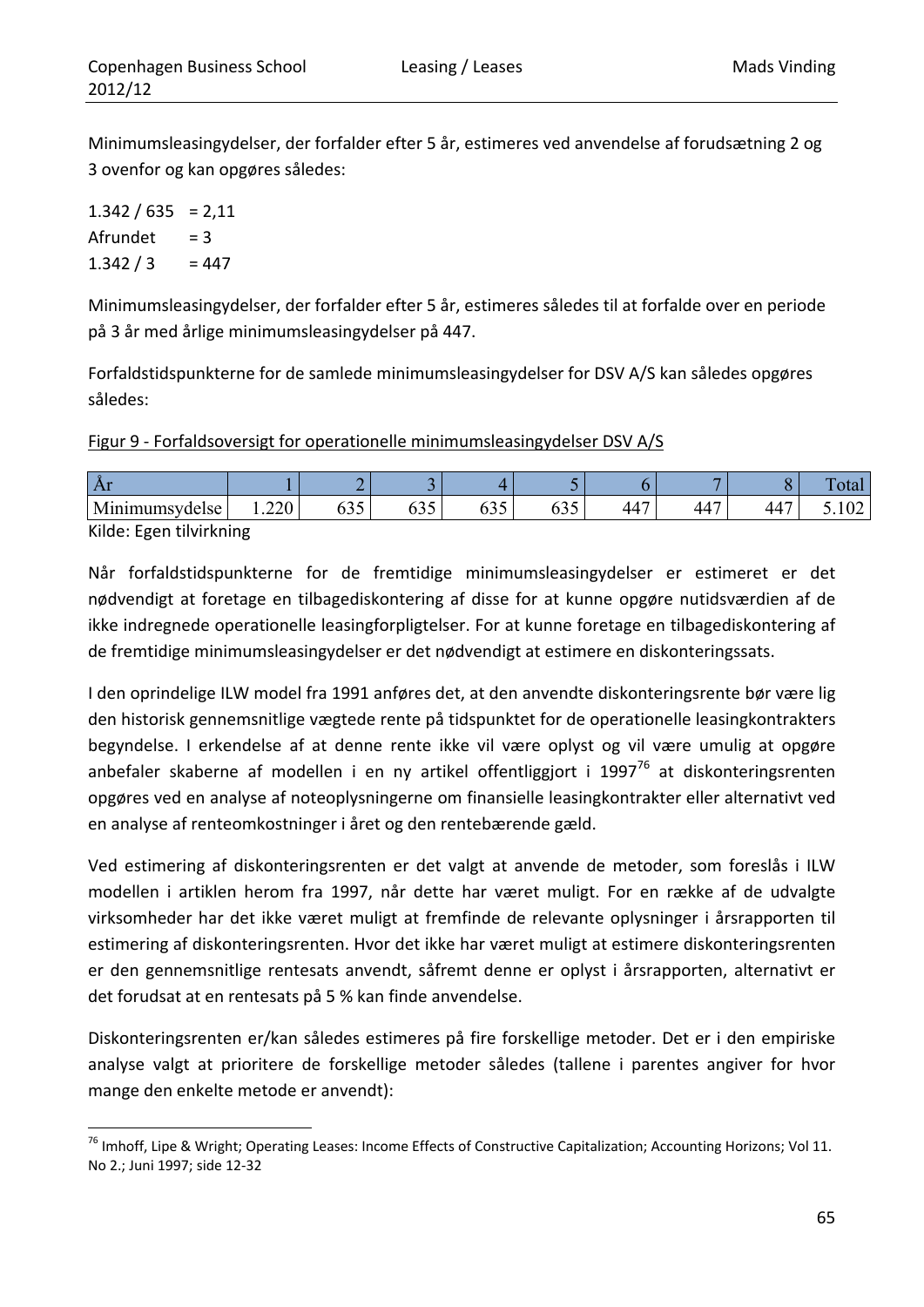- 1 Analyse af note om finansielle leasingkontrakter (3)
- 2 Analyse af renteomkostninger og rentebærende gæld (4)
- 3 Gennemsnitlig rentesats oplyst i årsrapporten (5)
- 4 Forudsat rentesats på 5 % (2)

Ved estimering af diskonteringssatsen for DSV A/S er anvendt metode 1 ovenfor, hvorved diskonteringssatsen kan opgøres således:

#### Figur 10 ‐ Opgørelse af diskonteringssats DSV A/S

| Finansielle leasingydelser                    |     |
|-----------------------------------------------|-----|
| Minimumsydelser, der forfalder indenfor 1 år  |     |
| Nutidsværdi af ydelser der forfalder indenfor |     |
| $1$ år                                        | 57  |
| Renteelement                                  |     |
|                                               |     |
| Nutidsværdi ultimo 2011                       | 365 |
| <b>Estimeret rente</b>                        |     |

Kilde: Egen tilvirkning på baggrund af årsrapport 2011 for DSV A/S.

Diskonteringsrenten for DSV A/S estimeres ved en sammenholdelse af renteelementet med nutidsværdien ultimo. Diskonteringsrenten kan dermed estimeres til: 15 / 465 = 4,1 %.

Nutidsværdien af de fremtidige minimumsleasingydelser han herefter opgøres på baggrund af den estimerede diskonteringsrente og forfaldsoversigten i figur 17.

#### Figur 11 ‐ Tilbagediskontering af fremtidige minimumsydelser

| $\rm Ar$       |                   |               |               |                                  |                                 |           | =         |     | $\overline{\phantom{0}}$<br>`otal |
|----------------|-------------------|---------------|---------------|----------------------------------|---------------------------------|-----------|-----------|-----|-----------------------------------|
| Minimumsydelse | 1.220             | $\sim$<br>633 | $\sim$<br>635 | $\epsilon \cap \epsilon$<br>09 J | $\epsilon \cap \epsilon$<br>633 | 447       | 447       | 447 | .102                              |
| Nutidsværdi    | $\sqrt{2}$<br>ے ا | 586           | 563           | 541<br>ັ                         | 10<br><u>Jiy</u>                | 251<br>ັບ | 227<br>JJ | 324 | 4.393<br>⊿                        |

Kilde: Egen tilvirkning

Nutidsværdien af den ikke indregnende operationelle leasingforpligtelse kan således for DSV A/S opgøres til 4.393.

### **6.2.2 Estimering af ROU aktivet**

ILW modellen er baseret på et studie af effekten ved indregning af operationelle leasingkontrakter efter IAS 17, som var de finansielle leasingkontrakter. Forholdet mellem leasingforpligtelsen og leasingaktivet vil ved finansiel leasing ikke være 1:1, da renteelementet vil være større i de første år af kontraktens levetid. Baseret på de studier, der ligger til grund for ILW modellen, har man fundet, at leasingaktivet sædvanligvis vil udgøre 60 ‐ 80 % af den ikke indregnede leasingforpligtelse.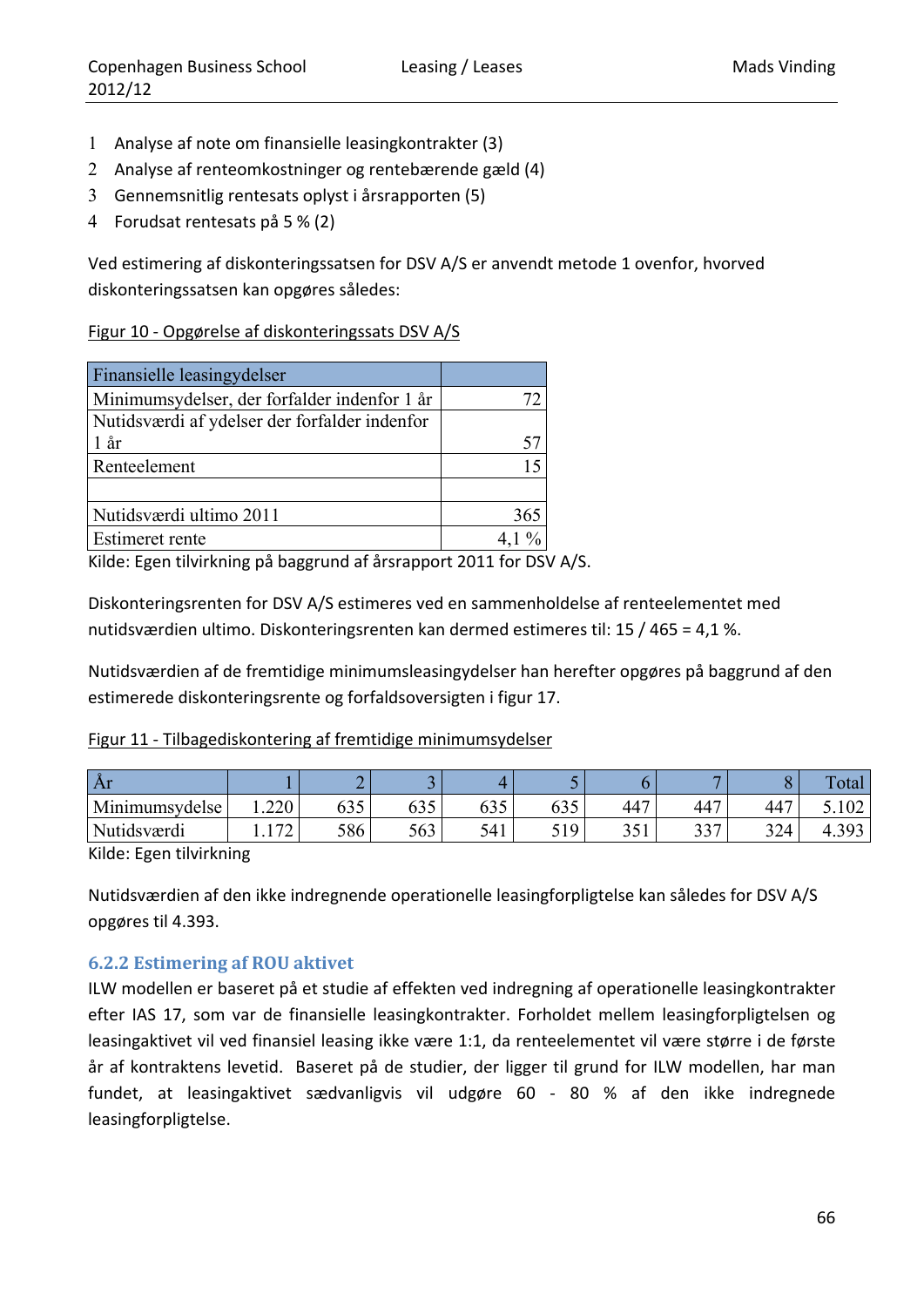Erfaringerne fra studierne i ILW modellen kan imidlertid ikke anvendes her, da ILW modellen er baseret på at operationelle leasingkontrakter indregnes, som var der tale om finansielle leasingkontrakter. I den empiriske analyse vil de operationelle leasingkontrakter indregnes under forudsætning af at disse skal behandles efter SLE‐metoden

Der er ikke på nuværende tidspunkt foretaget et generelt studie af forholdet mellem leasingforpligtelsen og det tilsvarende ROU aktiv ved måling efter SLE‐metoden. Det forudsættes derfor ved opgørelse af ROU aktiver, at der vil være et 1:1 forhold mellem leasingforpligtelsen og ROU aktivet.

**Forudsætning 5:** Forholdet mellem leasingforpligtelsen og ROU aktivet er 1:1.

Anvendelsen af ovenstående forudsætning vil være fuldt korrekt i de tilfælde, hvor der ikke skal indregnes direkte omkostninger som en del af ROU aktivet og hvor leasingydelserne forfalder med lige store beløb igennem hele leasingperioden. Se også figur 13 hvor dette 1:1 forhold er illustreret.

For DSV A/S vil opgørelse af ROU aktivet under forudsætning 5 betyde, at ROU aktivet vil udgøre 4.393, hvilket er lig med den opgjorte leasingforpligtelse.

#### **6.2.3 Estimering af P/L effekt**

Indregning og kapitalisering af leasingforpligtelsen og et tilhørende leasingaktiv kan, udover den direkte effekt på balancen, have en afsmittende effekt på virksomhedens resultatopgørelse (P/L).

Effekten vil dels bestå i en omklassificering af leasingomkostninger og dels en ændring i omkostningsfordelingen over tid.

Omklassificering af leasingomkostninger skyldes forskelle i den efterfølgende måling og indregning af omkostninger relateret til leasing. Efter den nuværende regnskabsmæssige behandling indregnes omkostninger relateret til operationel leasing under omkostninger og indgår således i virksomhedens resultat før afskrivninger og renter m.v. (EBITDA).

De foreløbige beslutninger omkring en ny standard for regnskabsmæssig behandling af leasingkontrakter giver to muligheder for efterfølgende måling og indregning af omkostninger afhængig af det leasede aktivs karakteristika.

Måles leasingaktivet således efter IA‐metoden vil omkostninger relateret til leasing indregnes som henholdsvis afskrivninger og renteomkostninger af leasingforpligtelsen, hvorved omkostningerne for leasingaktiver ikke vil være medtaget i EBITDA men først fremkomme senere (længere nede) i resultatopgørelsen.

Måles leasingaktiver derimod efter SLE‐metoden skal omkostninger ikke opdeles i afskrivninger og et renteelement, men indregnes og præsenteres som ét samlet beløb under omkostninger.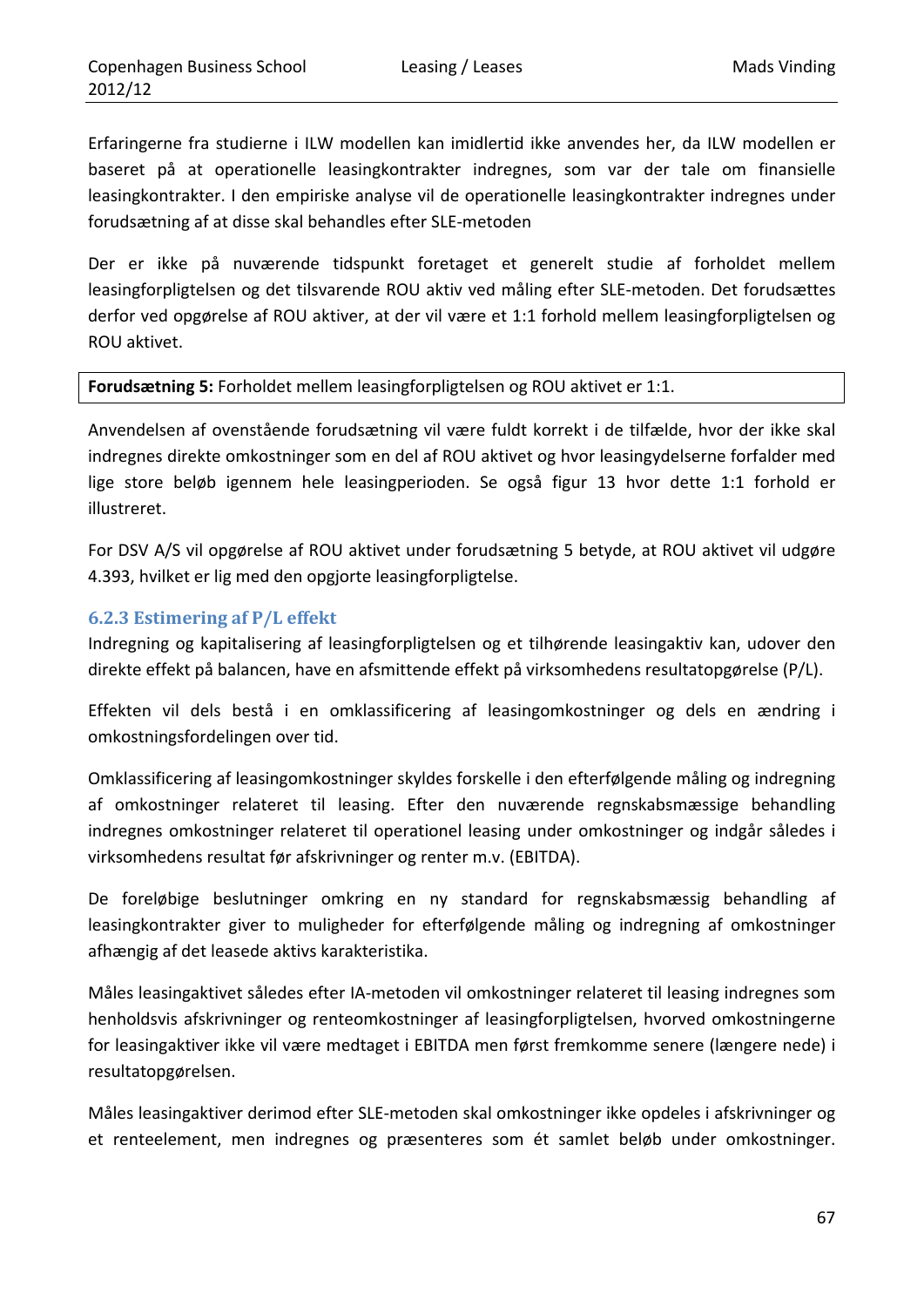Leasingomkostninger relateret til aktiver, der måles efter SLE‐metoden, vil dermed indgå i resultat før afskrivninger og renter (EBITDA).

Effekten på omkostningsfordelingen over tid skyldes, at afskrivninger og renteomkostninger vedrørende leasingaktiver, som måles efter IA modellen vil være større end leasingomkostningen ved operationel leasing i år 1 for dernæst at "dykke" og blive lavere i et senere år. Over hele perioden vil omkostningerne være ens uagtet hvilken metode der anvendes, mens den tidsmæssige fordeling af omkostningerne vil variere.

Leasingaktiver, som måles efter SLE‐modellen, vil ikke have en ændring i omkostningsfordelingen, da omkostningerne relateret til leasing vil blive indregnet lineært over leasingperioden i lighed med den nuværende regnskabsmæssige behandling af operationelle leasingkontrakter.

Den tidsmæssige forskydning i omkostningsfordelingen vil således alene opstå, hvor aktiver der tidligere har været klassificeret som operationelle leasingkontrakter fremadrettet skal behandles efter IA‐modellen.

Da det forudsættes at alle operationelle leasingkontrakter ved en kapitalisering og indregning vil skulle behandles efter SLE‐modellen vil der ikke ske ændringer i resultatopgørelsen.

## **6.2.4. Opsummering af regnskabsmæssig påvirkning**

Det er i de foregående 3 afsnit gennemgået hvorledes den ikke indregnede leasingforpligtelse og leasingaktiver kan opgøres samt hvordan en indregning af disse vil påvirke resultatopgørelsen. DSV A/S er igennem alle 3 afsnit anvendt for at illustrere den anvendte metode.

Nedenstående figur viser hvorledes en indregning af den ikke indregnede leasingforpligtelse og leasingaktiver vil påvirke udvalgte hovedtal fra årsregnskabet 2011.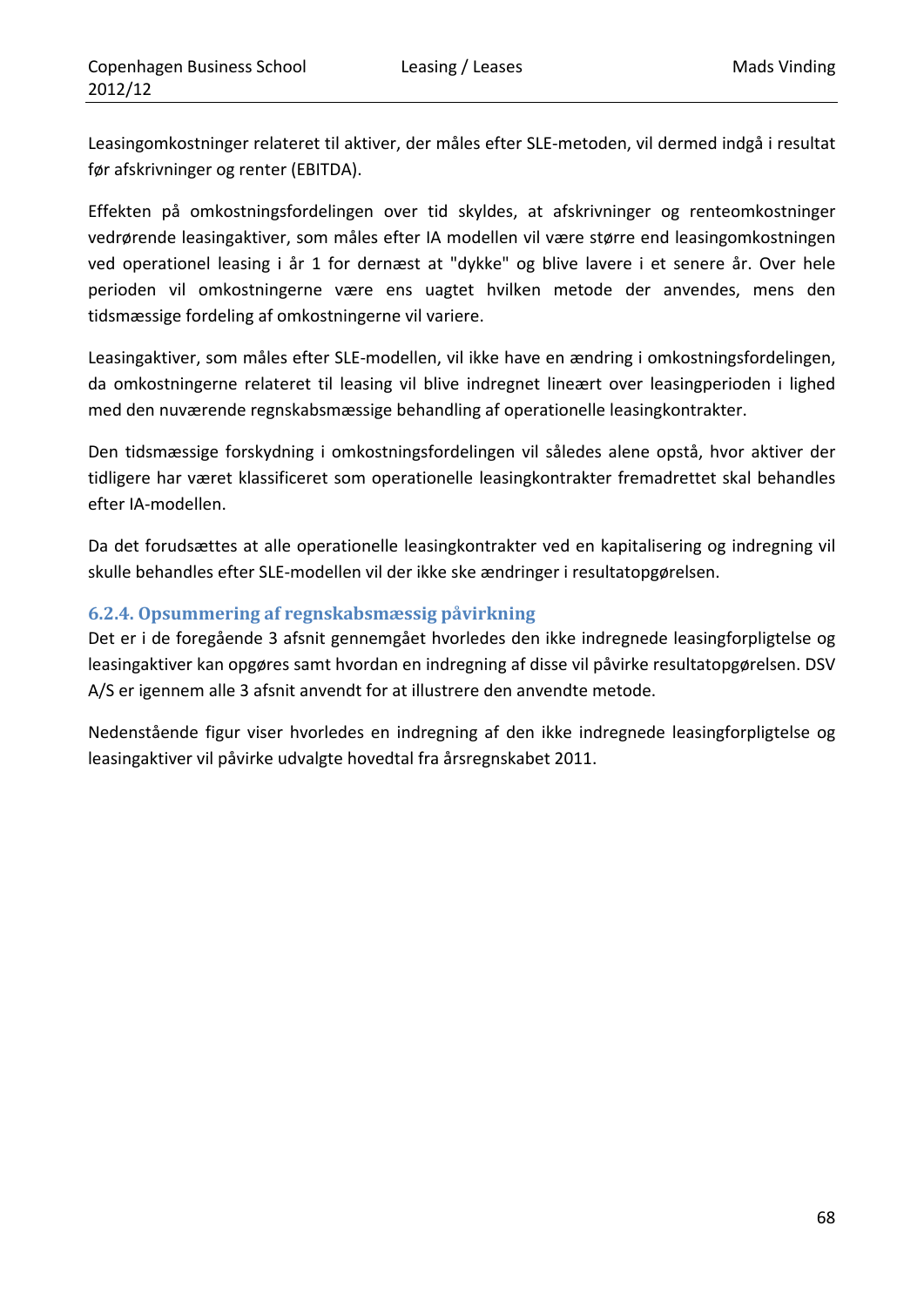| DSV A/S - resultat af indregning af operationel leasing 2011 |              |                    |                  |           |  |  |  |  |  |
|--------------------------------------------------------------|--------------|--------------------|------------------|-----------|--|--|--|--|--|
|                                                              |              |                    | Hovedtal         |           |  |  |  |  |  |
|                                                              | Hovedtal     | Indregning af      | (efter           |           |  |  |  |  |  |
|                                                              | (oprindelig) | leasingforpligtels | indregning af    | Ændring i |  |  |  |  |  |
| (DKKm)                                                       | årsrapport)  | er m.v.            | leasing $m.v.$ ) | $\%$      |  |  |  |  |  |
|                                                              |              |                    |                  |           |  |  |  |  |  |
| Omsætning                                                    | 43.710       | $\boldsymbol{0}$   | 43.710           | $0\%$     |  |  |  |  |  |
| <b>EBITDA</b>                                                | 2.975        | $\theta$           | 2.975            | $0\%$     |  |  |  |  |  |
| Resultat før skat                                            | 1.660        | $\theta$           | 1.660            | $0\%$     |  |  |  |  |  |
|                                                              |              |                    |                  |           |  |  |  |  |  |
| Materielle anlægsaktiver                                     | 13.786       | 4.393              | 18.179           | 32 %      |  |  |  |  |  |
| Omsætningsaktiver                                            | 8.948        | $\overline{0}$     | 8.948            | $0\%$     |  |  |  |  |  |
| Aktiver i alt                                                | 22.734       | 4.393              | 27.127           | 19 %      |  |  |  |  |  |
|                                                              |              |                    |                  |           |  |  |  |  |  |
| Egenkapital                                                  | 5.309        | $\theta$           | 5.309            | $0\%$     |  |  |  |  |  |
| Gældsforpligtelser                                           | 17.425       | 4.393              | 21.818           | 25 %      |  |  |  |  |  |
| Passiver i alt                                               | 22.734       | 4.393              | 27.127           | 19 %      |  |  |  |  |  |

| Figur 12 - DSV A/S - resultat af indregning af operationel leasing 2011 |  |
|-------------------------------------------------------------------------|--|
|-------------------------------------------------------------------------|--|

Kilde: Egen tilvirkning på baggrund af DSV A/S årsrapport 2011 samt resultater fra nærværende kapitel.

Resultatpåvirkningen er netto 0 og EBITDA er uændret, da leasingomkostninger under SLE‐ modellen præsenteres som omkostninger i lighed med omkostninger ved operationel leasing, hvilket er i overensstemmelse med forudsætningen omtalt i kapitel 6.2.3,

Aktiver og passiver påvirkes af indregning af et ROU aktiv og en leasingforpligtelse. Disse indregnes i forholdet 1:1 altså med samme beløb i overensstemmelse med forudsætning 5.

### **6.2.5 Usikkerhed ved den anvendte model**

Usikkerheden i den anvendte model til kapitalisering og indregning af operationelle leasingaftaler knytter sig særligt til forudsætningen om at alle operationelle leasingkontrakter ved en indregning skal måles efter SLE‐metoden.

I det omfang, at der er operationelle leasingkontrakter, der ved indregning bør måles efter IA‐modellen vil resultatet af den empiriske analyse ændres på to centrale punkter.

For det første vil RoU aktivet kun udgøre en andel af leasingforpligtelsen og residualværdien vil skulle indregnes som en reduktion af egenkapitalen.

For det andet vil omkostninger i resultatopgørelsen skulle reklassificeres til afskrivninger og renteomkostninger.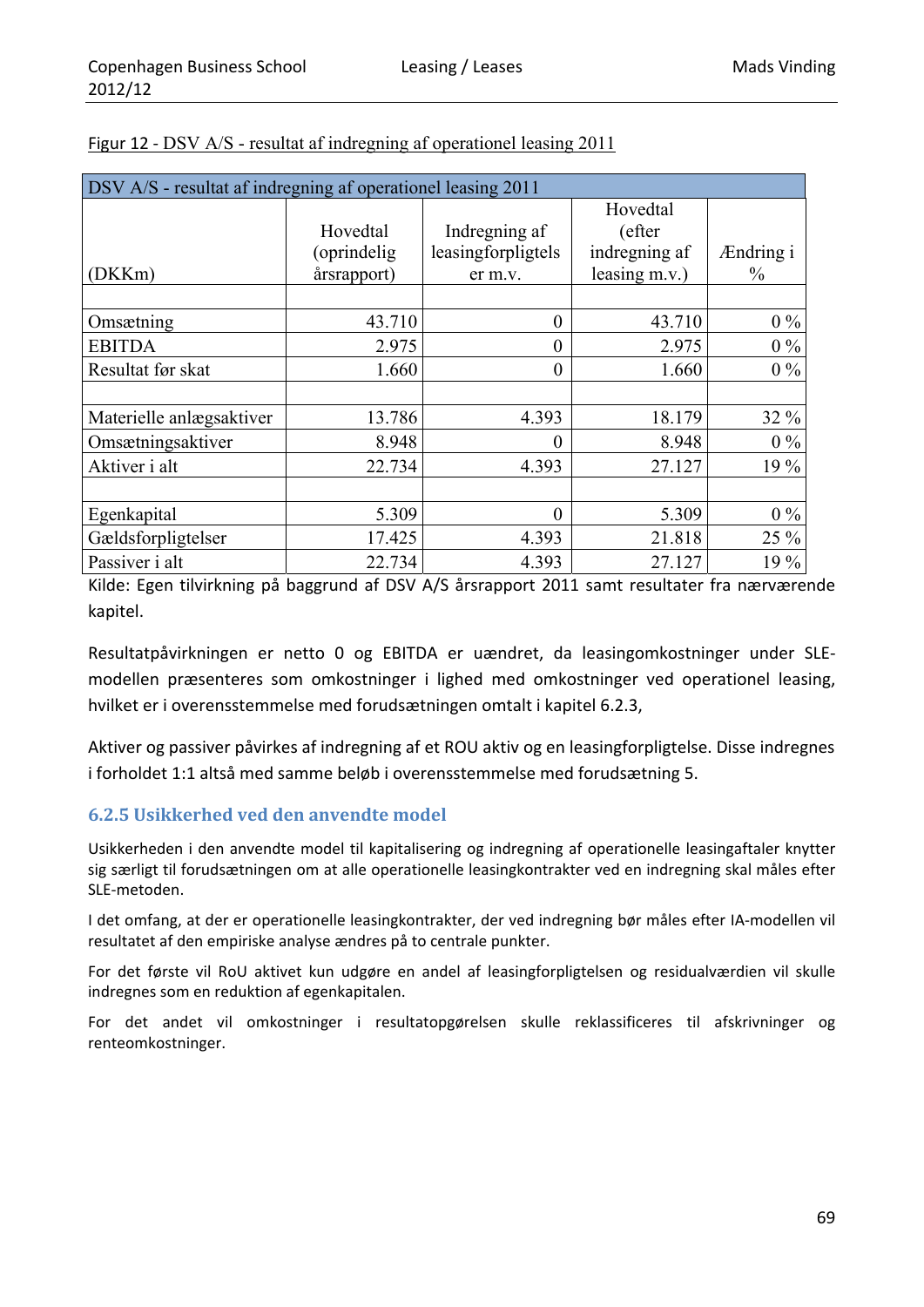Nedenstående følsomhedsanalyse viser hvordan påvirkningen på udvalgte hovedtal ville være, såfremt operationelle leasingkontrakter ikke indregnes efter SLE‐metoden.

| $\cdot$    |       |               |             |         |             |       |
|------------|-------|---------------|-------------|---------|-------------|-------|
|            |       |               |             |         |             |       |
| <b>SLE</b> | IA    | <b>EBITDA</b> | <b>EBIT</b> | Aktiver | Egenkapital | Gæld  |
| 100%       | $0\%$ |               |             | 4.393   |             | 4.393 |
| 75%        | 25%   | 377           | 45          | 4.173   | $-329$      | 4.338 |
| 50%        | 50%   | 754           | 91          | 3.954   | $-659$      | 4.283 |
| 25%        | 75%   | 1.131         | 136         | 3.734   | $-988$      | 4.228 |
| $0\%$      | 100%  | 1.508         | 181         | 3.514   | $-1.318$    | 4.173 |

#### Figur 13 ‐ Følsomhedsanalyse

Kilde: Egen tilvirkning

Ovenstående følsomhedsanalyse viser ændringen i henholdsvis EBITDA, EBIT, aktiver, egenkapital og gældsforpligtelser baseret på forskellige forhold mellem indregning efter SLE‐ og IA‐metoden.

Følsomhedsanalysen er baseret på en indregning af et aktiv med 80 %<sup>77</sup> af den opgjorte leasingforpligtelse og en skattepåvirkning på 25 %.

### **6.3 Nøgletalsanalyse**

For at vurdere effekten af en indregning af de ikke indregnede leasingforpligtelser og de ikke indregnede leasingaktiver foretages en nøgletalsanalyse af en række udvalgte nøgletal.

Nøgletallene vil, alt andet lige, ændres ved indregning af de ikke indregnede leasingforpligtelser og de ikke indregnede leasingaktiver, hvorfor det interessante i analysen vurderes at være graden af ændring, herunder om det vil medføre en væsentlig ændring i de udvalgte nøgletal.

#### **6.3.1 Anvendte nøgletal**

<u> 1989 - Johann Barn, mars eta inperiodo</u>

I analysen anvendes en række nøgletal som udspringer af vejledningen og anbefalingerne i Den Danske Finansanalytikerforening "Anbefalinger og nøgletal" fra 2010. Denne vejledning og anbefalingerne heri danner ligeledes baggrund for størstedelen af de nøgletal, som indgår i årsrapporterne for de udvalgte virksomheder til brug for analysen.

Det er valgt at anvende nøgletal som dels måler en virksomheds rentabilitet og den finansielle risiko. Der er ikke anvendt nøgletal til måling af virksomhedens resultatskabelse, da det tidligere er forudsat, at der ikke vil ske ændringer til resultatopgørelsen

Rentabiliteten måles ved brug af nøgletallene ROIC og ROE. Nøgletallet ROIC afspejler virksomhedens evne til at skabe afkast på baggrund af den investerede kapital mens ROE er et udtryk for forretningen af egenkapitalen. Begge nøgletal er almindelige faktorer ved en vurdering af en virksomheds performance og rentabilitet.

Den finansielle risiko måles ved nøgletallene finansiel gearing, soliditetsgrad og forholdet mellem netto rentebærende gæld og EBITDA. Nøgletallet finansiel gearing afspejler virksomhedens

<sup>77</sup> Det fremgår af ILW modellen at et forhold mellem leasingforpligtelse og aktiv sædvanligvis vil ligge i intervallet 60‐ 80 %.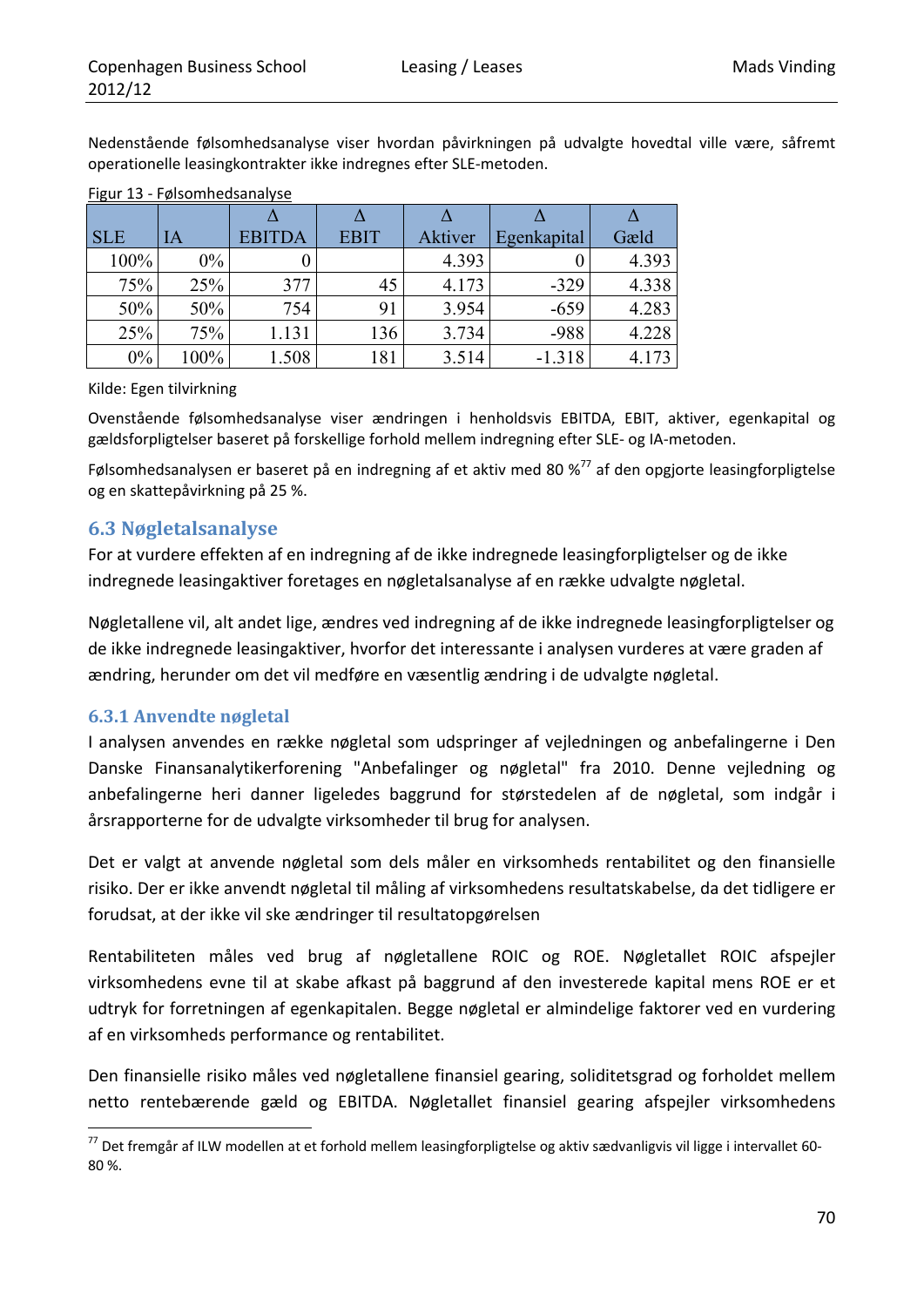gearing, dvs. forhold mellem den eksterne finansiering i form af rentebærende gæld samt egenfinansieringen i form af egenkapital. Soliditetsgraden, også benævnt solvensgraden, er udtryk for virksomhedens finansielle styrke og måler andelen af egenkapital i forhold til de samlede aktiver. Nettorentebærende gæld/EBITDA er et nøgletal, der viser virksomhedens driftsmæssige evne til at tilbagebetale lån og indgår ofte som en covenant i låneaftaler m.v.<sup>78</sup>

De i analysen anvendte nøgletal defineres således:

ROIC:

EBITA

Gennensnitlig investeret kapital

ROE:

Resultat ekskl. minoriteter

Gennemsnitlig egenkapital ekskl. minoriteter

Finansiel gearing:

Netto rentebærende gæld

Egenkapital inkl. minoriteter

Soliditetsgrad:

Egenkapital ekskl. minoriteter

Samlede aktiver

Netto rentebærende gæld/EBITDA:

Netto rentebærende gæld

EBITDA

<sup>&</sup>lt;sup>78</sup> Den Danske Finansanalytikerforening; "Anbefalinger og nøgletal"; side 8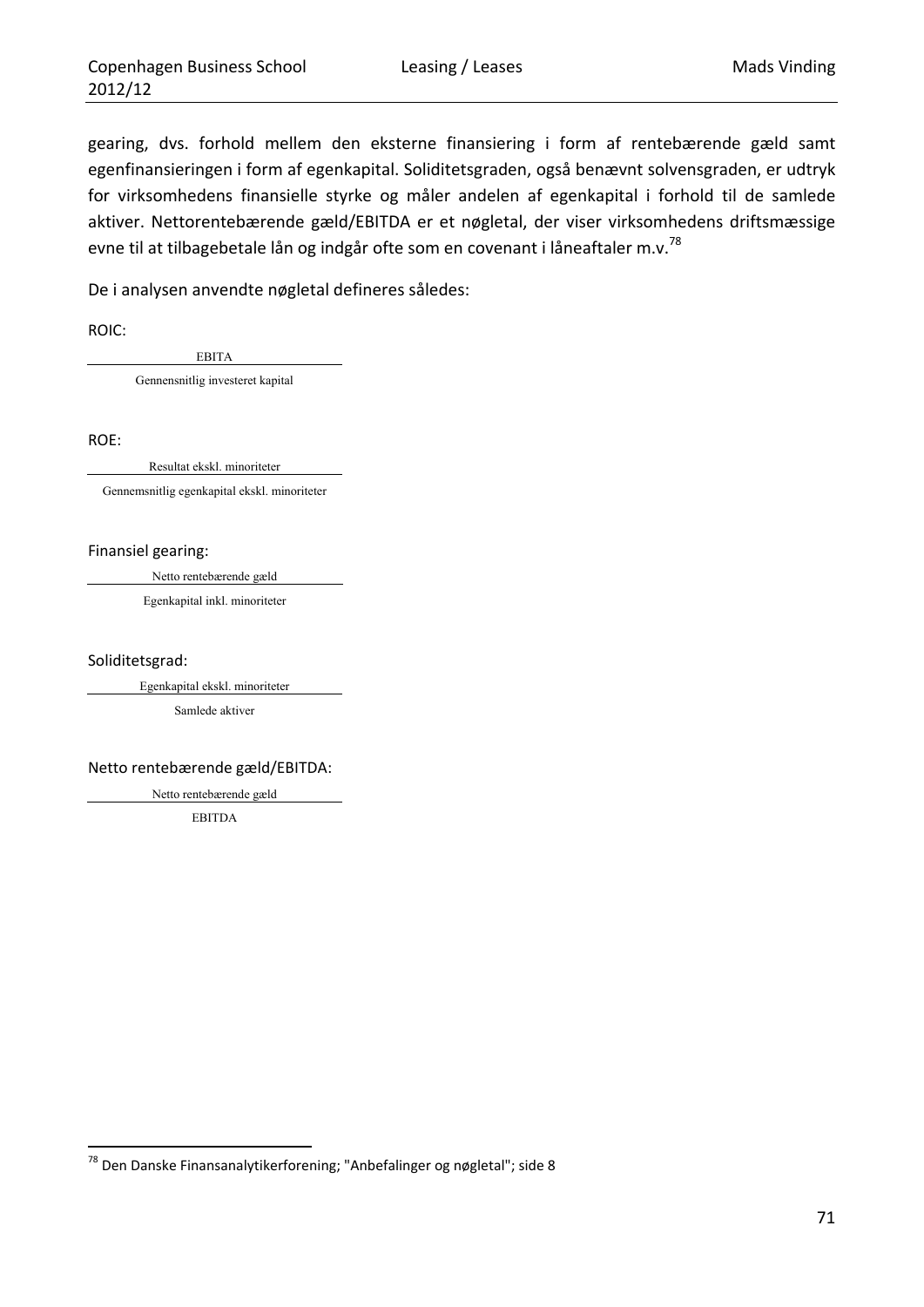### **6.4 Delkonklusion**

Der er i dette kapitel redegjort for den teoretiske metode til udarbejdelse af en empirisk af påvirkningen på det eksterne årsregnskab ved en ny standard for regnskabsmæssig behandling af leasingkontrakter.

Den empiriske analyse er foretaget for 14 virksomheder udvalgt fra C20 indekses. Analysen af disse 14 virksomheder er baseret på en tilpasset version af ILW modellen, som er en teoretisk model for kapitalisering af leasingaftaler udviklet i 1991 i forbindelse med et amerikansk studie af selvsamme. Metoden bygger på en række nærmere definerede forudsætninger, hvorfor analysens resultat ikke vil være eksakt, men til brug for analysen formål fuldt ud tilstrækkelig.

Modellen tager udgangspunkt i de tilgængelige oplysninger om de fremtidige minimumsleasingydelser, som er tilgængelige i de eksterne årsrapporter, og estimerer nutidsværdien af leasingforpligtelsen ud fra disse oplysninger. På baggrund af den opgjorte leasingforpligtelse estimeres leasingaktivet. Der er ved den empiriske analyse anvendt et forhold mellem ROU aktiv og leasingforpligtelse på 1:1, da det forudsættes at alle operationelle leasingkontrakter efterfølgende vil skulle behandles efter SLE‐metoden i den nye standard. Forudsætningen om et forhold på 1:1 mellem ROU aktivet og leasingforpligtelsen indebærer, at det forudsættes, at der ikke skal indregnes direkte omkostninger som en del af ROU aktivet og at leasingydelserne forfalder med lige store beløb igennem hele leasingperioden.

Resultatopgørelsen ændres ikke ved indregning af de operationelle leasingforpligtelser, da måling efter SLE‐metoden giver et identisk omkostningsflow som ved operationel leasing.

For at måle effekten af en kapitalisering af leasingaftaler er en række nøgletal til analyseformål opstillet. Disse nøgletal dækker rentabiliteten og soliditeten.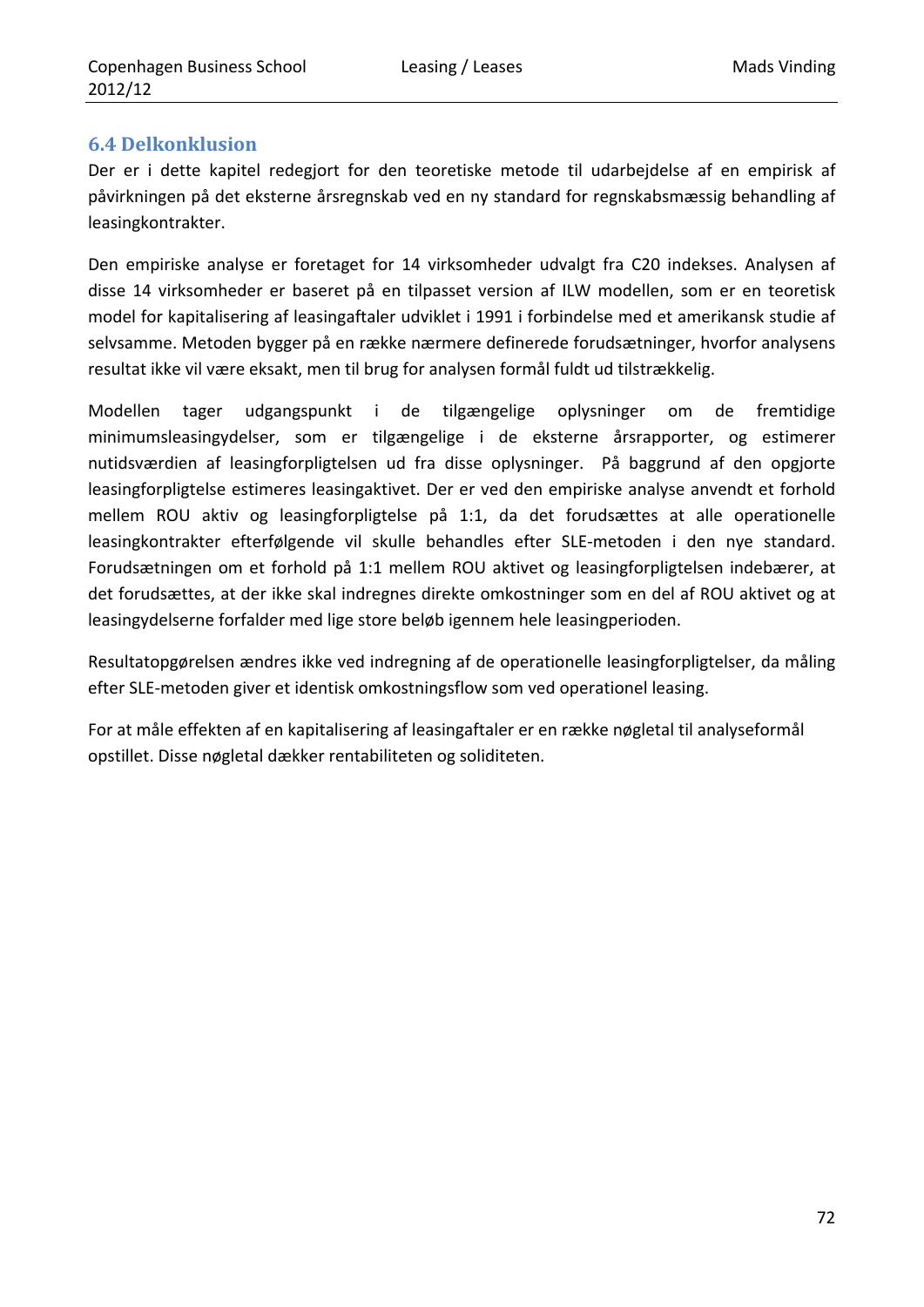## **7. Resultater af den empiriske analyse**

I dette kapitel vil resultaterne fra den empiriske analyse, som beskrevet i det foregående kapitel, blive gennemgået. Resultaterne vil blive præsenteret som ændring til de udvalgte hoved‐ og nøgletal.

Kapitlet er opdelt i to overordnede dele, en del hvor påvirkningen af hovedtal fra årsregnskabet præsenteres og en del hvor påvirkningen på de udvalgte nøgletal præsenteres.

Resultaterne af den empiriske analyse har udvist en generel tendens af virkningerne ved en kapitalisering af leasingkontrakter men med store forskellige de forskellige virksomheder imellem. Det er på baggrund heraf fundet hensigtsmæssigt at inddele de forskellige virksomheder i brancher og præsentere resultaterne pr. branche. Resultaterne for de enkelte virksomheder er samlet i bilag 8. Opdelingen i brancher har medført følgende opdeling<sup>79</sup>:

### Figur 14 ‐ Opdeling af virksomheder

| Branche            | Virksomheder                                              |
|--------------------|-----------------------------------------------------------|
| <b>Biotek</b>      | Chr. Hansen og Novozymes                                  |
| <b>Health Care</b> | Coloplast, Lundbeck og Novo Nordisk                       |
|                    | Carlsberg, GN Store Nord, NKT, Pandora, Vestas og William |
| Produktion         | Demant                                                    |
| Service            | <b>TDC</b>                                                |
| Transport          | A.P. Møller Mærsk og DSV                                  |

Kilde: Egen tilvirkning

<u> 1989 - Johann Barbara, martxa al</u>

<sup>&</sup>lt;sup>79</sup> Brancheopdelingen er ikke nøjagtigt, idet at virksomheder f.eks. APM kan agere indenfor flere forskellige brancher.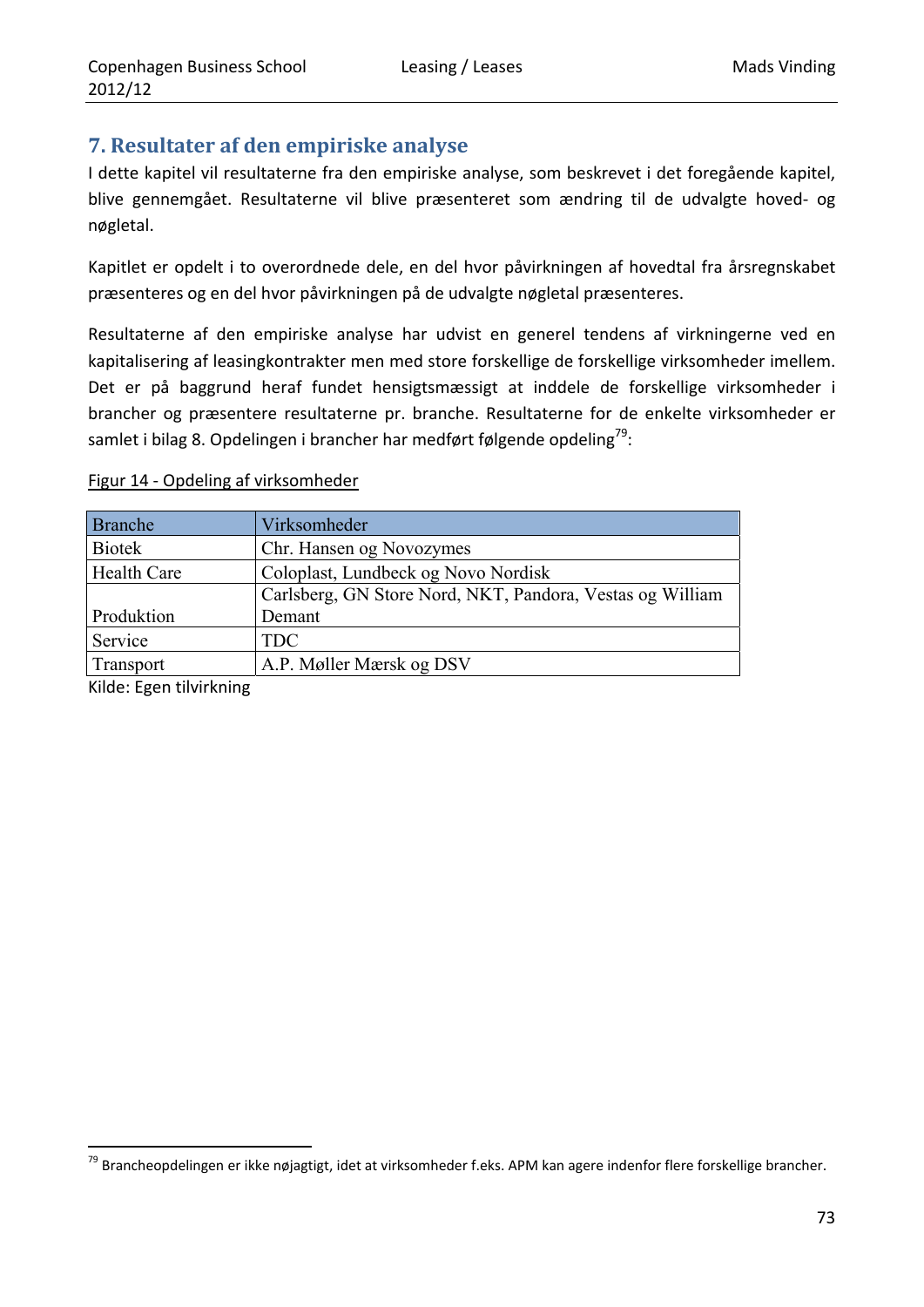## **7.1 Påvirkning af regnskabstal**

Figuren nedenfor viser påvirkningen ved kapitalisering af leasingkontrakter på en række hovedtal fra virksomhedernes årsregnskab og hovedtal.

| <b>Branche</b>     | <b>EBITDA</b> | $\Delta$ Aktiver | $\Delta$ Gnm.<br>investeret<br>kapital | Egenkapital | $\triangle$ Netto<br>rente<br>bærende<br>gæld |
|--------------------|---------------|------------------|----------------------------------------|-------------|-----------------------------------------------|
| <b>Biotek</b>      | $0\%$         | $1\%$            | $2\%$                                  | $0\%$       | 12%                                           |
| <b>Health Care</b> | $0\%$         | $5\%$            | 10%                                    | $0\%$       | 101%                                          |
| Produktion         | $0\%$         | $4\%$            | 6%                                     | $0\%$       | 66%                                           |
| Service            | $0\%$         | 10%              | -                                      | $0\%$       | 31%                                           |
| Transport          | $0\%$         | 19%              | 29%                                    | $0\%$       | 66%                                           |
|                    |               |                  |                                        |             |                                               |
| Gennemsnit         | $0\%$         | 6%               | 10%                                    | $0\%$       | 64%                                           |

Figur 15 ‐ Påvirkning af regnskabstal ved kapitalisering

Kilde: Egen tilvirkning

<u> 1989 - Johann Barbara, martxa al</u>

Påvirkningen af resultatet ved kapitalisering og indregning af operationelle leasingkontrakter efter SLE‐metoden vil være 0. Ligeledes vil der ikke ske ændringer, reklassifikation eller lignende af omkostninger i resultatopgørelsen, da omkostninger relateret til leasing efter SLE‐metoden måles på samme måde som for operationel leasing.

Resultatet af en kapitalisering og indregning af operationelle leasingkontrakter efter SLE‐metoden vil have en markant effekt på virksomhedernes aktivmasse og gennemsnitligt investeret kapital, som gennemsnitligt vil stige henholdsvis 6 % og 10 %<sup>80</sup>. Graden af påvirkning er forskellig blandt de forskellige brancher. De mere "leasingtunge" brancher som transport og service vil opleve en stigning i aktivmassen, der er større end gennemsnittet, da brugen af leasing er langt mere omfattende for virksomhederne i disse brancher. Øvrige brancher vil opleve en stigning i aktivmassen under gennemsnittet. Tilsvarende tendens ses i påvirkningen af den gennemsnitlige investerede kapital. Transport branchen vil opleve den største stigning men også virksomheder indenfor health care vil opleve en markant stigning. Dette skyldes formentligt, at virksomhederne indenfor health care generelt ikke er investeringstunge virksomheder, hvorfor selv en mindre stigning i aktivmassen vil påvirke den gennemsnitligt investerede kapital markant.

Egenkapitalen er uændret ved en kapitalisering og indregning af operationelle leasingkontrakter efter SLE‐metoden, hvilket er i overensstemmelse med forventningerne, da leasingforpligtelsen og ROU aktivet indregnes i forholdet 1:1.

<sup>&</sup>lt;sup>80</sup> Det har ikke været muligt at opgøre den gennemsnitligt investerede kapital for TDC og William Demant, hvorfor resultaterne af analysen er renset for disse.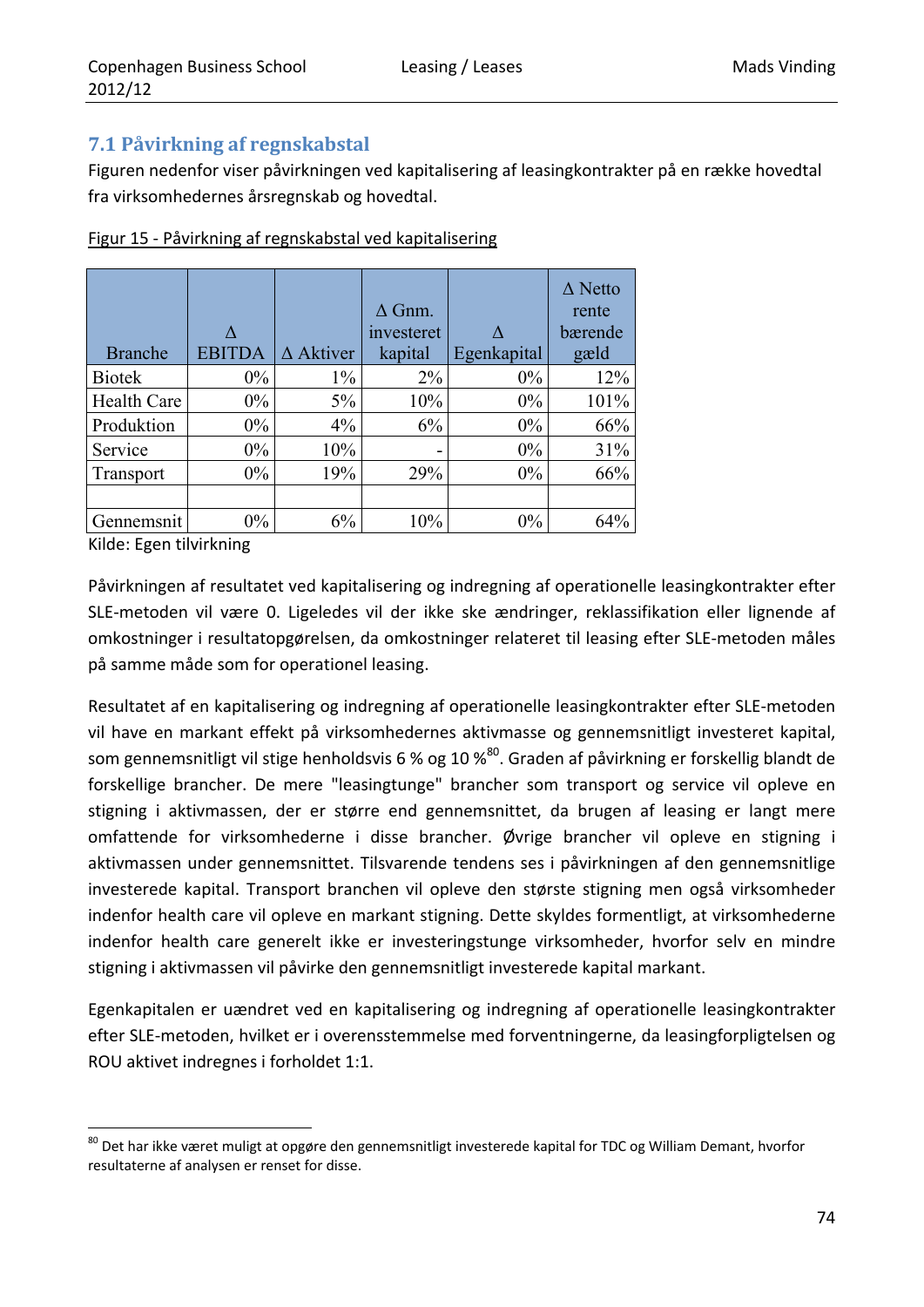Resultaterne af påvirkningen af den netto rentebærende gæld adskiller sig på nogle områder fra de øvrige resultater. Gennemsnitligt vil den netto rentebærende gæld stige med ca. 64 % og spreder sig fra gennemsnitligt 12 % indenfor Biotek og 101 % inden for Health Care. Overraskende er det virksomhederne indenfor Health Care som vil opleve den største ændring i den netto rentebærende gæld, hvilket skyldes at den finansielle gearing i disse virksomheder er relativt lav, hvorfor en kapitalisering af leasing vil ramme disse virksomheder "hårdere" end de øvrige brancher.

## **7.2 Påvirkning af nøgletal**

Figuren nedenfor viser påvirkningen ved kapitalisering af leasingkontrakter på de i kapitel 6.3 udvalgte og nærmere beskrevne nøgletal.

| <b>Branche</b>     | $\Lambda$<br><b>ROIC</b> | <b>ROE</b> | Finansiel<br>gearing | Soliditet | $\Delta$ Netto<br>rente-<br>bærende<br>$\text{gæld}/$<br><b>EBITDA</b> |
|--------------------|--------------------------|------------|----------------------|-----------|------------------------------------------------------------------------|
| <b>Biotek</b>      | $-2\%$                   | $0\%$      | 12%                  | $-1\%$    | 12%                                                                    |
| <b>Health Care</b> | $-9%$                    | $0\%$      | 101%                 | $-4%$     | 101%                                                                   |
| Produktion         | $-5\%$                   | $0\%$      | 66%                  | $-4\%$    | 66%                                                                    |
| Service            | $\overline{\phantom{0}}$ | $0\%$      | 31%                  | $-9\%$    | 31%                                                                    |
| Transport          | $-22\%$                  | $0\%$      | 66%                  | $-16%$    | 66%                                                                    |
|                    |                          |            |                      |           |                                                                        |
| Gennemsnit         | $-8%$                    | $0\%$      | 64%                  | $-6%$     | 64%                                                                    |

#### Figur 16 ‐ Påvirkning af nøgletal ved kapitalisering

Kilde: Egen tilvirkning

Nøgletallet ROIC vil gennemsnitligt forværres med 8 % ved en kapitalisering og indregning af operationelle leasingkontrakter efter SLE‐metoden. Den største ændring vil igen ske for virksomhederne indenfor Transport branchen, hvor der ses et gennemsnitligt fald på 22 %. Denne udvikling er i overensstemmelse med resultatet fra foregående afsnit om at denne branche ligeledes vil opleve den største stigning i den gennemsnitligt investerede kapital ved en kapitalisering af leasing. Ikke overraskende viser analysen, at virksomhederne indenfor Biotek og Produktion gennemsnitligt ikke vil opleve en markant ændring i ROIC, da faldet i denne alene udgør henholdsvis 2 % og 5 % mens Health Care branchen, som ellers har ligget under gennemsnit i ændringerne for de hovedtal hvorfra ROIC beregnes, vil opleve et faldt på gennemsnitligt 9 % i ROIC, hvilket er over gennemsnittet.

ROE vil forblive uændret, da resultat og egenkapital ikke påvirkes ved en kapitalisering og indregning af operationelle leasingkontrakter efter SLE‐metoden.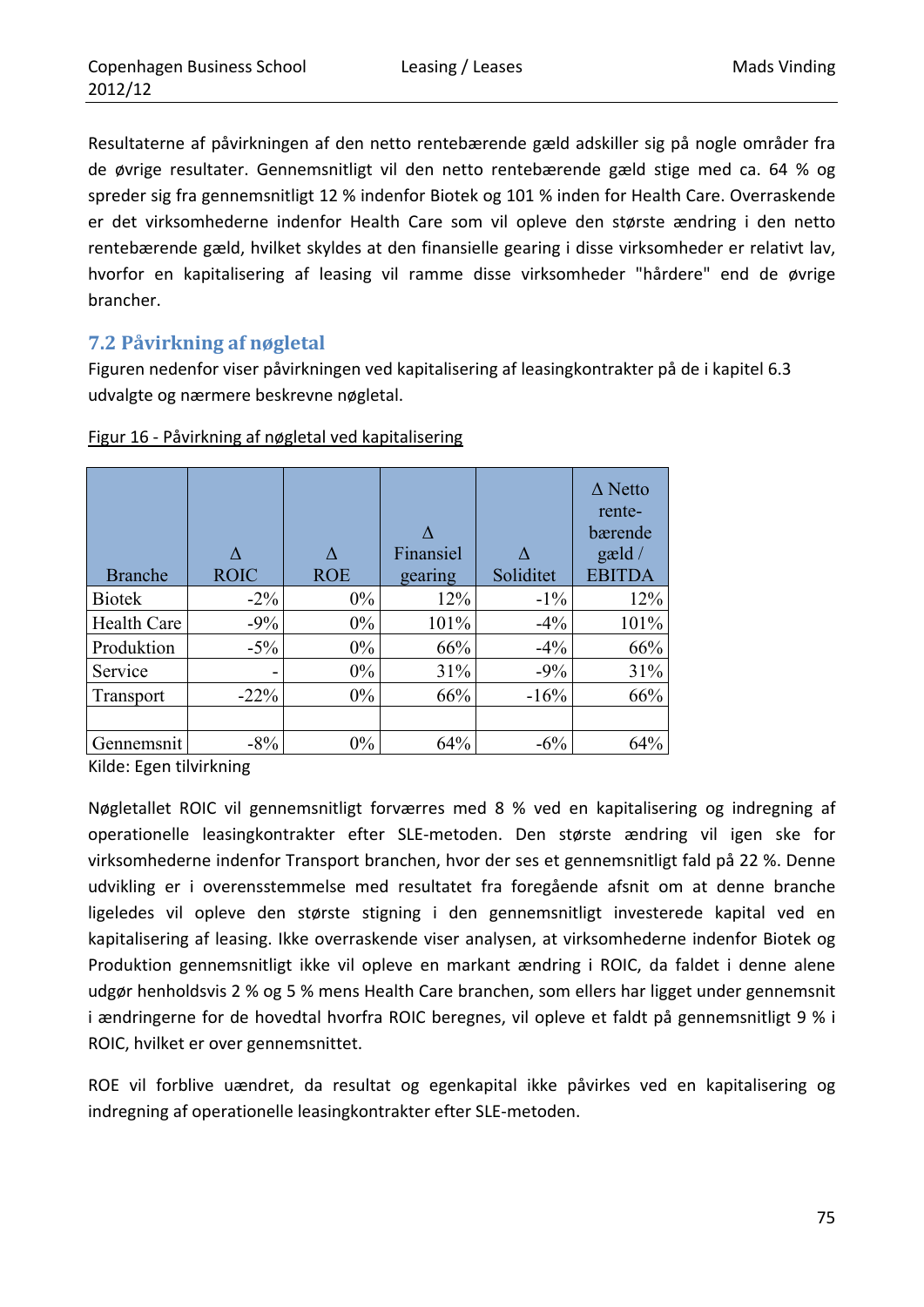Den finansielle gearing vil for virksomhederne gennemsnitligt stige med 64 %. Dette er naturligt set i lyset af at en kapitalisering af leasing vil medføre en stigning i den rentebærende gæld. Branchen Health Care vil opleve den største stigning, hvilket er i overensstemmelse med at denne branche jf. foregående afsnit ligeledes vil opleve den største stigning i den netto rentebærende gæld.

Stigning i den finansielle gearing vil sædvanligvis være udtryk for en øget finansiel risiko, hvilket kan tolkes negativt, da virksomhedens rente og afbetalingsforpligtelser således vil stige. I realiteten vil dette imidlertid ikke være tilfældet ved en kapitalisering, da der i forvejen vil være en forpligtelse til at betale de fremtidige leasingydelser, på trods af at gælden herved ikke er indregnet.

Soliditeten der anvendes til at beskrive virksomhedens finansielle styrke vil gennemsnitligt blive negativt påvirket med 6 %. Dette skyldes at en kapitalisering vil øge aktivmassen mens egenkapitalen vil forblive uændret. Egenkapitalandelen af den samlede balance vil således blive reduceret. Transport branchen vil igen være den branche, som vil blive hårdest ramt med et gennemsnitligt fald i soliditeten på 16 %.

Forholdet mellem den nettorentebærende gæld og EBITDA vil gennemsnitligt stige med gennemsnitligt 64 %. En stigning i dette nøgletal vil blive betragtet negativt, da det udtrykker et fald i virksomhedens evne til at skabe en driftsmæssig indtjening til tilbagebetaling af gælden. Stigningen i nøgletallet ved en kapitalisering og indregning af operationelle leasingkontrakter efter SLE‐metoden skyldes stigning i den nettorentebærende gæld. Branchen Health Care vil her være hårdest ramt med en stigning på 101 %, hvilket er i overensstemmelse med at denne branche også vil opleve den relativt største stigning i den netto rentebærende gæld.

### **7.3 Usikkerhed ved analysens resultater**

Usikkerheden ved den empiriske analyse retter sig hovedsageligt til forudsætningen om at alle operationelle leasingkontrakter ved en kapitalisering og indregning efter de foreløbige beslutninger omkring en ny standard for regnskabsmæssig behandling af leasingkontrakter vil skulle måles efter SLE‐metoden. For at vurdere effekten, såfremt måling i stedet sker efter IA‐ metoden er der redegjort for denne metode og resultaterne heraf i bilag 9.

Ved anvendelse af IA‐metoden til efterfølgende måling viser den empiriske analyse overvejende de samme resultater, som ved anvendelse af SLE‐metoden. Dog er forholdet mellem ROU aktivet og leasingforpligtelsen ikke længere 1:1, hvorfor der sker en påvirkning af egenkapitalen og herudover reklassificeres leasingomkostninger til afskrivninger og renteomkostninger.

Ved anvendelse af IA‐metoden vil resultatet heraf være en gennemsnitlig forbedring (stigning) i EBITDA på 12 %, en gennemsnitlig stigning i aktivmassen og den investerede kapital på henholdsvis 5 % og 8 % samt en reduktion af egenkapitalen på 2 % og en stigning i netto rentebærende gæld på 64 %.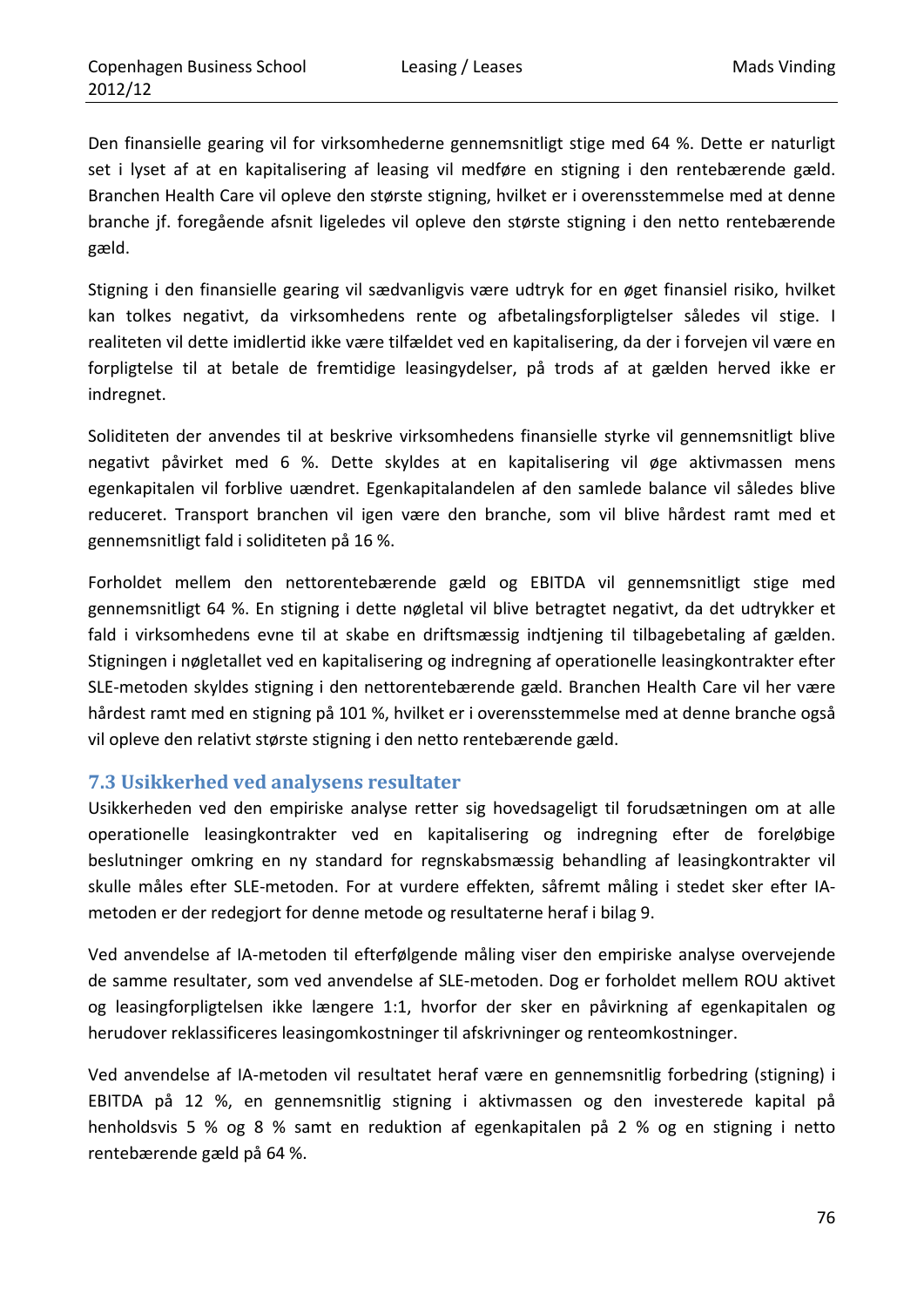Nøgletallene viser en gennemsnitlig forværring (fald) i ROIC på 4 %. Nøgletallet ROE stiger overraskende gennemsnitligt 3 %, som følge af en reduceret egenkapital og et uændret resultat. Den finansielle gearing stiger med 68 % mens soliditeten falder med 7 %. Forholdet mellem netto rentebærende gæld og EBITDA stiger med 48 %.

### **7.4 Delkonklusion**

I dette kapitel er resultaterne af den empiriske analyse af påvirkningen ved en kapitalisering og indregning af leasingkontrakter efter SLE‐metoden gennemgået. Resultaterne er præsenteret som graden af ændringer i dels en række udvalgte centrale regnskabstal og hovedtal og dels som graden af ændringer i en række nøgletal, der anvendes til at beskrive virksomhedens indtjening, rentabilitet og finansielle risiko.

Tilsvarende analyse er gennemført under forudsætning af at IA‐metoden vil finde anvendelse. Resultaterne heraf er samlet i bilag 9 og viser samme generelle tendens, som ved anvendelse af SLE‐metoden, dog med den undtagelse at der sker korrektioner til egenkapitalen og EBITDA.

Resultatet af ændringerne i centrale regnskabs‐ og hovedtal kan opsummeres ved nedenstående tabel.

|         |               |         |            |             | <b>Netto</b> |
|---------|---------------|---------|------------|-------------|--------------|
|         |               |         | Gnm.       |             | rente        |
|         |               |         | investeret |             | bærende      |
| Metode  | <b>EBITDA</b> | Aktiver | kapital    | Egenkapital | gæld         |
| SLE-    |               |         |            |             |              |
| metoden | Uændret       |         |            | Uændret     |              |
| $IA-$   |               |         |            |             |              |
| metoden | ┿             |         |            |             |              |

#### Figur 17 ‐ påvirkning af regnskabstal

Kilde: Egen tilvirkning

Analysen har vist, at en kapitalisering og indregning af operationelle leasingkontrakter efter SLE‐ metoden vil medføre en uændret resultatopgørelse, herunder et uændret EBITDA.

Aktivmassen vil stige som følge af at leasingaktiver indregnes som et aktiv, hvorved den gennemsnitligt investerede kapital ligeledes vil stige.

Egenkapital vil forblive uændret, mens at den netto rentebærende gæld vil stige som følge af indregning af leasingforpligtelsen.

Anvendes IA‐metoden vil der ske en forbedring i mellemtotalen EBITDA, som følge af en reklassifikation af leasingomkostninger. Aktivmassen og den gennemsnitlige investerede kapital vil stige, ligesom ved SLE‐metoden, men stigningerne vil være mindre, som følge af at ROU aktivet indregnes med en lavere værdi end ved SLE‐metoden. Herudover vil der ske en reduktion af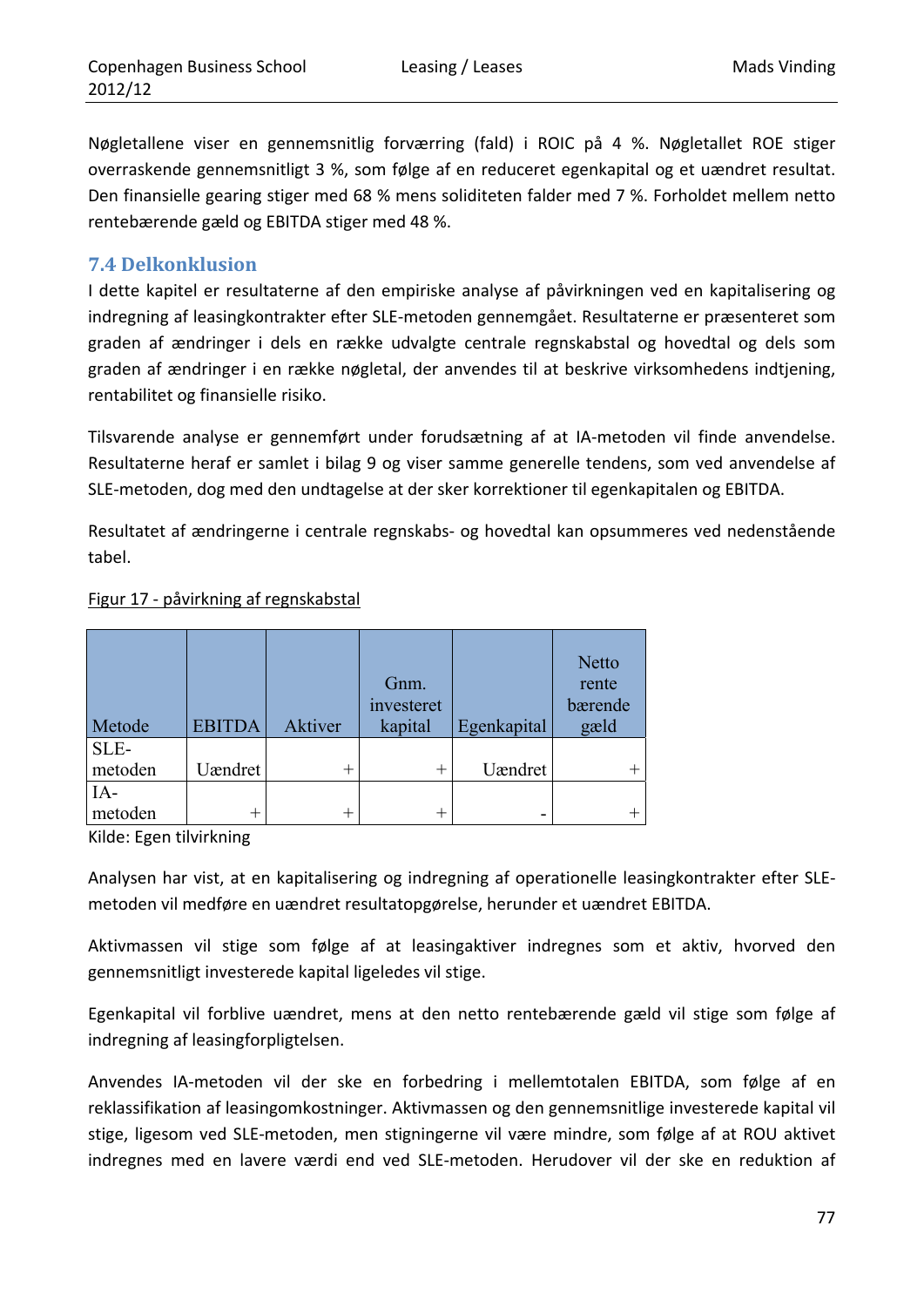egenkapitalen i forbindelse med at forskellen mellem leasingforpligtelsen og ROU aktivet ved anvendelse af IA‐metoden indregnes som en korrektion til egenkapitalen. Netto rentebærende gæld vil stige i samme niveau som ved anvendelse af SLE‐metoden.

Resultatet af ændringerne i nøgletal kan opsummers ved nedenstående tabel:

### Figur 18 ‐ påvirkning af nøgletal

| Metode      | <b>ROIC</b> | <b>ROE</b> | Finansiel<br>gearing | Soliditet | <b>Netto</b><br>rente-<br>bærende<br>gæld/<br><b>EBITDA</b> |
|-------------|-------------|------------|----------------------|-----------|-------------------------------------------------------------|
| SLE-metoden |             | Uændret    |                      |           |                                                             |
| IA-metoden  | -           |            |                      |           |                                                             |

Tendensen for analysen af nøgletallene relateret til måling af rentabiliteten ved anvendelse af SLE‐ metoden viser, at ROIC som udgangspunkt vil blive påvirket negativt og falde mens ROE vil være uændret. Faldet i ROIC skyldes stigning i den gennemsnitligt investerede kapital, som følge af indregning af ROU aktiver.

Nøgletallene relateret til måling af virksomhedens finansielle risiko vil ved en kapitalisering og indregning af operationelle leasingkontrakter efter SLE‐metoden som udgangspunkt ændres således, at der vil ske en stigning i den finansielle gearing, et fald i soliditeten samt en stigning i forholdet mellem netto rentebærende gæld og EBITDA. Alle tre ændringer vil, alt andet lige, være udtryk for en negativ udvikling i den finansielle risiko og altså afspejle en øget risiko.

Ved anvendelse af IA‐metoden opnås samme generelle resultater. Faldet i ROIC vil imidlertid være mindre, da EBITDA forbedres ved anvendelse af IA‐metoden. Herudover vil der opstå en stigning i ROE, som følge af at egenkapitalen reduceres.

Overordnet har resultaterne af den empiriske analyse vist, at der ved kapitalisering og indregning af de operationelle leasingforpligtelser ikke overraskende vil ske en stigning i aktivmassen og gældsforpligtelser, uagtet om SLE‐ eller IA‐metoden anvendes. Dette resulterer i et fald i virksomhedernes rentabilitet baseret på nøgletallet ROIC, herudover vil den finansielle risiko alt andet lige øges for alle virksomhederne i analysen, da den finansielle gearing og forholdet mellem netto rentebærende gæld og EBITDA vil stige mens soliditeten vil falde.

Resultaterne af analysen har dog vist, at graden af ændringer i regnskabs- og nøgletal vil være meget forskellig fra virksomhed til virksomhed og afhænger af omfanget af operationel leasing i hver virksomhed.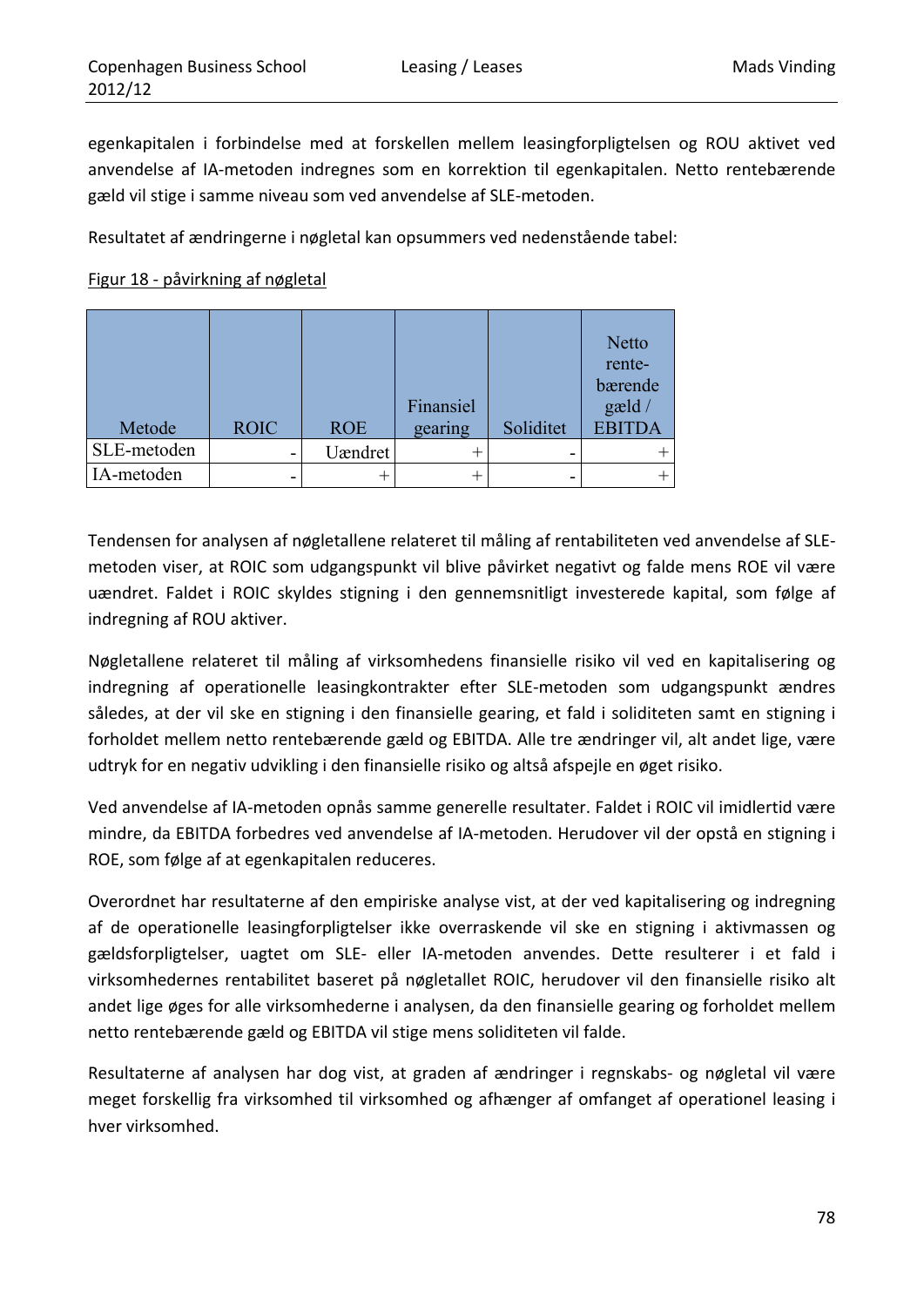## **8. Konklusion**

Formålet med denne afhandling har været at undersøge hvordan de foreløbige beslutninger, som på nuværende tidspunkt er besluttet skal indgå i en ny fremtidig standard for regnskabsmæssig behandling af leasingkontrakter, vil påvirke det eksterne årsregnskab samt om de foreløbige beslutninger vil imødekomme den kritik der har været af den nuværende regnskabsmæssige behandling i IAS 17.

Den første del af afhandlingen havde til hensigt at undersøge den nuværende regnskabsmæssige behandling af leasingkontrakter i IAS 17 og herunder identificere og undersøge problemstillinger ved den nuværende regnskabsmæssige behandling i IAS 17.

På baggrund af gennemgangen af IAS m.v. er der identificeret en række svagheder og problemstillinger ved den nuværende regnskabsmæssige behandling af leasingkontrakter. Svaghederne og problemstillingerne relaterer sig hovedsageligt til behandlingen af operationelle leasingkontrakter samt klassifikationen mellem finansiel‐ og operationel leasing. Svaghederne og problemstillingerne udgør følgende:

- Manglende overensstemmelse med begrebsrammen for regnskabsmæssig behandling af operationelle leasingkontrakter
- Svært tilgængelig information i årsregnskabet
- Kompliceret model for klassifikation af leasingkontrakter
- Manglende sammenlignelighed
- Incitament til misbrug af model

Afhandlingens anden hoveddel havde til hensigt at undersøge hvilke beslutninger, der på nuværende tidspunkt er besluttet skal indgå i en ny standard for regnskabsmæssig behandling af leasingkontrakter, herunder hvorvidt der vil være tale om ændringer i forhold til IAS 17 samt en vurdering af om ændringerne vil imødekomme de identificerede svagheder og problemstillinger i IAS 17.

De foreløbige beslutninger til en ny standard vil ikke ændre væsentligt på definitionen af en leasingkontrakt eller standardens anvendelsesområde i forhold til IAS 17. Short term leases, der defineres som leasingaftaler med en maksimal mulig varighed på 12 måneder, vil imidlertid ikke høre under en ny standards anvendelsesområde.

Den største ændring i de foreløbige beslutninger er indførelsen af right of use modellen. Dette indebærer, at der ikke længere skal sondres mellem finansiel og operationel leasing, hvilket betyder at alle leasingkontrakter vil skulle indregnes i årsregnskabet som henholdsvis en leasingforpligtelse og et right of use aktiv. Right of use aktivet er udtryk for leasingtagers ret til at anvende det leasede aktiv.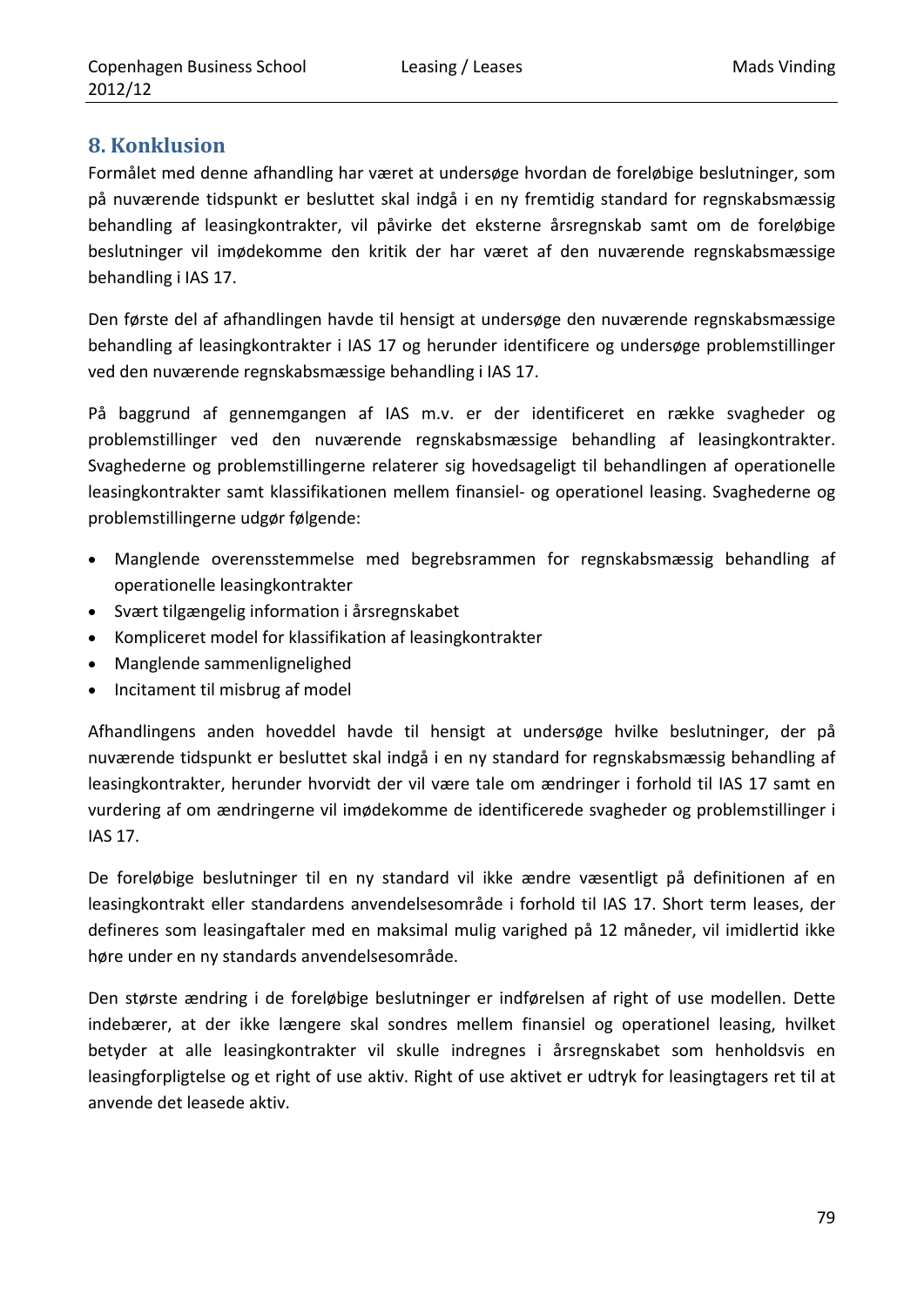Ved første indregning skal leasingforpligtelsen indregnes til nutidsværdien af de fremtidige leasingydelser. Ved opgørelse af nutidsværdien anvendes den interne rente eller leasingtagers alternative lånerente. Dette er i al væsentlighed i overensstemmelse med den nuværende regnskabsmæssige behandling af finansielle leasingkontrakter i IAS 17. Tilsvarende indregnes right of use aktivet, som ved finansiel leasing i IAS 17, til værdien af den opgjorte leasingforpligtelse med tillæg af eventuelle omkostninger direkte forbundet med indgåelse af leasingkontrakten.

Ved efterfølgende måling skal leasingforpligtelsen måles til amortiseret kostpris og right of use aktivet måles ved anvendelse af enten IA‐ eller SLE‐metoden.

Ved anvendelse af SLE‐metoden måles right of use aktivet efterfølgende så der sker en konstant periodevis indregning af omkostninger over leasingperioden. Omkostninger vedrørende leasingkontrakter, der måles efter SLE‐metoden indgår som almindelige omkostninger i resultatopgørelsen, hvorved der opnås samme omkostningsflow som for operationelle leasingkontrakter efter IAS 17. SLE‐metoden skal anvendes for alle ejendomme og øvrige aktiver når leasingperioden ikke udgør størstedelen af aktivets levetid og hvor nutidsværdien af leasingydelserne ikke udgør størstedelen af aktivets dagsværdi.

Ved anvendelse af IA‐metoden amortiseret right of use aktivet som for tilsvarende ejede aktiver, som det underliggende aktiv i leasingkontrakten. Måling efter IA‐metoden vil dermed svare til måling af finansielle leasingaktiver i IAS 17.

Den nye standard indeholder herudover en række skærpede krav til noteoplysninger samt krav om at revurdere leasingperiode, optioner, residualværdi garantier samt variable leasingydelser, når der sker væsentlige ændringer i de oprindelige forudsætninger.

På baggrunden af gennemgangen af de foreløbige beslutninger omkring en ny standard er det konkluderet, at den nye standard for regnskabsmæssig behandling af leasingkontrakter i et vist omfang vil løse alle de tidligere identificerede svagheder og problemstillinger. Særligt de svagheder og problemstillinger, der var relateret til klassifikationen mellem operationel og finansiel leasing i den nuværende standard vil blive løst, mens øvrige svagheder og problemstillinger kun vil blive delvist løst. Dette skyldes, at den nye standard for regnskabsmæssig behandling af leasingkontrakter fortsat vil være en kompliceret model og information om leasingkontrakter m.v. vil i et vist omfang fortsat være svært tilgængelig på trods af de skærpede krav til noteoplysninger.

Tredje og sidste del af afhandlingen indeholder en empirisk analyse med det formål at undersøge, hvordan de foreløbige beslutninger, som på nuværende tidspunkt er besluttet skal indgå i en ny standard for regnskabsmæssig behandling af leasingkontrakter, vil påvirke virksomheders eksterne finansielle rapportering er der foretaget en empirisk analyse af 14 virksomheder udvalgt fra C20‐ indekses. Analysen indeholder en analyse af påvirkningen af en række hovedregnskabstal og nøgletal ved kapitalisering og indregning af operationelle leasingforpligtelser.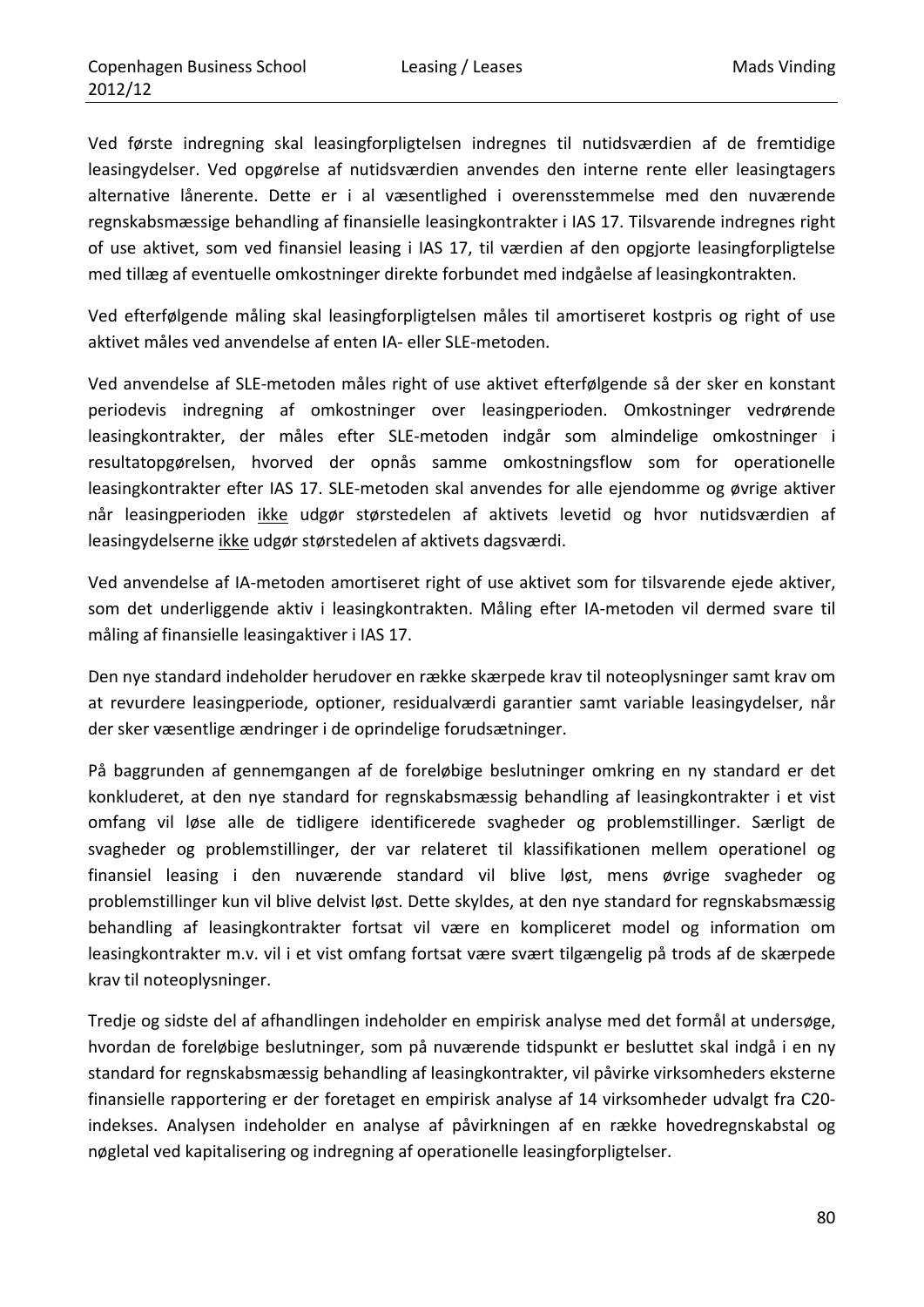Den empiriske analyse er groft baseret på ILW‐modellen med en række yderligere forudsætninger og tilpasninger, hvorved operationelle leasingforpligtelser og leasingaktiver kan estimeres og indregnes i årsregnskabet ud fra de i årsregnskabet tilgængelige noteoplysninger. Ved anvendelse af modellen er det forudsat at alle operationelle leasingkontrakter for de udvalgte virksomheder i den empiriske analyse ved efterfølgende måling vil skulle måles efter SLE‐modellen og kan indregnes i forholdet 1:1.

Analysens resultater viser at balancesummen og den gennemsnitligt investerede kapital gennemsnitligt vil stige med henholdsvis 6 % og 10 %. Særligt de mere leasingtunge virksomheder, hovedsageligt indenfor transport og servicebranchen vil dog opleve en markant større stigning i balancesummen og den gennemsnitligt investerede kapital. Den netto rentebærende gæld vil gennemsnitligt stige med 64 %, hvor særligt health care branchen vil opleve en markant stigning.

Analysens resultater viser endvidere, at ved kapitalisering og indregning af operationelle leasingkontrakter efter SLE‐modellen vil der ikke være en påvirkning af EBITDA, da leasingomkostninger i resultatopgørelsen vil skulle behandles som ved nuværende operationel leasing. Herudover vil der ikke være en påvirkning på egenkapitalen, da leasingaktiv og leasingforpligtelse indregnes i forholdet 1:1.

Analysens resultat af påvirkningen af de udvalgte nøgletal viser samme tendens som for regnskabstallene. Rentabiliteten, udtrykt ved nøgletallene ROIC og ROE, vil have en negativ udvikling, hvor ROIC gennemsnitligt vil falde med 8 % mens ROE vil forblive uændret. Den finansielle risiko, udtrykt ved nøgletallene finansiel gearing, soliditet og forholdet mellem nettorentebærende gæld, vil have en generelt negativ udvikling i alle de analyserede nøgletal og dermed være udtryk for en stigning i den finansielle risiko i alle virksomhederne.

Slutteligt kan det konkluderes, at en ny standard for regnskabsmæssig behandling af leasingkontrakter, baseret på de foreløbige beslutninger, vil medføre en stigning i balancesummen, den gennemsnitligt investerede kapital og den netto rentebærende gæld. Omfanget af stigningerne vil afhænge af virksomhedens anvendelse af operationel leasing. Herudover kan det konkluderes, at stigningen i balancesummen, den gennemsnitligt investerede og den netto rentebærende gæld vil betyde et fald i virksomhedens nøgletal relateret til måling af rentabiliteten mens nøgletal relateret til måling af den finansielle risiko vil stige, hvorved den finansielle risiko vil øges.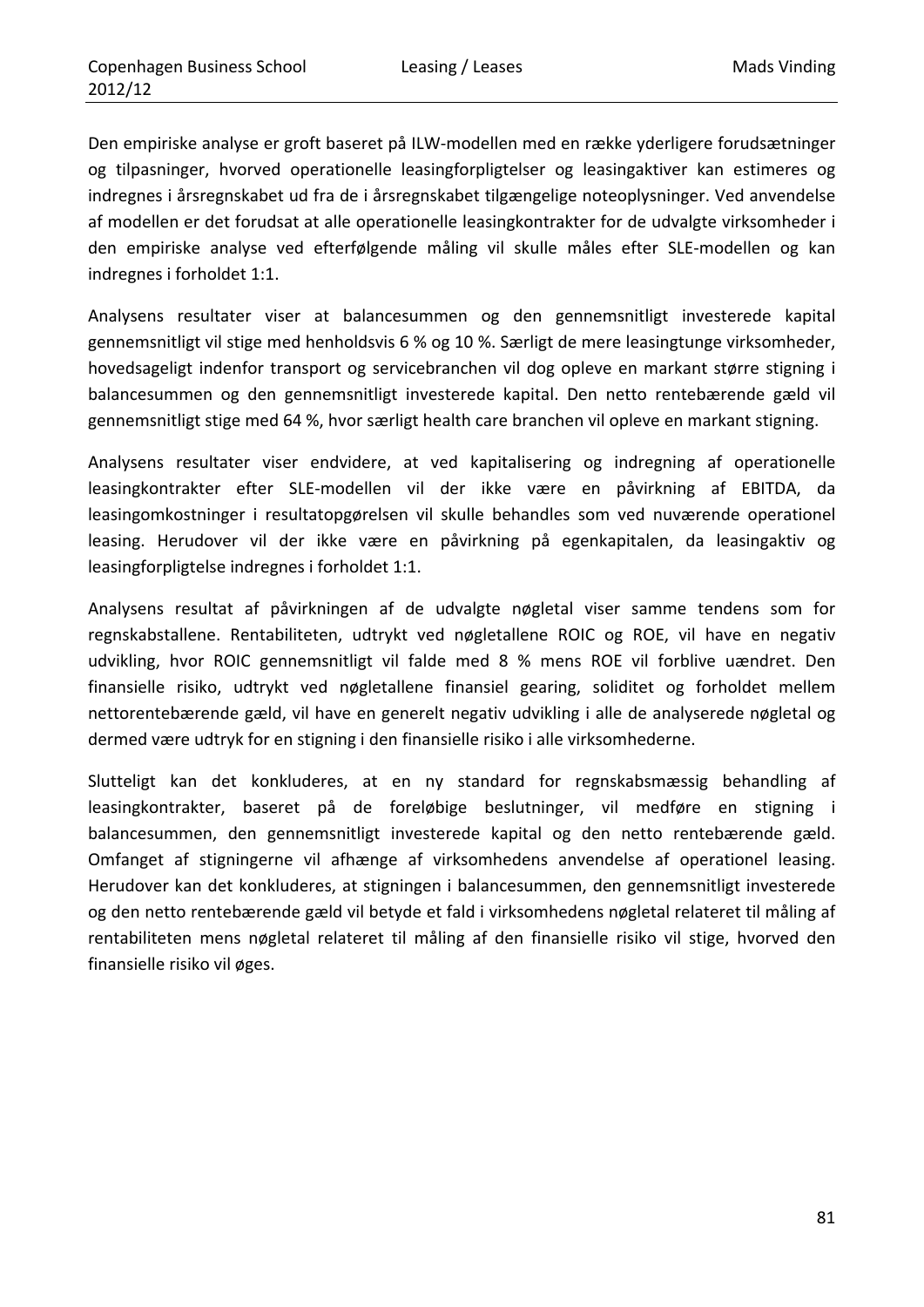## **9. Perspektivering**

### *Seneste nyt fra IASB*

IASB har i slutningen af december 2012 offentliggjort et kort notat, hvori de potentielle ændringer for den regnskabsmæssige behandling af leasingkontrakter for leasingtager er opsummeret $^{81}$ . I notatet fremgår det, at de primære forventede konsekvenser af de foreløbige beslutninger vil være, at størstedelen af leasingkontrakter vedrørende ejendomme alene vil skulle indregnes i balancen og ikke påvirke resultatopgørelsen m.v. mens størstedelen af øvrige leasingkontrakter, udover at skulle indregnes i balancen, også vil påvirke resultatopgørelsen. Heri ligger således en forventning fra IASB om at størstedelen af leasingkontrakter, som ikke omhandler ejendomme, vil skulle behandles efter IA‐modellen i den kommende standard.

Det må forventes, at der vil komme yderligere vejledning og fortolkningsbidrag til hvordan sondringen mellem anvendelse af IA‐ og SLE‐modellen ved efterfølgende måling skal foretages mere specifikt. Den eksakte fortolkning af hvordan sondringen skal ske vil have stor effekt for den regnskabsmæssige behandling idet at der er tydelige forskelle i de regnskabsmæssige påvirkninger mellem de to modeller.

### *Tidsplan for vedtagelse af den nye standard*

<u> 1989 - Johann Barbara, martxa al</u>

På nuværende tidspunkt forventes det, at et nye exposure draft for den regnskabsmæssige behandling af leasingkontrakter vil blive offentliggjort i første kvartal af 2013. Herefter følger en høringsperiode, hvor kommentarer til exposure draftet indsamles forud for endelig behandling og vedtagelse af en ny standard. En ny standard for regnskabsmæssig behandling af leasingkontrakter kan således tidligst forventes vedtaget i 2013 og kan efterfølgende tidligst forventes at få regnskabsmæssig effekt for kalenderåret 2014 ‐ og formentligt først fra 2015.

Vedtages den fremtidige nye standard for regnskabsmæssig behandling af leasingkontrakter på baggrund af de foreløbige beslutninger, som er behandlet i denne afhandling, vil det være særlig interessant at se om den nye standard vil medføre et fald i omfanget og anvendelsen af leasing.

Sker der et fald i omfanget og anvendelsen af leasing efter indførelsen af den nye standard, vil det, alt andet lige, være et tydeligt bevis på at en stor del af formålet med anvendelse af leasing under den nuværende standard har været at klassificere leasingkontrakter som operationel leasing og derigennem opnå et off‐balance aktiv og finansiering.

 $81$  Notatet er ikke medtaget i afhandlingen, da det er offentliggjort efter dataindsamlingen til brug for afhandlingen er ophørt.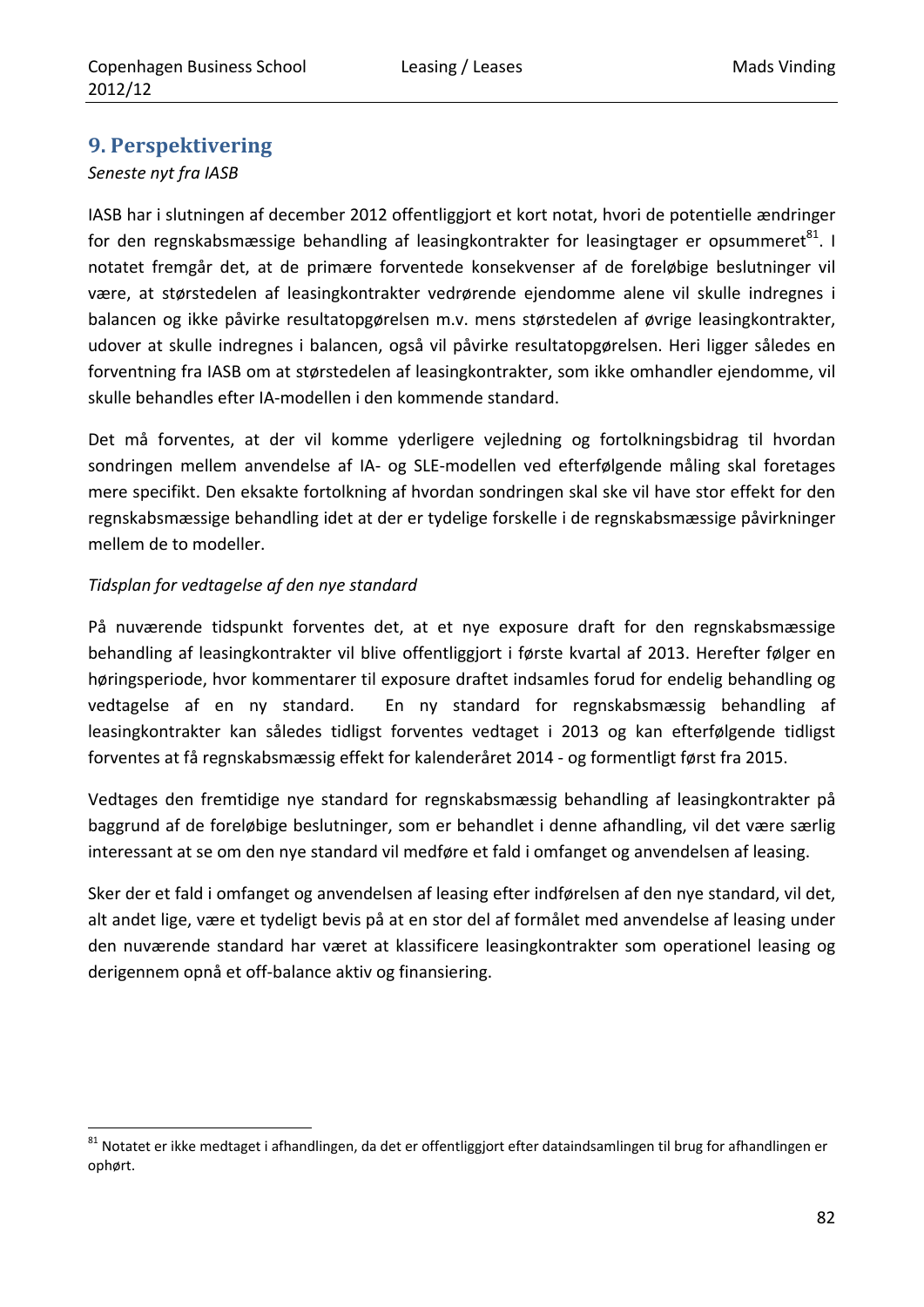Den nye standard for regnskabsmæssig behandling af leasingkontrakter har været længe undervejs og der er sket flere væsentlige ændringer undervejs i forløbet. De beslutninger, som er behandlet i denne afhandling virker til at have stor opbakning fra projektgruppen under IASB og FASB. Dette var imidlertid også tilfældet ved udsendelse af det første exposure draft, hvis forslag efterfølgende er ændret væsentligt. Den endelige fremtidige nye standard for regnskabsmæssig behandling af leasingkontrakter kan derfor, afhængig af kommentarerne til det andet exposure draft, være væsentlig forskellig for de beslutninger der er truffet på nuværende tidspunkt.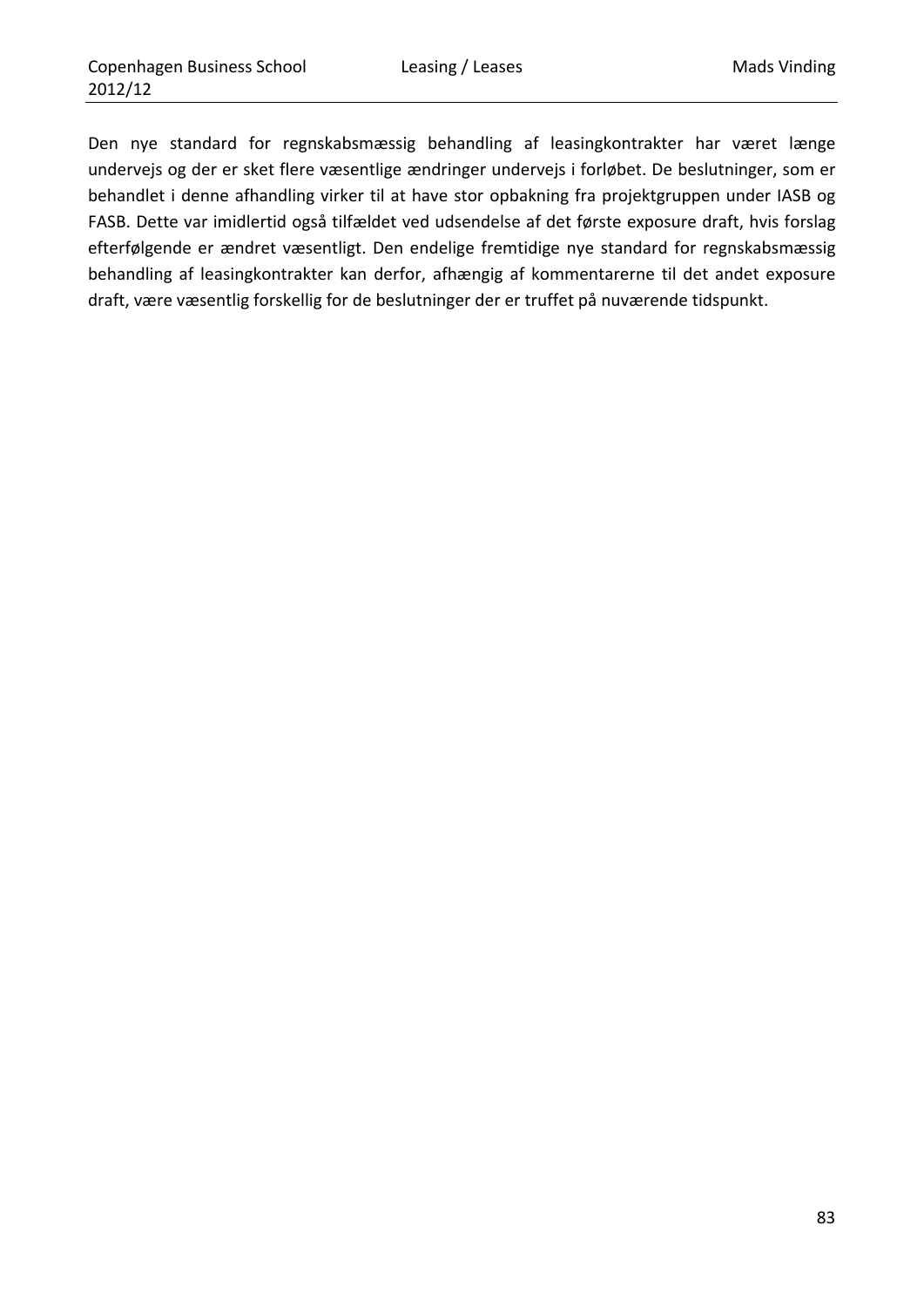# **10. Litteraturliste**

### Bøger

Andersen, IB; Den skinbarlige virkelighed, Om vidensproduktion inden for samfundsvidenskaberne; 4. udgave 2008; Forlaget Samfundslitteratur; ISBN 9788759313800

Skov Jensen, Henning m.fl.; Anbefalinger og nøgletal 2010; 1. udgave 2010; Den danske finansanalytikerforening; ISBN 9788789720043

KPMG; Indsigt i årsregnskabsloven; 6. udgave 2011/12

Füchsel, Kim m.fl.; Regnskabshåndbogen 2011; 1. udgave 2010; PWC; ISBN 8791837219

### Artikler

Jørgen Blom, Hans Peter Buhrkal Sørensen; Leasing ‐ business as usual; RR.12.2006.9

Leaseurope, Annual Survey 2010; tilgængelig på www.leaseurope.org

SEC; Report and Recommendations Pursuant to Section 401(c) of the Sarbanes‐Oxley Act of 2002 On Arrangements with Off‐Balance Sheet Implications, Special Purpose Entities, and Transparancy of Filing by Issuers; 2005; tilgængelig på www.sec.org

A. Imhoff, Eugene m.fl.; Operating Leases: Impact of Constructive Capitalization; Accounting Horizons, 5. Marts 1991

A. Imhoff, Eugene m.fl.; Operating Leases: Income Effects of Constructive Capitalization; Accounting Horizons, Vo. 11 No. 2, June 1997

Beattie, Vivien m.fl.; The impact of constructive operating lease capitalization on key accounting ratios; Accounting and Business Research; Vol. 28 No. 4

H. Bryan, Stephen m.fl.; The Financial Statement Effects of Capitalizing Operating Leases, Assessing the Impact of the Right‐of‐Use Model; The CPA Journal, August 2010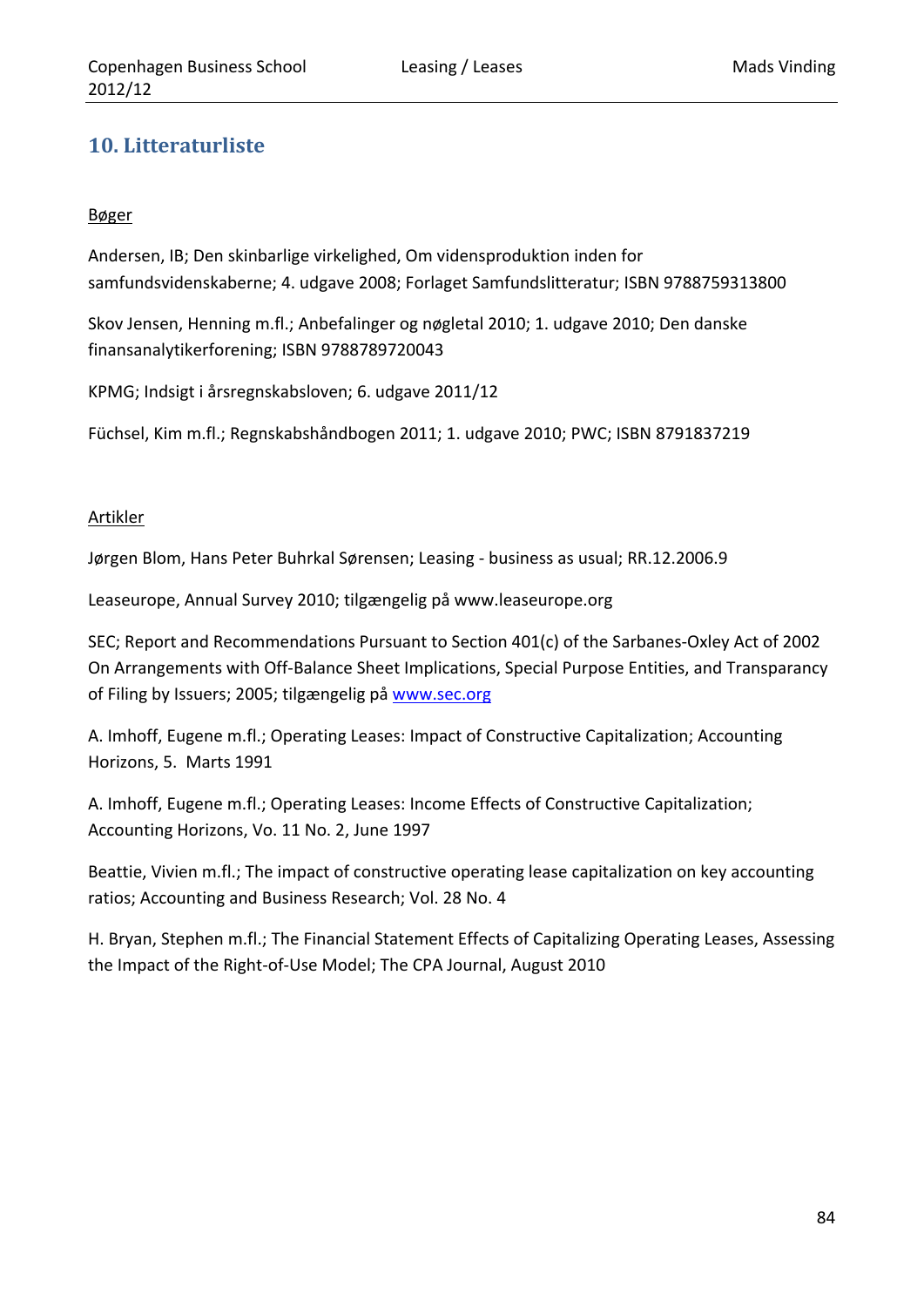Regnskabsstandarder, vejledning, bekendtgørelser m.v.

IAS 17 ‐ Leases

IFRIC 4 ‐ Determing Whether an Arrangement Contains a Lease

IASB; Leases Preliminary Views, Discussion Paper DP/2009/1; tilgængelig på www.ifrs.org

IASB; Leases, Exposure Draft ED/2010/9; tilgængelig på www.ifrs.org

IASB; Leases, Basis for Conclusions, Exposure Draft ED/2010/9; tilgængelig på www.ifrs.org

IASB/FASB; Comment letter summary ‐ main issues; IASB/FASB Meeting January 2011; tilgængelig på www.ifrs.org

IASB; IASB Staff Paper October 2011: Effect of board redeliberations on Exposure Draft *Leases*; tilgængelig på www.ifrs.org

IASB; The Conceptual Framework for Financial Reporting; tilgængelig på www.ifrs.org

IASB/FASB; Leases project update, October 23 2012; tilgængelig på www.fasb.org og vedlagt som bilag 10.

#### Mødereferaterer

Mødereferater for møder afholdt i IASB/FASB projektgruppen i forbindelse med udarbejdelse af en ny standard for regnskabsmæssig behandling af leasingkontrakter offentliggøres løbende på www.ifrs.org.

I forbindelse med udarbejdelse af afhandlingen er mødereferater for følgende møder anvendt:

 Maj 2009, Juni 2009, Juli 2009, September 2009, Oktober 2009, November 2009, December 2009, Januar 2010, Februar 2010, Marts 2010, April 2010, Maj 2010, Juni 2010, Juli 2010, Oktober 2010, Januar 2011, Februar 2011, Marts 2011, April 2011, Maj 2011, Juni 2011, Juli 2011, September 2011, Oktober 2011, November 2011, December 2011, Februar 2012, Maj 2012, Juni 2012, Juli 2012 og September 2012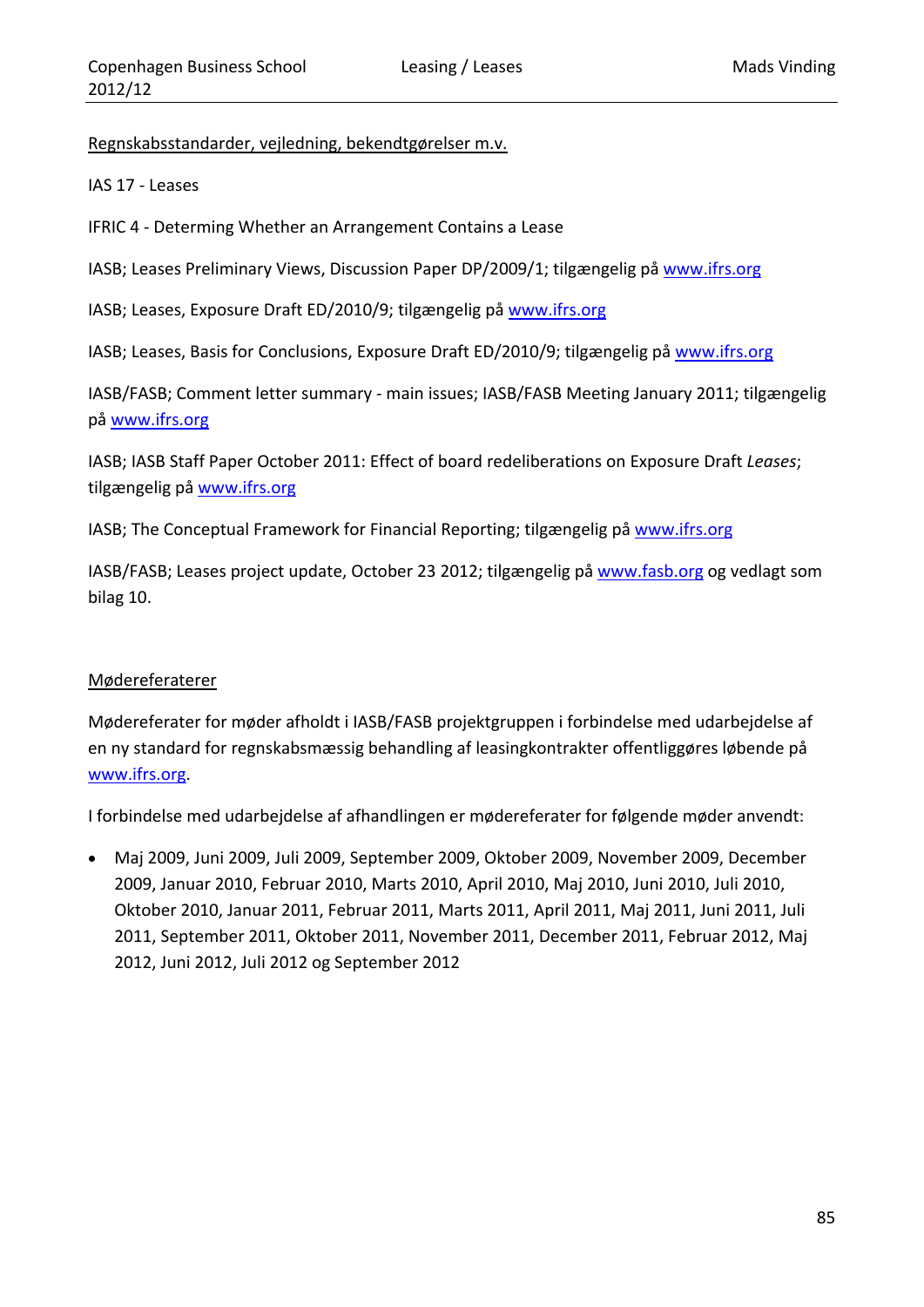### Årsregnskaber

Alle anvendte årsrapporter er downloadet fra den relevante virksomheds hjemmeside. Årsrapporter for følgende virksomheder er anvendt ved den empiriske analyse:

- A.P. Møller ‐ Mærsk A/S; årsrapport 2011
- Carlsberg A/S; årsrapport 2011
- Chr. Hansen Holding A/S; årsrapport 2010/11
- Coloplast A/S; årsrapport 2010/11
- DSV A/S; årsrapport 2011
- FLSmidth A/S; årsrapport 2011
- GN Store Nord A/S; årsrapport 2011
- H. Lundbeck A/S; årsrapport 2011
- NKT Holding A/S; årsrapport 2011
- Novo Nordisk A/S; årsrapport 2011
- Novozymes A/S; årsrapport 2011
- Pandora A/S; årsrapport 2011
- TDC A/S; årsrapport 2011
- Vestas Wind Systems A/S; årsapport 2011
- William Demant Holding A/S; årsrapport 2011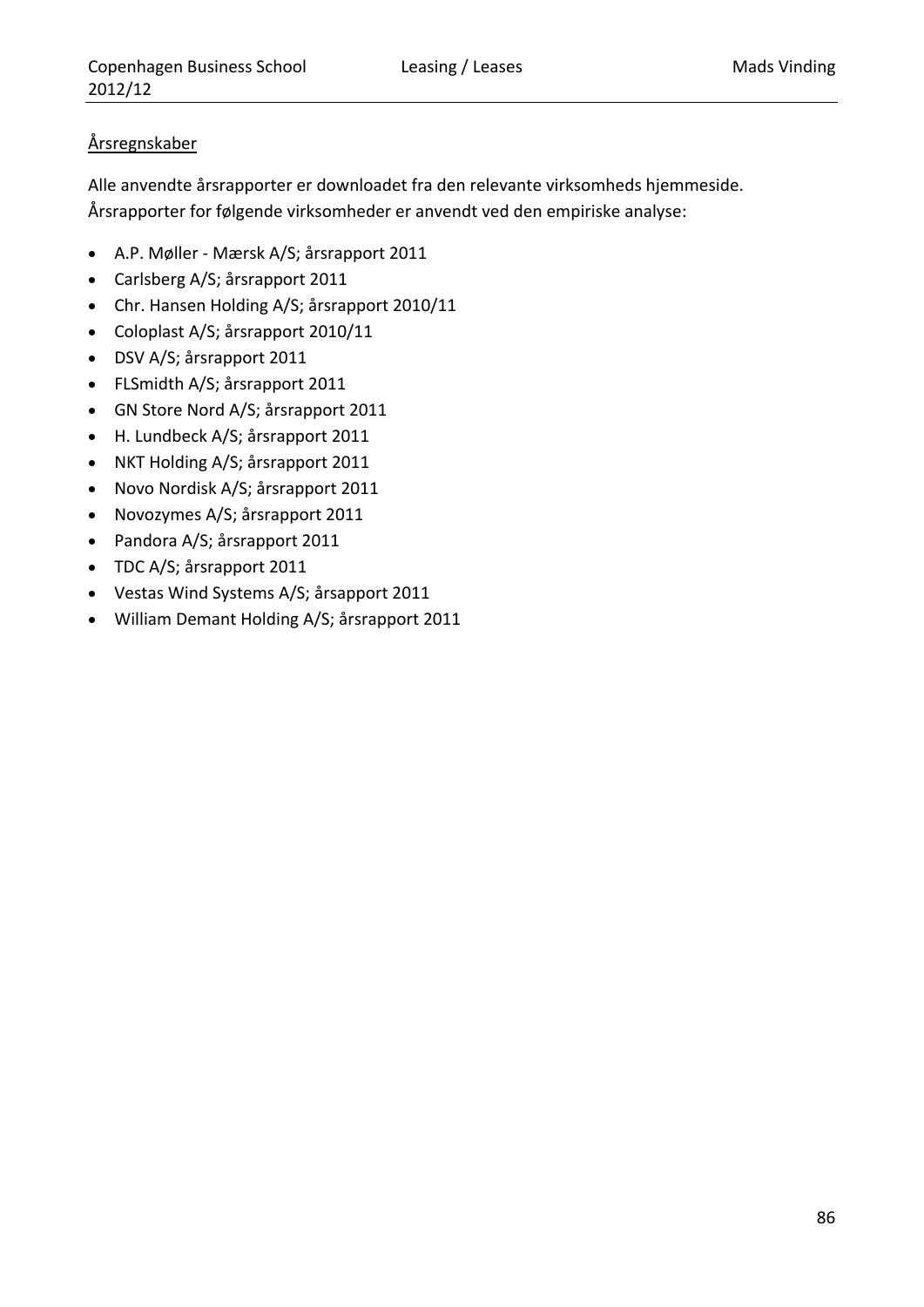# **Bilag**

| Bilag 8.1 - Resultat af kapitalisering af operationelle leasingforpligtelser95                    |  |
|---------------------------------------------------------------------------------------------------|--|
|                                                                                                   |  |
| Bilag 9. Kapitalisering og indregning af operationelle leasingforpligtelser efter IA modellen  96 |  |
|                                                                                                   |  |
|                                                                                                   |  |
| Bilag 9.3 Resultat af analyse ved anvendelse af IA-modellen (opsummering) 102                     |  |
| Bilag 9.4 Resultat af analyse ved anvendelse af IA-modellen (specifik) 103                        |  |
|                                                                                                   |  |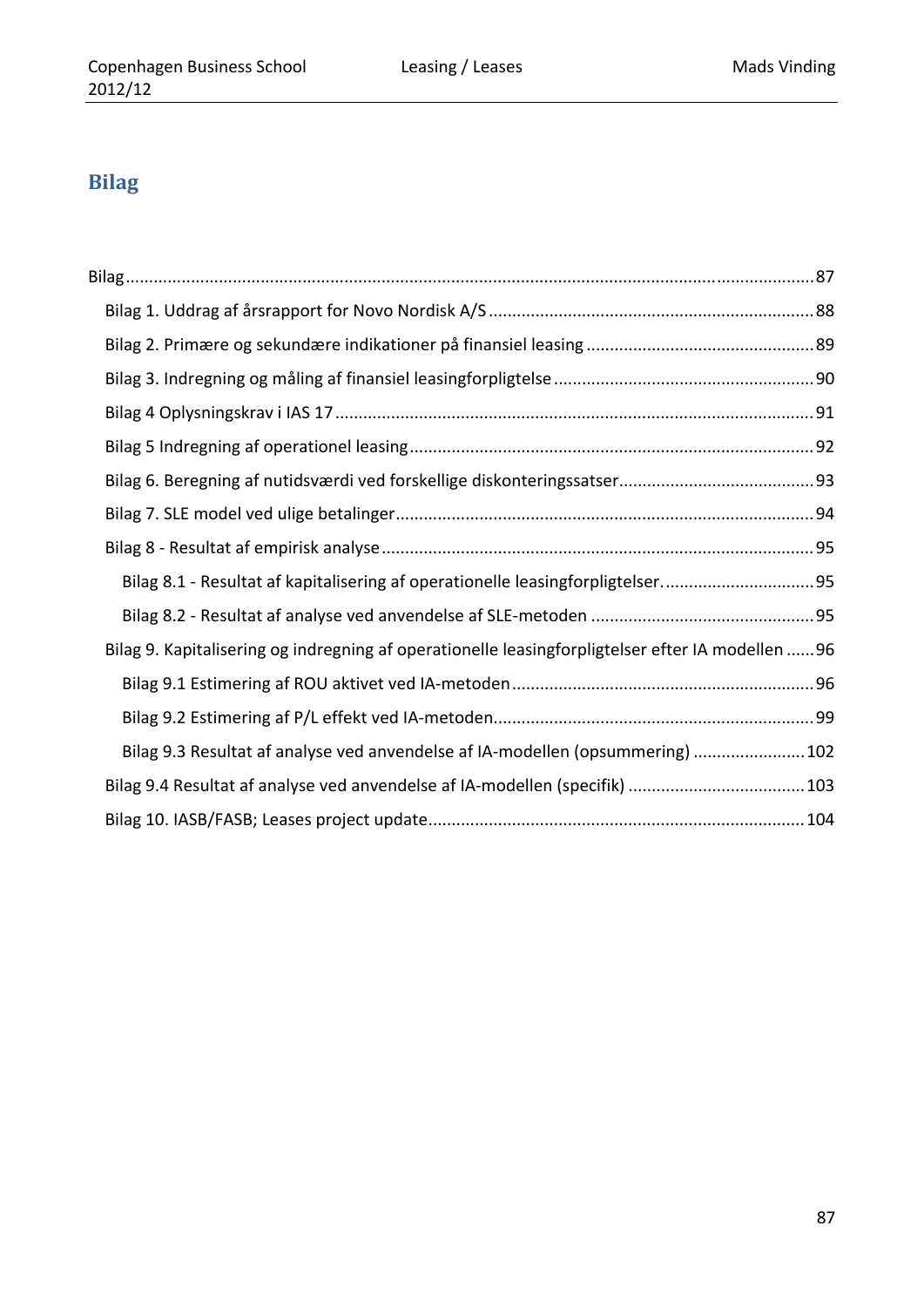# **Bilag 1. Uddrag af årsrapport for Novo Nordisk A/S**

Se særskilt bilag 1.1 for uddrag af Novo Nordisk A/S årsrapport for 2011.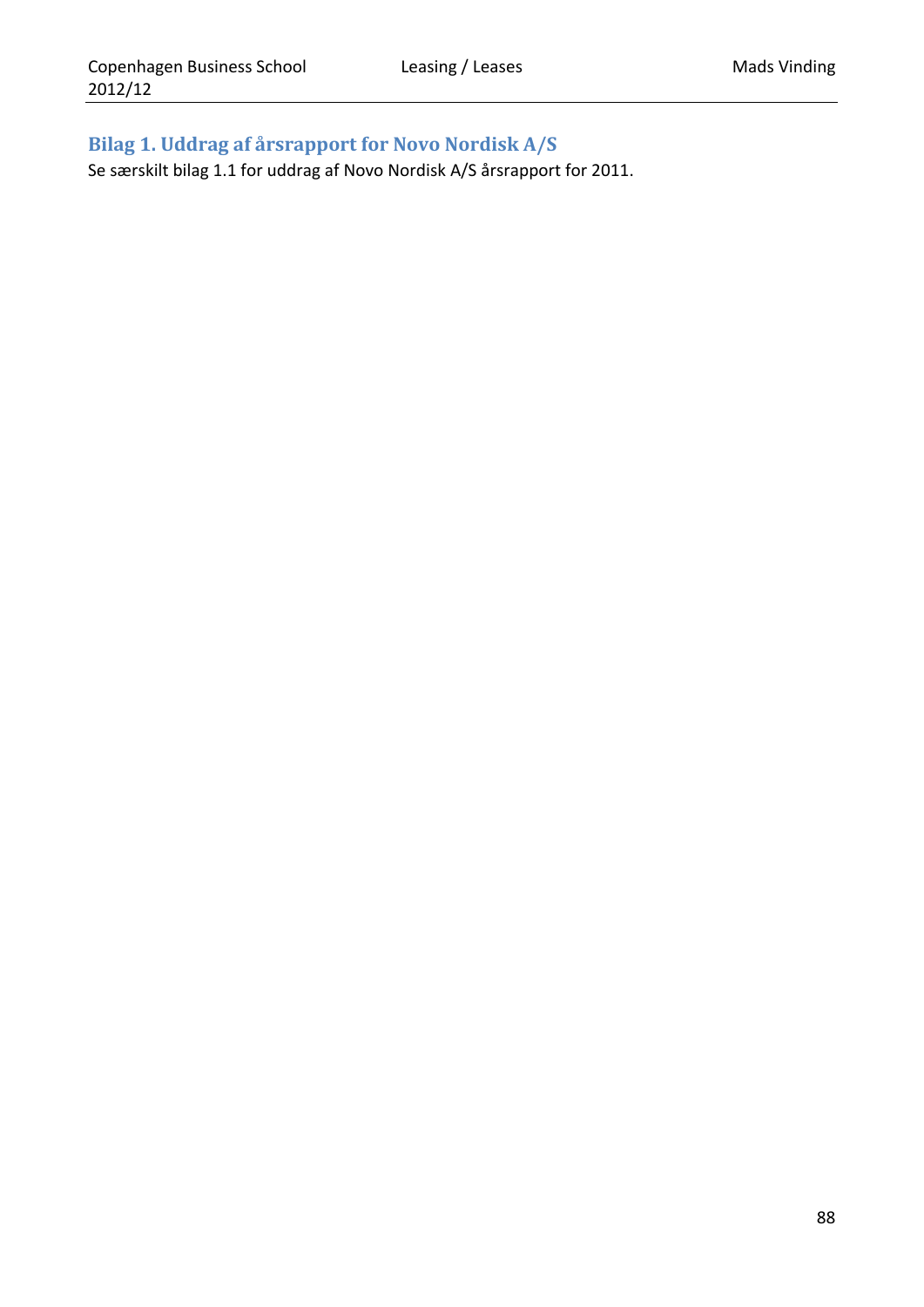regnes, eller når incitamenterne tilbydes. De beregnes ud fra erfaringer fra tidligere år og betingelserne i den enkelte kontrakt. Periodiseringer og hensættelser til salgsrabatter er inkluderet i Andre kortfristede forpligtelser og Andre hensatte forpligtelser.

Hvis der på baggrund af erfaringer fra tidligere eller på anden vis kan laves et rimeligt præcist skøn over fremtidige returvarer, indregnes en hensættelse for skønnede returvarer. Indregning af indtægter for nye produktlanceringer baseres på de specifikke forhold og betingelser, der gælder for de lancerede produkter, som for eksempel forventet efterspørgsel og graden af markedsaccept fra lignende, veletablerede produkter. Hvis nye eller eksisterende produkter sælges med returret, og der ikke er tilstrækkelig erfaring fra tidligere til at skønne omfanget af returvarer, indregnes indtægterne først, når der er dokumentation for, at produktet er forbrugt, eller returretten er udløbet.

Hensættelser til fradrag i bruttoomsætningen reguleres til de faktiske beløb, efterhånden som rabatter og returvarer behandles.

#### Forskning og udvikling

Alle interne forskningsomkostninger indregnes i Resultatopgørelsen, når de afholdes.

På grund af den lange tidshorisont og de væsentlige usikkerheder, der kendetegner udviklingen af nye produkter, herunder de risici, der er forbundet med kliniske forsøg og myndighedsgodkendelse, vurderes det, at Novo Nordisks interne udviklingsomkostninger generelt ikke opfylder kravene til aktivering. Det skyldes, at kriterierne for, at udviklingen er teknisk gennemførlig, ikke anses for at være opfyldt, før det konstateres, at der er stor sandsynlighed for myndighedsgodkendelse. Alle interne forsknings- og udviklingsomkostninger indregnes derfor i Resultatopgørelsen, når de afholdes. Samme princip gælder for materielle aktiver, der er udviklet som led i et forsknings- og udviklingsprojekt og uden nogen alternativ anvendelsesmulighed. Materielle aktiver, som har en alternativ anvendelse, eller som er udviklet til generelle forsknings- og udviklingsformål, indregnes som aktiver i Balancen og afskrives over den forventede brugstid.

For igangværende forsknings- og udviklingsprojekter, som Novo Nordisk har erhvervet, afspejles sandsynligheden i aktivets kostpris, og sandsynlighedskriterierne for indregning anses derfor altid for opfyldt. Da kostprisen for erhvervede igangværende forsknings- og udviklingsprojekter ofte kan opgøres pålideligt, opfylder disse projekter betingelserne for indregning i Balancen som immaterielle aktiver ved erhvervelsen. Derimod behandles interne udviklingsomkostninger, der medgår efter erhvervelsen, på samme måde som andre interne udviklingsomkostninger.

#### Licensindtægter og andre driftsindtægter

Licensindtægter og andre driftsindtægter består af licensindtægter og andre indtægter, der er sekundære i forhold til Novo Nordisks hovedaktiviteter. Resultat af de to 100%-ejede dattervirksomheder NNIT A/S og NNE Pharmaplan A/S, som ikke stammer fra koncerninterne salg, indregnes som andre driftsindtægter. Licensindtægter indregnes efter periodiseringsprincippet i overensstemmelse med betingelserne i den givne aftale. Posten omfatter også indtægter fra salg af immaterielle rettigheder.

#### Immaterielle aktiver

#### *Goodwill*

Goodwill består af den positive forskel mellem kostprisen og dagsværdien af de identificerbare nettoaktiver i et erhvervet selskab. Den goodwill, der er indregnet under Immaterielle aktiver, vedrører dattervirksomheder.

#### *Patenter og licenser*

Patenter og licenser, som også omfatter anskaffede patenter og licenser til igangværende forsknings- og udviklingsprojekter, indregnes til historisk kostpris fratrukket akkumulerede afskrivninger og eventuelle nedskrivninger. Patenter og licenser afskrives lineært for at fordele omkostningerne over den forventede brugstid. Den forventede brugstid er den juridiske varighed eller den økonomiske levetid, hvis denne er kortere. Immaterielle aktivers forventede brugstid revurderes løbende. Afskrivningen af patenter og licenser begynder, når der er opnået myndighedsgodkendelse, da det er fra dette tidspunkt, at det immaterielle aktiv er klar til brug i produktionen af produktet.

#### *Andre immaterielle aktiver*

Egenudvikling af software og andre udviklingsomkostninger i forbindelse med større it-projekter til intern brug, der direkte kan henføres til design og test af identificerbare og unikke software produkter, som Novo Nordisk kontrollerer, indregnes som immaterielle aktiver under Andre immaterielle aktiver, hvis indregningskriterierne er opfyldt. Det betyder, at det pågældende software skal være et vigtigt forretningsmæssigt system, og at omkostningen skal medføre opbyggelse af et varigt aktiv.

For at det kan vurderes, om et internt udviklet immaterielt aktiv opfylder indregningskriterierne, skal det interne udviklingsprojekt være tilstrækkeligt langt i processen, og projektet skal være økonomisk levedygtigt. Afskrivning sker lineært over den forventede brugstid på 3–10 år. Afskrivningen be gynder, når aktivet er klar til brug, dvs. når det er på det sted og i den stand, der er nødvendig for, at det kan anvendes efter ledelsens hensigt.

#### Materielle aktiver

Materielle aktiver opgøres til historisk kostpris fratrukket akkumulerede afskrivninger og eventuelle nedskrivninger. Kostprisen for egenopførte aktiver inkluderer omkostninger, der kan henføres direkte til fremstillingen af aktiverne. Efterfølgende omkostninger medregnes enten i aktivets regnskabsmæssige værdi eller indregnes som et separat aktiv, når det er sandsynligt, at fremtidige økonomiske fordele vil tilflyde Novo Nordisk, og aktivets værdi kan opgøres pålideligt. Opførelse af større investeringer er normalt selvfinansieret, og derfor er der ikke indregnet renter på lån i kostprisen.

Afskrivning foretages lineært over aktivernes forventede brugstid, der er:

- Bygninger: 12–50 år
- Produktionsanlæg og maskiner: 5–16 år
- Andre anlæg, driftsmateriel og inventar: 3–16 år
- Grunde: afskrives ikke.

Aktivernes restværdi og brugstid revurderes løbende og reguleres om nødvendigt ved hver balancedag. Et aktivs regnskabsmæssige værdi nedskrives til genindvindingsværdien, hvis den regnskabsmæssige værdi er højere end den forventede genindvindingsværdi.

Fortjenester og tab i forbindelse med et aktivs afhændelse indregnes i Resultatopgørelsen og opgøres ved at sammenholde det modtagne provenu med den regnskabsmæssige værdi.

#### Leasing

En aftale klassificeres som en finansiel leasingaftale, hvis alle væsentlige risici og fordele forbundet med ejendomsretten ifølge leasingaftalens bestemmelser overdrages til leasingtager. Alle andre leasingaftaler klassificeres som operationelle. Finansielle leasingaftaler udgør en uvæsentlig del af koncernregnskabet og indgår i materielle aktiver.

Leasingomkostninger vedrørende operationel leasing indregnes lineært i Resultatopgørelsen over leasingperioden, medmindre en anden metode bedre afspejler tidsforløbet for forbruget af leasingaktivet. Betingede leasingydelser i forbindelse med operationelle leasingaftaler indregnes i den periode, hvor de er afholdt.

#### Nedskrivninger

Immaterielle aktiver med ubegrænset levetid og immaterielle aktiver, som endnu ikke er klar til brug, afskrives ikke men testes årligt for værdiforringelse, uanset om der er indikation af, at deres værdi kan være forringet.

Afskrivningsberettigede aktiver, som for eksempel immaterielle aktiver, der er i brug eller har begrænset levetid, og andre langfristede aktiver testes for værdiforringelse, når begivenheder eller ændrede forhold indikerer, at den regnskabsmæssige værdi muligvis ikke kan genindvindes. De faktorer, som anses for at være væsentlige, og som kan medføre en nedskrivningstest, omfatter:

- udvikling af et konkurrerende lægemiddel
- ændringer i det juridiske grundlag for patenter, rettigheder og licenser
- medicinske og/eller teknologiske fremskridt, der påvirker den medicinske behandling
- omsætning under det forventede
- negativ påvirkning af omdømme
- ændring i den økonomiske levetid for lignende aktiver
- sammenhæng med andre immaterielle eller materielle aktiver
- ændringer eller forventede ændringer i deltagerantal eller refusionsregler.

Hvis den regnskabsmæssige værdi af goodwill, immaterielle aktiver eller andre langfristede aktiver overstiger genindvindingsværdien, fordi en eller flere af ovenstående indikationer af værdiforringelse er til stede, beregnes den eventuelle værdiforringelse på grundlag af diskontering af forventede pengestrømme.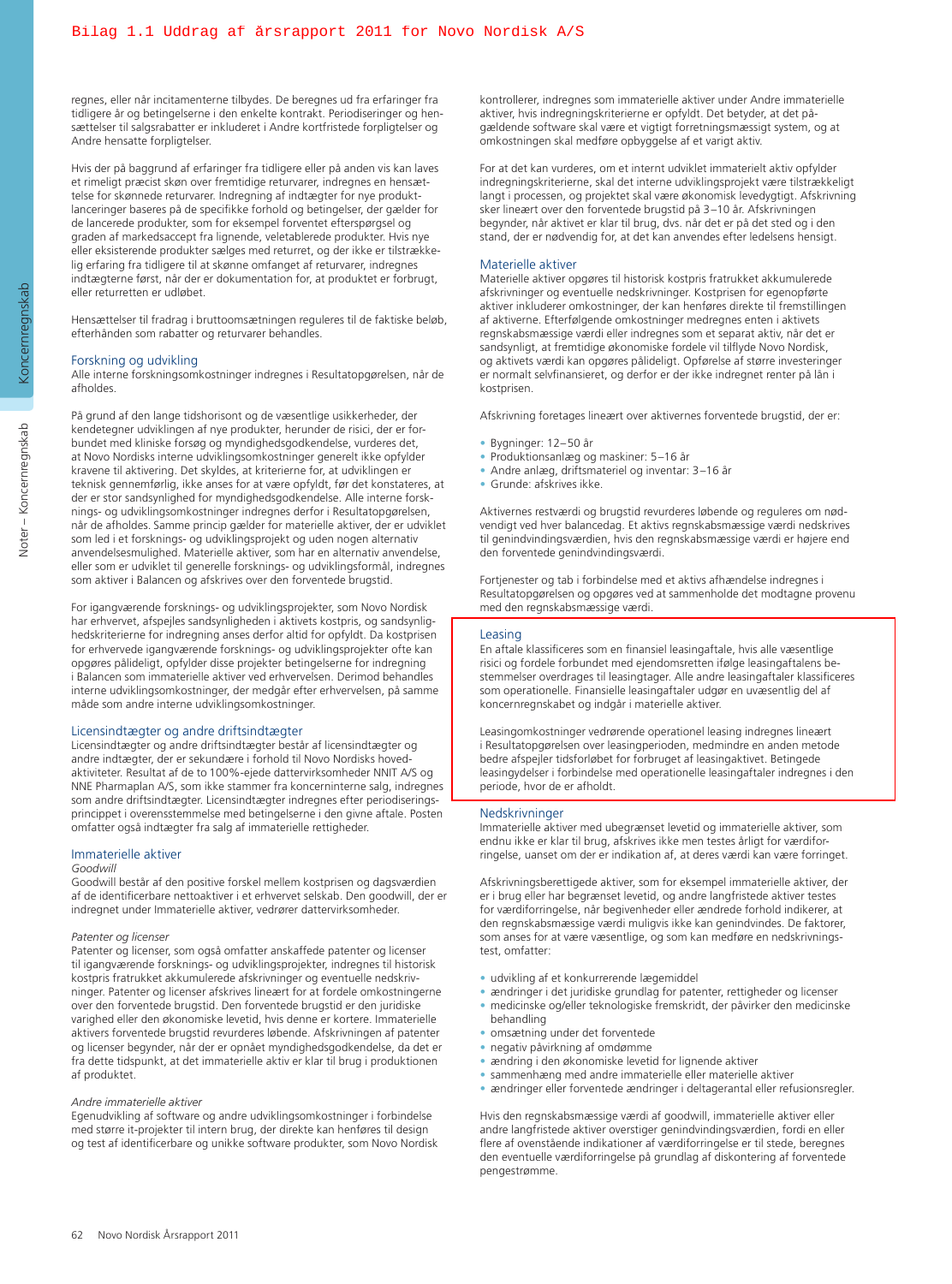#### 31 Forpligtelser og eventualposter

#### Forpligtelser

Samlede kontraktlige forpligtelser og indregnede langfristede gældsforpligtelser pr. 31. december 2011 kan specificeres således:

Forfaldsdato opgjort efter periode:

| Mio. kr.                                                                                                                     | Inden<br>for 1 år          | 1–3 år                        | $3-5$ år            | Om mere<br>end 5 år          | I alt                         |
|------------------------------------------------------------------------------------------------------------------------------|----------------------------|-------------------------------|---------------------|------------------------------|-------------------------------|
| Lån<br>Pensionsforpligtelser                                                                                                 | 13                         | 97<br>26                      | 99<br>24            | 306<br>376                   | 502<br>439                    |
| Langfristede forpligtelser<br>i alt indregnet i Balancen                                                                     | 13                         | 123                           | 123                 | 682                          | 941                           |
| Rentebetalinger på lån<br>Operationel leasing <sup>1</sup><br>Købsforpligtelser<br>Forsknings- og<br>udviklingsforpligtelser | 6<br>848<br>1.920<br>1.241 | 11<br>1.283<br>1.975<br>1.448 | 9<br>882<br>4<br>85 | 13<br>1.999<br>0<br>$\Omega$ | 39<br>5.012<br>3.899<br>2.774 |
| Samlede forpligtelser,<br>der ikke er indregnet i<br>Balancen                                                                | 4.015                      | 4.717                         | 980                 | 2.012                        | 11.724                        |
| Kontraktlige<br>forpligtelser i alt                                                                                          | 4.028                      | 4.840                         | 1.103               | 2.694                        | 12.665                        |

Samlede kontraktlige forpligtelser og indregnede langfristede gældsforpligtelser pr. 31. december 2010 kan specificeres således:

Forfaldsdato opgjort efter periode:

| Mio. kr.                                                                                                                     | Inden<br>for 1 år          | 1–3 år                      | $3-5$ år                  | Om mere<br>end 5 år    | I alt                         |
|------------------------------------------------------------------------------------------------------------------------------|----------------------------|-----------------------------|---------------------------|------------------------|-------------------------------|
| Lån<br>Pensionsforpligtelser                                                                                                 | 17                         | 48<br>33                    | 97<br>31                  | 359<br>488             | 504<br>569                    |
| Langfristede forpligtelser<br>i alt indregnet i Balancen                                                                     | 17                         | 81                          | 128                       | 847                    | 1.073                         |
| Rentebetalinger på lån<br>Operationel leasing <sup>1</sup><br>Købsforpligtelser<br>Forsknings- og<br>udviklingsforpligtelser | 8<br>785<br>1.386<br>1.078 | 16<br>1.147<br>1.327<br>876 | 13<br>682<br>1.361<br>475 | 22<br>813<br>189<br>81 | 59<br>3.427<br>4.263<br>2.510 |
| Samlede forpligtelser,<br>der ikke er indregnet i<br>Balancen                                                                | 3.257                      | 3.366                       | 2.531                     | 1.105                  | 10.259                        |
| Kontraktlige<br>forpligtelser i alt                                                                                          | 3.274                      | 3.447                       | 2.659                     | 1.952                  | 11.332                        |

1. Der er ingen væsentlig finansiel leasingforpligtelse i 2011 og 2010.

Der er anvendt den seneste kendte rente til beregning af de kontraktlige forpligtelser på variabelt forrentede lån.

Operationelle leasingforpligtelser vedrører uopsigelige operationelle leasingaftaler, der primært er relateret til lokaler, firmabiler og kontorinventar. Ca. 68% af forpligtelserne vedrører leasingaftaler uden for Danmark. Omkostninger til leasing var for 2011 og 2010 henholdsvis 1.059 mio. kr. og 933 mio. kr.

Købsforpligtelserne vedrører primært kontraktlige forpligtelser i forbindelse med investeringer i materielle aktiver og købsaftaler vedrørende medicinsk udstyr og forbrugsvarer. Novo Nordisk forventer at finansiere disse forpligtelser gennem likvide beholdninger og pengestrømme fra driftsaktiviteter.

Forsknings- og udviklingsforpligtelser er forbundet med usikkerhed om, inden for hvilken periode betalingerne forfalder, da en del af forpligtelserne er betinget af opnåelsen af bestemte milepæle. De angivne forfaldsperioder er baseret på ledelsens bedste skøn. Novo Nordisk er engageret i forsknings- og udviklingsprojekter med en række eksterne virksomheder. Størstedelen af forpligtelserne omfatter honorarer i forbindelse med undersøgelse efter godkendelse på LEADER® programmet.

| Mio. kr.                                                                                                                         | 2011  | 2010  |
|----------------------------------------------------------------------------------------------------------------------------------|-------|-------|
| Andre garantier<br>Andre garantier relaterer sig primært til<br>garantier udstedt af Novo Nordisk vedrørende<br>lejede ejendomme | 589   | 555   |
| Sikkerhedsstillelse<br>Grunde, bygninger og installationer mv.<br>til regnskabsmæssig værdi                                      | 1.385 | 1.366 |

#### Verdensdiabetesfonden (World Diabetes Foundation)

På den ordinære generalforsamling i Novo Nordisk A/S i 2002 godkendte aktionærerne at yde en donation til Verdensdiabetesfonden (World Diabetes Foundation), hvorved Novo Nordisk A/S forpligter sig til årligt i en 10-årig periode fra 2001 at yde et bidrag til fonden på 0,25% af Novo Nordisk-koncernens nettoinsulinomsætning i det foregående regnskabsår.

På generalforsamlingen i 2008 godkendte aktionærerne en yderligere donation til fonden ud over den allerede eksisterende forpligtelse. Her forpligter Novo Nordisk sig til at yde en årlig donation til fonden på 0,01% i perioden 2008–2010 og 0,125% i perioden 2011–2017 af koncernens nettoinsulinomsætning i det foregående regnskabsår.

De årlige donationer for 2011–2017 vil ikke overstige det laveste beløb af 80 mio. kr. eller 15% af Novo Nordisk A/S' skattepligtige indkomst i det pågældende regnskabsår.

I 2011 udgør donationen 65 mio. kr. (69 mio. kr. og 68 mio. kr. i henholdsvis 2010 og 2009), og beløbet indgår i Administrationsomkostninger i Resultatopgørelsen. Donationen i 2011 er inklusive en ekstra donation på 14 mio. kr. til støtte af forud fastlagte aktiviteter i WDF. Derudover har Novo Nordisk forpligtet sig til at betale yderligere 11 mio. kr. i 2012 til støtte af forud fastlagte aktiviteter i WDF.

#### Eventualposter

Novo Nordisk er i øjeblikket genstand for verserende retssager, krav og undersøgelser, der udspringer af virksomhedens normale forretningsdrift. Der er foretaget hensættelser til sandsynlige tab, som ledelsen finder rimelige eller passende, men disse skøn er forbundet med usikkerhed. Novo Nordisk forventer ikke, at de verserende retssager, krav og undersøgelser individuelt eller samlet vil påvirke Novo Nordisks finansielle stilling, resultat af primær drift eller pengestrømme væsentligt i tillæg til de hensatte beløb.

Note 1 omhandler blandt andet principperne for udøvelse af regnskabsmæssige skøn og vurderinger vedrørende udfaldet af verserende og mulige fremtidige retssager.

#### Verserende retssager mod Novo Nordisk

Novo Nordisk er i lighed med de fleste andre producenter af hormonpræparater (HRT) i USA sagsøgt i en række retssager vedrørende produktansvar i relation til hormonpræparater. Disse sager involverer p.t. i alt 48 personer, som hævder at have anvendt et hormonpræparat fra Novo Nordisk. De pågældende produkter (Activelle®, Activella™ i USA, og Vagifem®) er blevet solgt og markedsført i USA siden 2000. Indtil juli 2003 blev produkterne på det amerikanske marked udelukkende solgt og markedsført af Pharmacia & Upjohn Company (nu Pfizer Inc.). Ifølge oplysninger fra Pfizer har yderligere 66 personer (mod 72 i 2010) i forbindelse med tilsvarende søgsmål mod Pfizer Inc. oplyst, at de også har anvendt et hormonpræparat fra Novo Nordisk. Der er berammet én retssag i 2012. Novo Nordisk forventer ikke, at de verserende sager får væsentlig indvirkning på Novo Nordisks finansielle stilling, resultat af primær drift eller pengestrømme.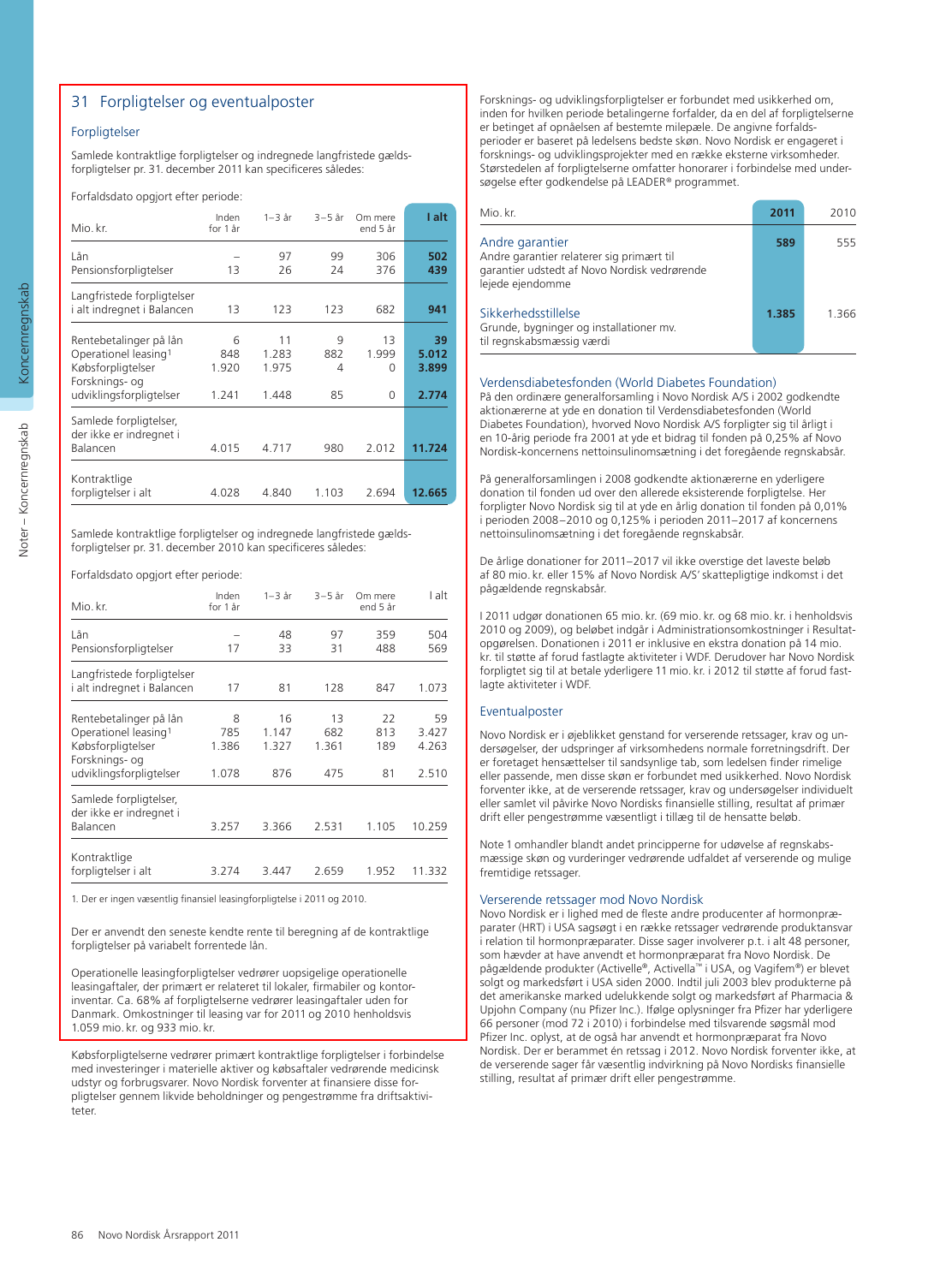#### 11 Langfristede forpligtelser

Langfristede forpligtelser, der forfalder mere end fem år efter årets slutning, udgør 306 mio. kr. ud af totalt 502 mio. kr. (359 mio. kr. ud af totalt 504 mio. kr i 2010).

#### 12 Udskudte skatteaktiver/(-forpligtelser)

| Mio. kr.                                                                                                                                                                                                                  | 2011                             | 2010                             |
|---------------------------------------------------------------------------------------------------------------------------------------------------------------------------------------------------------------------------|----------------------------------|----------------------------------|
| De udskudte skatteaktiver og -forpligtelser<br>fordeler sig på disse balanceposter:<br>Materielle aktiver<br>Indirekte produktionsomkostninger<br>Urealiseret fortjeneste på salg mellem<br>koncernvirksomheder<br>Øvrige | (1.018)<br>(874)<br>1.945<br>169 | (1.233)<br>(956)<br>1.780<br>205 |
| Skatteaktiver/(-forpligtelser) i alt                                                                                                                                                                                      | 222                              |                                  |

Den udskudte skatteforpligtelse er beregnet ud fra en skatteprocent på 25.

For en specifikation af udskudt skat indregnet direkte i Egenkapitalen henvises til note 9 i koncernregnskabet, s. 69.

#### 13 Andre hensatte forpligtelser

| Mio. kr.                           | 2011       | 2010       |
|------------------------------------|------------|------------|
| Langfristede<br>Kortfristede       | 474<br>157 | 401<br>160 |
| Andre hensatte forpligtelser i alt | 631        | 561        |

Hensættelse til verserende retssager indregnes under Andre hensatte forpligtelser. Herudover udsteder Novo Nordisk som led i den almindelige forretning kreditnotaer vedrørende produkter, der er udløbet. Der hensættes derfor til fremtidige returneringer på baggrund af tidligere års returvarer.

#### 14 Forpligtelser og eventualposter

| Mio. kr.                                                                                            | 2011           | 2010           |
|-----------------------------------------------------------------------------------------------------|----------------|----------------|
| Forpligtelser<br>Leasingforpligtelser<br>Kontraktlige forpligtelser vedrørende                      | 987            | 865            |
| investeringer i materielle aktiver                                                                  | 11             | 88             |
| Garantier for dattervirksomheder<br>Forpligtelser vedrørende forsknings-                            | 4.217          | 1.601          |
| og udviklingsprojekter<br>Andre garantier og forpligtelser                                          | 2.774<br>3.352 | 2.510<br>3.518 |
| Leasingforpligtelser, der forfalder til<br>betaling inden for følgende perioder<br>fra balancedagen |                |                |
| Inden for 1 år                                                                                      | 196            | 157            |
| Mellem 1 og 5 år                                                                                    | 490            | 402            |
| Efter mere end 5 år                                                                                 | 301            | 306            |
| Leasingforpligtelser i alt                                                                          | 987            | 865            |
| Omkostninger til leasing var for 2011 og 2010<br>henholdsvis 308 mio. kr. og 279 mio. kr.           |                |                |
| Sikkerhedsstillelse<br>Grunde, bygninger og installationer mv.                                      |                |                |
| til regnskabsmæssig værdi                                                                           | 1.374          | 1.277          |

For oplysninger om verserende retssager og andre eventualposter henvises til note 31 i koncernregnskabet, s. 86–87.

#### 15 Transaktioner med nærtstående parter

For oplysninger om transaktioner med nærtstående parter henvises til note 32 i koncernregnskabet, s. 88.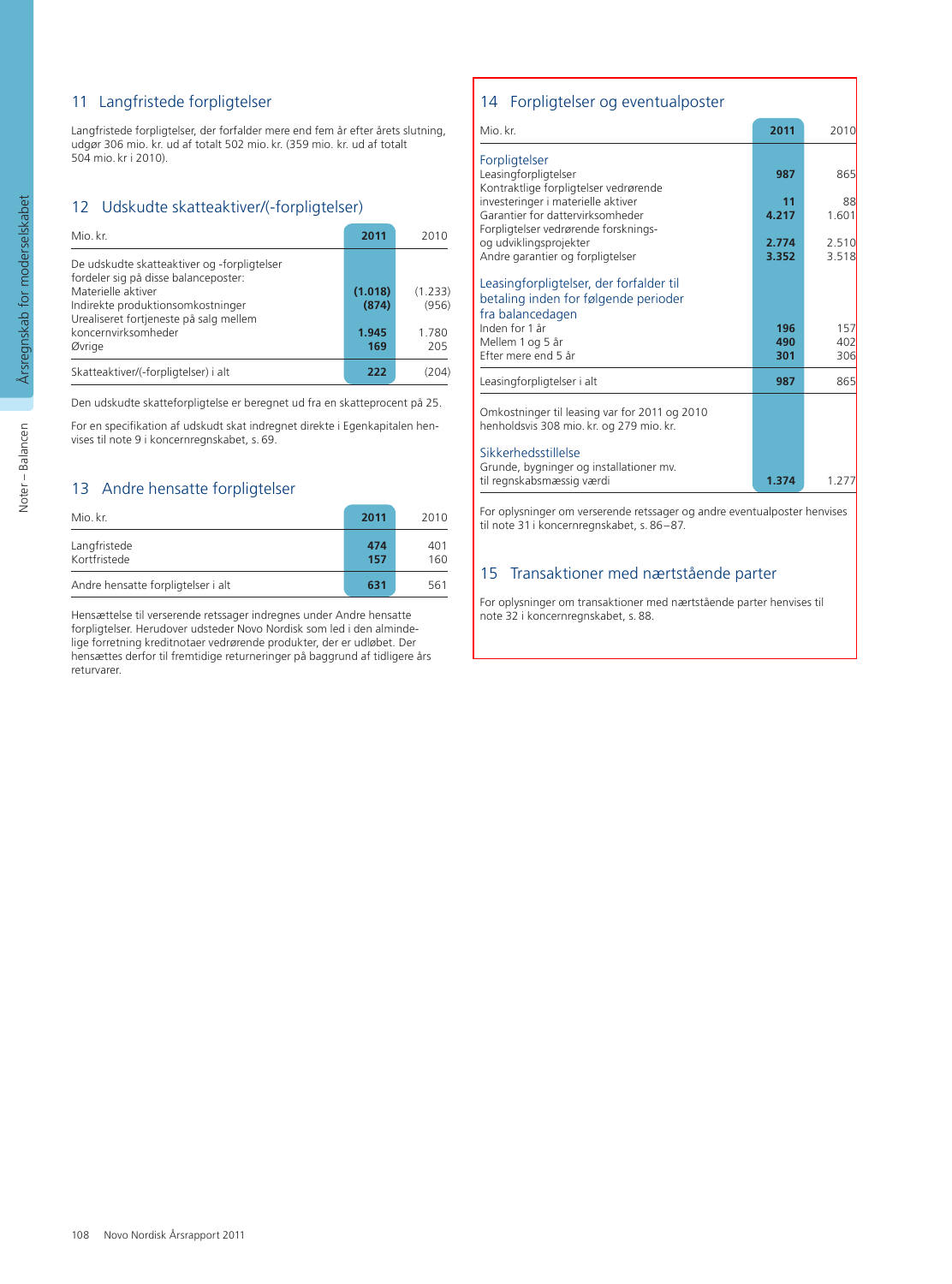## **Bilag 2. Primære og sekundære indikationer på finansiel leasing**

## Primære indikationer på finansiel leasing

| Nr.            | Primære indikationer                                                                                                                                                                                                  |
|----------------|-----------------------------------------------------------------------------------------------------------------------------------------------------------------------------------------------------------------------|
| 1              | Ejendomsretten til aktivet overdrages iht. leasingkontrakten til<br>leasingtager ved leasingperiodens udløb.                                                                                                          |
| $\overline{2}$ | Leasingtager har en favorabel købsret til aktivet ved leasing-<br>periodens udløb, hvor det på tidspunktet for leasing-<br>kontraktens indgåelse er rimeligt sikkert, at den favorable<br>købsret vil blive udnyttet. |
| 3              | Leasingperioden udgør størstedelen af aktivets økonomiske<br>levetid.                                                                                                                                                 |
| 4              | Nutidsværdien af minimumsleasingydelserne ved<br>leasingkontraktens indgåelse udgør det væsentligste af aktivets<br>dagsværdi.                                                                                        |
| 5              | Aktivet er af en sådan specialiseret art, at det ikke kan<br>anvendes af andre end leasingtager uden væsentlige<br>modifikationer.                                                                                    |

Kilde: Egen tilvirkning på baggrund af afsnit 10 i IAS 17.

### Sekundære indikationer på finansiel leasing

| Nr. | Sekundære indikationer                                                                                           |  |  |  |  |  |  |  |  |  |  |  |  |  |
|-----|------------------------------------------------------------------------------------------------------------------|--|--|--|--|--|--|--|--|--|--|--|--|--|
| 6   | Leasingtager bærer leasinggivers tab ved opsigelse<br>af<br>kontrakten.                                          |  |  |  |  |  |  |  |  |  |  |  |  |  |
|     | Gevinst eller tab ved udsving i aktivets dagsværdi tilfalder<br>leasingtager.                                    |  |  |  |  |  |  |  |  |  |  |  |  |  |
| 8   | Leasingkontrakten kan forlænges i en yderligere periode til en<br>ydelse, som er væsentligt under markedsprisen. |  |  |  |  |  |  |  |  |  |  |  |  |  |

Kilde: Egen tilvirkning på baggrund af afsnit 11 i IAS 17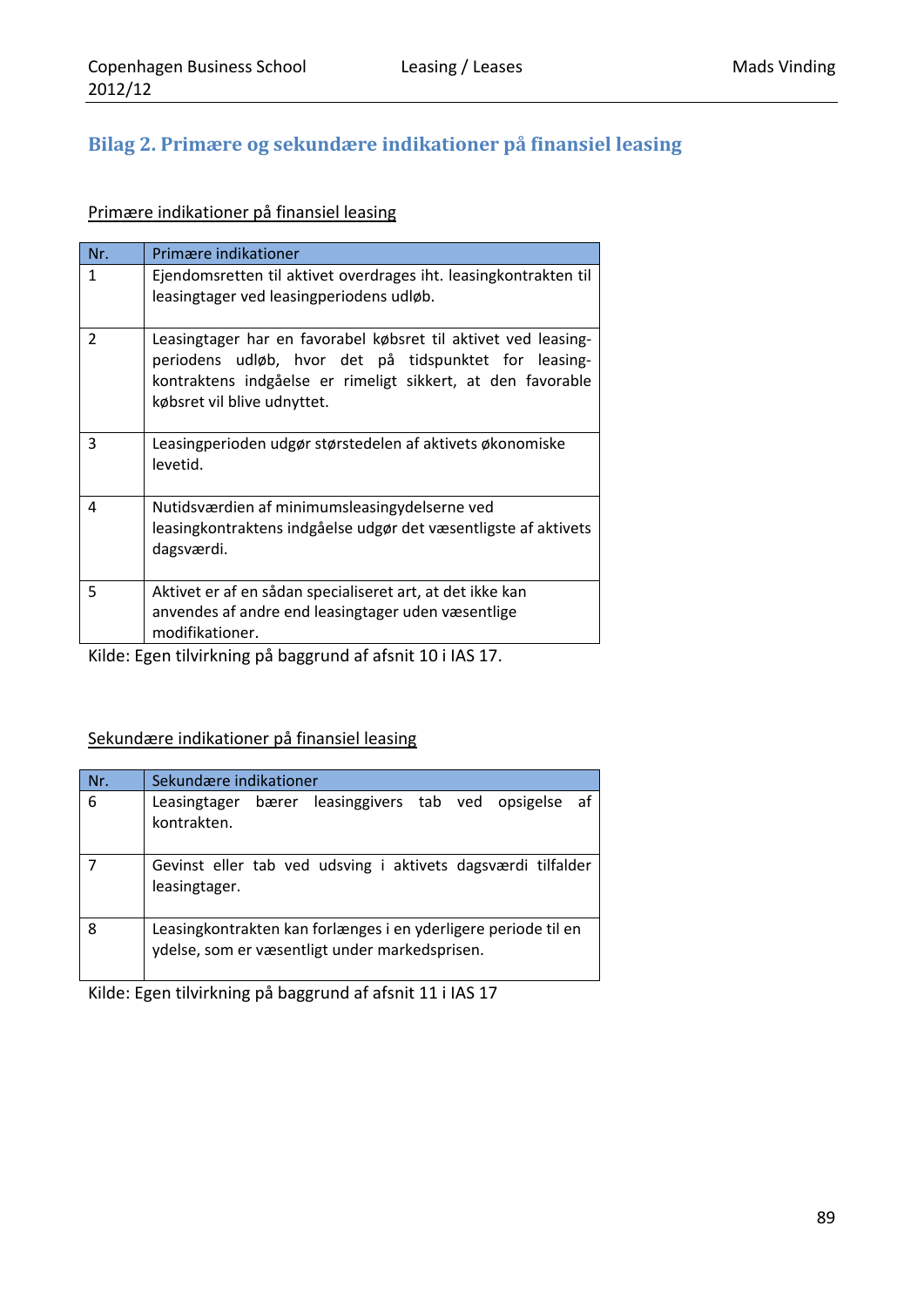## **Bilag 3. Indregning og måling af finansiel leasingforpligtelse**

|                |               | Nutidsværdi af |             |        |                              |             |
|----------------|---------------|----------------|-------------|--------|------------------------------|-------------|
| År             | Leasingydelse | leasingydelser | Afskrivning | Rente  | Aktiv                        | Leasinggæld |
| 0              |               |                |             |        | 100.000                      | 100.000     |
| 1              | 25.000        | 23.163         | 20.000      | 7.931  | 80.000                       | 82.931      |
| $\overline{2}$ | 25.000        | 21.461         | 20.000      | 6.577  | 60.000                       | 64.508      |
| 3              | 25.000        | 19.884         | 20.000      | 5.116  | 40.000                       | 44.624      |
| 4              | 25.000        | 18.423         | 20.000      | 3.539  | 20.000                       | 23.163      |
| 5              | 25.000        | 17.069         | 20.000      | 1.837  | 0                            | 0           |
|                |               |                |             |        |                              |             |
| I alt          | 125.000       | 100.000        | 100.000     | 25.000 | $\qquad \qquad \blacksquare$ |             |

### Indregning og måling af finansiel leasingforpligtelse

Kilde: Egen tilvirkning

Ovenstående eksempel tager udgangspunkt i en virksomhed, hvor der er indgået en finansiel leasingkontrakt med en leasingperiode på 5 år. Virksomhedens regnskabspraksis for tilsvarende ejede aktiver foreskriver lineær afskrivning over 8 år. Da det er rimelig sikkert, at leasingtager ved leasingperiodens ophør efter 5 år ikke vil overtage ejendomsretten til aktivet, skal aktivet afskrives over leasingperioden, da denne er kortere end aktivets brugstid.

De årlige leasingydelser udgør 25.000 kr. Aktivets dagsværdi eller den interne rente er ikke oplyst i leasingkontrakten, hvorfor leasingtager anvender sin alternative lånerente ved opgørelse af nutidsværdien af de fremtidige minimumsleasingydelser. Den alternative lånerente er opgjort til 7,93 %.

Nutidsværdien udgør kr. 100.000, der ved første indregning indregnes som et aktiv og tilsvarende som en leasingforpligtelse. Aktivet nedskrives med årlige lineære afskrivninger på 20.000, og leasingforpligtelsen nedbringes med løbende årlige afdrag. De løbende afdrag består af de betalte leasingydelser fratrukket den opgjorte rente.

Resultatopgørelsen vil over leasingkontraktens løbetid blive belastet med samlede omkostninger på 125.000 bestående af afskrivninger på 100.000 kr. samt et renteelement på 25.000.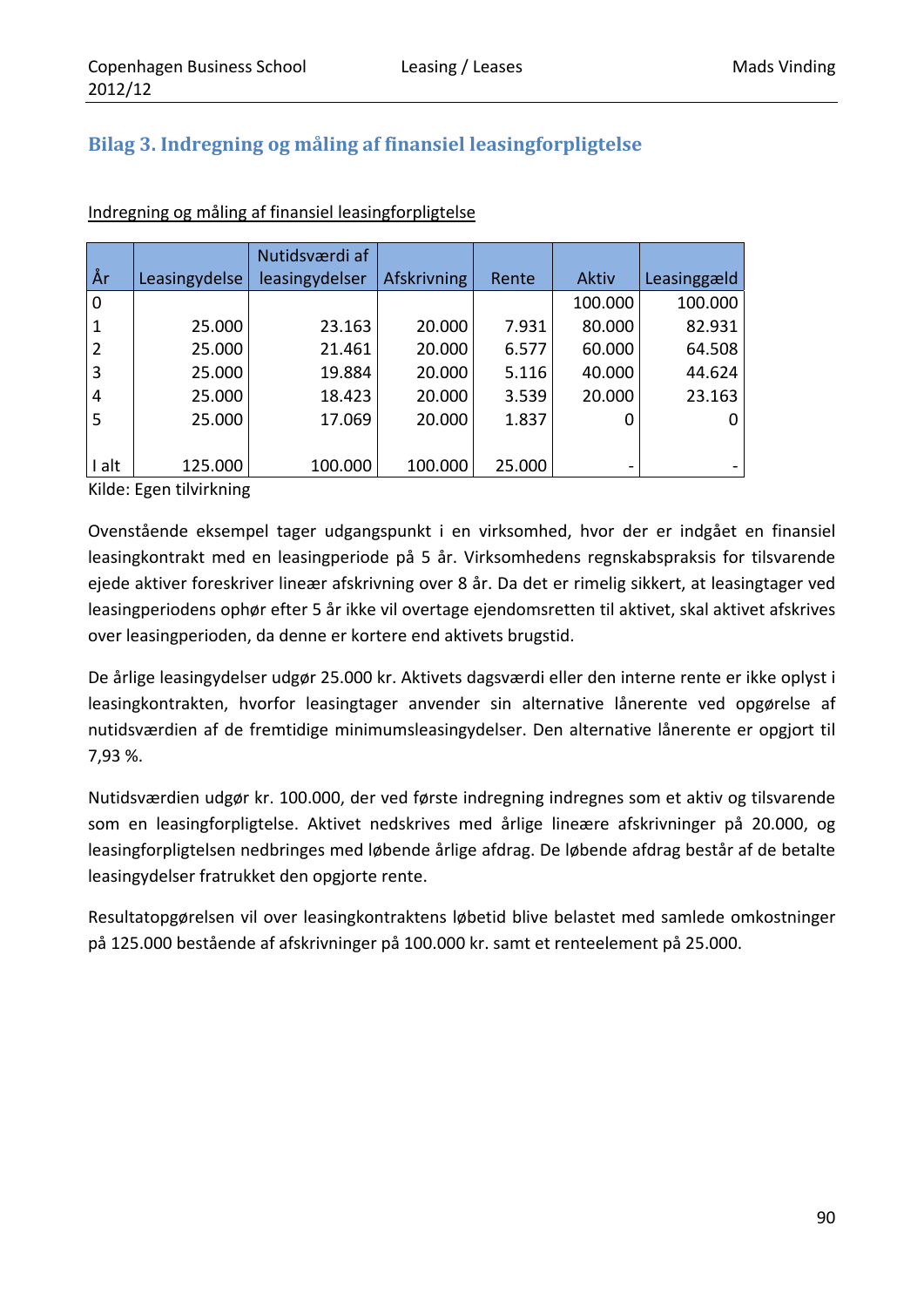## **Bilag 4 Oplysningskrav i IAS 17**

### Oplysningskrav i IAS 17 (finansielle leasingaftaler)

| Nr.            | Oplysningskrav                                                                                                                                                                                                                                            |  |  |  |  |  |  |  |  |
|----------------|-----------------------------------------------------------------------------------------------------------------------------------------------------------------------------------------------------------------------------------------------------------|--|--|--|--|--|--|--|--|
| 1              | Den regnskabsmæssige værdi af finansielt leasede aktiver ved<br>regnskabsårets afslutning for hver gruppe af aktiver.                                                                                                                                     |  |  |  |  |  |  |  |  |
| $\overline{2}$ | Afstemning af de fremtidige minimumsleasingydelser<br>og<br>nutidsværdien af disse, herunder oplysning om fremtidige<br>minimumsleasingydelser og disses forfald indenfor følgende<br>perioder:<br>- inden for 1 år<br>- mellem 1 og 5 år<br>- efter 5 år |  |  |  |  |  |  |  |  |
| 3              | Betingede lejeydelser indregnet som omkostning i<br>regnskabsåret                                                                                                                                                                                         |  |  |  |  |  |  |  |  |
| 4              | Minimumsfremlejeydelser, som forventes modtaget som følge<br>af uopsigelige fremlejekontrakter                                                                                                                                                            |  |  |  |  |  |  |  |  |
| 5              | Beskrivelse af de væsentligste leasingaftaler, herunder:<br>- grundlag for opgørelse af betingede lejeydelser<br>- tilstedeværelse af købsretter m.v.<br>- begrænsninger i dispositionsrettigheder, øvrige begrænsning<br>m.v.                            |  |  |  |  |  |  |  |  |

Kilde: Egen tilvirkning på baggrund af IAS 17, afsnit 31

### Oplysningskrav i IAS 17 (operationelle leasingaftaler)

| Nr.           | Oplysningskrav                                                                                                                                                                                                                 |  |  |  |  |  |  |  |  |  |  |  |  |
|---------------|--------------------------------------------------------------------------------------------------------------------------------------------------------------------------------------------------------------------------------|--|--|--|--|--|--|--|--|--|--|--|--|
| 1             | De fremtidige minimumsleasingydelser for hver af følgende<br>perioder:<br>- inden for 1 år<br>- mellem 1 og 5 år<br>- efter 5 år                                                                                               |  |  |  |  |  |  |  |  |  |  |  |  |
| $\mathcal{P}$ | Minimumsfremlejeydelser, som forventes modtaget som følge<br>af uopsigelige fremlejekontrakter                                                                                                                                 |  |  |  |  |  |  |  |  |  |  |  |  |
| 3             | Oplysning om leasingomkostninger indregnet i regnskabsåret<br>med separat angivelse af:<br>minimumsleasingydelser<br>betingede lejeydelser<br>fremlejeydelser                                                                  |  |  |  |  |  |  |  |  |  |  |  |  |
| 4             | Beskrivelse af de væsentligste leasingaftaler, herunder:<br>- grundlag for opgørelse af betingede lejeydelser<br>- tilstedeværelse af købsretter m.v.<br>- begrænsninger i dispositionsrettigheder, øvrige begrænsning<br>m.v. |  |  |  |  |  |  |  |  |  |  |  |  |

Kilde: Egen tilvirkning på baggrund af IAS 17, afsnit 31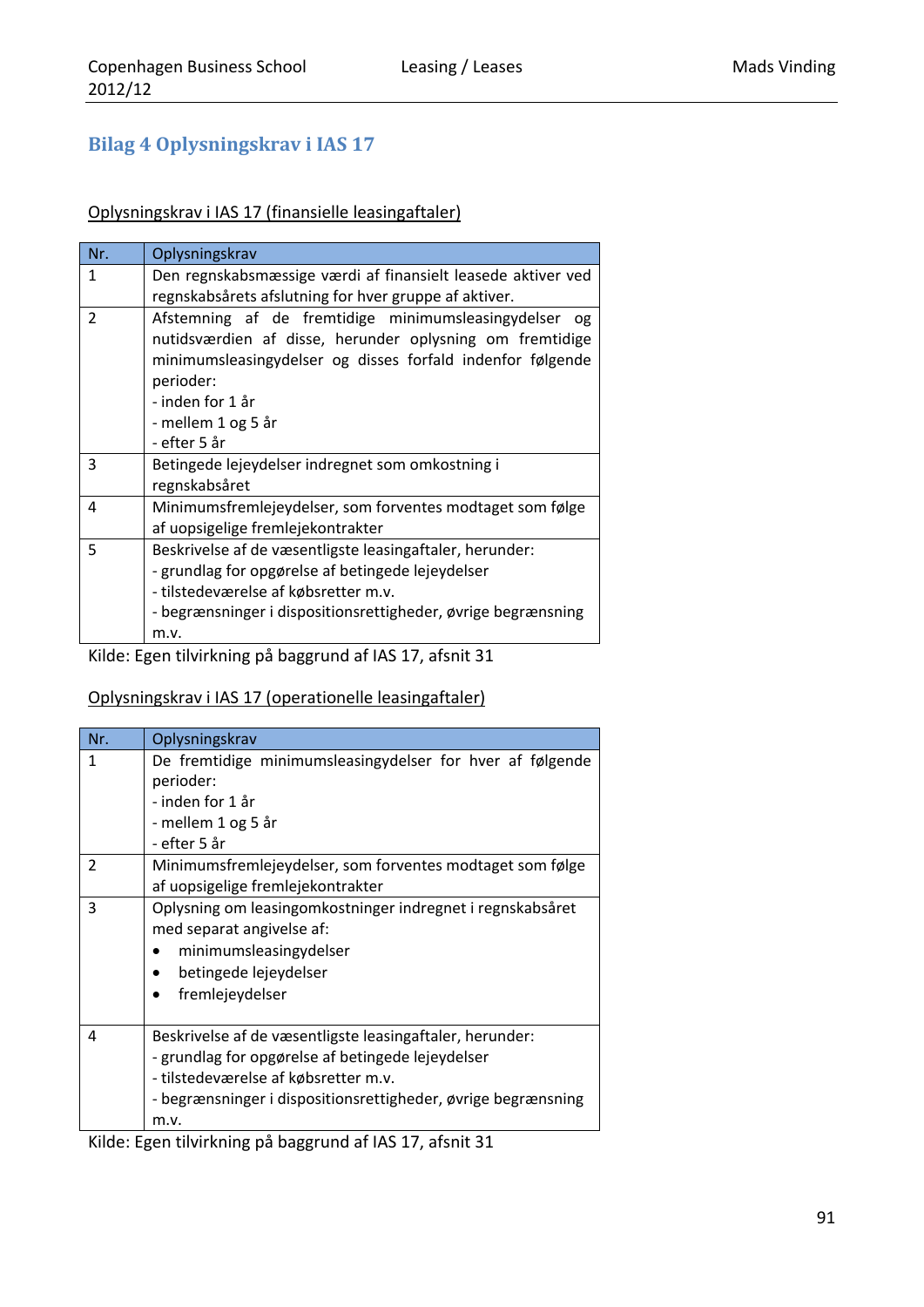## **Bilag 5 Indregning af operationel leasing**

### Indregning af operationel leasing

| År             | Leasingydelse | Leasinggæld<br>(ikke<br>indregnet) |
|----------------|---------------|------------------------------------|
| 0              |               | 125.000                            |
| 1              | 25.000        | 100.000                            |
| $\overline{2}$ | 25.000        | 75.000                             |
| 3              | 25.000        | 50.000                             |
| 4              | 25.000        | 25.000                             |
| 5              | 25.000        |                                    |
|                |               |                                    |
| alt            | 125.000       |                                    |

Kilde: Egen tilvirkning

Ved anvendelse af de samme forudsætninger som fra eksemplet i bilag 3 vil indregning af en tilsvarende leasingaftale klassificeret som operationel leasing se ud som ovenstående.

Leasingtager vil ved kontraktens indgåelse få en forpligtelse til at betale de løbende leasingydelser over leasingkontraktens løbetid, samlet set 125.000 kr. Da der er tale om en operationel leasingaftale, indregnes forpligtelsen ikke i den finansielle rapportering, og der indregnes intet aktiv. De årlige leasingydelser vil blive indregnet som en årlig omkostning på 25.000 kr. i 5 regnskabsår. Resultatopgørelsen vil dermed, ligesom ved den finansielle leasingkontrakt, blive belastet med omkostninger for 125.000 kr. over leasingkontraktens løbetid.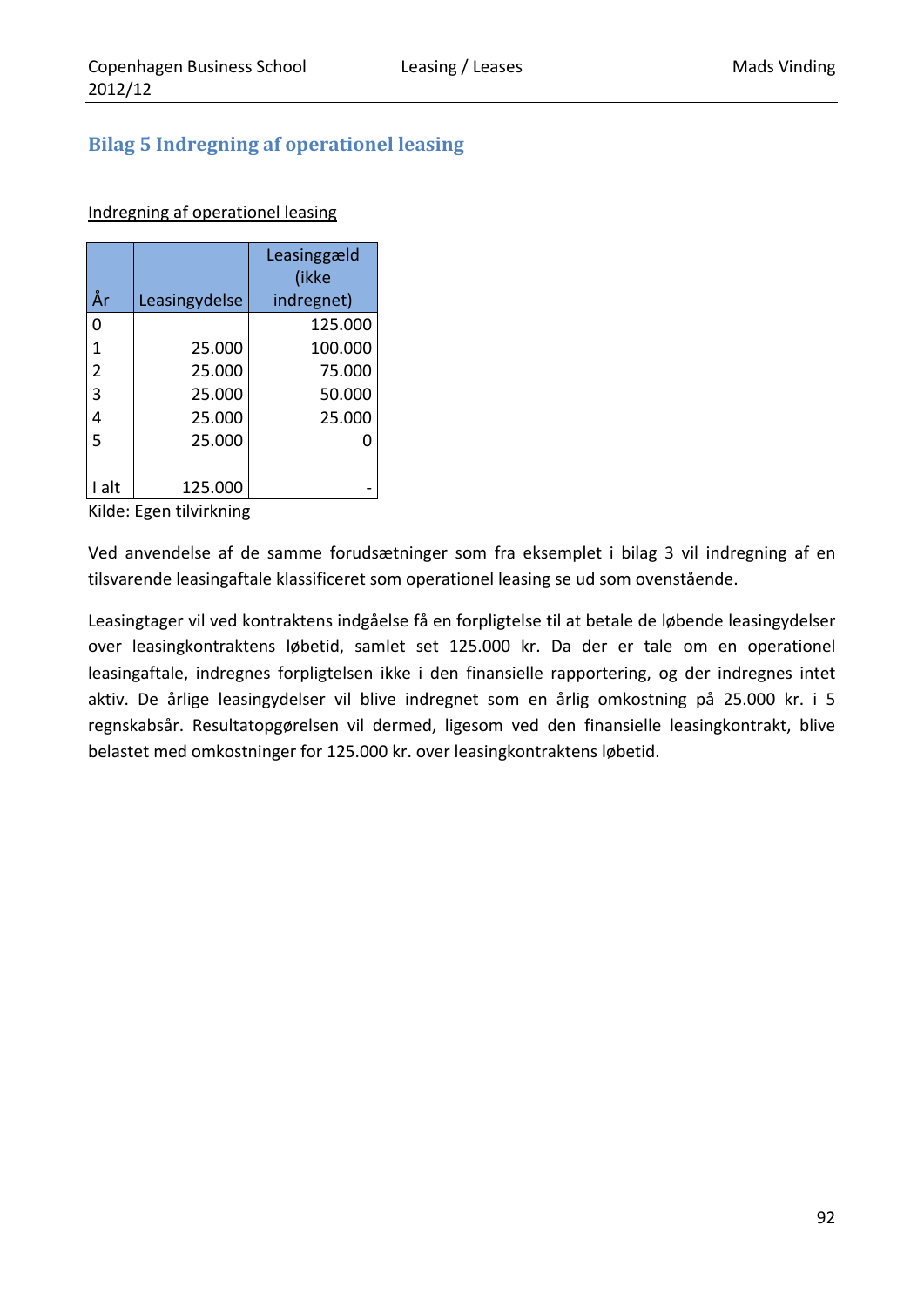## **Bilag 6. Beregning af nutidsværdi ved forskellige diskonteringssatser**

Nedenfor ses nutidsværdien af minimumsleasingydelserne for en 10‐årig leasingaftale med årlige leasingydelser på 100.000 kr. Nutidsværdien er beregnet for 3 forskellige scenarier, en velkonsolideret virksomhed med en lav lånerente på 5 % (A), en mindre velkonsolideret virksomhed med en lånerente på 8 % (B) samt ved anvendelse af den interne rente, såfremt det antages, at aktivets dagsværdi er 750.000 kr. (C). Der er ingen optioner på køb af det leasede aktiv eller forlængelse af leasingperioden i leasingkontrakten.

I det konkrete tilfælde vil nutidsværdien af de fremtidige minimumsleasingydelser i scenarie A udgøre 103 % af dagsværdien, mens scenarie B vil udgøre 89 % af dagsværdien. I det konkrete tilfælde vil enslydende leasingkontrakter, jf. indikation 4, blive betragtet som finansiel leasing for virksomhed A, hvorimod der for virksomhed B vil være tale om en operationel leasingkontrakt.

### Nutidsværdi ved anvendelse af forskellige diskonteringsrenter

| År        |         |         |         |         | 4       |         |         |         |         |         | 10      |
|-----------|---------|---------|---------|---------|---------|---------|---------|---------|---------|---------|---------|
| Ydelse    |         | 100.000 | 100.000 | 100.000 | 100.000 | 100.000 | 100.000 | 100.000 | 100.000 | 100.000 | 100.000 |
| A (5,0 %) | 772.173 | 95.238  | 90.703  | 86.384  | 82.270  | 78.353  | 74.622  | 71.068  | 67.684  | 64.461  | 61.391  |
| B (8,0 %) | 671.008 | 92.593  | 85.734  | 79.383  | 73.503  | 68.058  | 63.017  | 58.349  | 54.027  | 50.025  | 46.319  |
| C(5,6%)   | 750.000 | 94.693  | 89.668  | 84.909  | 80.403  | 76.136  | 72.095  | 68.269  | 64.646  | 61.215  | 57.967  |

Kilde: Egen tilvirkning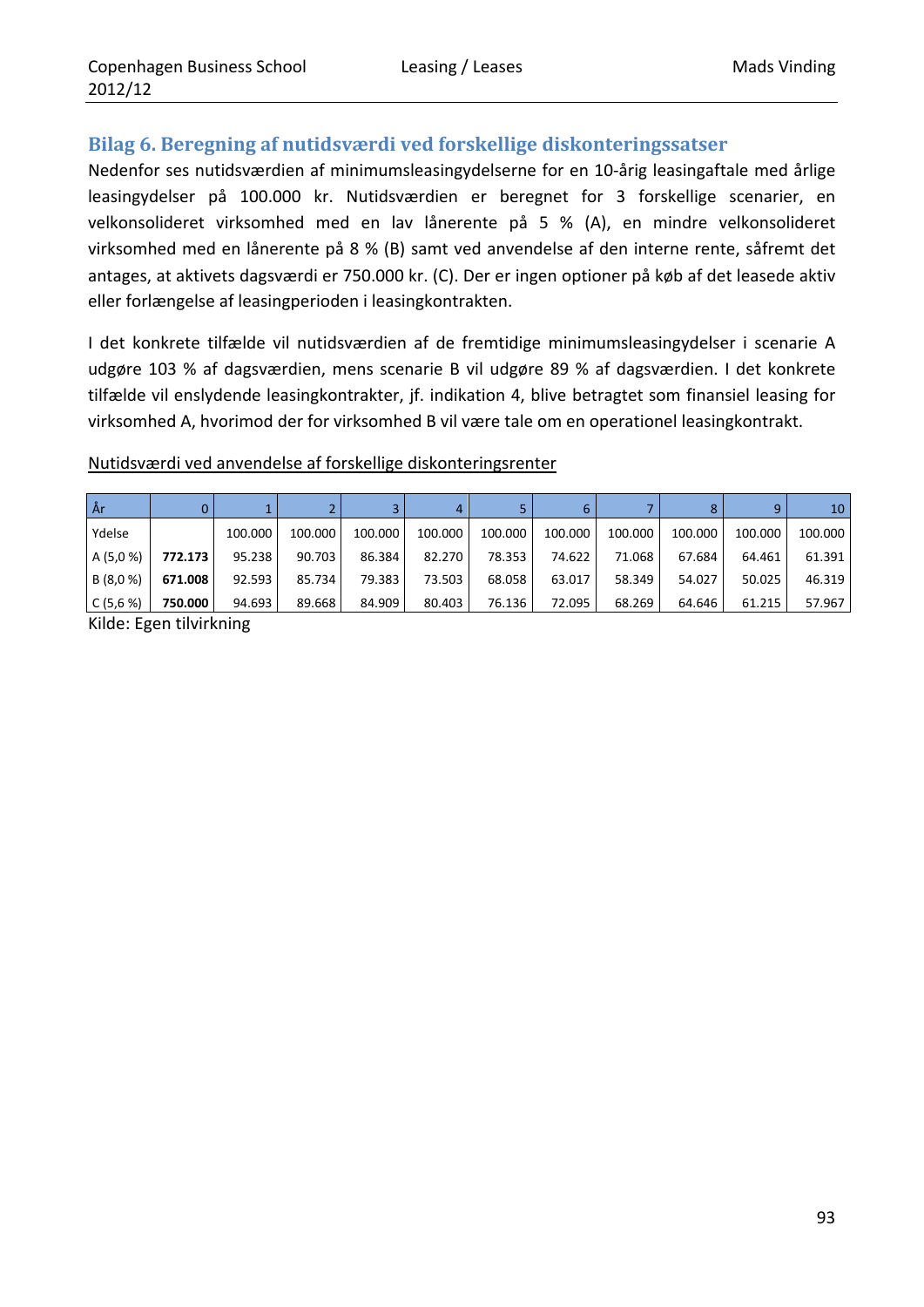## **Bilag 7. SLE model ved ulige betalinger**

Nedenstående figur viser indregning og måling ved anvendelse af SLE modellen, hvor leasingydelserne ikke forfalder med årligt lige store betalinger. Beregningen er baseret på det i figur 13 anvendte eksempel med eneste forskel at leasingydelserne ikke forfalder med 100 hvert år, men med henholdsvis 80, 90, 100, 110 og 120 i de 5 år.

|        |          | Nutidsværdi    |       |                    |            |                |                  |
|--------|----------|----------------|-------|--------------------|------------|----------------|------------------|
|        | Leasing- | af             |       |                    | Leasing-   |                | Leasing-         |
| År     | ydelse   | leasingydelser | Rente | <b>Afskrivning</b> | omkostning | Aktiv          | gæld             |
|        |          | 429            |       |                    |            | 429            | 429              |
|        | 80       | 76             | 21    | 79                 | 100        | 350            | 370              |
| ◠<br>∠ | 90       | 82             | 19    | 81                 | 100        | 269            | 299              |
| 3      | 100      | 86             | 15    | 85                 | 100        | 184            | 214              |
| 4      | 110      | 90             | 11    | 89                 | 100        | 94             | 114              |
| 5      | 120      | 94             | 6     | 94                 | 100        | $\overline{0}$ | $\boldsymbol{0}$ |
|        |          |                |       |                    |            |                |                  |
| I alt  | 500      | 429            | 71    | 429                | 500        | -              |                  |

Kilde: Egen tilvirkning

Eksemplet er det samme som anvendt i afsnit ### med den enkelte forskel, at leasingydelserne ikke er konstante over hele leasingperioden.

Der er tale om en 5 årig leasingkontrakt med samlede leasingydelser over leasingperioden på 500. Den årlige leasingomkostninger beregnes som et gennemsnit til 100. Leasinggælden måles til amortiseret kostpris mens right‐of‐use aktivet måles således, at der skabes balance mellem den faktisk betalte leasingydelse og den indregnede leasingomkostning på 100.

Det ses af ovenstående, at ved ikke konstante leasingydelser over leasingperioden, vil ROU aktivet og leasingforpligtelsen ikke have den samme værdi ved udgangen af en periode.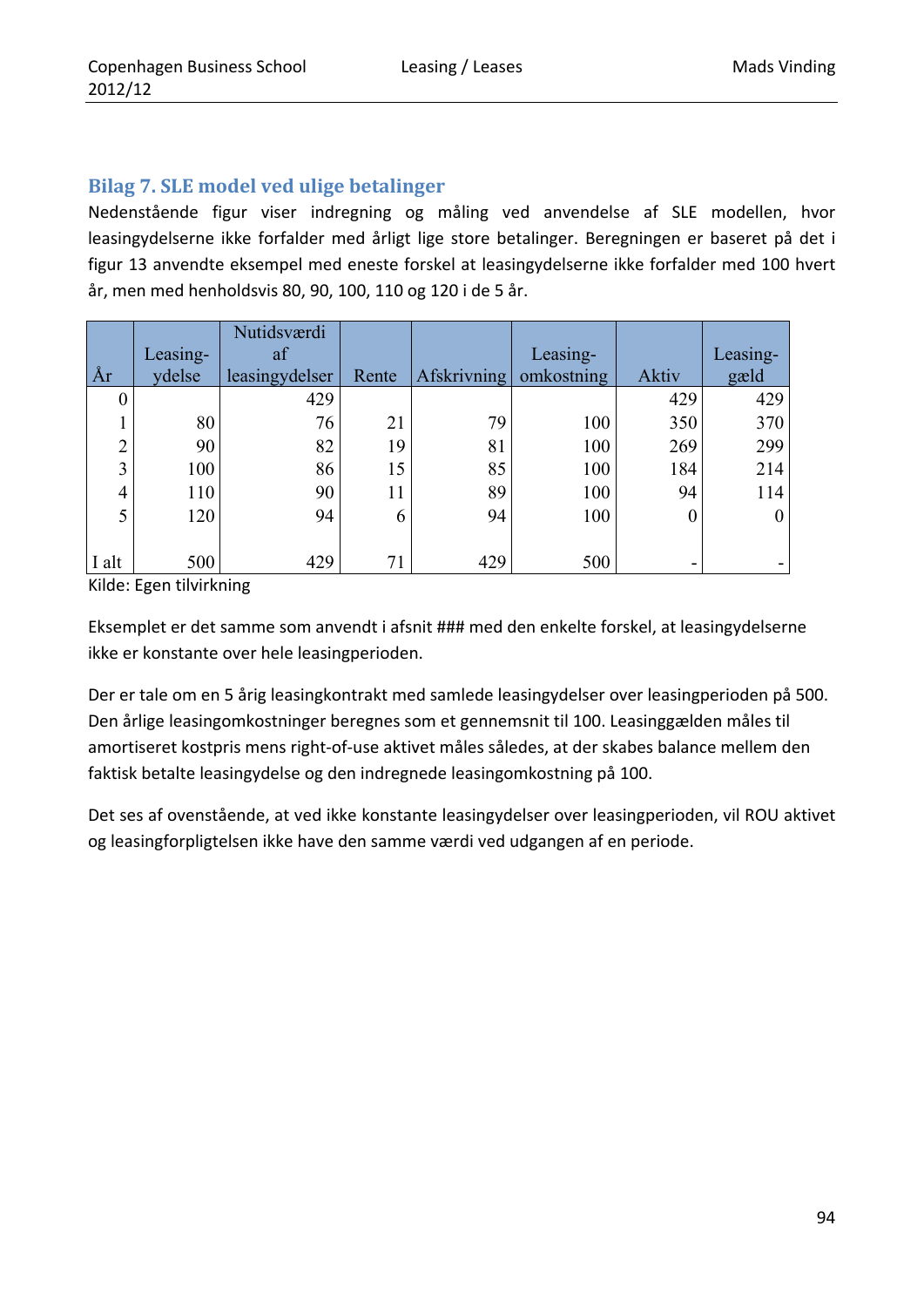## **Bilag 8 ‐ Resultat af empirisk analyse**

# **Bilag 8.1 ‐ Resultat af kapitalisering af operationelle leasingforpligtelser.**

Resultat af kapitalisering af operationelle leasingforpligtelser:

| Virksomhed           | Mimimums-<br>leasingydelser<br>operationelle<br>leasing-<br>forpligtelser | Estimeret<br>forfaldstid<br>år | Estimeret<br>rente | Nutidsværdi<br>operationelle<br>leasing-<br>forpligtelser |
|----------------------|---------------------------------------------------------------------------|--------------------------------|--------------------|-----------------------------------------------------------|
| A.P. Møller          |                                                                           |                                |                    |                                                           |
| Mærsk                | 93.692                                                                    | 12                             | 5%                 | 73.243                                                    |
| Carlsberg            | 1.899                                                                     | 8                              | 6%                 | 1.582                                                     |
| Chr. Hansen          | 8                                                                         | 7                              | 3%                 |                                                           |
| Coloplast            | 465                                                                       | $\overline{7}$                 | 6%                 | 401                                                       |
| <b>DSV</b>           | 5.102                                                                     | 9                              | 4%                 | 4.393                                                     |
| <b>GN Store Nord</b> | 253                                                                       | 8                              | 3%                 | 232                                                       |
| Lundbeck             | 549                                                                       | 8                              | 5%                 | 472                                                       |
| <b>NKT</b>           | 814                                                                       | 10                             | 6%                 | 657                                                       |
| Novo Nordisk         | 5.012                                                                     | 11                             | $1\%$              | 4.799                                                     |
| Novozymes            | 267                                                                       | 10                             | 4%                 | 228                                                       |
| Pandora              | 760                                                                       | 8                              | 5%                 | 657                                                       |
| <b>TDC</b>           | 8.438                                                                     | 20                             | 3%                 | 6.583                                                     |
| Vestas               | 179                                                                       | 8                              | 3%                 | 161                                                       |
| William Demant       | 491                                                                       | 9                              | 3%                 | 444                                                       |

### **Bilag 8.2 ‐ Resultat af analyse ved anvendelse af SLE‐metoden**

Se vedlagte oversigt med resultatet af den empiriske analyse specificeret pr. virksomhed.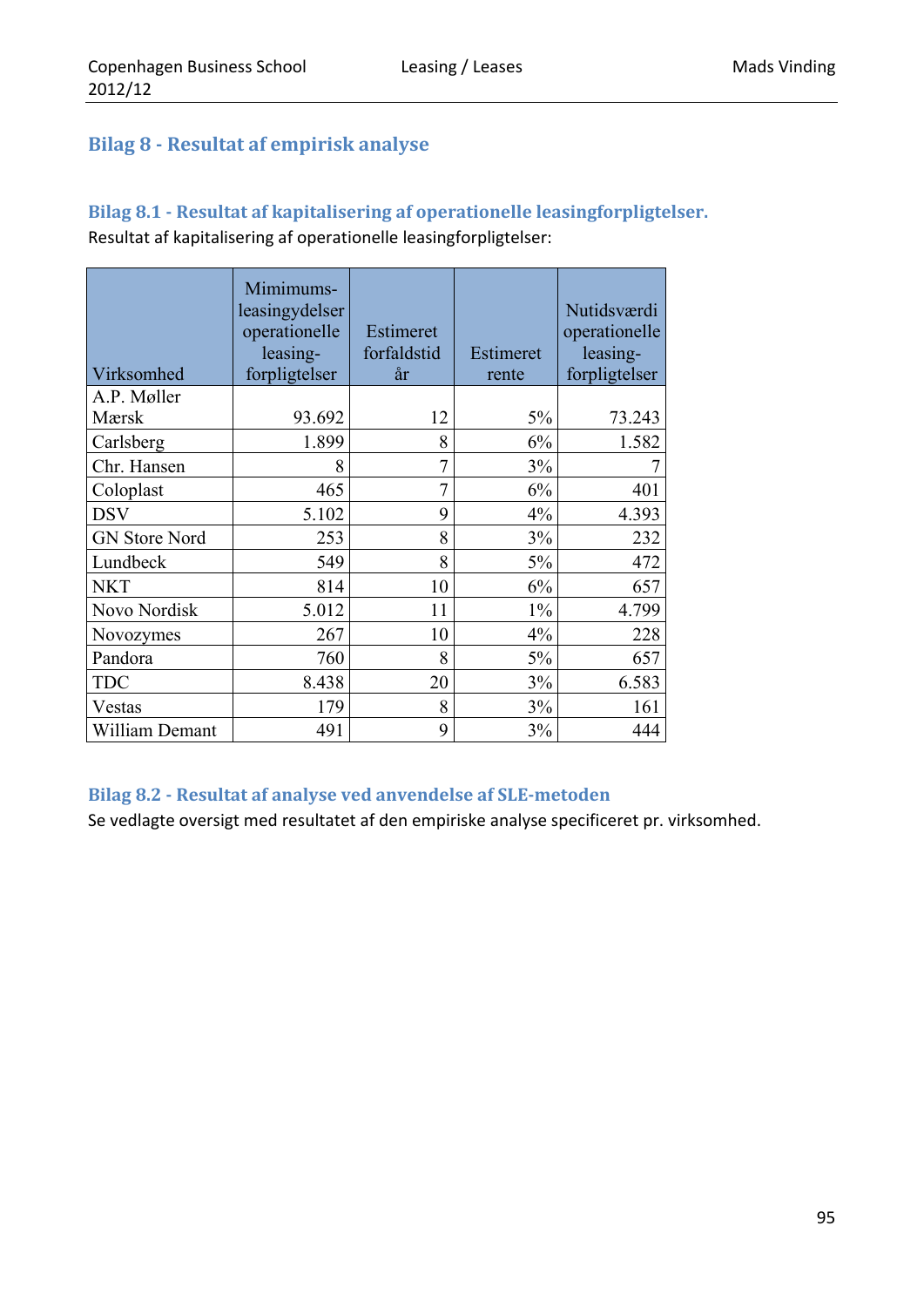#### **Bilag 8.2 - Resultat af analyse**

|                    | <b>Hovedtal</b>    |               |              |         | Oprindelige hovedtal |                    |                                |        |               |        |              | Nye hovedtal |                                |                                |         |                    |                |          | <b>Ændring</b>   |                                             |                |                |
|--------------------|--------------------|---------------|--------------|---------|----------------------|--------------------|--------------------------------|--------|---------------|--------|--------------|--------------|--------------------------------|--------------------------------|---------|--------------------|----------------|----------|------------------|---------------------------------------------|----------------|----------------|
|                    |                    |               |              |         |                      |                    |                                | Netto  |               |        |              |              |                                |                                | Netto   |                    |                |          |                  |                                             |                | $\Delta$ Netto |
|                    |                    |               |              |         |                      | Gennemsnitlig      | Egenkapital inkl. rentebærende |        |               |        |              |              | Gennemsnitlig                  | Egenkapital inkl. rentebærende |         |                    |                |          |                  | $\Delta$ Gennemsnitlig $\Delta$ Egenkapital |                | rentebærende   |
| Virksomhed         |                    | <b>EBITDA</b> | <b>EBITA</b> | Aktiver |                      | investeret kapital | minoriteter                    | gæld   | <b>EBITDA</b> |        | <b>EBITA</b> | Aktiver      | investeret kapital minoriteter |                                | gæld    | $\triangle$ EBITDA | $\Delta$ EBITA |          | $\Delta$ Aktiver | investeret kapital inkl. minoriteter        |                | gæld           |
| A.P. Møller Mærsk  | Transport          |               | 78.506       | 50.830  | 404.74               | 319.177            | 207.935                        | 111.24 |               | 78.506 | 50.830       | 478.353      | 392.787                        | 207.935                        | 184.852 |                    |                |          | 18%              |                                             | $0\%$          | 66%            |
| Carlsberg          | Produktion         |               | 14.715       | 10.870  | 147.714              | 117.658            | 71.629                         | 32.460 |               | 14.715 | 10.870       | 149.296      | 119.240                        | 71.629                         | 34.042  |                    |                |          |                  |                                             | 0 <sup>0</sup> | 5%             |
| Chr. Hansen        | <b>Biotek</b>      |               | ാല           | 202     | 1.353                | 1.150              | 644                            |        |               | 202    |              | 1.360        | 1.157                          | 644                            |         |                    |                |          |                  |                                             |                | 2%             |
| Coloplast<br>DSV   | <b>Health Care</b> |               | 3.108        | 2.757   | 9.218                | 6.326              | 4.478                          |        |               | 3.108  | 2.757        | 9.619        | 6.727                          | 4.478                          | 940     |                    |                |          |                  |                                             |                | 74%            |
|                    | Transport          |               | 2.975        | 2.426   | 22.734               | 12.538             | 5.309                          | 6.585  |               | 2.975  | 2.426        | 27.127       | 16.931                         | 5.309                          | 10.978  |                    |                |          | 19%              |                                             | 0%             | 67%            |
| GN Store Nord      | Produktion         |               | 1.475        | 1.284   | 11.18                | 7.789              | 6.878                          | 1.26   |               | 1.475  | 1.284        | 11.413       | 8.021                          | 6.878                          | 1.501   |                    |                | $\Omega$ | $\Omega$         |                                             | 0 <sup>0</sup> | 18%            |
| Lundbeck           | Health Care        |               | 4.628        | 4.121   | 20.534               | 13.868             | 12.776                         | 1.89   |               | 4.628  | 4.121        | 21.006       | 14.340                         | 12.776                         | 2.367   |                    |                |          |                  |                                             | 0 <sup>0</sup> | 25%            |
| <b>NKT</b>         | Produktion         |               | 1.003        | 605     | 13.439               | 8.357              | 4.066                          | 4.429  |               | 1.003  | 605          | 14.096       | 9.014                          | 4.066                          | 5.086   |                    |                |          |                  |                                             | 0%             | 15%            |
| Novo Nordisk       | Health Care        |               | 25.111       | 22.606  | 64.698               | 22.406             | 37448                          | 2.34:  |               | 25.111 | 22.606       | 69.491       | 27.199                         | 37448                          | 7.138   | $0\%$              |                | $\Omega$ |                  | 21%                                         | $0\%$          | 204%           |
| Novozymes          | <b>Biotek</b>      |               | 3.126        | 2.558   | 13.842               | 9.013              | 8.824                          | 1.01   |               | 3.126  | 2.558        | 14.070       | 9.241                          | 8.824                          | 1.247   |                    |                |          |                  |                                             | 0%             | 22%            |
| Pandora            | Produktion         |               | 2.281        | 2.058   | 8.05                 | 5.791              | 5.411                          |        |               | 2.281  | 2.058        | 8.708        | 6.448                          | 5.411                          | 866     |                    |                |          |                  |                                             | 0%             | 314%           |
| <b>TDC</b>         | Service            |               | 10.940       | 8.237   | 65.16:               |                    | 22.244                         | 21.01  |               | 10.940 | 8.237        | 71.748       |                                | 22.244                         | 27.596  |                    |                |          | 10%              |                                             |                | 31%            |
| Vestas             | Produktion         |               | 30           |         | 7.689                | 3.136              | 2.576                          |        | -990          | 305    | -68          | 7.850        | 3.297                          | 2.576                          | 1.151   |                    |                |          |                  |                                             | 0 <sup>0</sup> | 16%            |
| William Demant     | Produktion         |               | 1.942        | 1.755   | 7.646                |                    | 3.304                          | 1.54   |               | 1.942  | 1.755        | 8.090        |                                | 3.304                          | 1.992   |                    |                |          |                  |                                             | 0 <sup>0</sup> | 29%            |
| Simpelt gennemsnit |                    |               |              |         |                      |                    |                                |        |               |        |              |              |                                |                                |         |                    | $0\%$          | $0\%$    | 6%               | 10%                                         | 0%             | 64%            |

|                      | <b>Nøgletal</b> |                    |                | Oprindelige nøgletal |                             |     |                              |                                    |            | Nye nøgletal |                             |      |                                                        | <b>Endring</b>        |        |                       |                             |                 |                                       |
|----------------------|-----------------|--------------------|----------------|----------------------|-----------------------------|-----|------------------------------|------------------------------------|------------|--------------|-----------------------------|------|--------------------------------------------------------|-----------------------|--------|-----------------------|-----------------------------|-----------------|---------------------------------------|
| Virksomhed           |                 | EBITDA-margin ROIC | <b>ROE</b>     |                      | Finansiel gearing Soliditet |     | Nettorentebærend             | e gæld / EBITDA EBITDA-margin ROIC | <b>ROE</b> |              | Finansiel gearing Soliditet |      | Nettorentebærend<br>e gæld / EBITDA EBITDA-margin ROIC |                       |        | <b>ROE</b>            | Finansiel gearing Soliditet |                 | Nettorentebærend<br>$e$ gæld / EBITDA |
| A.P. Møller Mærsk    | Transport       |                    | 16%            |                      |                             | 48% |                              | 0,24                               | 13%        |              | 89%                         | 41%  |                                                        | $0\%$                 | $-19%$ | $0\%$                 | 66%                         | $-15%$          | 66%                                   |
| Carlsberg            | Produktion      | 02                 | 0 <sup>0</sup> |                      | 45%                         |     |                              | 0.23                               | 9%         |              | 48%                         | 44%  | 2.31                                                   |                       |        | 0%                    |                             |                 | .5%                                   |
| Chr. Hansen          | <b>Biotek</b>   | 032                | 18%            | 20%                  | 54%                         | 47% | 1.72                         | 0.32                               | 17%        | 20%          | 55%                         | 47%  | 176                                                    | $\Omega$ <sup>0</sup> |        | 0%                    |                             |                 | 2%                                    |
| Coloplast            | Health Care     | 0 <sup>3</sup>     | 44%            | 46%                  | 12%                         | 49% | 0.17                         | 0.31                               | 41%        | 46%          | 21%                         | 47%  | 0.30                                                   | $0\%$                 | $-6\%$ | $0\%$                 | 74%                         | $-4\%$          | 74%                                   |
| <b>DSV</b>           | Transport       | 0.07               | 19%            | 24%                  | 124%                        | 23% | 221<br>$\angle$ . $\angle$ . | 0.07                               | 14%        | 24%          | 207%                        | 19%  | 2.60                                                   | 0%                    | $-26%$ | 0%                    | 67%                         | $-16%$          | 67%                                   |
| <b>GN</b> Store Nord | Produktion      | 0.27               | 16%            | 13%                  | 18%                         | 62% | 0.86                         | 0,27                               | 16%        | 13%          | 22%                         | -60% | 1 0 2                                                  | $0\%$                 | $-3\%$ | $0\%$                 | 18%                         | $-2%$           | 18%                                   |
| Lundbeck             | Health Care     | 0.29               | 30%            | 19%                  | 15%                         | 62% | 0.41                         | 0,29                               | 29%        | 19%          | 19%                         | 61%  | 0.51                                                   | $0\%$                 | $-3\%$ | $0\%$                 | 25%                         | $-2%$           | 25%                                   |
| <b>NKT</b>           | Produktion      | 0.06               | $\sim$         |                      | 109%                        | 30% |                              | 0,06                               | 70.        |              | 125%                        | 29%  | 5,07                                                   | 0%                    | 70/    | 0%                    | 15%                         | $-5^{\circ}$    | 15%                                   |
| Novo Nordisk         | Health Care     | 0.38               | 101%           | 46%                  |                             | 58% | 0.09                         | 0.38                               | 83%        | 46%          | 19%                         | 54%  | 0.28                                                   | 0%                    | $-18%$ | 0%                    | 204%                        | 70/<br>$-1^{9}$ | 204%                                  |
| Novozymes            | Biotek          | 0.30               | 28%            | 22%                  | 12%                         | 64% | 0.33                         | 0,30                               | 28%        | 22%          | 14%                         | 63%  | 0.40                                                   | 0%                    | $-2\%$ | $0\%$                 | 22%                         | 20'<br>$-Z$     | 22%                                   |
| Pandora              | Produktion      | 034                | 36%            | 42%                  |                             | 67% | 0.09                         | 0.34                               | 32%        | 42%          | 16%                         | 62%  | 0.38                                                   | 0%                    | $-10%$ | $0\%$                 | 314%                        | $-8%$           | 314%                                  |
| <b>TDC</b>           | Service         | $\Omega$           |                | 13%                  | 94%                         | 34% |                              | 0.42                               |            | 130          | 124%                        | 31%  | 2.52                                                   | 0 <sup>0</sup>        |        | $\Omega$ <sup>0</sup> |                             |                 | 31%                                   |
| Vestas               | Produktion      | -0.05              |                | -6%                  | 38%                         | 34% |                              | 0.05                               |            | $-6\%$       | 45%                         | 33%  | 3.77                                                   | 0%                    |        | $0\%$                 | 16%                         |                 | 16%                                   |
| William Demant       | Produktion      | 0,24               |                | 42%                  | 47%                         | 43% | 0,80                         | 0,24                               |            | 42%          | 60%                         | 41%  | 1,03                                                   | 0 <sup>0</sup>        |        | 0%                    | 29%                         | $-5^{\circ}$    | 29%                                   |
| Simpelt gennemsnit   |                 | 0,2                |                | 21%                  |                             |     |                              | 0.25                               | 24%        |              |                             |      | 1,81                                                   |                       |        |                       | 64%                         |                 | 64%                                   |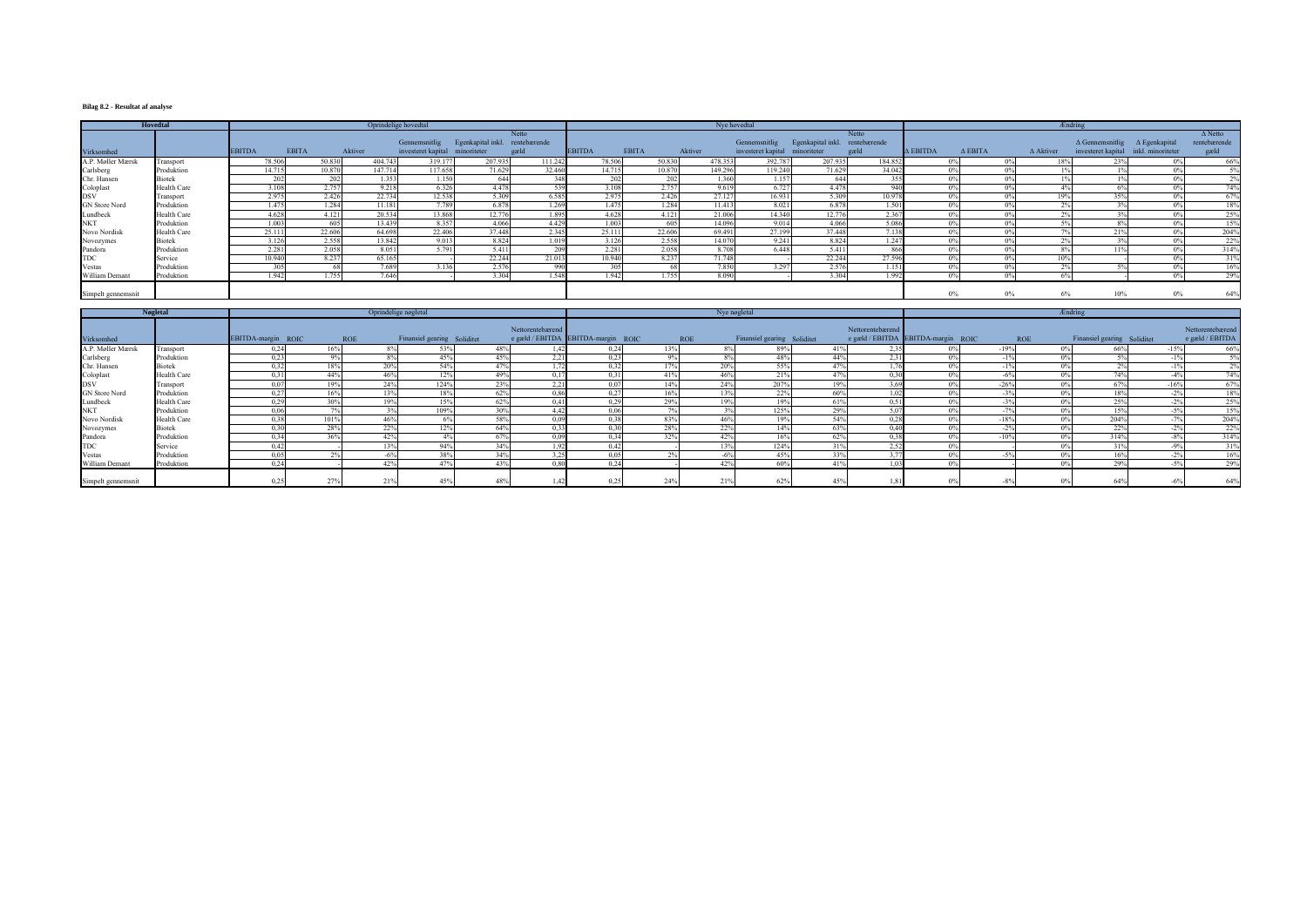## **Bilag 9. Kapitalisering og indregning af operationelle leasingforpligtelser efter IA modellen**

I den empiriske analyse i kapitel 6 i afhandlingen gennemføres analysen under forudsætning af at de operationelle leasingkontrakter ved en kapitalisering og indregning skal måles efter SLE‐ metoden, hvorved det forudsættes, at ROU aktivet og leasingforpligtelsen vil have et 1:1 forhold. Anvendelse af SLE‐metoden medfører endvidere, at der ikke sker noget påvirkning af egenkapitalen eller reklassifikation af omkostninger relateret til leasing.

I det følgende vil metoden for estimering af ROU aktivet og effekten på resultatopgørelsen ved anvendelse af IA‐modellen blive gennemgået samt resultat af den empiriske analyse, såfremt IA‐ modellen skulle finde anvendelse.

### **Bilag 9.1 Estimering af ROU aktivet ved IA‐metoden**

ILW modellen angiver en metode til at fastlægge leasingaktivet på baggrund af den estimerede leasingforpligtelse. Umiddelbart kunne man fristes til at tro at det ikke indregnede leasingaktiv ville være lig med den estimerede ikke indregnede leasingforpligtelse. Da leasingaktivet og leasingforpligtelsen imidlertid har forskellige afskrivnings‐ og afdragsprofiler vil dette ikke være tilfældet. Leasingaktivet vil, sædvanligvis, afskrives lineært med lige store beløb, hvorimod betalinger vedrørende leasingforpligtelsen vil have et renteelement og et afdragselement. Se bl.a. figur ### hvor målingen af en finansiel leasingkontrakt er illustreret.

Afdragsprofilen for en finansiel leasingkontrakt illustreres således:



## Afdragsprofil finansiel leasing

Kilde: Egen tilvirkning baseret på data i figur ###, side ###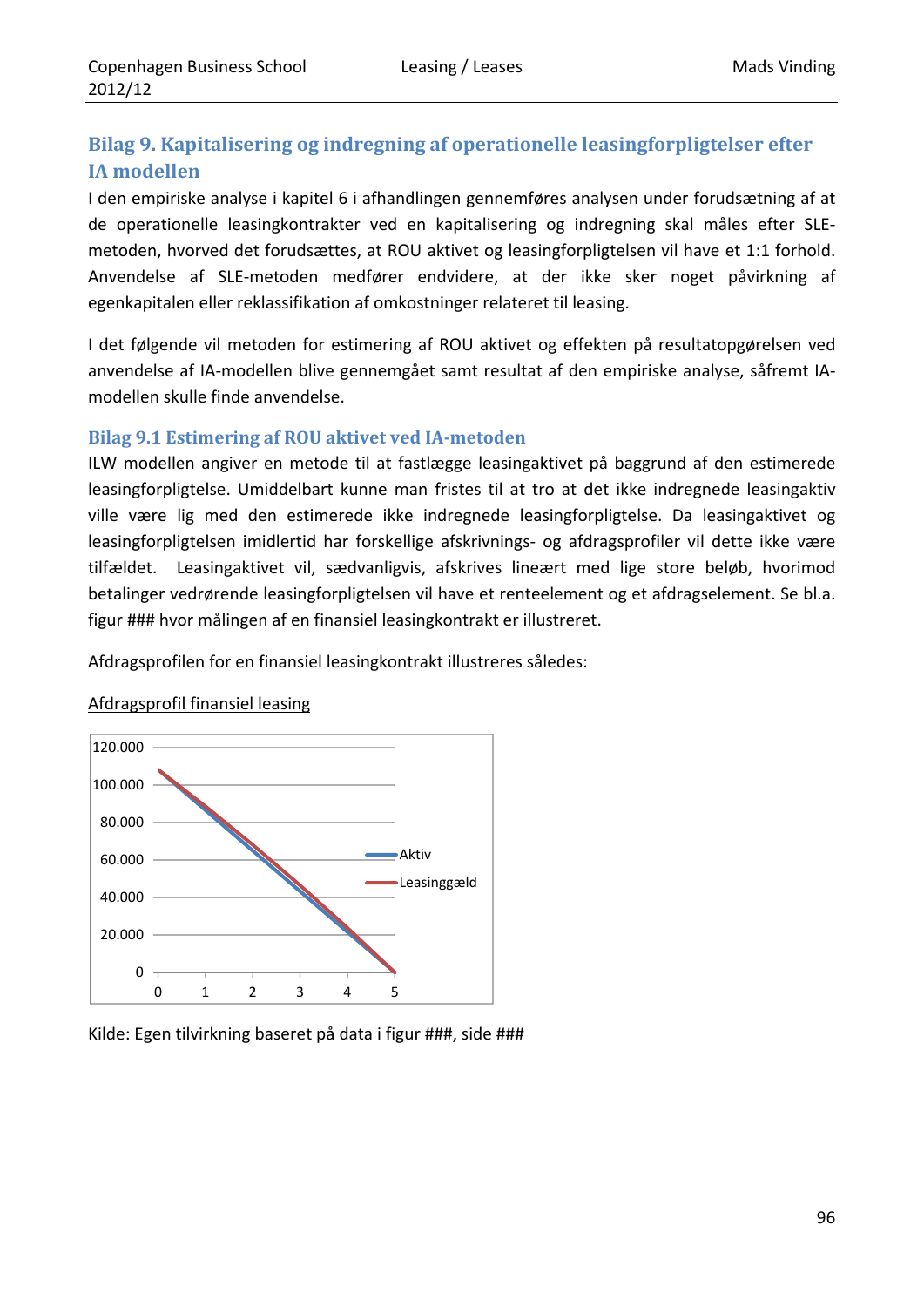<u> 1989 - Johann Barn, mars eta inperiodo</u>

Estimering af det ikke indregnede leasingaktiv afhænger af de fremtidige pengestrømme, lånerenten og aktivets resterende levetid $^1$ . Disse oplysninger vil sædvanligvis ikke være tilgængelige i årsrapporten og herudover vil oplysninger om virksomhedens afskrivningspraksis m.v. kun blive givet på et overordnet niveau og ikke specificeret på enkelte aktiver.

ILW modellen har foretaget et studie, hvori sammenhængen mellem størrelsen på leasingaktivet og leasingforpligtelsen estimeres. Dette studie har krævet anvendelse af en række forudsætninger omkring de ikke indregnede leasingaktiver. Disse forudsætninger omfatter:

**Forudsætning x1:** Alle aktiver afskrives lineært over levetiden.

**Forudsætning x2:** Nutidsværdien af de ikke indregnede leasingaktiver og ikke indregnede leasingforpligtelser er ved kontraktens indgåelse identisk.

**Forudsætning x3:** Værdien af de ikke indregnede leasingaktiver og ikke indregnede leasingforpligtelser er lig 0 efter betaling af sidste leasingydelse.<sup>2</sup>

På baggrund af det foretagne studie finder ILW modellen at leasingaktivet sædvanligvis vil udgøre 60 ‐ 80 % af den ikke indregnede leasingforpligtelse. På baggrund heraf findes det i modellen passende at anvende en tommelfingerregel om en sammenhæng mellem det ikke indregnede leasingaktiv og den ikke indregnede leasingforpligtelse på 70 %.

Tommelfingerreglen er baseret på en anvendt rentesats på 10 % og en levetid på 25 ‐ 30 år, hvoraf det antages at ca. 50 % a f levetiden resterer.

Det vurderes, at tommelfingerreglen om en sammenhæng på 70 % ikke kan finde anvendelse ved den empiriske analyse, da en gennemsnitlig rentesats på 10 % er væsentligt højere, end hvad der er fremkommet ved fastlæggelsen af den ikke indregnede leasingforpligtelse<sup>3</sup>, herudover vurderes levetiden af de leasede aktiver at være sat højt i forhold til de virksomheder, som er udvalgt til analysen.

Estimering af leasingaktivet på baggrund af en "fastsat" procentsats vil medføre en væsentlig usikkerhed, idet at der vil være store forskelle i levetid m.v. blandt de forskellige virksomheder omfattet af den empiriske analyse. Herudover er estimeringen af leasingaktivet baseret på en

 $1$  Imhoff, E. A., Lipe, R.C. & Wright, D. W.; Operating leases: impact of constructive capitalization; Accounting Horizons, 5. Marts 1991, side 55<br><sup>2</sup> Imhoff, E. A., Lipe, R.C. & Wright, D. W.; Operating leases: impact of constructive capitalization; Accounting Horizons,

<sup>5.</sup> Marts 1991, side 56

 $3$  Ved estimering af nutidsværdien af den ikke indregnede leasingforpligtelse er den gennemsnitlige rente på ca. 4 %.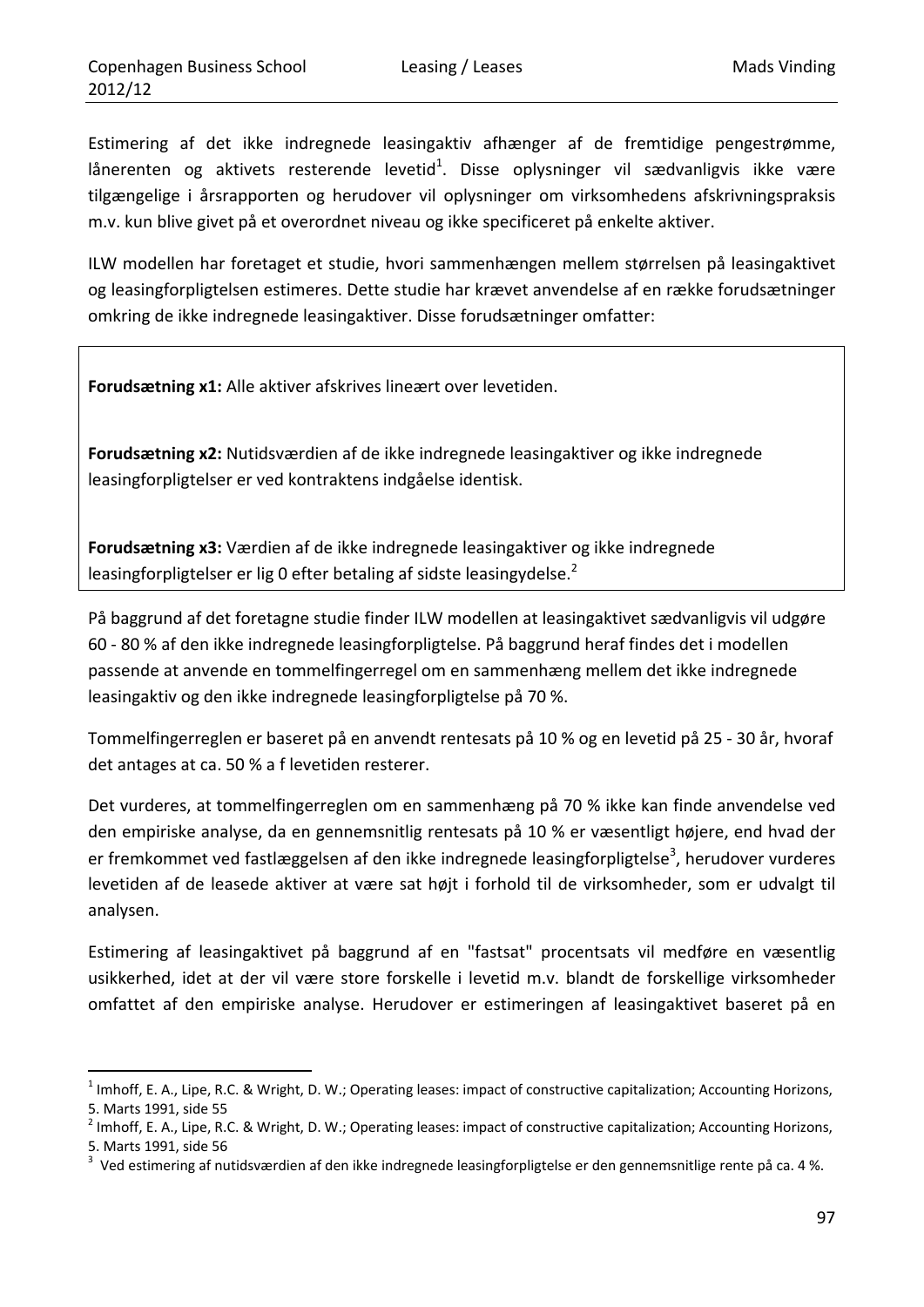række forudsætninger både hvad angår estimering af leasingforpligtelsen og hvad angår estimering af leasingaktivet.

Da en nærmere undersøgelse af sammenhængen mellem den ikke indregnede leasingforpligtelse og det ikke indregnede leasingaktiv vil være for omfattende at udføre er det valgt at anvende en procentsats baseret på ILW modellens studie. Det findes således passende at anvende en sats på 80 %, som ligger i den høje ende af de i studiet fundne sammenhæng, hvorved der forsøges at tage højde for de forhold, der er nævnt ovenfor.

Estimering af de ikke indregnede leasingaktiver for DSV A/S kan dermed foretages jf. nedenfor: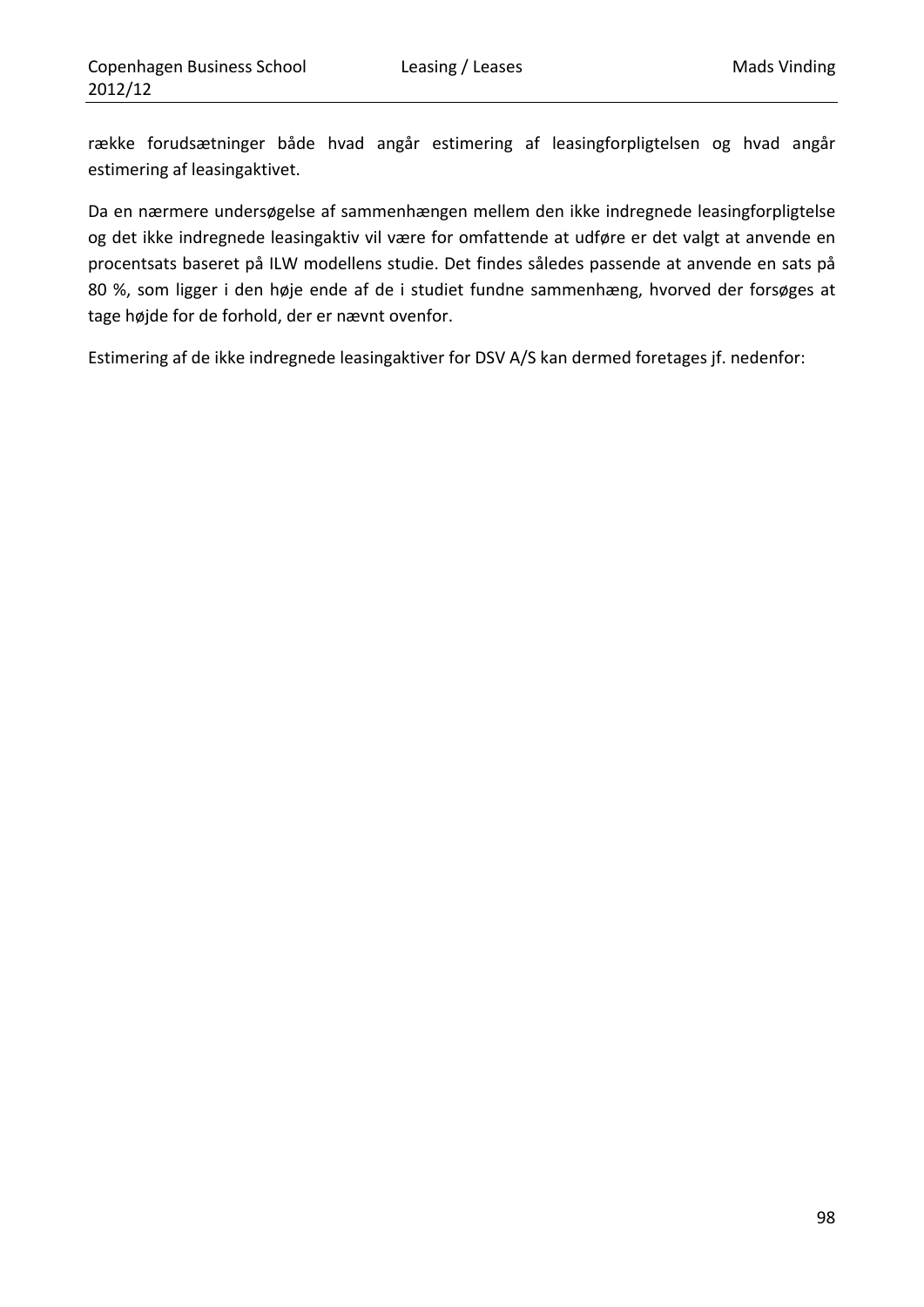### Estimering af ikke indregnet leasingaktiv

| Estimering af ikke indregnet leasingaktiv    |       |
|----------------------------------------------|-------|
| Nutidsværdi af ikke indregnede operationelle |       |
| leasingforpligtelser                         | 4.393 |
| Forhold mellem forpligtelse og gæld          | 80%   |
|                                              |       |
| Ikke indregnet leasingaktiv                  | 3.514 |

Kilde: Egen tilvirkning

### **Bilag 9.2 Estimering af P/L effekt ved IA‐metoden**

Indregning af kapitalisering af leasingforpligtelsen og et tilhørende leasingaktiv vil, udover den direkte effekt på balancen, have en afsmittende effekt på virksomhedens resultatopgørelse (P/L).

Effekten vil dels bestå i en omklassificering af leasingomkostningen og dels en ændring i omkostningsfordelingen over tid.

Omklassificering skyldes, at omkostninger vedrørende operationelle leasingkontrakter indregnes som leasingomkostninger under omkostninger og indgår således i virksomhedens resultat før afskrivninger og renter m.v. (EBITDA). Mens omkostninger relateret til et leasingaktiv indregnes som henholdsvis afskrivninger og renteomkostninger af leasingforpligtelsen, hvorved omkostningerne for leasingaktiver ikke vil være medtaget i EBITDA men først fremkomme senere (længere nede) i resultatopgørelsen.

Effekten på omkostningsfordelingen over tid skyldes, at omkostningerne relaterede til et leasingaktiv, i form af afskrivning og renteomkostninger, vil være større end leasingomkostningen ved operationel leasing i år 1 for dernæst at "dykke" og blive lavere i et senere år.<sup>4</sup> Over hele perioden vil omkostningerne være ens uagtet hvilken metode der anvendes, mens den tidsmæssige fordeling af omkostningerne vil variere.

<u> 1989 - Johann Barn, mars eta inperiodo</u>

 $4$  Se bl.a. figur  $\# \# \#$ , side  $\# \# \#$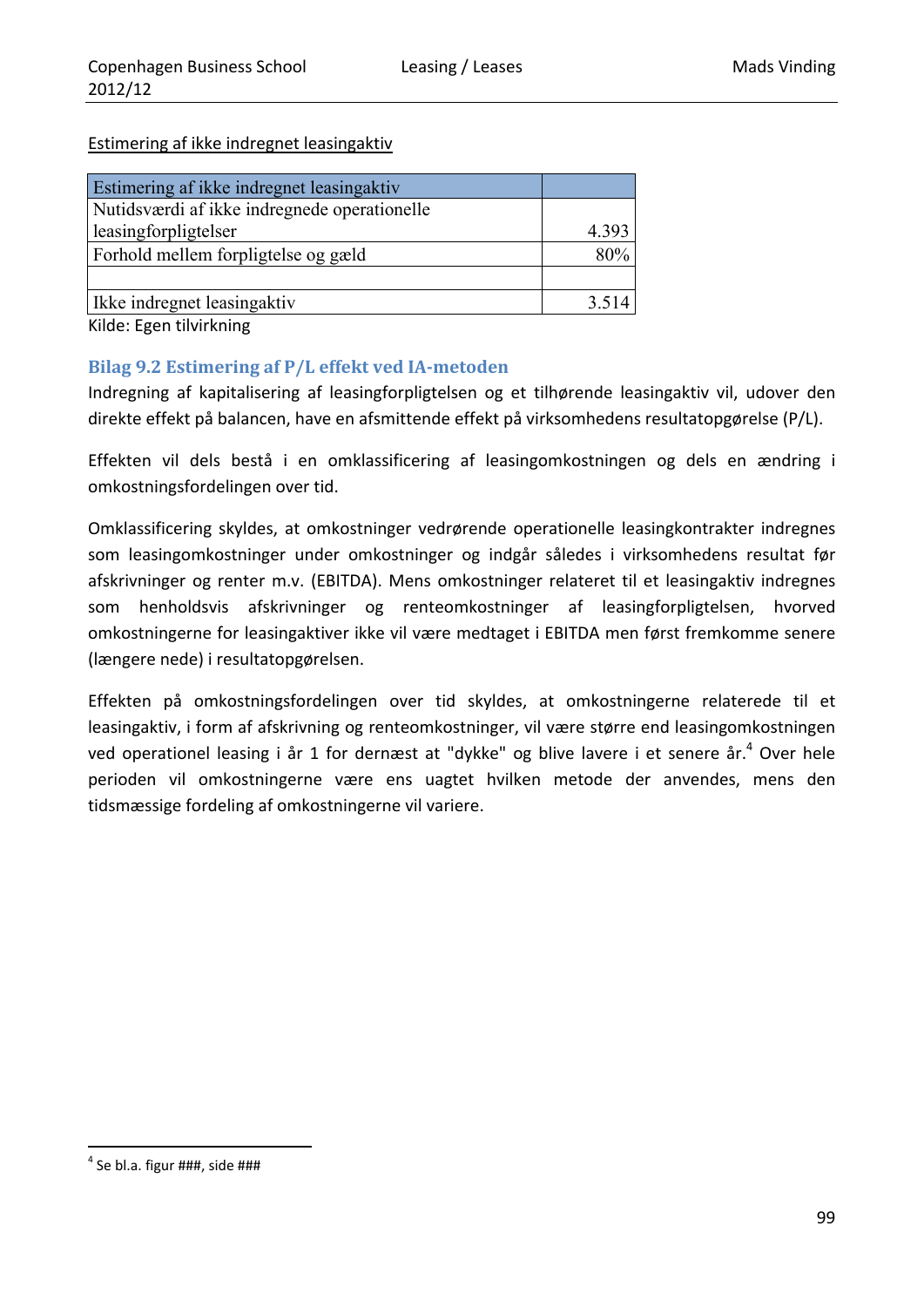Denne tidsmæssige forskydning af omkostninger kan illustreres som nedenfor.





Kilde: Figur baseret på data i figur ###, side ###.

Det ses af ovenstående figur, at der vil være et break even, hvor omkostningen ved leasingydelse og omkostningen ved afskrivning og renter vil være lige store. Break even sker ca. halvvejs i perioden.

Der er i ILW modellen foretaget et nærmere studiet af omkostningsfordelingen ved de to typer af indregning af leasing. Studiet har vist, at break even opstår når mellem 53 og 63 % af aktivet er afskrevet.<sup>5</sup>

I ILW modellen antages det, at virksomheden kontinuerligt indgår nye leasingkontrakter, hvorfor der på et givent tidspunkt ud fra en simpel gennemsnitsbetragtning vil restere ca. 50 % af leasingkontrakternes løbetid. Ud fra denne betragtning antages det, at en indregning af de ikke indregnede leasingforpligtelser og leasingaktiver ikke vil have en påvirkning på resultatopgørelsen. Denne forudsætning anvendes ligeledes ved den empiriske analyse.

**Forudsætning x4:** Indregning af de ikke indregnede leasingforpligtelser og de ikke indregnede leasingaktiver vil ikke påvirke resultatopgørelsen.

Selvom resultatopgørelsen netto ikke vil blive påvirket er der nødvendigt at estimere årets afskrivning og renteomkostninger af de ikke indregnede leasingaktiver. Disse estimeres ud fra noteoplysningerne om operationel leasing, som er krævet jf. IAS 17. I noten fremgår årets omkostningsførte leasingydelser. Disse vil i henhold til forudsætningen om at der ikke vil være en effekt på resultatet være lig med årets afskrivning af ikke indregnede leasingaktiver samt renteelementet af den ikke indregnede leasingforpligtelse. Renteelementet estimeres ved

<sup>&</sup>lt;u> 1989 - Johann Barn, mars eta inperiodo</u> <sup>5</sup> Imhoff, E. A., Lipe, R.C. & Wright, D. W.; Operating leases: impact of constructive capitalization; Accounting Horizons, 5. Marts 1991, side 58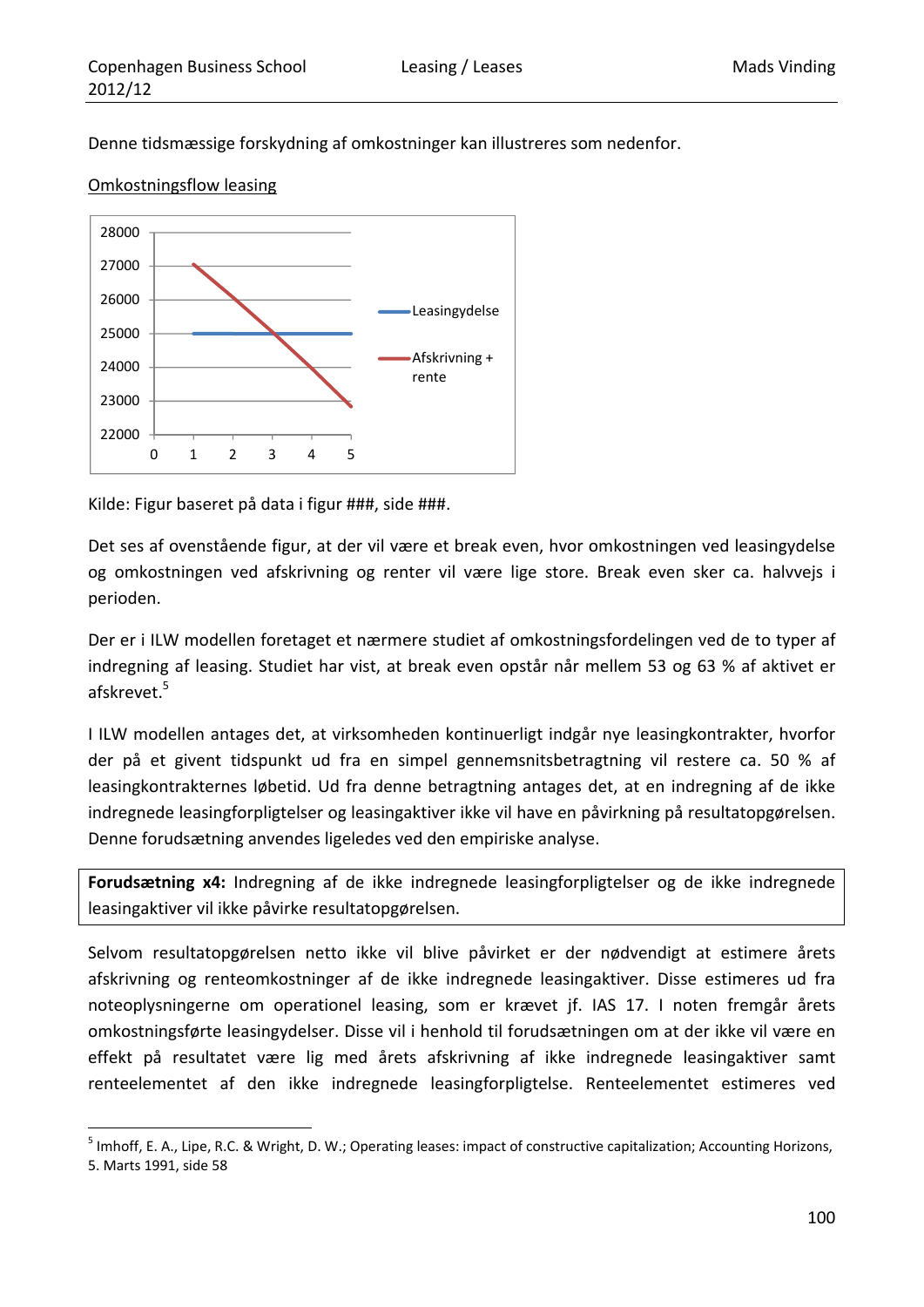anvendelse af den tidligere opgjorte nutidsværdi af den ikke indregnede leasingforpligtelse og den estimerede diskonteringsrente.

For DSV A/S kan ovenstående opgøres således:

Indregning af operationel leasing

| Indregning af operationel leasing - påvirkning<br>P/L |       |
|-------------------------------------------------------|-------|
| Rentelementet opgøres:                                |       |
| Nutidsværdi af fremtidige                             |       |
| minimumsleasingydelser                                | 4.393 |
| Estimeret diskonteringsrente                          | 4,1%  |
| Rentelement                                           | 180   |
| Påvirkning på P/L estimeres:                          |       |
| Leasingomkostninger i året                            | 1.508 |
| Heraf renteelement                                    |       |

Kilde: Egen tilvirkning på baggrund af oplysninger fra DSV A/S årsrapport 2011.

Påvirkningen på resultatopgørelsen for DSV A/S vil således være, at leasingomkostninger for 1.508 vil blive flyttet til under EBITDA, hvoraf omkostninger for 1.327 (1.508 - 181) vil indgå som afskrivning mens 181 vil indgå som renteomkostninger af den finansielle leasingforpligtelse.

Ved at renten estimeres på baggrund af den opgjorte nutidsværdi af de fremtidige minimumsleasingydelser gældende på balancedagen er der et vist usikkerhedsmoment, idet renteelementet estimeres på baggrund af de fremtidige minimumsleasingydelser og tager således ikke højde for årets minimumsydelser, hvoraf der også vil være et renteelement. Til brug for estimering af renteelementet vurderes fremgangsmåden dog at give et tilstrækkeligt pålideligt resultat.

Afslutningsvist bemærkes det, at den forskel der opstår imellem leasingforpligtelsen og leasingaktivet ved at leasingaktivet alene udgør 80 % af leasingforpligtelsen skal indregnes direkte på egenkapitalen fratrukket et skatteelement. Skatteelementet forudsættes ved den empiriske analyse at være på 25 % svarende til den aktuelle danske skattesats.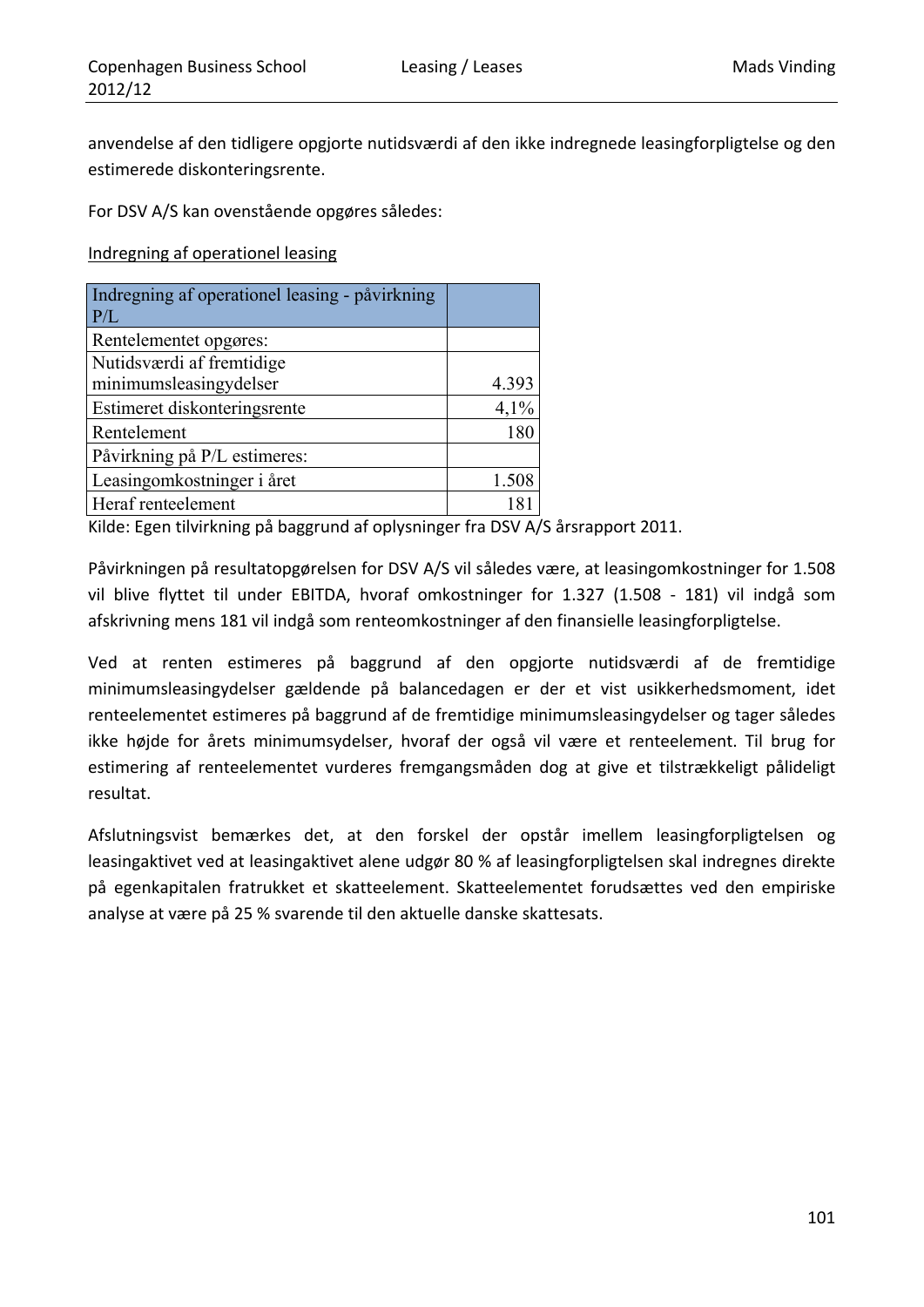## **Bilag 9.3 Resultat af analyse ved anvendelse af IA‐modellen (opsummering)** Påvirkning af hovedtal:

| <b>Branche</b>     | EBIT  | $\Delta$ Aktiver | $\Delta$ Gnm.<br>investeret<br>kapital | Egenkapital | $\Delta$ Netto<br>rente<br>bærende<br>gæld |
|--------------------|-------|------------------|----------------------------------------|-------------|--------------------------------------------|
| <b>Biotek</b>      | $2\%$ | $1\%$            | $1\%$                                  | $0\%$       | 12%                                        |
| <b>Health Care</b> | 3%    | 4%               | 8%                                     | $-1\%$      | 101%                                       |
| Produktion         | 11%   | 3%               | $5\%$                                  | $-1\%$      | 66%                                        |
| Service            | 10%   | 8%               | -                                      | $-4\%$      | 31%                                        |
| Transport          | 38%   | 15%              | 23%                                    | $-9%$       | 66%                                        |
|                    |       |                  |                                        |             |                                            |
| Gennemsnit         | 12%   | 5%               | 8%                                     | $-2\%$      | 64%                                        |

### Påvirkning af nøgletal

| <b>Branche</b>     | <b>ROIC</b>              | <b>ROE</b> | Finansiel<br>gearing | Soliditet | $\Delta$ Netto<br>rente-<br>bærende<br>$\text{gæld}/$<br><b>EBITDA</b> |
|--------------------|--------------------------|------------|----------------------|-----------|------------------------------------------------------------------------|
|                    |                          |            |                      |           |                                                                        |
| <b>Biotek</b>      | $-1\%$                   | $0\%$      | 13%                  | $-1\%$    | 9%                                                                     |
| <b>Health Care</b> | $-7\%$                   | $1\%$      | 104%                 | $-5\%$    | 95%                                                                    |
| Produktion         | $-1\%$                   | $1\%$      | 69%                  | $-4\%$    | 51%                                                                    |
| Service            | $\overline{\phantom{0}}$ | $5\%$      | 37%                  | $-12%$    | 19%                                                                    |
| Transport          | $-13%$                   | 9%         | 83%                  | $-21%$    | 22%                                                                    |
|                    |                          |            |                      |           |                                                                        |
| Gennemsnit         | $-4\%$                   | 3%         | 68%                  | $-7\%$    | 48%                                                                    |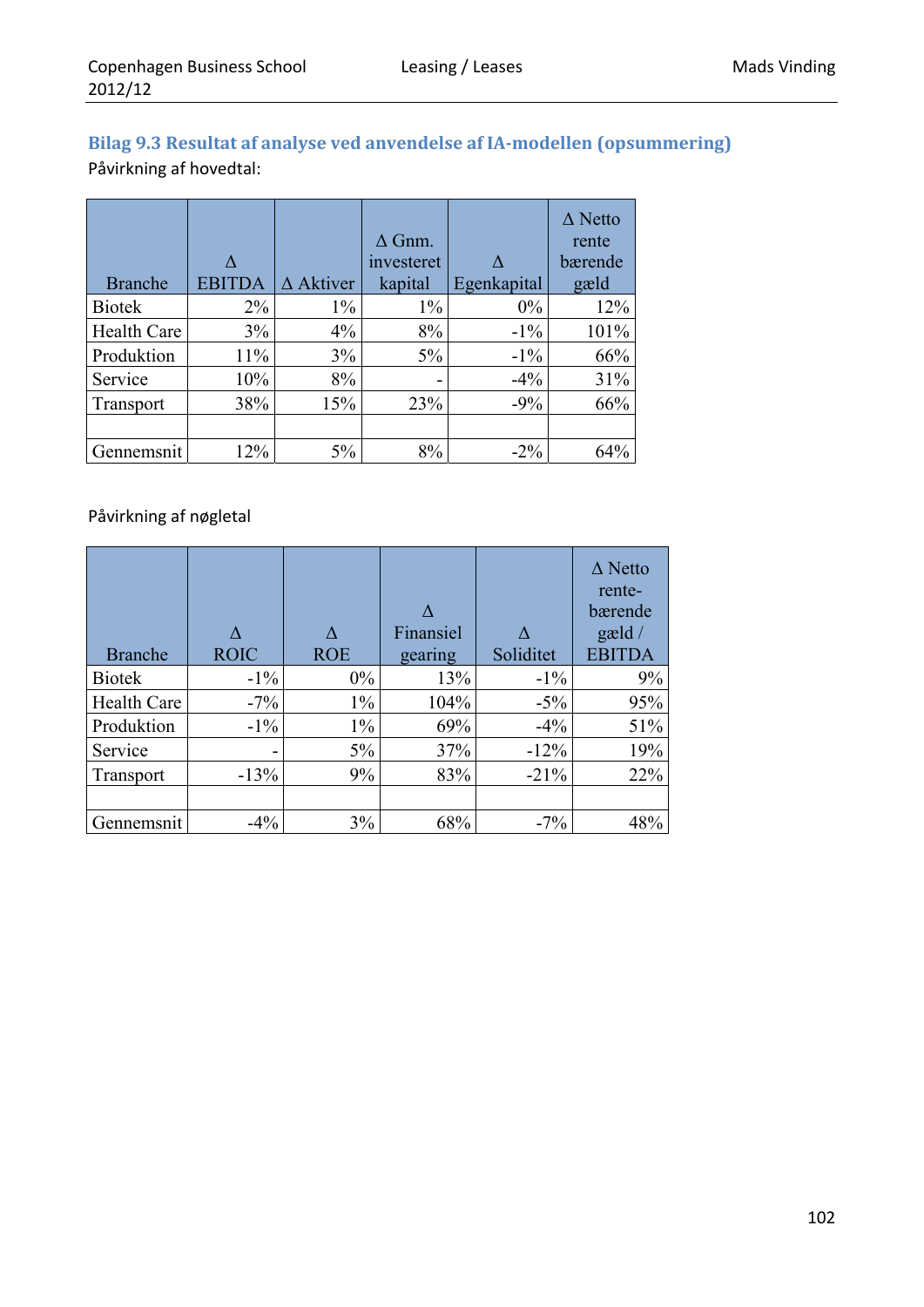## **Bilag 9.4 Resultat af analyse ved anvendelse af IA‐modellen (specifik)**

Se vedlagte oversigt med resultatet af den empiriske analyse specificeret pr. virksomhed.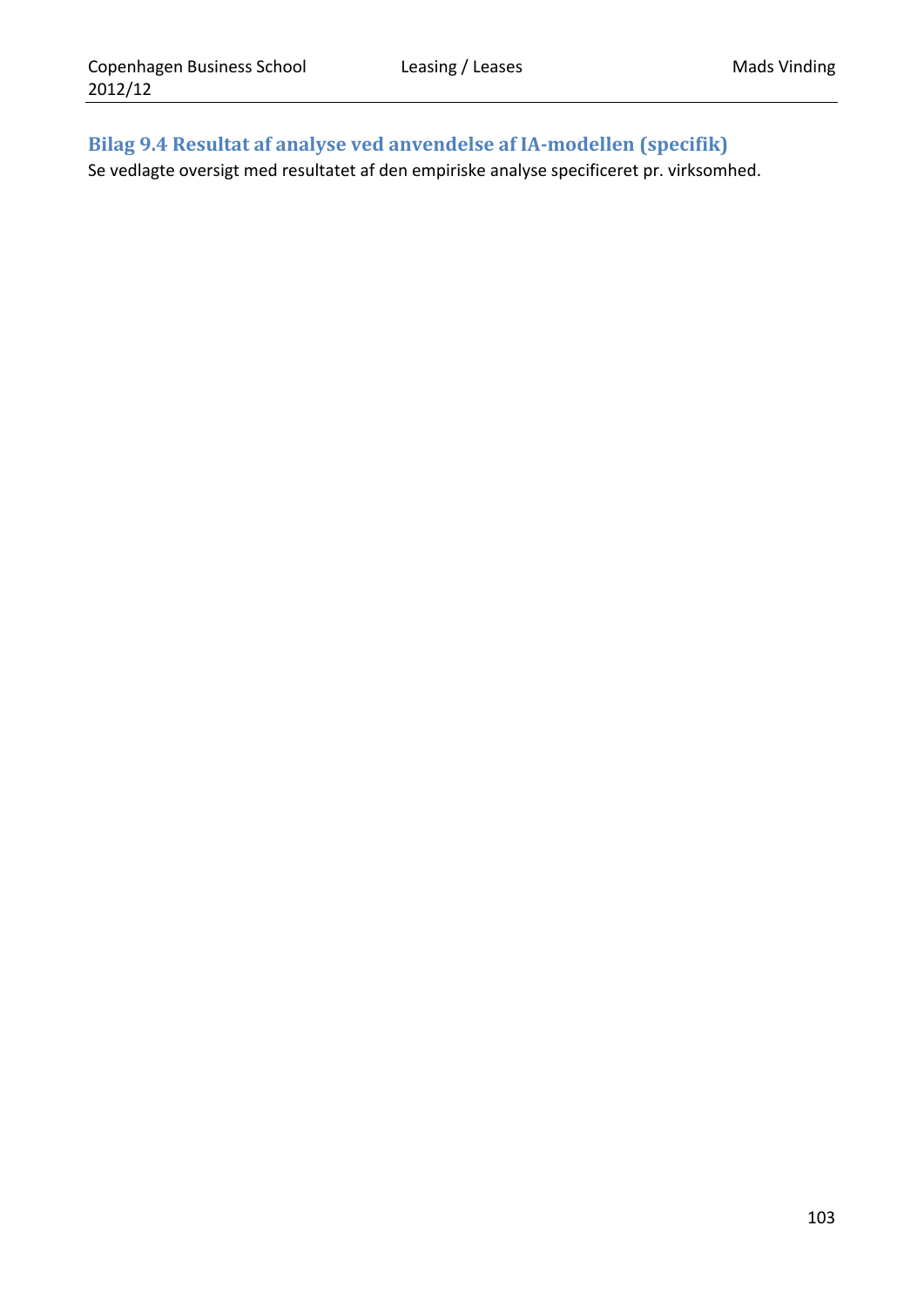# **Bilag 9.4 - Resultat af analyse (IA metoden)**

| <b>Hovedtal</b>    |                    | Oprindelige hovedtal |              |         |         |                    |                                |        |               | Nye hovedtal |        |         |                                |                                |         |                 | <b>Ændring</b>    |                  |                                             |                                      |                |  |  |
|--------------------|--------------------|----------------------|--------------|---------|---------|--------------------|--------------------------------|--------|---------------|--------------|--------|---------|--------------------------------|--------------------------------|---------|-----------------|-------------------|------------------|---------------------------------------------|--------------------------------------|----------------|--|--|
|                    |                    |                      |              |         |         |                    |                                | Netto  |               |              |        |         |                                |                                | Netto   |                 |                   |                  |                                             |                                      | $\Delta$ Netto |  |  |
|                    |                    |                      |              |         |         | Gennemsnitlig      | Egenkapital inkl. rentebærende |        |               |              |        |         | Gennemsnitlig                  | Egenkapital inkl. rentebærende |         |                 |                   |                  | $\Delta$ Gennemsnitlig $\Delta$ Egenkapital |                                      | rentebærende   |  |  |
| Virksomhed         |                    | <b>EBITDA</b>        | <b>EBITA</b> | Aktiver |         | investeret kapital | minoriteter                    | gæld   | <b>EBITDA</b> | <b>EBITA</b> |        | Aktiver | investeret kapital minoriteter |                                | gæld    | $\Delta$ EBITDA | $\triangle$ EBITA | $\Delta$ Aktiver |                                             | investeret kapital inkl. minoriteter | gæld           |  |  |
| A.P. Møller Mærsk  | Transport          |                      | 78.506       | 50.830  | 404.74  | 319.177            | 207.935                        | 111.24 |               | 97.996       | 54.404 | 463.631 | 378.065                        | 196.894                        | 184.852 | 25%             |                   | 15%              |                                             | $-5\%$                               | 66%            |  |  |
| Carlsberg          | Produktion         |                      | 14.715       | 10.870  | 147.714 | 117.658            | 71.629                         | 32.460 |               | 15.280       | 10.963 | 148.980 | 118.923                        | 71.392                         | 34.042  |                 |                   |                  |                                             | 0 <sup>0</sup>                       | 5%             |  |  |
| Chr. Hansen        | <b>Biotek</b>      |                      | ാല           | 202     | 1.353   | 1.150              | 644                            |        |               | 205          |        | 1.359   | 1.156                          | 643                            |         |                 |                   |                  |                                             |                                      | 2%             |  |  |
| Coloplast<br>DSV   | <b>Health Care</b> |                      | 3.108        | 2.757   | 9.218   | 6.326              | 4.478                          |        |               | 3.159        | 2.779  | 9.539   | 6.647                          | 4.418                          | 940     |                 |                   |                  |                                             |                                      | 74%            |  |  |
|                    | Transport          |                      | 2.975        | 2.426   | 22.734  | 12.538             | 5.309                          | 6.585  |               | 4.483        | 2.607  | 26.248  | 16.052                         | 4.650                          | 10.978  | 51%             |                   | 15%              | 28%                                         | $-12%$                               | 67%            |  |  |
| GN Store Nord      | Produktion         |                      | 1.475        | 1.284   | 11.18   | 7.789              | 6.878                          | 1.26   |               | 1.550        | 1.290  | 11.367  | 7.974                          | 6.843                          | 1.501   |                 | $\Omega$          | $\Omega$         |                                             | $-1%$                                | 18%            |  |  |
| Lundbeck           | Health Care        |                      | 4.628        | 4.121   | 20.534  | 13.868             | 12.776                         | 1.89   |               | 4.802        | 4.145  | 20.912  | 14.246                         | 12.705                         | 2.367   |                 |                   |                  |                                             | $-1%$                                | 25%            |  |  |
| <b>NKT</b>         | Produktion         |                      | 1.003        | 605     | 13.439  | 8.357              | 4.066                          | 4.429  |               | 1.245        | 645    | 13.965  | 8.883                          | 3.968                          | 5.086   | 24%             |                   |                  |                                             | $-2\%$                               | 15%            |  |  |
| Novo Nordisk       | Health Care        |                      | 25.111       | 22.606  | 64.698  | 22.406             | 37448                          | 2.34:  |               | 26.170       | 22.652 | 68.532  | 26.240                         | 36.729                         | 7.138   | 4%              |                   | 00 <sup>2</sup>  |                                             | $-2\%$                               | 204%           |  |  |
| Novozymes          | <b>Biotek</b>      |                      | 3.126        | 2.558   | 13.842  | 9.013              | 8.824                          | 1.01   |               | 3.223        | 2.567  | 14.024  | 9.195                          | 8.790                          | 1.247   |                 |                   |                  |                                             | 0%                                   | 22%            |  |  |
| Pandora            | Produktion         |                      | 2.281        | 2.058   | 8.05    | 5.791              | 5.411                          |        |               | 2.463        | 2.091  | 8.57    | 6.317                          | 5.312                          | 866     |                 |                   |                  |                                             | $-2%$                                | 314%           |  |  |
| <b>TDC</b>         | Service            |                      | 10.940       | 8.237   | 65.16:  |                    | 22.244                         | 21.01  |               | 12.069       | 8.449  | 70.431  |                                | 21.257                         | 27.596  | 10%             |                   |                  |                                             |                                      | 31%            |  |  |
| Vestas             | Produktion         |                      | 30           |         | 7.689   | 3.136              | 2.576                          | - 990  |               | 349          |        | 7.818   | 3.265                          | 2.552                          | 1.151   | 14%             |                   |                  |                                             | $-1\%$                               | 16%            |  |  |
| William Demant     | Produktion         |                      | 1.942        | 1.755   | 7.646   |                    | 3.304                          | 1.54   |               | 2.154        | 1.768  | 8.001   |                                | 3.237                          | 1.992   | 11%             |                   |                  |                                             | $-2%$                                | 29%            |  |  |
| Simpelt gennemsnit |                    |                      |              |         |         |                    |                                |        |               |              |        |         |                                |                                |         | 12%             |                   | 3%<br>5%         |                                             | $-2\%$                               | 64%            |  |  |

| <b>Nøgletal</b>      |                    |                         |      |            | Oprindelige nøgletal        | Nye nøgletal |                        |                                    |            |                     |                             | <b>Ændring</b> |                                                        |            |        |            |                             |                         |                                     |
|----------------------|--------------------|-------------------------|------|------------|-----------------------------|--------------|------------------------|------------------------------------|------------|---------------------|-----------------------------|----------------|--------------------------------------------------------|------------|--------|------------|-----------------------------|-------------------------|-------------------------------------|
| Virksomhed           |                    | EBITDA-margin ROIC      |      | <b>ROE</b> | Finansiel gearing Soliditet |              | Nettorentebærend       | e gæld / EBITDA EBITDA-margin ROIC | <b>ROE</b> |                     | Finansiel gearing Soliditet |                | Nettorentebærend<br>e gæld / EBITDA EBITDA-margin ROIC |            |        | <b>ROE</b> | Finansiel gearing Soliditet |                         | Nettorentebærend<br>e gæld / EBITDA |
| A.P. Møller Mærsk    | Transport          | 0.24                    | 16%  |            | 53%                         | 48%          |                        | 0,30                               | 14%        | $9\%$               | 94%                         | 39%            |                                                        | 25%        | $-10%$ | 6%         | 75%                         | $-18%$                  | 33%                                 |
| Carlsberg            | Produktion         | 0.23                    | 9%   |            | 45%                         | 45%          | 221<br>4.41            | 0,24                               | 9%         | 8%                  | 48%                         | 44%            | 2,23                                                   | $4\%$      | 0%     | 0%         | 50                          | $\overline{10}$<br>- 11 | $1\%$                               |
| Chr. Hansen          | <b>Biotek</b>      | 0.32                    | 18%  | 20%        | 54%                         | 47%          |                        | 0,32                               | 17%        | 20 <sup>9</sup>     | 55%                         | 47%            | 1.77                                                   |            |        | 0%         |                             |                         | 0%                                  |
| Coloplast            | <b>Health Care</b> | $\Omega$                | 44%  | 46%        | 12%                         | 49%          |                        | 0.31                               | 42%        | 47%                 | 21%                         | 46%            | 0.30                                                   | $\Delta 0$ |        |            | 770/                        | $-50$                   | 72%                                 |
| <b>DSV</b>           | Transport          | 0 <sup>o</sup>          | 19%  | 24%        | 124%                        | 23%          | 2.21<br>$\overline{a}$ | 0.10                               | 16%        | 27%                 | 236%                        | 18%            | 2.45                                                   | 210        | $-16%$ | 13%        | 90%                         | $-24%$                  | 11%                                 |
| <b>GN</b> Store Nord | Produktion         | 0.27                    | 16%  | 13%        | 18%                         | 62%          | 0.86                   | 0.28                               | 16%        | 13%                 | 22%                         | 60%            | 0.97                                                   | 50/6       |        |            | 19%                         |                         | 13%                                 |
| Lundbeck             | <b>Health Care</b> |                         | 30%  | 19%        | 15%                         | 62%          | 0.41                   | 0,30                               | 29%        | 19%                 | 19%                         | 61%            | 0.49                                                   | 4%         |        |            | 26%                         |                         | 20%                                 |
| <b>NKT</b>           | Produktion         | 0.06                    | 70/  |            | 109%                        | 30%          |                        | 0.08                               | 70.        |                     | 128%                        | 28%            | 4.09                                                   | 24%        |        |            | 18%                         | $-6^{\circ}$            | $-7%$                               |
| Novo Nordisk         | <b>Health Care</b> | 0.38                    | 101% | 46%        | 6%                          | 58%          |                        | 0.39                               | 86%        | 47%                 | 19%                         | 54%            | 0.27                                                   | 40/        | $-14%$ | $\sim$     | 210%                        | 70/                     | 192%                                |
| Novozymes            | <b>Biotek</b>      | 0.30                    | 28%  | 22%        | 12%                         | 64%          |                        | 0.31                               | 28%        | 22%                 | 14%                         | 63%            | 0.39                                                   |            | 20     | 0%         | 23%                         | $-2\%$                  | 19%                                 |
| Pandora              | Produktion         | 0.34                    | 36%  | 42%        | 4%                          | 67%          | 0.09                   | 0.37                               | 33%        | 43%                 | 16%                         | 62%            | 0.35                                                   | 8%         | 70/    | 20/        | 322%                        | $-8%$                   | 284%                                |
| <b>TDC</b>           | Service            | $\triangle$ $\triangle$ |      |            | 94%                         | 34%          |                        | 0.46                               |            | 149                 | 130%                        | 30%            | 2,29                                                   | 100/       |        |            |                             | $-12^{\circ}$           | 19%                                 |
| Vestas               | Produktion         | 0.05                    |      |            | 38%                         | 34%          |                        | 0,06                               |            | $-6^{\circ}$        | 45%                         | 33%            | 3,30                                                   | 14%        |        |            |                             | $-30$                   | 2%                                  |
| William Demant       | Produktion         | 0,24                    |      | 42%        | 47%                         | 43%          | 0,80                   | 0,27                               |            | 43%                 | 62%                         | 40%            | 0,92                                                   | 110        |        |            |                             | $-6^{\circ}$            | 16%                                 |
| Simpelt gennemsnit   |                    | 0.25                    | 270/ | 210        |                             |              |                        | 0,27                               | 25%        | 220<br>$44^{\circ}$ | 65%                         |                |                                                        |            |        |            | 68%                         |                         | 48%                                 |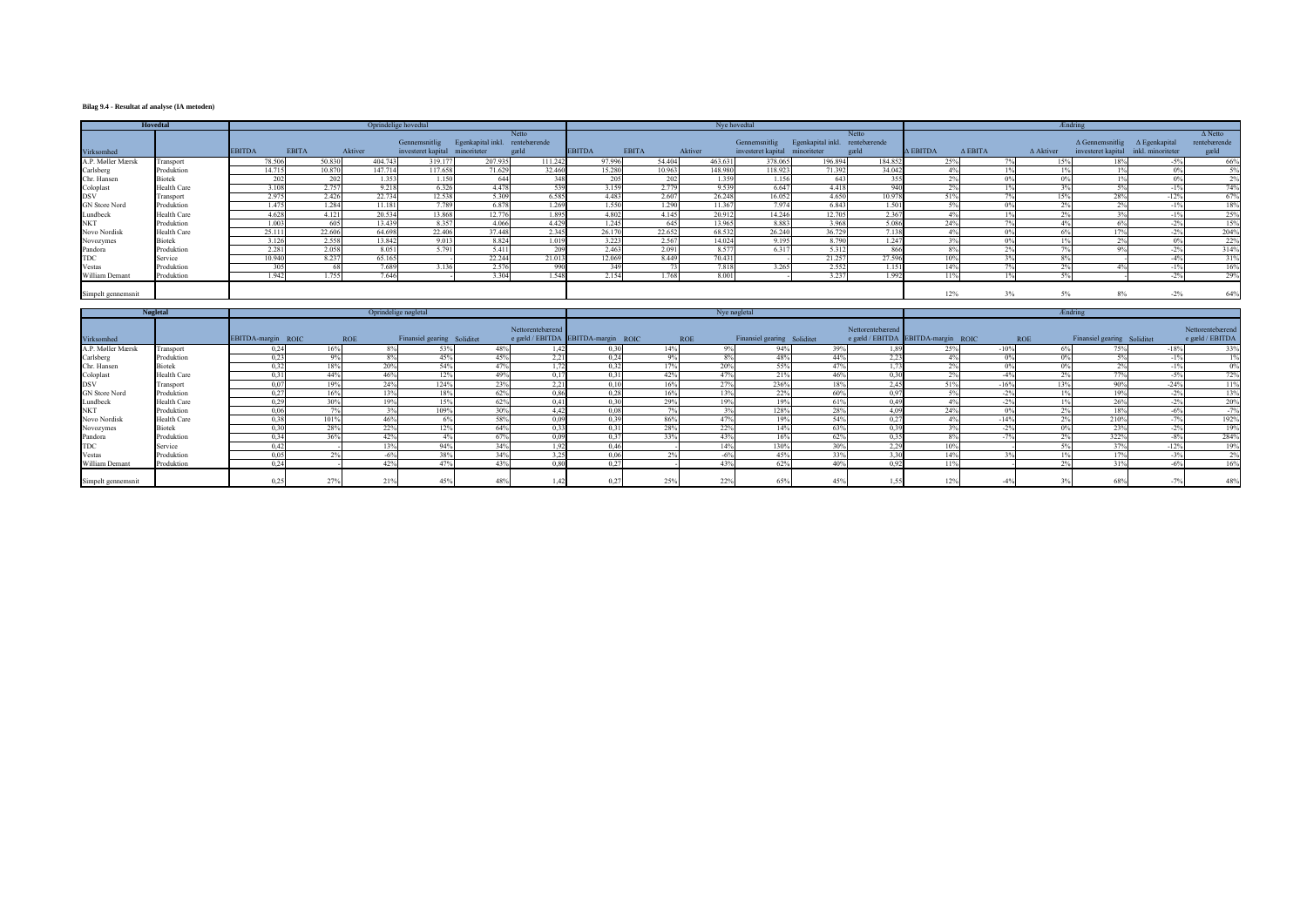# **Bilag 10. IASB/FASB; Leases project update**

IASB/FASB; Leases project update, October 23 2012 vedlagt som bilag.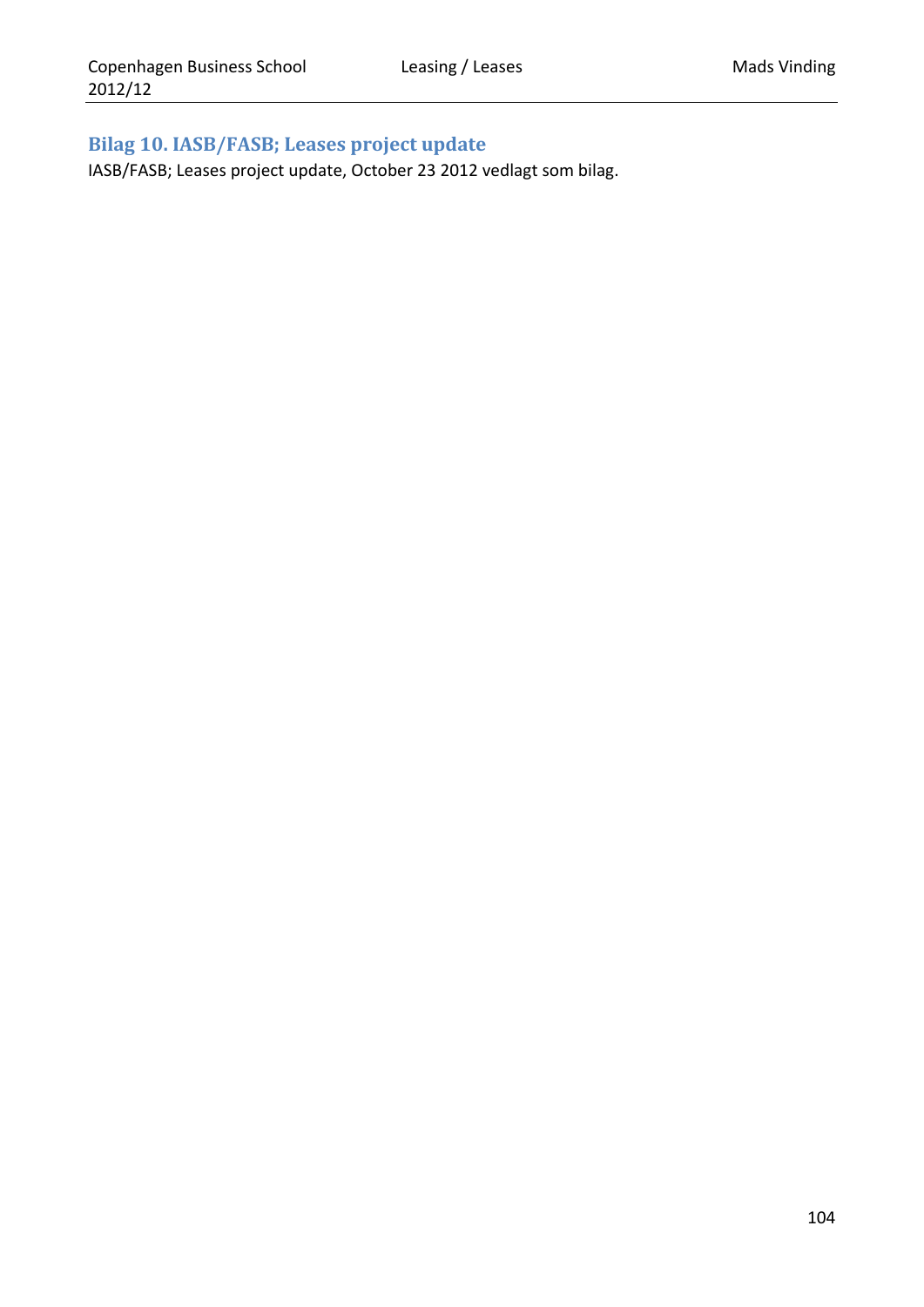

Read the Exposure Draft **Comment Letters**.

Read the Exposure Draft **Comment Letter Summary**.

On March 19, 2009, the Boards published, for public comment, a Discussion Paper, *Leases: Preliminary Views.* The comment period for the Discussion Paper ended on July 17, 2009.

Download the **FASB Discussion Paper**.

Download the **IASB Discussion Paper**, which is the same except for minor differences in spelling, style, and format.

Read the **press release** introducing the Discussion Paper.

Read a **snapshot** of the Boards' preliminary views in the Discussion Paper.

Read the Discussion Paper **Comment Letters**.

Read the Discussion Paper **Comment Letter Summary**.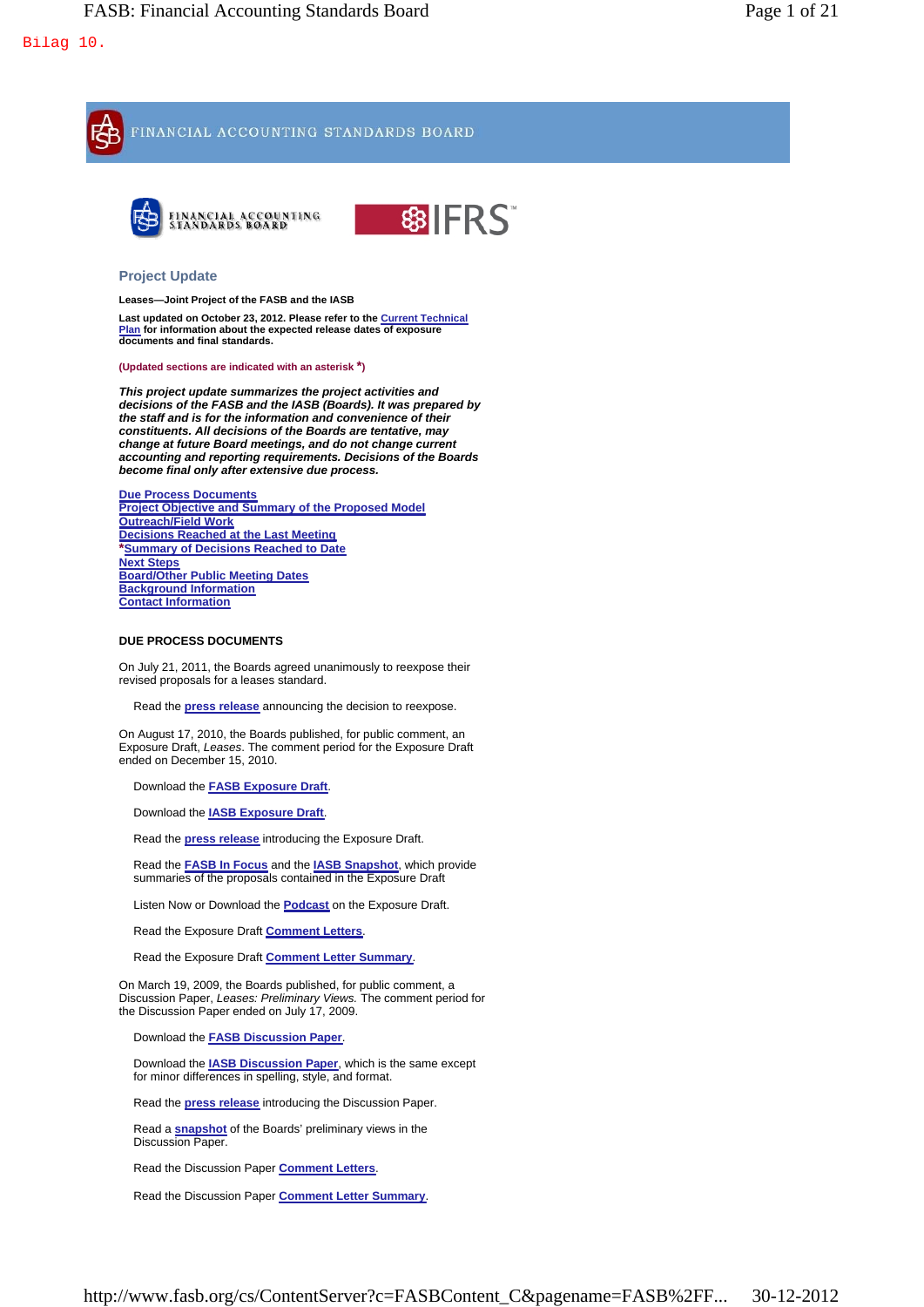### **PROJECT OBJECTIVE AND SUMMARY OF THE PROPOSED MODEL**

Leasing is an important source of finance for many companies who lease assets. Therefore, it is important that lease accounting provides users of financial statements with a complete and understandable picture of an entity's leasing activities. The existing accounting models for leases require lessees to classify their leases as either capital leases or operating leases. However, those models have been criticized for failing to meet the needs of users of financial statements because they do not provide a faithful representation of leasing transactions. In particular, they omit relevant information about rights and obligations that meet the definitions of assets and liabilities in the Boards' conceptual framework. The models also lead to a lack of comparability and undue complexity because of the sharp bright-line distinction between capital leases and operating leases. As a result, many users of financial statements adjust the amounts presented in the statement of financial position to reflect the assets and liabilities arising from operating leases.

Accordingly, the Boards initiated a joint project to develop a new approach to lease accounting that would ensure that assets and liabilities arising under leases are recognized in the statement of financial position.

To meet that objective, the Boards are jointly developing draft guidance on leases and, hence, are proposing an International Financial Reporting Standard (IFRS) and amendments to the *FASB Accounting Standards Codification*®. The Boards are developing the proposals after considering responses to their Discussion Paper and their 2010 Exposure Draft.

Although many of the problems associated with existing lease guidance relate to the treatment of operating leases in the financial statements of lessees, keeping the existing lease guidance for lessors would be inconsistent with the proposed approach to lessee accounting. It also would be inconsistent with the Boards' proposed approach to revenue recognition, which is described in the amendments in the proposed FASB Accounting Standards Update, *Revenue Recognition (Topic 605): Revenue from Contracts with Customers.* Consequently, the Exposure Draft on leases deals with both lessee accounting and lessor accounting.

### **OUTREACH/FIELD WORK**

### *Webcast*

On Thursday July 19, 2012, the staff of the IASB and the FASB held a joint webcast to provide an update on the lessee and lessor accounting proposals, focusing on the decisions reached at the joint Board meeting in June 2012. Click **here** for a recording of the webcast presentation. A podcast recording of the Question and Answer session is available **here**.

#### *Joint Working Group Meetings*

The Boards held joint leases working group meetings following the issuance of the 2010 ED as follows:

Tuesday, January 24, 2012, in both Norwalk, CT, and London Monday, April 11, 2011, in London Friday, January 7, 2011, in Norwalk, CT.

### *Public Roundtable Meetings*

The Boards held public roundtable meetings in December 2010 and January 2011 to discuss their August 2010 Exposure Draft on Leases. The Boards' purpose in holding those meetings was to engage in a constructive dialogue about the Exposure Draft with a wide variety of stakeholders. To ensure the Boards received broad-based input, meeting participants represented a variety of perspectives, including those of preparers, auditors, investors, and other users of financial statements.

The public roundtable meeting dates were as follows:

Friday, December 17, 2010, in London Monday, December 20, 2010, in Hong Kong Wednesday, January 5, 2011, in Chicago, Illinois Thursday, January 6, 2011, in Norwalk, Connecticut

#### *Workshops*

Representatives and staff members from each Board attended 15 preparer workshop meetings with over 90 participants in the following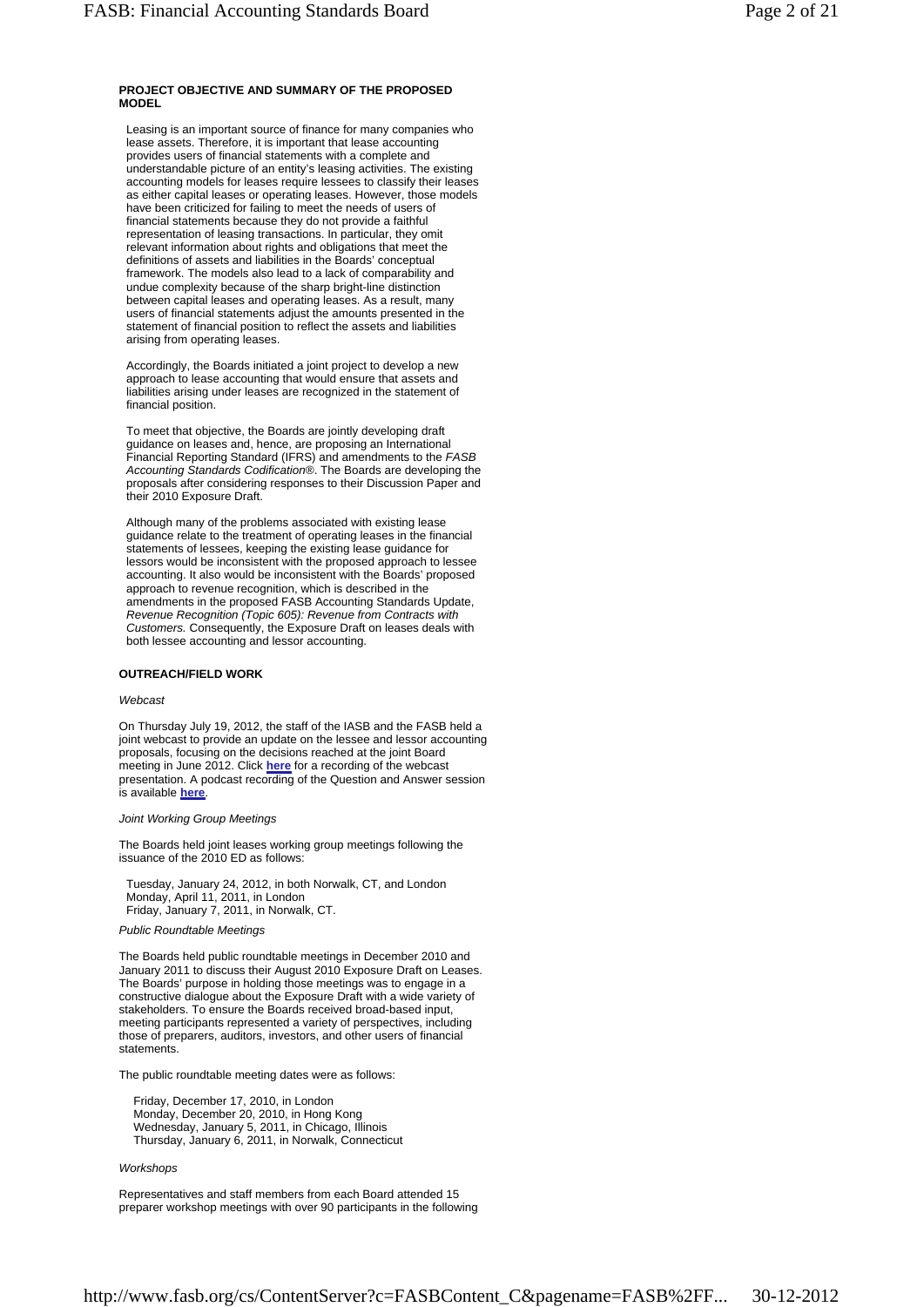# countries:

November 22, 2010, in Brazil (two sessions) November 22, 2010, in Toronto (one session) November 24 and 25, 2010, in London (three sessions) November 29 and 30, 2010, in Norwalk, CT (four sessions) December 2, 2010, in Seoul (one session) December 3, 2010, in Tokyo (two sessions) December 7, 2010, in Melbourne (two sessions)

#### *Preparer Questionnaire*

On September 2, 2010, the Boards published a questionnaire for lessees and lessors as part of their outreach on the Leases project.

In the questionnaire, the Boards are surveying organizations on their use of, and accounting for, leases. Completing the questionnaire does not require knowledge of the Boards' proposals. **More details**.

#### *Investor Questionnaire*

On September 14, 2010, the FASB published a questionnaire for investors and analysts as part of its outreach on the Leases project.

In the questionnaire, the Board asks how the proposed new leases guidance might affect financial statement users' analysis. **More details**.

### **DECISIONS REACHED AT THE LAST MEETING (September 20 and 25, 2012)**

#### **September 25, 2012—FASB-only meeting**

The FASB discussed nonpublic entity issues relating to the lessee's incremental borrowing rate, lessee disclosures, and related party leases.

### *Lessee Incremental Borrowing Rate*

The Board tentatively decided that nonpublic entities should be provided a practical expedient to use a risk-free discount rate, with a term comparable to that of the lease term, as an accounting policy election for all leases. If an entity elects to use a risk-free discount rate, that fact should be disclosed.

#### *Lessee Disclosures*

The Board tentatively decided to exempt nonpublic entities from the requirement to provide a reconciliation of the opening and closing balance of the liability to make lease payments.

The Board affirmed the previous decision, for both public and nonpublic entities, to disclose a maturity analysis of future contractual commitments associated with services and other non-lease components that are separated from a lease contract.

### *Related Party Leases*

The Board tentatively decided not to provide specific guidance on recognition and measurement for related party leases. The Board tentatively decided to emphasize the requirements for related party disclosures with, at a minimum, a link to related party guidance.

### *Next Steps*

The staff plans to solicit feedback from the Private Company Financial Reporting Committee and the Private Company Council to determine questions for the invitation to comment section in the Revised Exposure Draft on Leases. The plan is to publish the Revised Exposure Draft in the first quarter of 2013.

### **September 20, 2012—Joint Board Meeting**

The IASB and the FASB discussed questions that have been raised about the Boards' tentative decisions regarding sale and leaseback transactions; issues on how a lessee would account for leases under the single lease expense (SLE) approach; and issues on determining which lease approach should be applied.

#### *Sale and Leaseback Transactions*

The Boards discussed how the revenue recognition guidance being developed by the Boards should be applied in the context of sale and leaseback transactions. The Boards tentatively decided to clarify the following: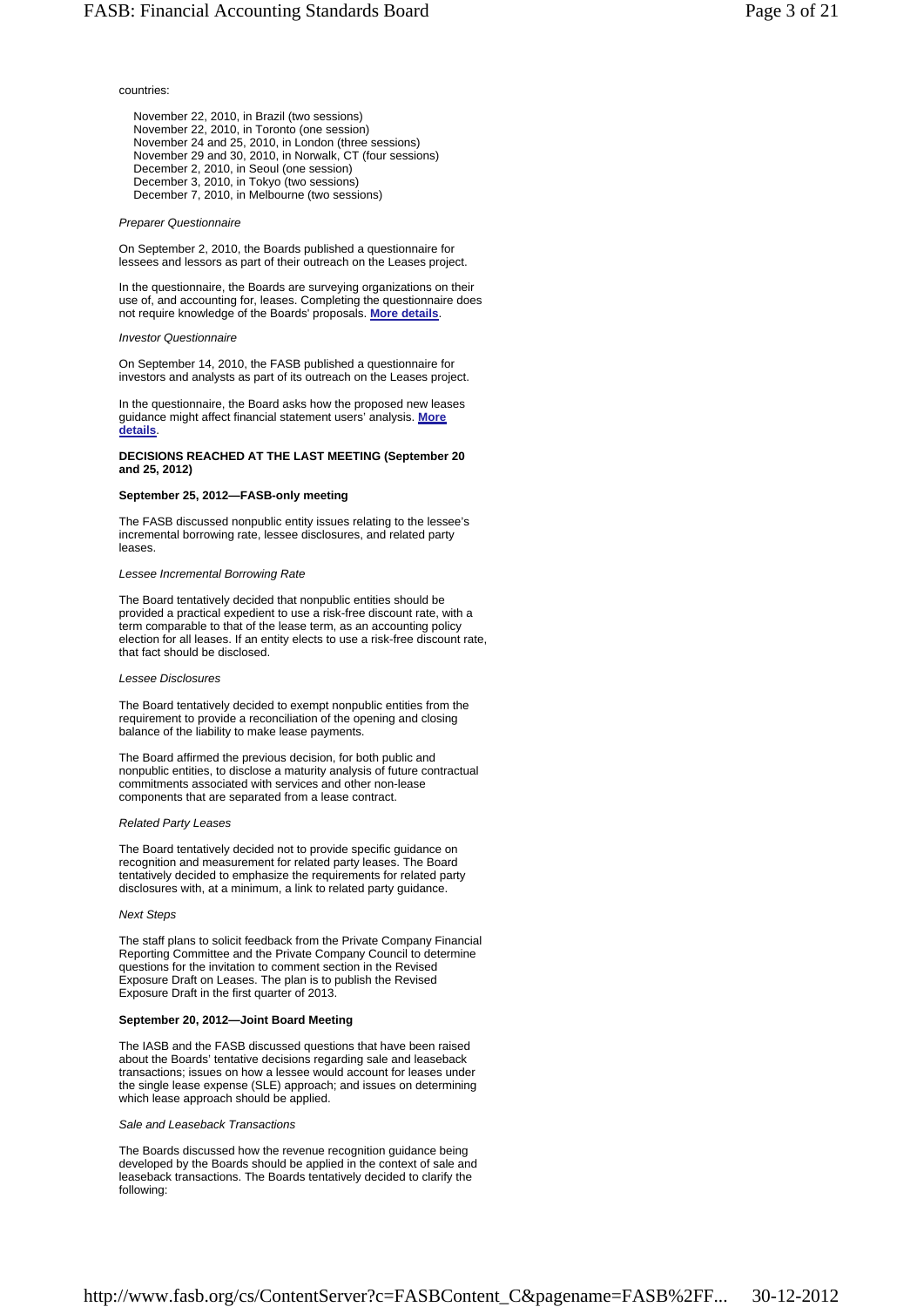- When determining whether a sale has occurred in a sale and leaseback transaction, an entity should apply the guidance developed in the revenue recognition project to the entire transaction. 1.
- 2. The existence of the leaseback does not, in isolation, prevent the transaction from being accounted for as a sale and a leaseback.
- However, if the leaseback is such that the seller/lessee has the ability to direct the use of, and obtain substantially all of the remaining benefits from, the asset, a sale has not occurred. For the purposes of a sale and leaseback transaction, the seller/lessee is assumed to have the ability to direct the use of, and obtain substantially all of the remaining benefits from, the asset if: 3.
	- The lease term is for the major part of the economic life of the underlying asset; or a.
	- The present value of the minimum lease payments accounts for substantially all of the fair value of the underlying asset. b.
- If there are multiple lease components in the transaction, the assessment should be performed for each lease component separately. 4.
- If an entity concludes that a sale has not occurred in accordance with the revenue recognition guidance, the entire transaction should be accounted for as a financing arrangement. The wording in the revised Leases Exposure Draft will be aligned with the wording in the revenue recognition guidance in this respect. 5.

#### *SLE Approach—Accounting after Impairment of the ROU Asset*

The Boards discussed the accounting after an impairment of the rightof-use (ROU) asset under the SLE approach, noting that the current tentative decision is to refer to existing impairment guidance in IFRSs and U.S. GAAP when assessing the ROU asset for impairment. The Boards tentatively decided that when the ROU asset is impaired, the lessee should continue to recognize the remaining lease expense in each period on a straight-line basis. However, the total lease expense recognized in any period should not be lower than the amount of the periodic unwinding of the discount on the lease liability. When the ROU is fully impaired, this would result in the lessee recognizing the remaining lease expense in an amount equal to the periodic unwinding of the discount on the lease liability (i.e., the remaining lease expense would no longer be recognized on a straight-line basis). The lessee should present lease expense recognized in the remaining periods in accordance with the decisions reached under the SLE approach.

#### *SLE Approach—Lease Expense Recognition Pattern*

The Boards tentatively decided that, under the SLE approach, a lessee should be required to recognize total lease expense on a straight-line basis.

#### *Lease Approach—Date of Assessment*

The Boards discussed the timing of assessing which lease approach to apply and tentatively decided that an entity should determine the lease approach at lease commencement only.

#### *Lease Approach—Which Asset to Evaluate in a Sublease*

The Boards tentatively decided that, for the purpose of assessing which lease approach to apply, a lessor and a lessee should evaluate the lease with reference to the underlying asset (not the ROU asset) to determine the appropriate accounting approach to apply to the sublease.

#### *Next Steps*

There are a few remaining FASB-only issues to be addressed, and then the staff will draft the revised Leases Exposure Draft. The plan is to publish the Exposure Draft in the first quarter of 2013.

### **\*SUMMARY OF TENTATIVE DECISIONS REACHED TO DATE (As of October 23, 2012)**

During the redeliberation process, the Boards considered a summary of: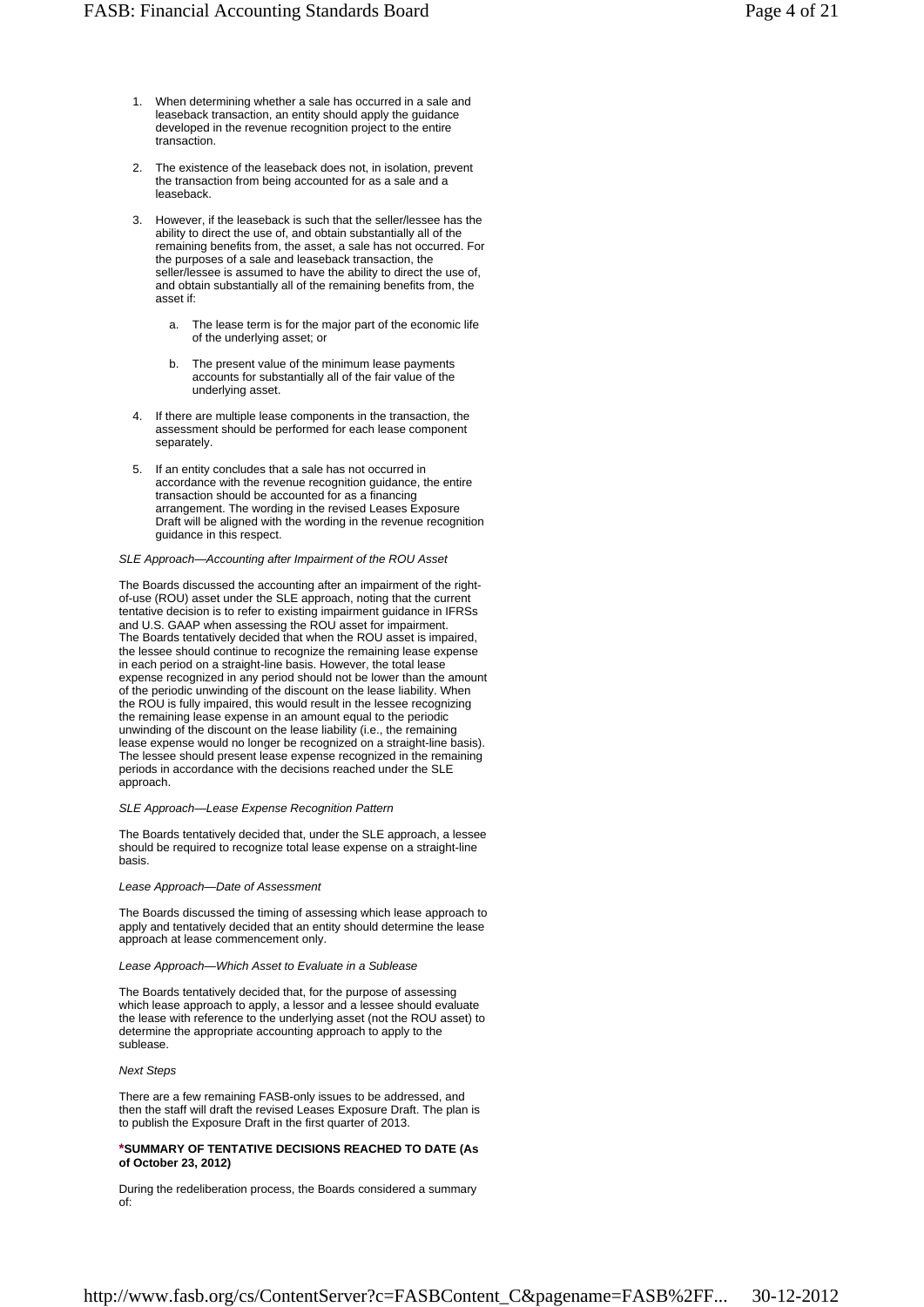- The feedback received in response to the Exposure Draft, *Leases*, which was published for public comment in August 2010 1.
- Outreach activities undertaken after the publication of the Exposure Draft to explain the proposals in the Exposure Draft and to obtain feedback on the proposals.  $\mathcal{L}$

#### *Leases Re-exposure Announcement*

The Boards agreed unanimously to reexpose their revised proposals for a leases standard.

Reexposing the revised proposals will provide interested parties with an opportunity to comment on revisions that the Boards have undertaken since the publication of the Leases Exposure Draft.

#### *Definition of a Lease*

In the 2010 Leases Exposure Draft, the Boards defined a lease as a contract in which the right to use a specified asset (the underlying asset) is conveyed, for a period of time, in exchange for consideration.

The Boards tentatively decided the following in relation to applying that definition, having considered feedback received from targeted outreach meetings held during March 2011 as well as feedback received in comment letters and through other outreach:

- An entity would determine whether a contract contains a lease on the basis of the substance of the contract, by assessing whether: 1.
	- The fulfilment of the contract depends on the use of a specified asset a.
	- The contract conveys the right to control the use of a specified asset for a period of time. b.
- 2. A contract would convey that right to control the use if the customer has the ability to direct the use, and receive the benefit from use, of a specified asset throughout the lease term. Guidance on separating the use of a specified asset from other services should be aligned with the Boards' tentative decisions in March 2011 relating to the separation of lease and non-lease components.
- A *specified asset* refers to an asset that is explicitly or implicitly identifiable. 3.
- 4. A physically distinct portion of a larger asset of which a customer has exclusive use is a specified asset. A capacity portion of a larger asset that is not physically distinct (for example, a capacity portion of a pipeline) is not a specified asset.

### *Scope*

Leases of intangibles are not required to be accounted for in accordance with the leases standard.

The following are within the scope of the leases standard:

- 1. Right-of-use assets in a sublease
- 2. Leases of noncore assets
- 3. Long-term leases of land.
- The Boards tentatively decided not to provide a scope exclusion from the leases standard for assets often treated as inventory, such as non-depreciating spare parts, operating materials, and supplies, and that are associated with the leasing of another underlying asset. 4.

The following are not within the scope of the leases standard:

- Leases for the right to explore for or use minerals, oil, natural gas and similar non-regenerative resources 1.
- Leases of biological assets, including (U.S. generally accepted accounting principles [GAAP] only) timber 2.
- (IFRSs only) Leases of service concession arrangements within the scope of IFRIC 12, *Service Concession Arrangements*  3.
- 4. Short term leases.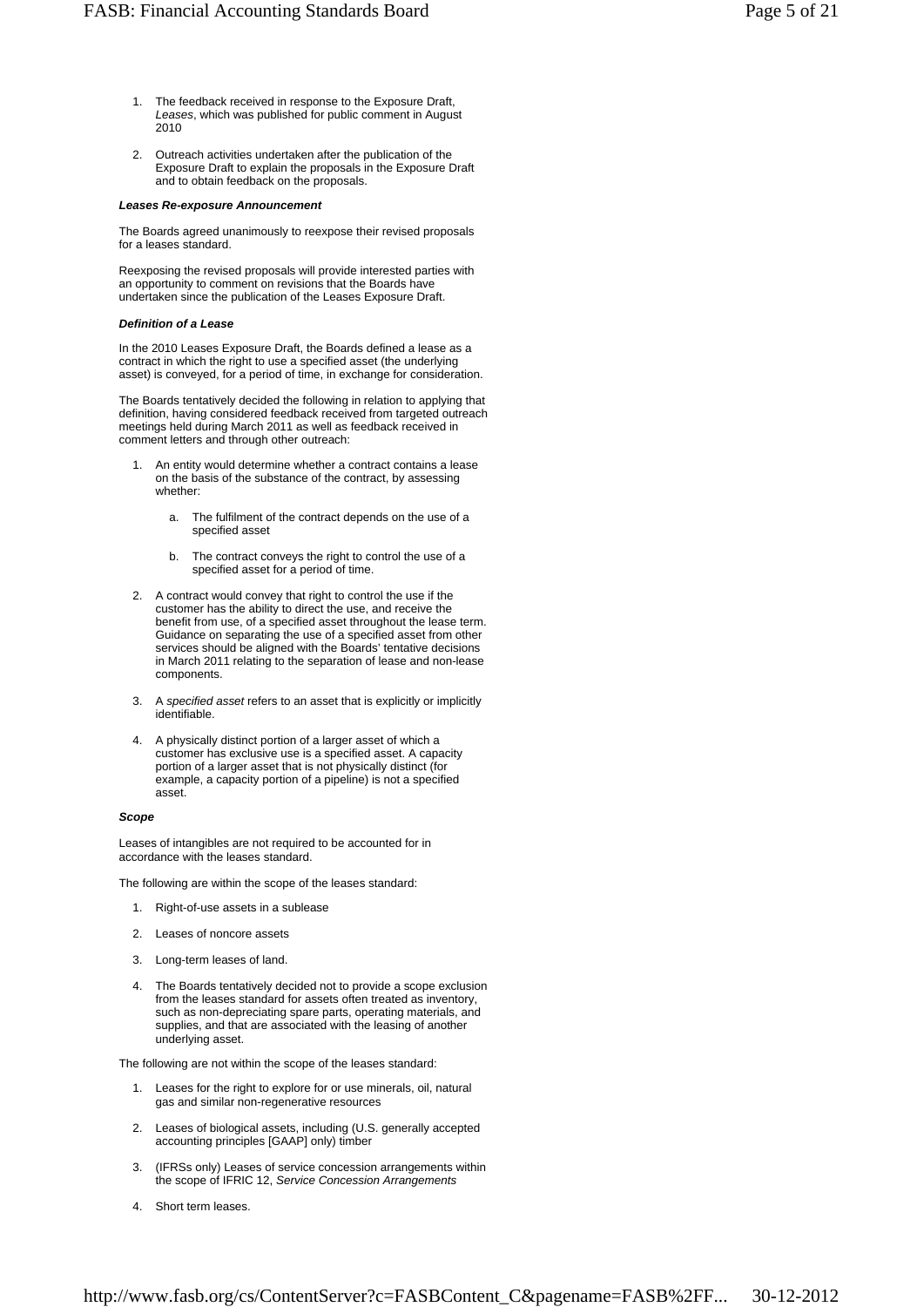Leases of internal-use software in accordance with Subtopic 350-40, Intangibles—Goodwill and Other—Internal-Use Software. 1.

### *Confirmation of the Right-of-Use Model*

The Boards affirmed the decision in the Leases Exposure Draft to apply a right-of-use model to all lease arrangements. Under that model, a lessee in an arrangement that is, or contains, a lease would recognize an asset representing its right to use an underlying asset during the lease term and a liability representing its obligation to make lease payments during the lease term.

### *Lessee Accounting*

The Boards confirmed that a lessee should account for the following:

- Some leases using an approach similar to that proposed in the 2010 leases Exposure Draft, the Interest and Amortization (I&A) approach. This accounting approach would require a lessee to: 1.
	- Initially recognize a liability to make lease payments and a right-of-use asset, both measured at the present value of the lease payments. a.
	- b. Subsequently measure the liability to make lease payments using the effective interest method.
	- Amortize the right-of-use asset on a systematic basis that reflects the pattern of consumption of the expected future economic benefits. c.
	- Recognize interest expense and amortization expense separately in the income statement. d.
- Some leases using an approach that results in a SLE in its statement of comprehensive income. This accounting approach would require a lessee to: 2.
	- Initially recognize a liability to make lease payments and a right-of-use asset, both measured at the present value of the lease payments. a.
	- Subsequently measure the liability to make lease payments using the effective interest method. b.
	- Measure the right-of-use asset each period as a balancing figure such that the total lease expense would be recognized on a straight-line basis, regardless of the timing of lease payments. c.
	- Recognize lease expense as one amount in the income statement. d.

The Boards also tentatively decided that a lessee should distinguish between those different leases based on whether the lessee acquires and consumes more than an insignificant portion of the underlying asset over the lease term. That principle should be applied by using a practical expedient based on the nature of the underlying asset as follows:

- Leases of property (land or a building—or part of a building—or both) should be accounted for using the straight-line approach unless: 1.
	- The lease term is for the major part of the economic life of the underlying asset; or a.
	- The present value of fixed lease payments accounts for substantially all of the fair value of the underlying asset. b.
- Leases of assets other than property should be accounted for 2. using an approach similar to that proposed in the 2010 leases Exposure Draft unless:
	- The lease term is an insignificant portion of the economic life of the underlying asset; or a.
	- The present value of the fixed lease payments is insignificant relative to the fair value of the underlying asset. b.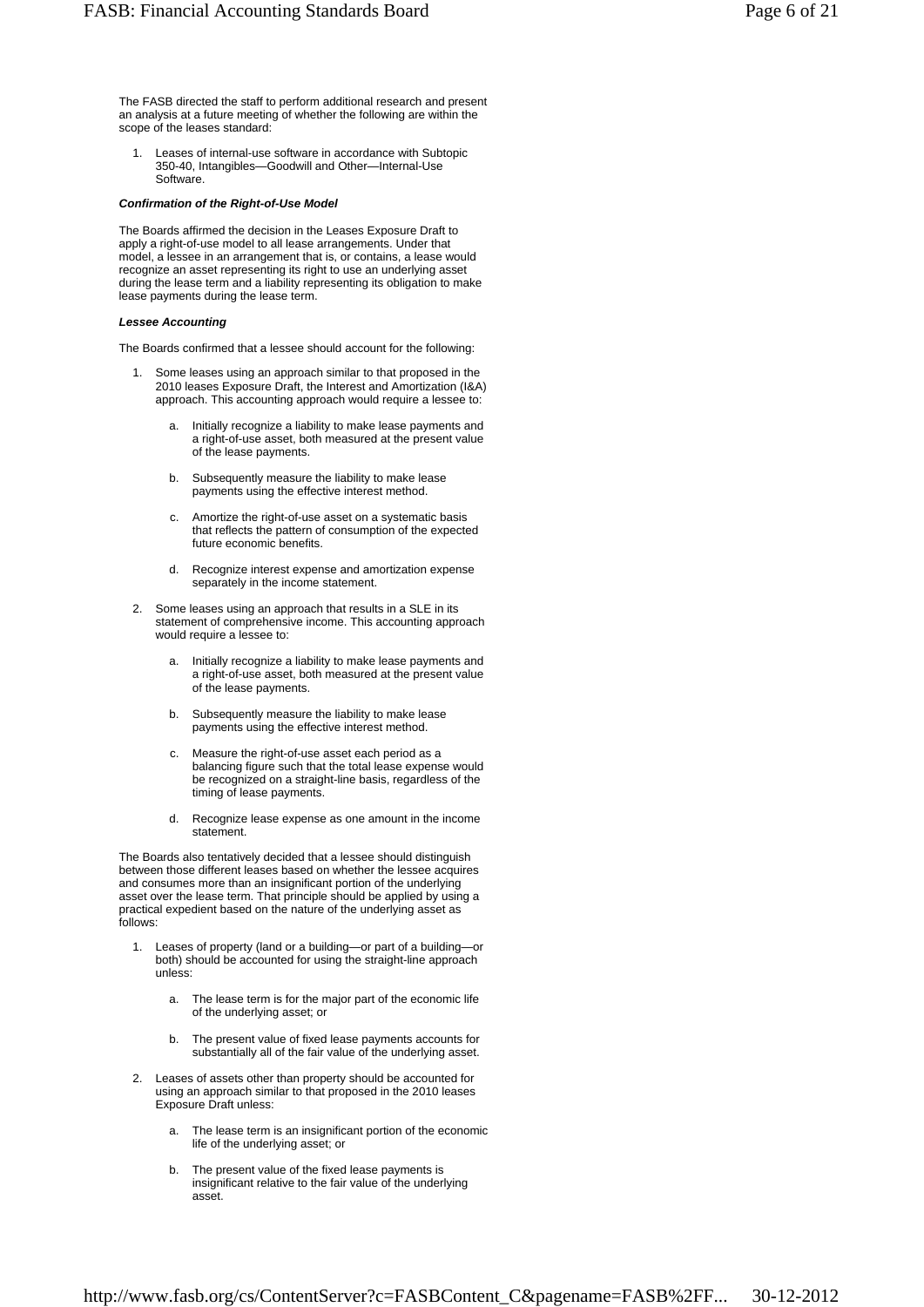The determination of which approach to use would be made only at lease commencement and would not be reassessed.

### *Lessor Accounting*

The Boards tentatively decided that a lessor should distinguish between leases to which the receivable and residual approach applies and leases to which an approach similar to operating lease accounting applies using the same criteria as noted above for lessee accounting. Consequently, a lessor would apply the receivable and residual approach to leases for which the lessee acquires and consumes more than an insignificant portion of the underlying asset over the lease term.

The Boards decided that for all lease contracts within the scope of the receivable and residual approach, a lessor should:

- Initially measure the right to receive lease payments at the present value of the lease payments, discounted using the rate the lessor charges the lessee, and subsequently measure at amortized cost applying an effective interest method. 1.
- Initially measure the residual asset as an allocation of the carrying amount of the underlying asset. The initial measurement of the residual asset comprises two amounts: (a) the gross residual asset, measured at the present value of the estimated residual value at the end of the lease term discounted using the rate the lessor charges the lessee and (b) the deferred profit, measured as the difference between the gross residual asset and the allocation of the carrying amount of the underlying asset. 2.
- Subsequently measure the gross residual asset by accreting to the estimated residual value at the end of the lease term using the rate the lessor charges the lessee. The lessor would not recognize any of the deferred profit in profit or loss until the residual asset is sold or re-leased. 3.
- Present the gross residual asset and the deferred profit together as a net residual asset. 4.

The Boards tentatively decided that, when applying the receivable and residual approach, a lessor should measure the underlying asset as the sum of the carrying amount of the lease receivable (after any impairment) and the net residual asset when re-recognizing the underlying asset on termination of the lease before the end of the lease term.

The Boards tentatively decided that for all leases not within the scope of the receivable and residual approach, a lessor should continue to recognize the underlying asset and recognize lease income over the lease term.

### *Leveraged Leases*

The FASB tentatively decided that:

- A lessor would account for leveraged leases under the proposed new leases guidance. There would not be a different lessor approach for leveraged leases. 1.
- A lessor would apply the same transition guidance to current leveraged leases as required for all other leases; that is, existing leveraged lease transactions would not be grandfathered. 2.

#### *Subleases*

The Boards tentatively decided the following:

- A head lease and a sublease should be accounted for as separate transactions. 1.
- An intermediate lessor, as a lessee in a head lease 2. arrangement, should account for its assets and liabilities arising from the head lease in accordance with the decisions-to-date for all lessees.
- An intermediate lessor, as a lessor in a sublease arrangement, should account for its assets and liabilities arising from the sublease in accordance with the decisions-to-date for all lessors. 3.
- For purposes of assessing which lease approach to apply in a sublease, a lessor and a lessee should evaluate the lease with reference to the underlying asset, not the ROU asset, to 4.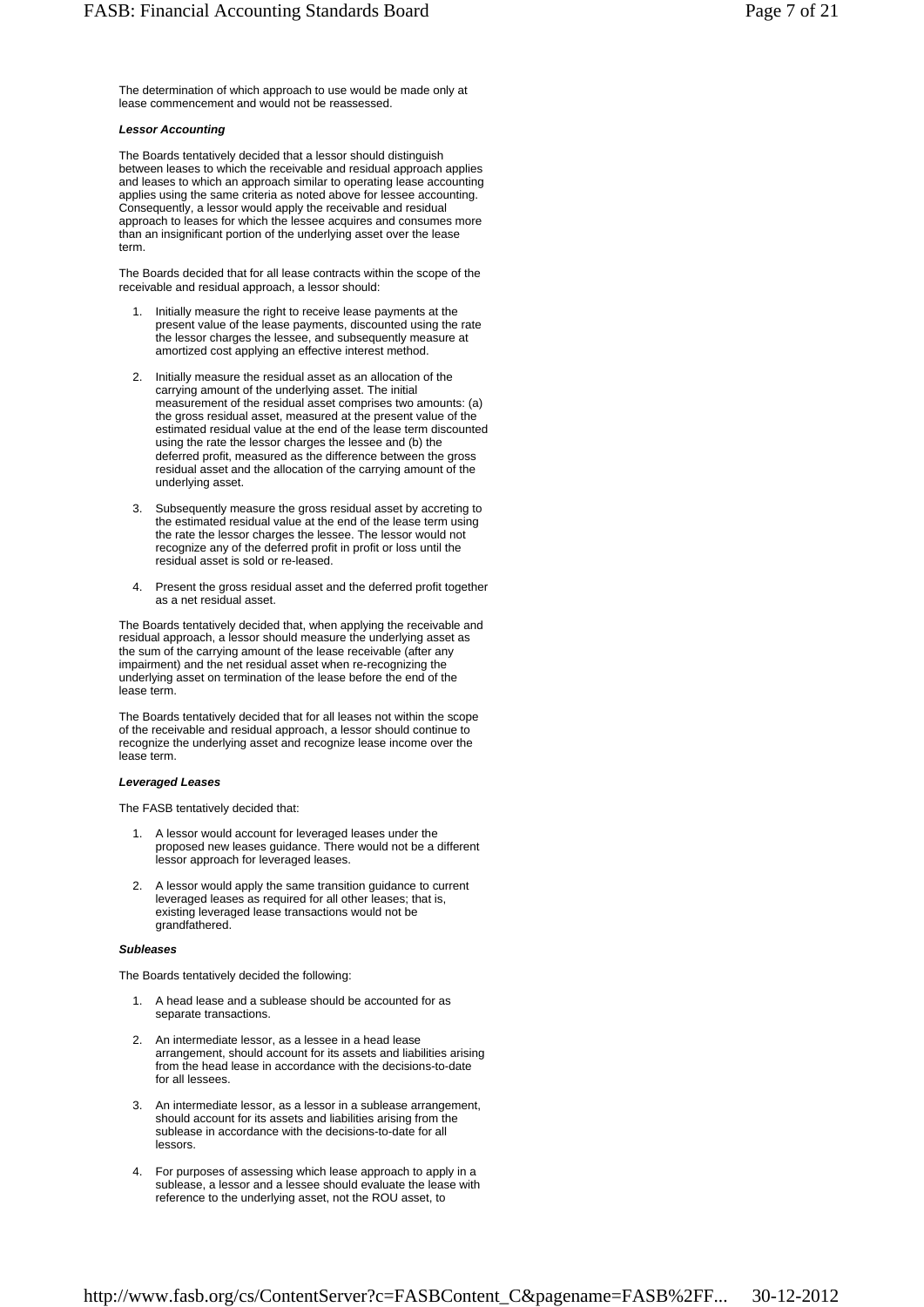determine the appropriate accounting approach to apply to the sublease.

#### *Lease Term*

The lease term is defined, for both lessees and lessors, as follows:

The lease term is the noncancellable period for which the lessee has contracted with the lessor to lease the underlying asset, together with any options to extend or terminate the lease when there is a significant economic incentive for an entity to exercise an option to extend the lease, or for an entity not to exercise an option to terminate the lease.

A lessee and a lessor should reassess the lease term only when there is a significant change in relevant factors such that the lessee would then either have, or no longer have, a significant economic incentive to exercise any options to extend or terminate the lease.

#### *Contract Modifications or Changes in Circumstances after the Date of Inception of the Lease*

The Boards tentatively decided to provide guidance on accounting for changes after the date of inception of the lease as follows:

- A modification to the contractual terms of a contract that is a substantive change to the existing contract should result in the modified contract being accounted for as a new contract. The change is a substantive change if it results in a different determination of whether the contract is, or contains, a lease. 1.
- 2. A change in circumstances other than a modification to the contractual terms of the contract that would affect the assessment of whether a contract is, or contains, a lease should result in a reassessment as to whether the contract is, or contains, a lease.

#### *Variable Lease Payments and Other Lease Payment Considerations*

Variable lease payments (VLPs) include any lease payments that arise under the contractual terms of a lease because of changes in facts or circumstances occurring after the date of inception of the lease, other than the passage of time.

VLPs are excluded from the lessor's receivable (under the receivable and residual approach) unless the VLPs are linked to an index or rate.

*Variable lease payments that are in-substance fixed lease payments*

The lessee's liability and lessor's receivable should include lease payments that are in-substance fixed lease payments, but are structured as variable lease payments in form.

*Variable lease payments that depend on an index or a rate*

The Boards tentatively decided the following for lease payments that depend on an index or a rate included in the lessee's liability to make lease payments and the lessor's right to receive lease payments:

- Lease payments that depend on an index or a rate should be initially measured using the index or rate that exists at the date of commencement of the lease. 1.
- Lease payments that depend on an index or a rate should be 2. reassessed using the index or rate that exists at the end of each reporting period.
- Lessees should reflect changes in the measurement of lease 3. payments that depend on an index or a rate (a) in net income to the extent that those changes relate to the current reporting period and (b) as an adjustment to the right-of-use asset to the extent that those changes relate to future reporting periods.
- Lessors should recognize changes in the right to receive lease 4. payments due to reassessments of variable lease payments that depend on an index or a rate immediately in profit or loss.

The Boards will discuss at a future meeting how a lessor should reflect changes in the measurement of lease payments that depend on an index or a rate.

### *Embedded Derivatives in Lease Contracts*

The Boards tentatively decided that an entity should assess whether a lease contract includes embedded derivatives that should be bifurcated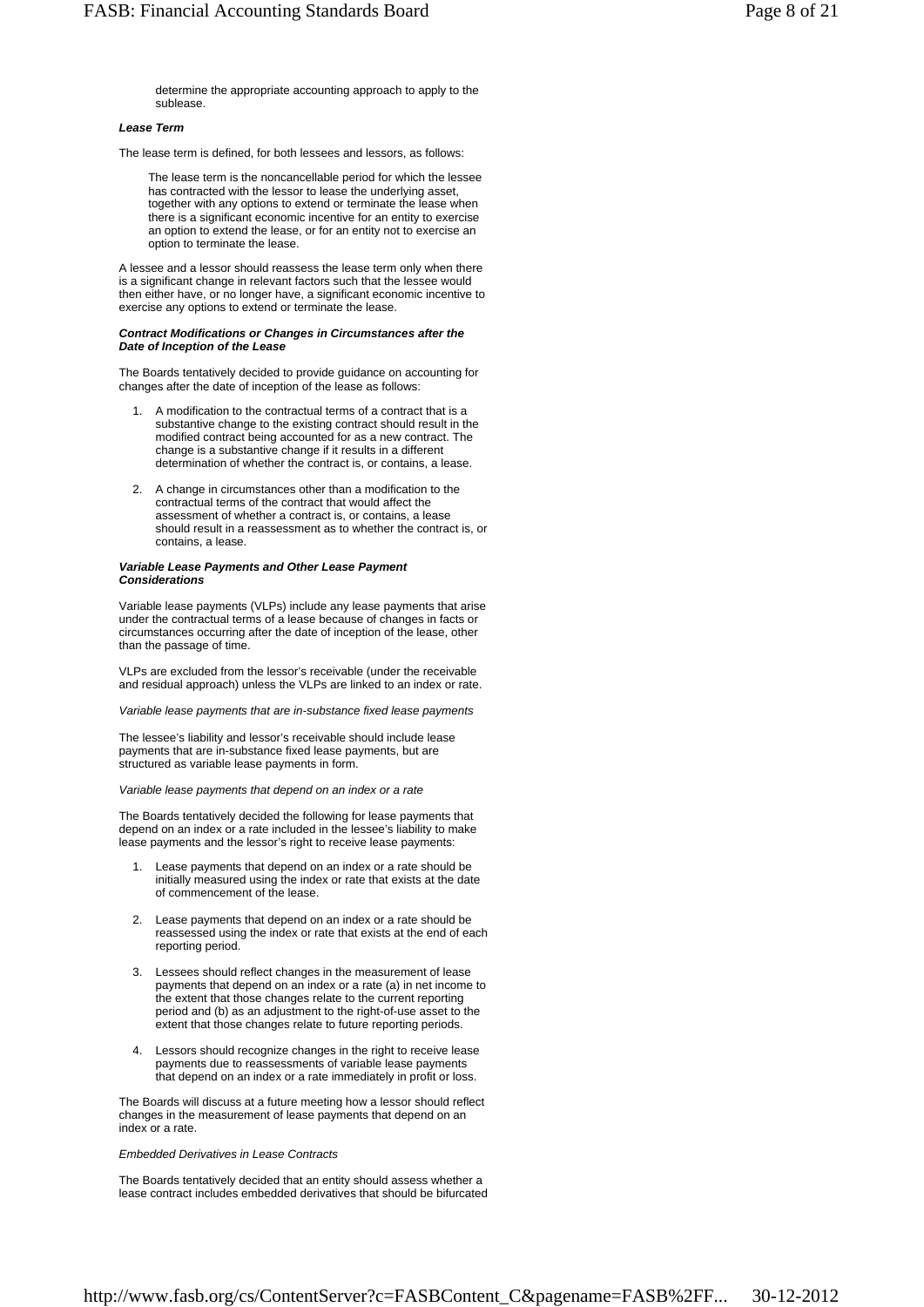and accounted for in accordance with applicable U.S. GAAP and IFRS guidance on derivatives.

#### *Residual value guarantees*

Lease payments should include amounts expected to be payable under residual value guarantees, except for amounts payable under guarantees provided by an unrelated third party.

The Boards discussed the subsequent measurement of residual value guarantees by lessees (excluding guarantees provided by an unrelated third party) and tentatively decided that:

- The amounts expected to be payable under residual value guarantees included in the measurement of the lessee's right-of -use asset should be amortized consistently with how other lease payments that are included in the measurement of a rightof-use asset are amortized. That is, amortization should be on a systematic basis from the date of commencement of the lease to the end of the lease term, or over the useful life of the underlying asset, if this is shorter. The method of amortization should reflect the pattern in which the economic benefits of the right-of-use asset are consumed or otherwise used up. If that pattern cannot be reliably determined, a straight-line amortization method should be used. 1.
- The amounts expected to be payable under residual value 2. guarantees that are included in the measurement of the lessee's liability to make lease payments should be reassessed when events or circumstances indicate that there has been a significant change in the amounts expected to be payable under residual value guarantees. An entity would be required to consider all relevant factors to determine whether events or circumstances indicate that there has been a significant change.
- The amount of the change to the lessee's liability to make lease 3. payments arising from changes in estimates of residual value guarantees should be recognized (a) in net income to the extent that those changes relate to current or prior periods and (b) as an adjustment to the right-of-use asset to the extent those changes relate to future periods. The allocation for changes in estimates of residual value guarantees should reflect the pattern in which the economic benefits of the right-of-use asset will be consumed or were consumed. If that pattern cannot be reliably determined, an entity should allocate changes in estimates of residual value guarantees to future periods.

The Boards discussed the accounting for residual value guarantees by lessors and tentatively decided that:

- The leases standard would provide guidance on accounting for all residual value guarantees, regardless of whether they are provided by a lessee, a related party, or a third party. 1.
- A lessor would not recognize amounts expected to be received under a residual value guarantee until the end of the lease. However, the lessor would consider those guarantees when determining whether the residual asset is impaired. 2.

#### *Term option penalties*

The accounting for term option penalties should be consistent with the accounting for options to extend or terminate a lease. That is, if a lessee would be required to pay a penalty if it does not renew the lease and the renewal period has not been included in the lease term, then that penalty should be included in the recognized lease payments.

### *Lessee Subsequent Measurement Issues*

#### *Foreign exchange differences*

The Boards discussed the accounting by lessees for leases denominated in a foreign currency. The Boards tentatively decided that foreign exchange differences related to the liability to make lease payments should be recognized in profit or loss, consistently with foreign exchange guidance in existing IFRSs and U.S. GAAP.

#### *Impairment*

The Boards discussed impairment of the lessee's right-of-use asset. The Boards tentatively decided to affirm the proposal in the Leases Exposure Draft to refer to existing guidance in IFRSs and U.S. GAAP for impairment of the right-of-use asset.

The Boards also discussed the accounting after an impairment of the ROU asset under the SLE approach and decided that when the ROU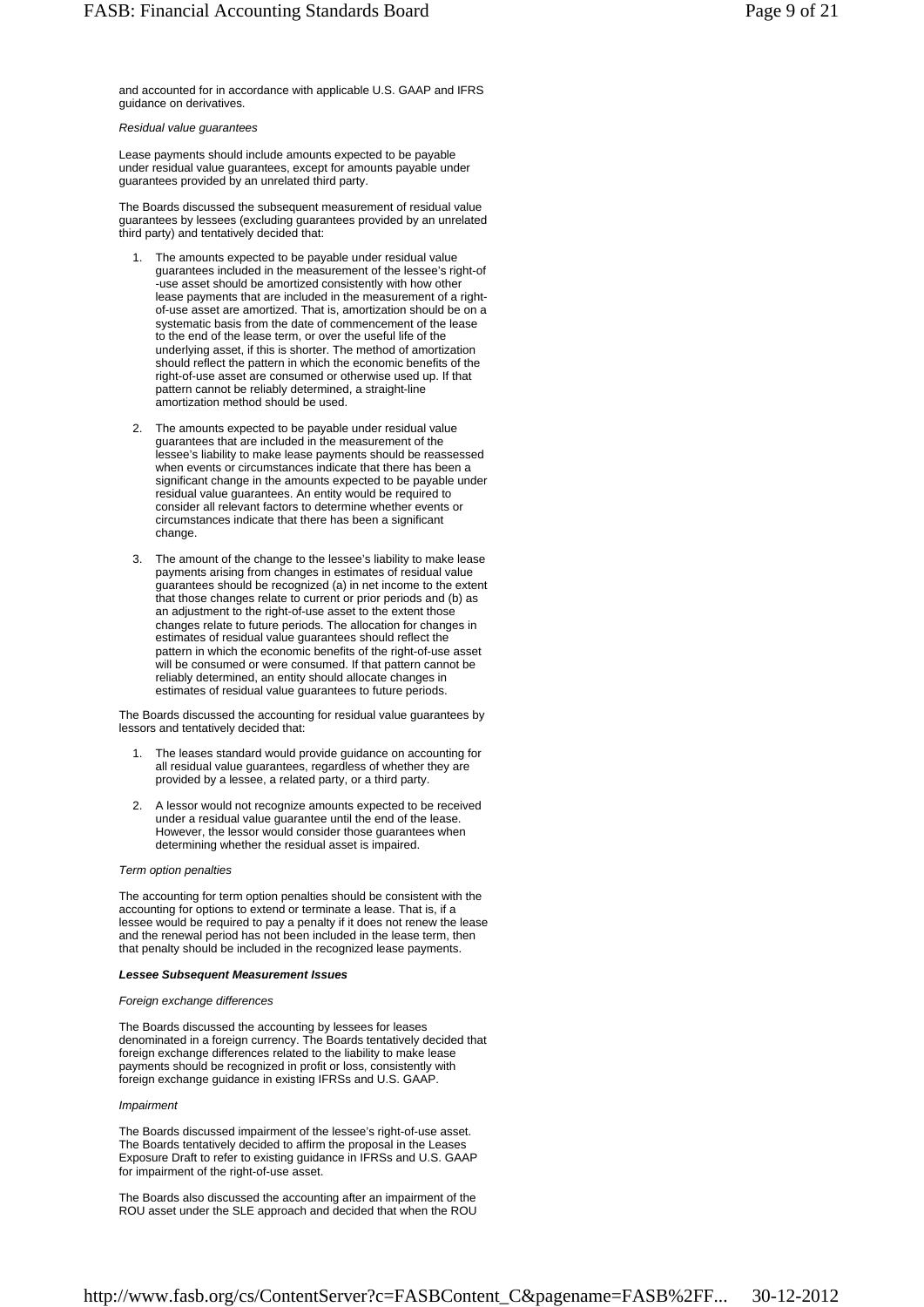asset is impaired, the lessee should continue to recognize the remaining lease expense in each period on a straight-line basis. However, the total lease expense recognized in any period should not be lower than the amount of the periodic unwinding of the discount on the lease liability. When the ROU is fully impaired, this would result in the lessee recognizing the remaining lease expense in an amount equal to the periodic unwinding of the discount on the lease liability (that is, the remaining lease expense would no longer be recognized on a straight-line basis). The lessee should present lease expense recognized in the remaining periods in accordance with the decisions reached under the SLE approach.

### *Revaluation (IASB only)*

The IASB discussed revaluation of the lessee's right-of-use asset. The IASB tentatively decided to affirm the proposals in the Leases Exposure Draft allowing revaluation of the right-of-use asset.

#### *Lessor Subsequent Measurement Issues*

*Application of financial asset guidance to the right to receive lease payments*

The Boards tentatively decided that:

- A lessor should subsequently measure the right to receive lease payments using the effective interest method. 1.
- 2. A lessor should refer to existing financial instruments guidance (IAS 39, *Financial Instruments: Recognition and Measurement,* and Topic 310, *Receivables*) to assess the impairment of that right to receive lease payments.
- The leases standard should not contain an option for fair value measurement of the right to receive lease payments. 3.

The Boards instructed the staff to analyze further whether there should be a requirement to measure the right to receive lease payments at fair value if that right were held for sale.

#### *Impairment of the residual asset*

The Boards tentatively decided that a lessor should refer to IAS 36, *Impairment of Assets,* or Topic 360, Property, Plant, and Equipment, as appropriate, to assess the impairment of the residual asset.

*Revaluation of the residual asset (IASB only)*

The IASB tentatively decided that revaluation of the residual asset should be prohibited.

*Accounting for the residual asset when there are variable lease payments*

The Boards discussed the subsequent measurement of a lessor's residual asset when the lease contract includes variable lease payments that are not recognized as a part of the lease receivable at lease commencement.

The Boards tentatively decided that:

- If the rate the lessor charges the lessee does not reflect an expectation of variable lease payments, the lessor would not make any adjustments to the residual asset with respect to variable lease payments. 1.
- If the rate the lessor charges the lessee reflects an expectation of variable lease payments, the lessor would adjust the residual asset on the basis of its expectation of variable lease payments by recognizing a portion of the cost of the residual asset as an expense when variable lease payments are recognized in profit or loss. Any difference between actual and expected variable lease payments would not result in any further adjustment to the residual asset with respect to variable lease payments. 2.

### *Lessee Presentation and Disclosure*

# *Disclosures*

The Boards discussed lessee disclosures and tentatively decided that a lessee should disclose the following:

IASB only—A reconciliation of the opening and closing balance of right-of-use assets under both the I&A approach and the SLE approach, disaggregated by class of underlying asset. 1.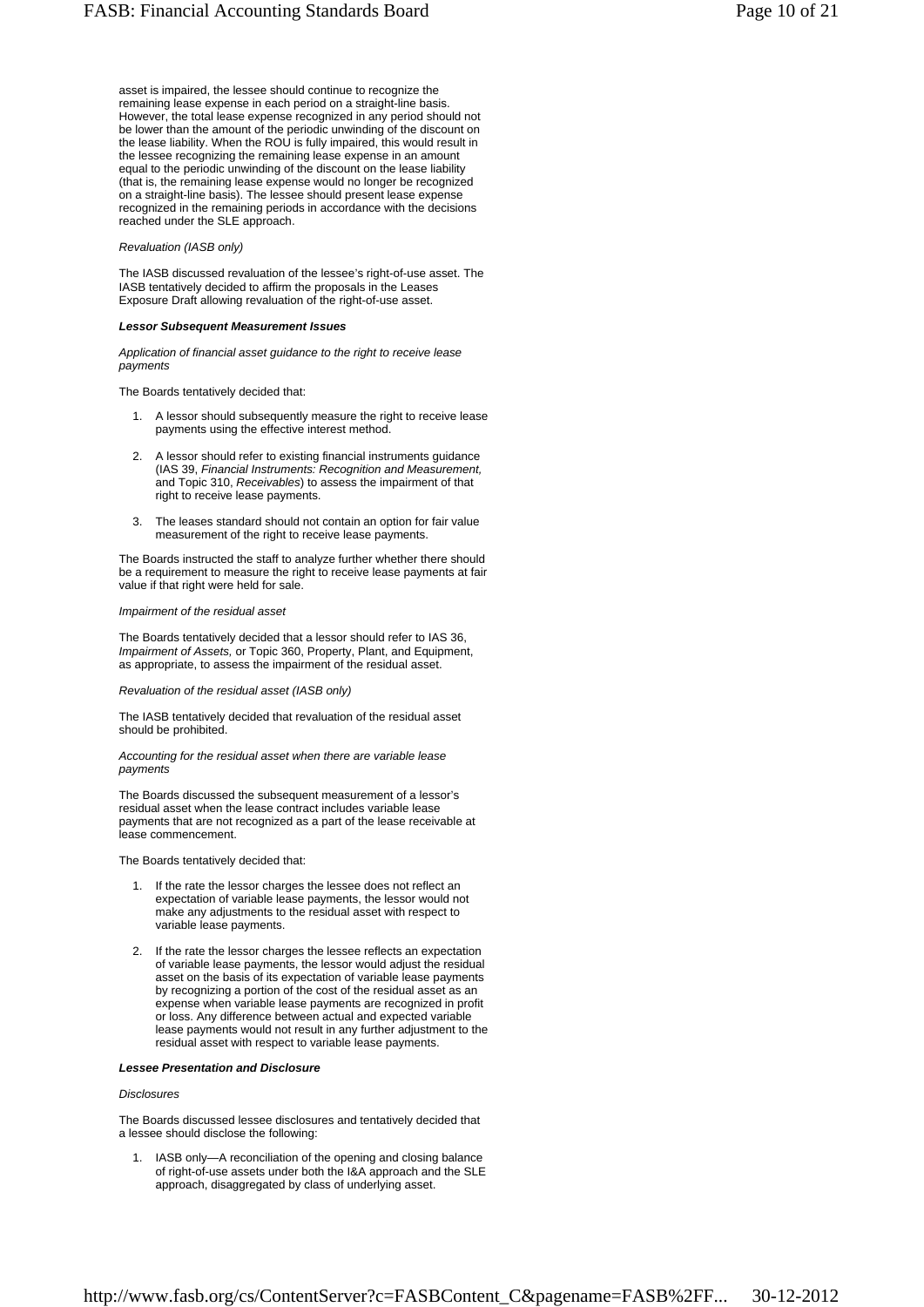- A reconciliation of the opening and closing balance of lease liabilities under both the I&A approach and the SLE approach (unlike the Exposure Draft, a lessee would not be required to disaggregate the reconciliation by class of underlying asset). The reconciliation should include interest or the unwinding of the discount, thereby requiring that the lessee present and disclose any accrued interest or accretion on the lease liability together with the lease liability balance itself. 2.
	- FASB only—Nonpublic entities are exempt from the requirement to provide a reconciliation of the opening and closing balance of the lease liability. a.
- A single maturity analysis of the undiscounted cash flows that are included in the liability to make lease payments. The maturity analysis should show, at a minimum, the undiscounted cash flows to be paid in each of the first five years after the reporting date and a total of the amounts for the years thereafter. The analysis should reconcile to the lease liability. 3.
	- Additionally, the FASB tentatively decided not to bifurcate the disclosure of the maturity of contractual commitments associated with services and other nonlease components between the two types of leases a.
- Information about the principal terms of any lease that has not yet commenced if the lease creates significant rights and obligations for the lessee. 4.
- Information required in paragraphs 73(a)(ii)-73(a)(iii) of the Exposure Draft (the Boards will provide guidance, illustrations, or both about those requirements). 5.
- Expenses relating to variable lease payments not included in the lease liability recognized in the reporting period. 6.
- Qualitative information to indicate if circumstances or expectations about short-term lease arrangements are present that would result in a material change to the expense in the next reporting period as compared with the current reporting period. 7.

Additionally, the Boards tentatively decided that a lessee is not required to disclose the following:

- 1. The discount rate used to calculate the liability to make lease payments.
- The range of discount rates used to calculate the liability to make lease payments. 2.
- 3. The fair value of the liability to make lease payments.
- The existence and principal terms of any options for the lessee to purchase the underlying asset, or initial direct costs incurred on a lease. 4.
- Information about arrangements that are no longer determined to contain a lease 5.

With regard to future contractual commitments:

- 1. The IASB tentatively decided that a lessee is not required to disclose the future contractual commitments associated with services and other nonlease components that are separated from a lease contract.
- The FASB tentatively decided that a lessee should disclose the future contractual commitments associated with services and other nonlease components that are separated from a lease contract. 2.

### *Statement of financial position*

The Boards tentatively decided the following for leases under both the I&A approach and the SLE approach:

- Separately present in the statement of financial position or disclose in the notes to the financial statements right-of-use assets and lease liabilities. If right-of-use assets and lease liabilities are not separately presented in the statement of financial position, the disclosures should indicate in which line item in the statement of financial position the right-of-use assets and liabilities to make lease payments are included. 1.
- Present the right-of-use asset as if the underlying asset were owned. 2.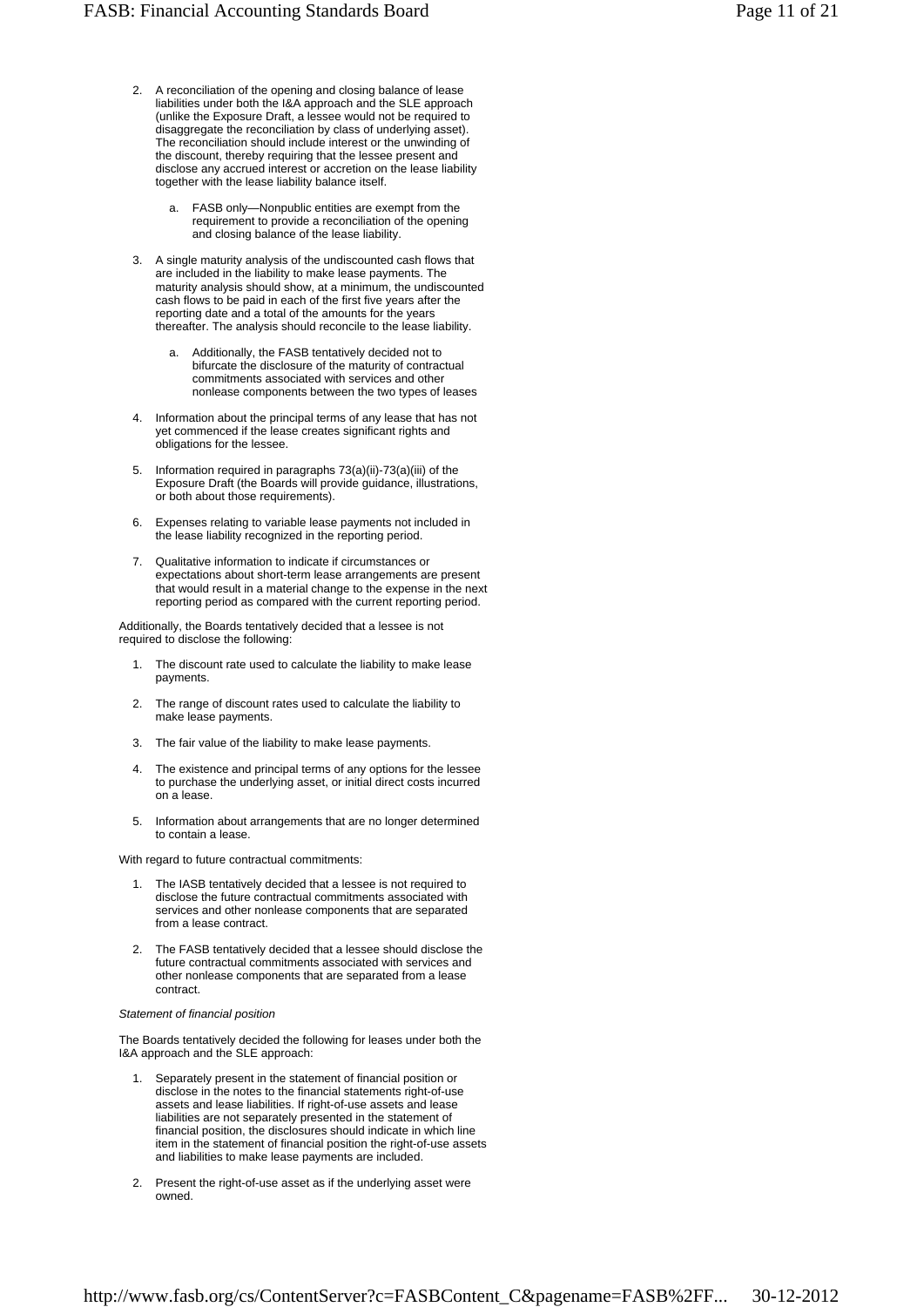The Boards also decided that it is not necessary to clarify whether the right-of-use asset is a tangible or an intangible asset.

# *Statement of cash flows*

The Boards discussed the lessee's statement of cash flows under the I&A approach, and tentatively decided that a lessee should:

- Classify cash paid for lease payments relating to the principal within financing activities. 1.
- Classify or disclose cash paid for lease payments relating to interest in accordance with applicable IFRSs or U.S. GAAP on the statement of cash flows. 2.
- Classify cash paid for variable lease payments not included in the measurement of the liability to make lease payments as operating activities. 3.
- Classify cash paid for short-term leases not included in the liability to make lease payments as operating activities. 4.

The Boards discussed the lessee's statement of cash flows for leases for which the lessee recognizes a SLE, and tentatively decided that a lessee should:

- Classify cash paid for lease payments within operating activities. 1.
- Disclose the ROU asset acquired as a supplemental noncash transaction.  $\mathcal{P}$

The Boards tentatively decided that a lessee should disclose:

- The expense recognized in the reporting period for variable lease payments not included in the liability to make lease payments. 1.
- The acquisition of a right-of-use asset in exchange for a liability to make lease payments as a supplemental noncash transaction disclosure.  $\mathcal{P}$

# *Lessor Presentation and Disclosure*

# *Disclosures*

The Boards discussed the disclosure requirements for lessors that account for leases under the receivable and residual approach. The Boards tentatively decided to require disclosure of the following:

- A table of all lease related income items recognized in the reporting period disaggregated into (a) profit, recognized at lease commencement (split into revenue and cost of sales if that is how the lessor has presented the amounts in the statement of comprehensive income); (b) interest income on the lease receivable; (c) interest income on the residual asset; (d) variable lease income; (e) short-term lease income; and (f) income from leases not under the receivable and residual approach. 1.
- 2. Information about the basis and terms on which variable lease payments are determined required in paragraph 73(a)(ii) of the 2010 Exposure Draft.
- 3. Information about the existence and terms of options, including for renewal and termination required in paragraph 73(a)(iii) of the 2010 Exposure Draft.
- 4. A qualitative description of purchase options in leasing arrangements, including information about the extent to which the entity is subject to such agreements.
- 5. A reconciliation of the opening and closing balance of the right to receive lease payments and residual assets.
- A maturity analysis of the undiscounted cash flows that are included in the right to receive lease payments. The maturity analysis should show, at a minimum, the undiscounted cash flows to be received in each of the first five years after the reporting date and a total of the amounts for the years thereafter. The analysis should reconcile to the right to receive lease payments. The Boards noted a potential redundancy with disclosures proposed in other active projects and agreed to avoid redundancy wherever possible. 6.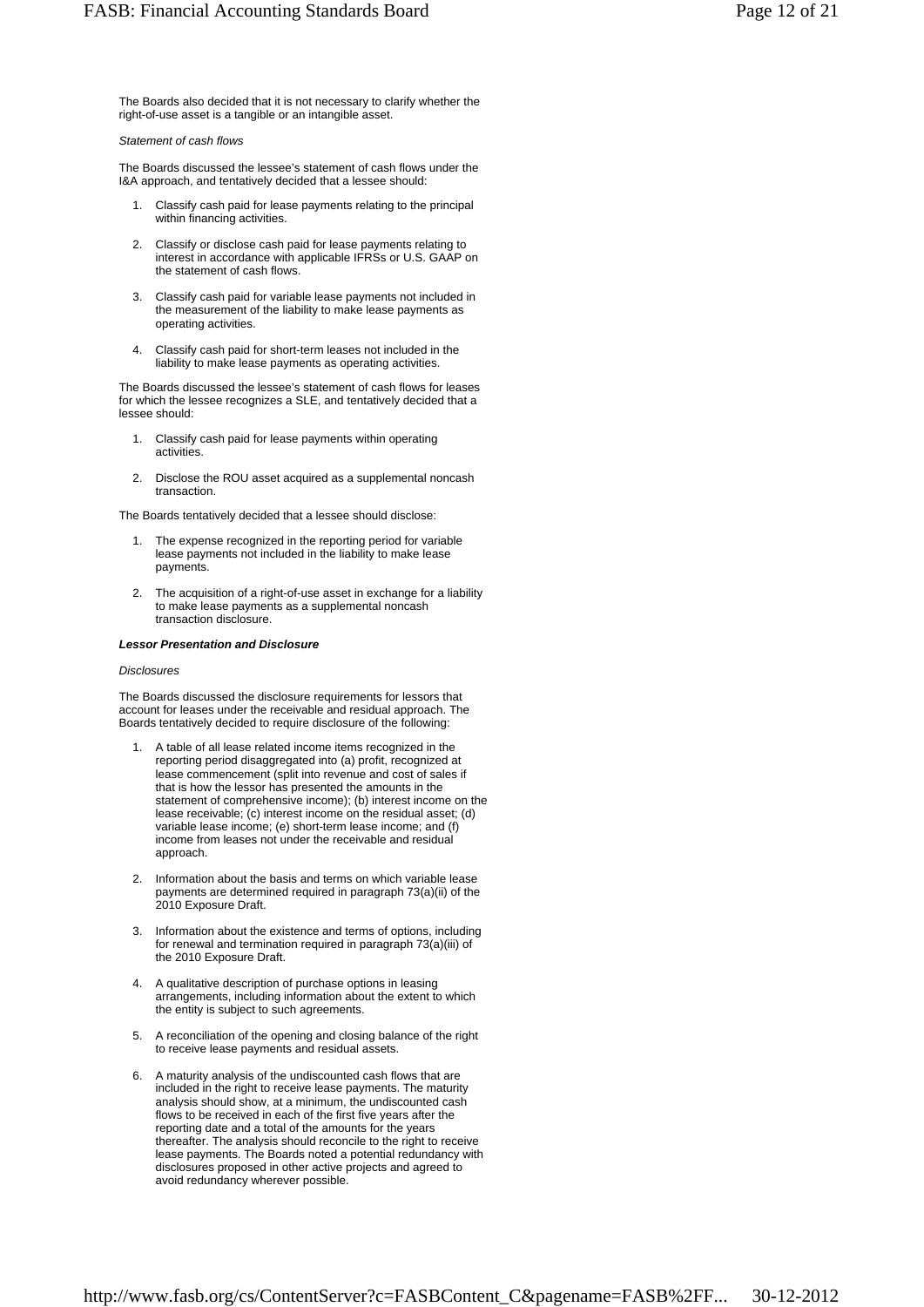7. In addition to the disclosure about residual asset risk and residual value guarantee proposed in the 2010 Exposure Draft, information about how the entity manages its exposure to the underlying asset, including (a) its risk management strategy in this respect, (b) the carrying amount of the residual asset that is covered by residual value guarantees, and (c) whether the lessor has any other means of reducing its exposure to residual asset risk (for example, buyback agreements with the manufacturer from whom the lessor purchased the underlying asset; options to put the underlying asset back to the manufacturer).

Additionally, the Boards tentatively decided that a lessor is not required to disclose the following:

- 1. The initial direct costs incurred in the period
- The weighted average or range of discount rates used to calculate the right to receive lease payments 2.
- The fair value of the right to receive lease payments or the residual asset. 3.

#### *Interim Disclosures*

The Boards tentatively decided not to amend IAS 34, *Interim Financial Reporting*, and Topic 270, Interim Reporting, to require lessee disclosures at interim periods.

The FASB tentatively decided to amend Topic 270 to require a lessor to provide a table of all lease-related income items in its interim financial statements.

The IASB decided to amend IAS 34 to require a lessor to disclose total lease income in its interim financial statements. Additional information about that lease income would be required if there has been a significant change from the end of the last annual reporting period.

#### *Statement of financial position*

The Boards tentatively decided that a lessor should either:

- Present the lease receivable and the residual asset separately in the statement of financial position, summing to a total lease assets 1.
- Present the lease receivable and residual asset in the statement of financial position as lease assets, with those two amounts disclosed in the notes to the financial statements. 2.

#### *Statement of comprehensive income*

The Boards discussed presentation requirements for lessors in the statement of comprehensive income. The Boards tentatively decided that a lessor should present:

- 1. The accretion of the residual asset as interest income.
- The amortization of initial direct costs as an offset to interest income. 2.
- Lease income and lease expense (for example, revenue and cost of sales) in the statement of comprehensive income either in separate line items (gross) or in a single line item (net), on the basis of which presentation best reflects the lessor's business model. 3.

The Boards also tentatively decided that a lessor should separately identify income and expenses arising from leases by either separate presentation in the statement of comprehensive income or disclosure in the notes to the financial statements. If disclosed, the notes should reference the line item in which the income is presented.

#### *Statement of cash flows*

The Boards tentatively decided that a lessor should classify the cash inflows from a lease as operating activities in the statement of cash flows.

*Disclosure Requirements for Lessors with Leases of Investment Property*

The Boards discussed the disclosure requirements for lessors with leases of investment property not within the scope of the receivable and residual approach. The Boards tentatively decided to require disclosure of the following: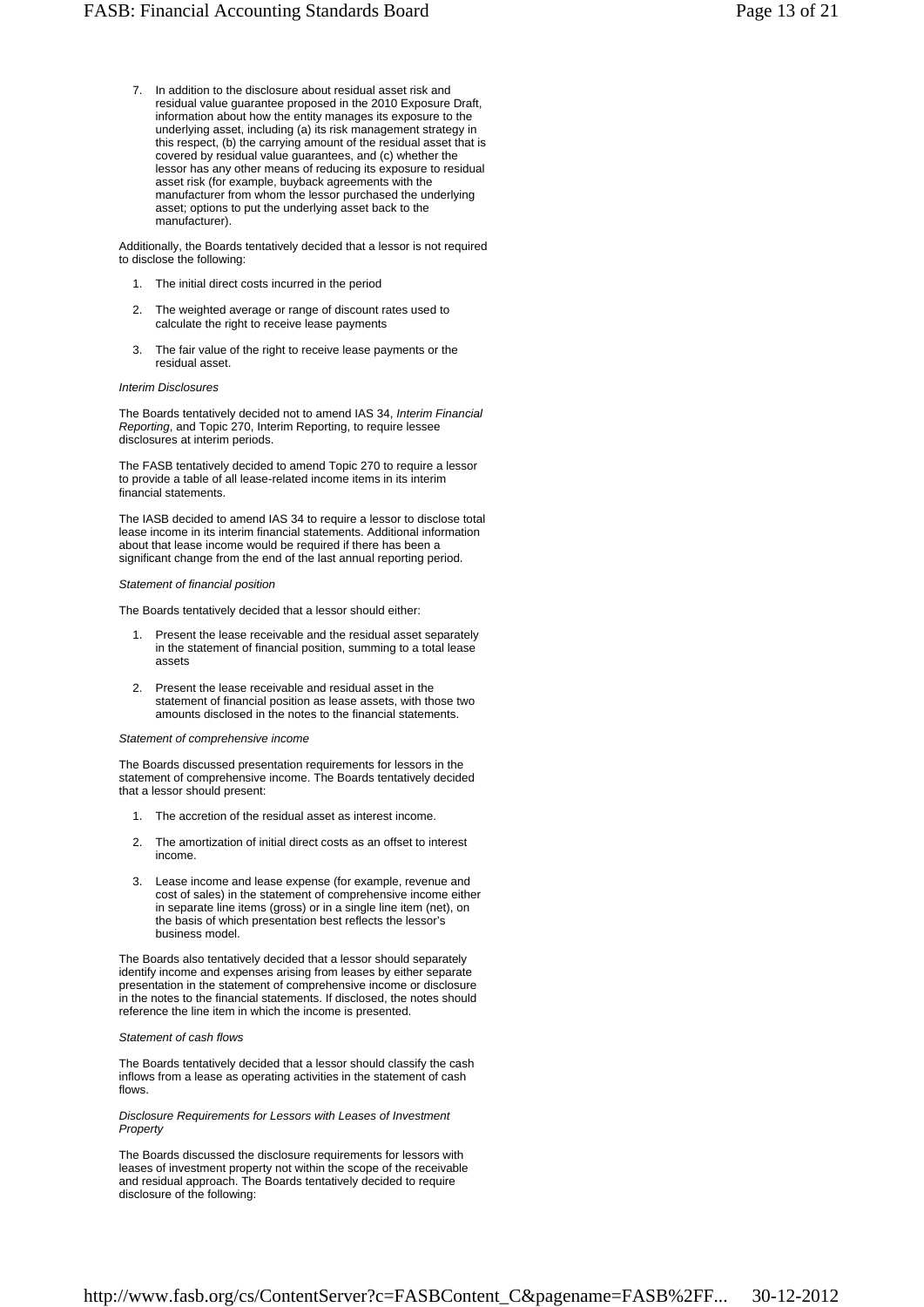- A maturity analysis of the undiscounted future noncancellable lease payments. The maturity analysis should show, at a minimum, the undiscounted cash flows to be received in each of the first five years after the reporting date and a total of the amounts in the years thereafter. That maturity analysis would be separate from the maturity analysis of the payments related to the right to receive lease payments under the receivable and residual approach. 1.
- Both minimum contractual lease income and variable lease payment income within the table of lease income. 2.
- The cost and carrying amount of property on lease or held for leasing by major classes of property according to nature or function, and the amount of accumulated depreciation in total. 3.
- Information about leases that are not within the scope of the receivable and residual approach consistent with paragraph 73 of the 2010 Exposure Draft, updated for decisions the Boards have reached to date. That information would include the following: 4.
	- a. A general description of those lease arrangements
	- Information about the basis and terms on which variable lease payments are determined b.
	- Information about the existence and terms of options, including for renewal and termination c.
	- A qualitative description of purchase options, including information about the percentage of assets subject to such agreements d.
	- e. Any restrictions imposed by lease arrangements.

#### *Distinguishing between a Lease and a Purchase or a Sale*

Guidance should not be provided in the leases standard for distinguishing a lease of an underlying asset from a purchase or a sale of an underlying asset. That is, if an arrangement does not contain a lease, it should be accounted for in accordance with other applicable standards (for example, property, plant, and equipment or revenue recognition).

### *Accounting for Purchase Options*

Lessees and lessors should include the exercise price of a purchase option (including bargain purchase options) in the measurement of the lessee's liability to make lease payments and the lessor's right to receive lease payments, if the lessee has a significant economic incentive to exercise the purchase option. If it is determined that the lessee has a significant economic incentive to exercise the purchase option, the right-of-use asset recognized by the lessee should be amortized over the economic life of the underlying asset rather than over the lease term.

#### *Reassessment of Options in a Lease*

The Boards discussed how lessees and lessors should reassess whether a lessee has a significant economic incentive to exercise:

- 1. An option to extend or terminate a lease
- 2. An option to purchase the underlying asset.

The Boards tentatively decided that a lessee and a lessor should consider contract-based, asset-based, and entity-based factors in reassessing whether a lessee has a significant economic incentive to exercise an option. The Boards noted that all these factors should be considered together and the existence of only one factor does not necessarily, by itself, signify a significant economic incentive to exercise the option.

The Boards tentatively decided that the thresholds for evaluating a lessee's economic incentive to exercise options to extend or terminate a lease and options to purchase the underlying asset should be the same for both initial and subsequent evaluation, except that a lessee and lessor should not consider changes in market rates after lease commencement when evaluating whether a lessee has a significant economic incentive to exercise an option.

The Boards tentatively decided that changes in lease payments that are due to a reassessment in the lease term should result in: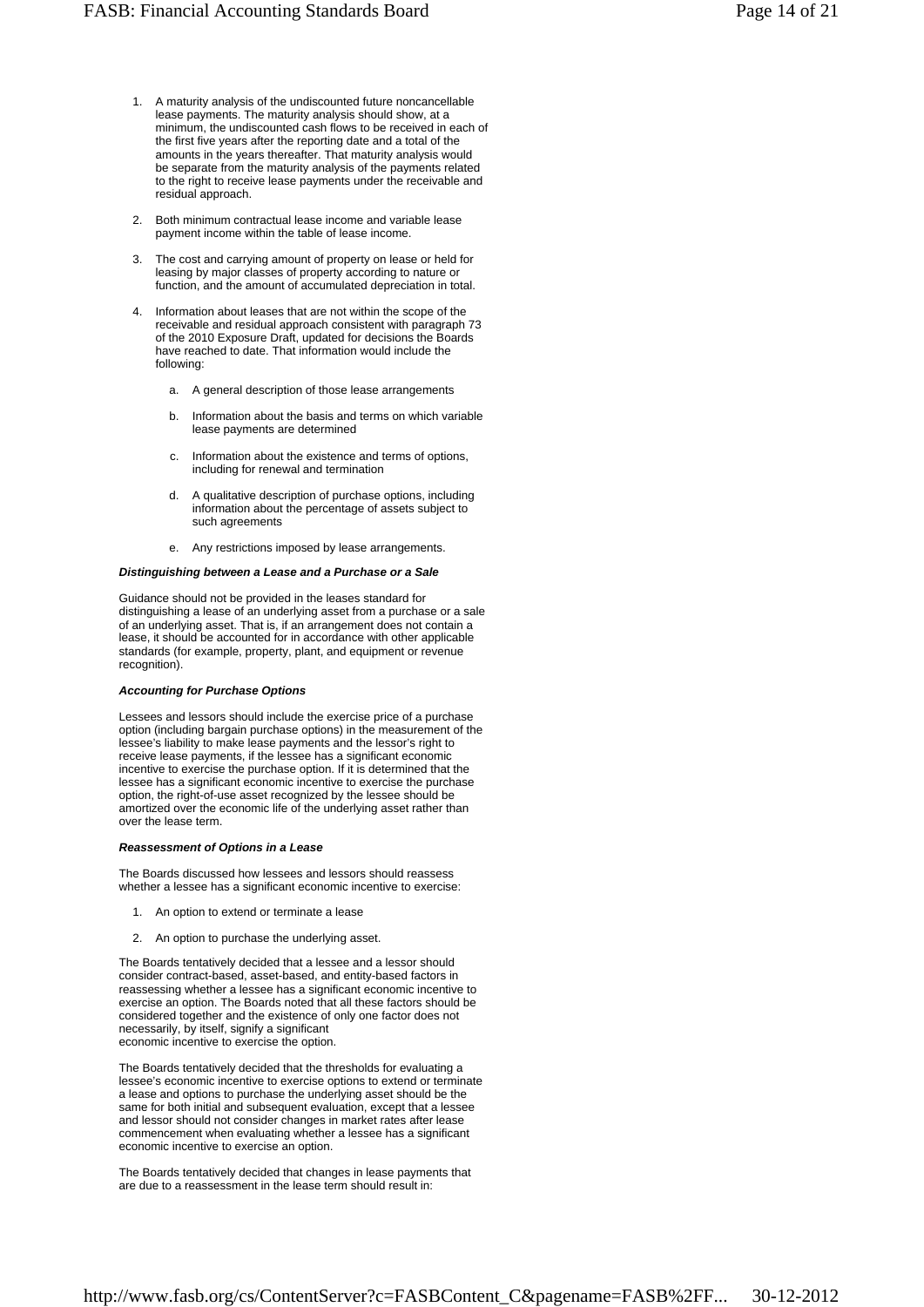- A lessee adjusting its obligation to make lease payments and its right-of-use asset 1.
- A lessor adjusting its right to receive lease payments and any 2. residual asset, and recognizing any corresponding profit or loss (pending the Boards' decision on lessor accounting).

#### *Short-Term Leases*

A *short-term lease* is defined as follows:

A lease that, at the date of commencement of the lease, has a maximum possible term, including any options to renew, of 12 months or less.

The Boards tentatively decided that for short-term leases a lessee need not recognize lease assets or lease liabilities. For those leases, the lessee should recognize lease payments in profit or loss on a straight-line basis over the lease term, unless another systematic and rational basis is more representative of the time pattern in which use is derived from the underlying asset.

The Boards also tentatively decided that a lessee may elect to apply the recognition and measurement requirements in the leases guidance to short-term leases.

For lessees, the Boards expressed support for requiring disclosure of the rental expense recognized in the current period and a statement about the extent to which that expense is expected to be representative of rental expense in future periods. Lessors may elect, as an accounting policy for a class of underlying asset(s), to account for all short-term leases by not recognizing lease assets or lease liabilities and by recognizing lease payments in profit or loss on a straight-line basis over the lease term, unless another systematic and rational basis is more representative of the time pattern in which use is derived from the underlying asset.

#### *Inception versus Commencement*

The leases standard would:

- Require a lessee and a lessor to recognize and initially measure lease assets and lease liabilities (and derecognize any corresponding assets and liabilities) at the date of commencement of the lease. 1.
- 2. Require a lessee and a lessor to use a discount rate calculated at the date of commencement when initially measuring lease assets and lease liabilities.
- Include application guidance on the accounting for costs incurred by the lessee before the date of commencement of a lease. 3.
- 4. Include application guidance on the accounting for lease payments made by the lessee before the date of commencement of a lease.
- 5. Include application guidance on the accounting for incentives provided by the lessor to the lessee. This would clarify that a lessee will deduct all lease incentives from the initial measurement of the right-of-use asset.

The Boards also discussed the accounting for a lease contract between the date of inception and the date of commencement of a lease when the contract meets the definition of an onerous contract. The IASB affirmed the Leases Exposure Draft proposal to exclude from the scope of the leases standard leases between the date of inception and the date of commencement if they meet the definition of an onerous contract. Such leases would be accounted for in accordance with IAS 37, *Provisions, Contingent Liabilities and Contingent Assets,* until the date of commencement. The FASB also indicated support for applying Topic 450, Contingencies, to those contracts that meet the definition of an onerous contract before the date of commencement but noted that this issue would be reviewed when the Board considers impairment at a future meeting.

# *Initial Direct Costs*

The term *initial direct costs* is defined as follows:

Costs that are directly attributable to negotiating and arranging a lease that would not have been incurred had the lease transaction not been made.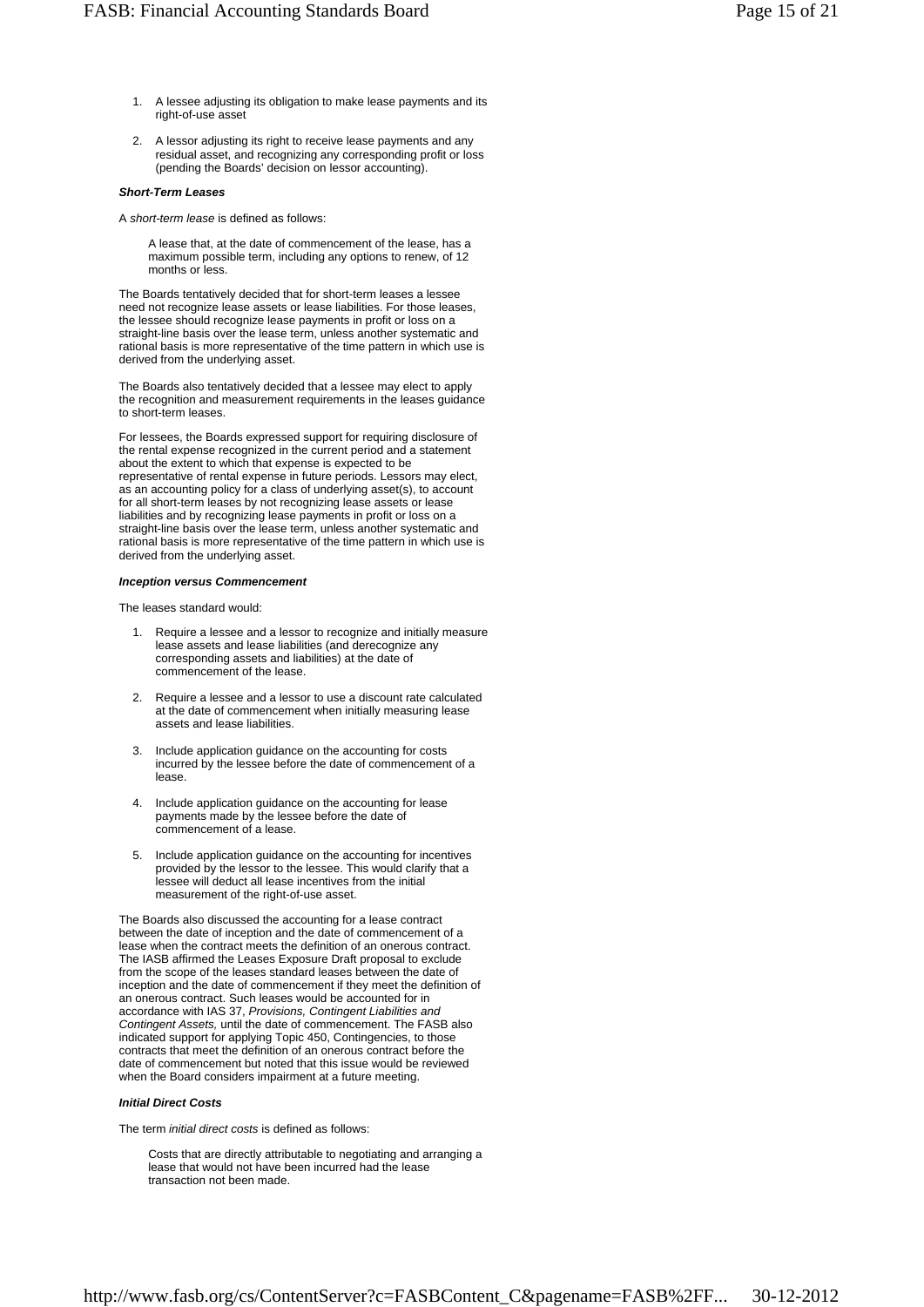Lessees and lessors should capitalize initial direct costs by adding them to the carrying amount of the right-of-use asset and the right to receive lease payments, respectively.

#### *Transfer/Securitization of Lease Receivables*

The Boards discussed the measurement of lease receivables held for the purpose of sale and the derecognition guidance to be applied when lease receivables are transferred or sold.

The Boards tentatively decided that a lessor:

- Should not measure a lease receivable at fair value, even if part or all of that receivable is held for the purpose of sale. 1.
- Should apply existing derecognition requirements (in IFRS 9, *Financial Instruments,* or Topic 860, Transfers and Servicing) to lease receivables, but allocate the carrying amount of a lease receivable on the basis of its fair value excluding any option elements and variable lease payments that are not transferred. 2.
- Should apply the disclosure requirements in IFRS 7, *Financial Instruments: Disclosures,* and Topic 860 for transferred lease receivables. 3.

### *Discount Rate*

The discount rate to be used by lessees and lessors should be as follows:

- The lessee would use the rate the lessor charges the lessee when that rate is available; otherwise, the lessee would use its incremental borrowing rate. 1.
- 2. The lessor would use the rate the lessor charges the lessee.
- The rate the lessor charges the lessee could be the lessee's 3. incremental borrowing rate, the rate implicit in the lease or, for property leases, the yield on the property. When more than one indicator of the rate that the lessor charges the lessee is available, the rate implicit in the lease should be used.
- FASB only—The Board tentatively decided that nonpublic entities should be provided a practical expedient to use a riskfree discount rate, with a term comparable to that of the lease term, as an accounting policy election for all leases. If an entity elects to use a risk-free discount rate, that fact should be disclosed. 4.

The Boards also tentatively decided to provide application guidance for the determination of the discount rate when considering the use of a group discount rate and determining the yield on property.

#### *Reassessment of the Discount Rate*

The Boards discussed whether there are circumstances that would require a lessee or a lessor to reassess the discount rate that is used to measure the present value of lease payments.

The Boards tentatively decided that the discount rate should not be reassessed if there is no change in the lease payments.

The Boards tentatively decided that the discount rate should be reassessed when the changes below are not reflected in the initial measurement of the discount rate:

- When there is a change in lease payments that is due to a change in the assessment of whether the lessee has a significant economic incentive to exercise an option to extend a lease or to purchase the underlying asset. 1.
- When there is a change in lease payments that is due to the exercise of an option that the lessee did not have a significant economic incentive to exercise. 2.

The Boards also decided that a lessee or lessor should determine a revised discount rate using the spot rate at the reassessment date and should then apply that rate to the remaining lease payments (that is, to the remaining payments due in the initial lease plus the payments due during the extension period or upon exercise of a purchase option).

### *Separating Lease and Nonlease Components of a Contract*

An entity should be required to identify and separately account for the lease and the non-lease components of a contract.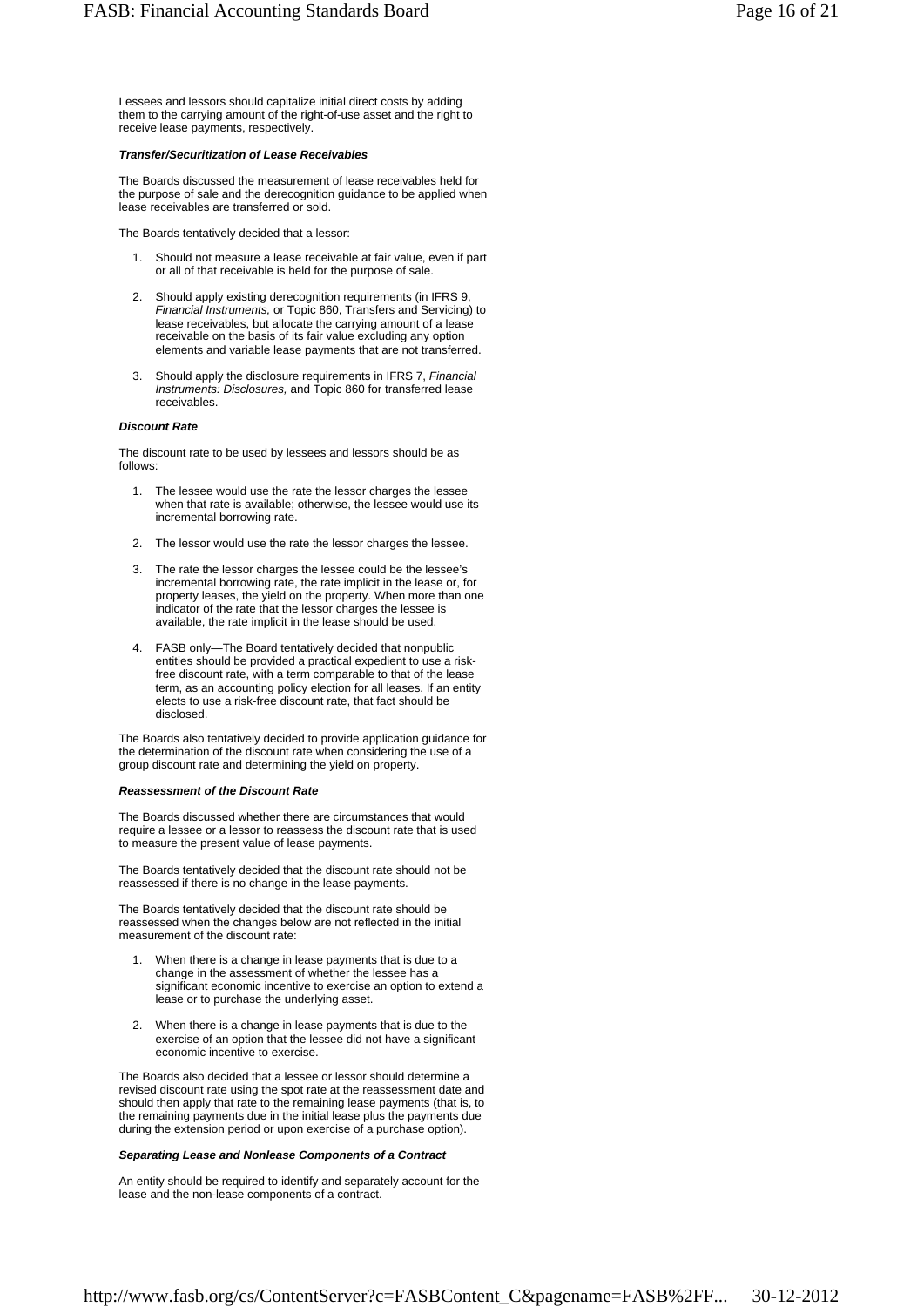In allocating payments in a contract between the lease and non-lease components of the contract:

- 1. The lessor should allocate payments in accordance with the guidance on revenue recognition.
- The lessee should allocate payments as follows: 2.
	- If the purchase price of each component is observable. the lessee would allocate the payments on the basis of the relative purchase prices of individual components. a.
	- If the purchase price of one or more, but not all, of the components is observable, the lessee would allocate the payments on the basis of a residual method. b.
	- If there are no observable purchase prices, the lessee would account for all the payments required by the contract as a lease. c.

The Boards directed the staff to include application guidance on how a lessee should determine what would be an observable price, considering the relevance of guidance in other projects such as revenue recognition.

#### *Sale and Leaseback Transactions*

When a sale has occurred, the transaction would be accounted for as a sale and then a leaseback. If a sale has not occurred, the entire transaction would be accounted for as a financing.

When determining whether a sale has occurred in a sale and leaseback transaction, an entity should apply the guidance developed in the revenue recognition project to the entire transaction. The existence of the leaseback does not, in isolation, prevent the transaction from being accounted for as a sale and a leaseback.

However, if the leaseback is such that the seller/lessee has the ability to direct the use of and obtain substantially all of the remaining benefits from the asset, a sale has not occurred. For the purposes of a sale and leaseback transaction, the seller/lessee is assumed to have the ability to direct the use of and obtain substantially all of the remaining benefits from the asset if:

- The lease term is for the major part of the economic life of the underlying asset; or 1.
- The present value of the minimum lease payments accounts for substantially all of the fair value of the underlying asset. 2.

If there are multiple lease components in the transaction, the assessment should be performed for each lease component separately.

If an entity concludes that a sale has not occurred in accordance with the revenue recognition guidance, the entire transaction should be accounted for as a financing arrangement. The wording in the revised Leases Exposure Draft will be aligned with the wording in the revenue recognition guidance in this respect.

The Boards affirmed the decision in the Leases Exposure Draft that in a transaction accounted for as a sale and leaseback:

- When the consideration is at fair value, the gains and losses arising from the transaction should be recognized when the sale occurs. 1.
- When the consideration is not established at fair value, the assets, liabilities, gains and losses recognized should be adjusted to reflect current market rentals. 2.

The seller/lessee would adopt the *whole asset* approach in a sale and leaseback transaction. The whole asset approach deems that in a sale and leaseback transaction, the seller/lessee sells the entire underlying asset and leases back a right-of-use asset relating to the underlying asset.

#### *Cancellable Leases*

The Boards discussed the accounting treatment for leases that (1) are cancellable by both the lessee and lessor with minimal termination payments or (2) include renewal options that must be agreed to by both the lessee and the lessor. The Boards tentatively decided that the lease proposals should be applied only to periods for which enforceable rights and obligations arise. Therefore, such cancellable leases would meet the definition of short-term leases if the initial noncancellable period, together with any notice period, is less than one year. In reaching that decision, the Boards also tentatively decided not to change their previous decisions on the definitions of short-term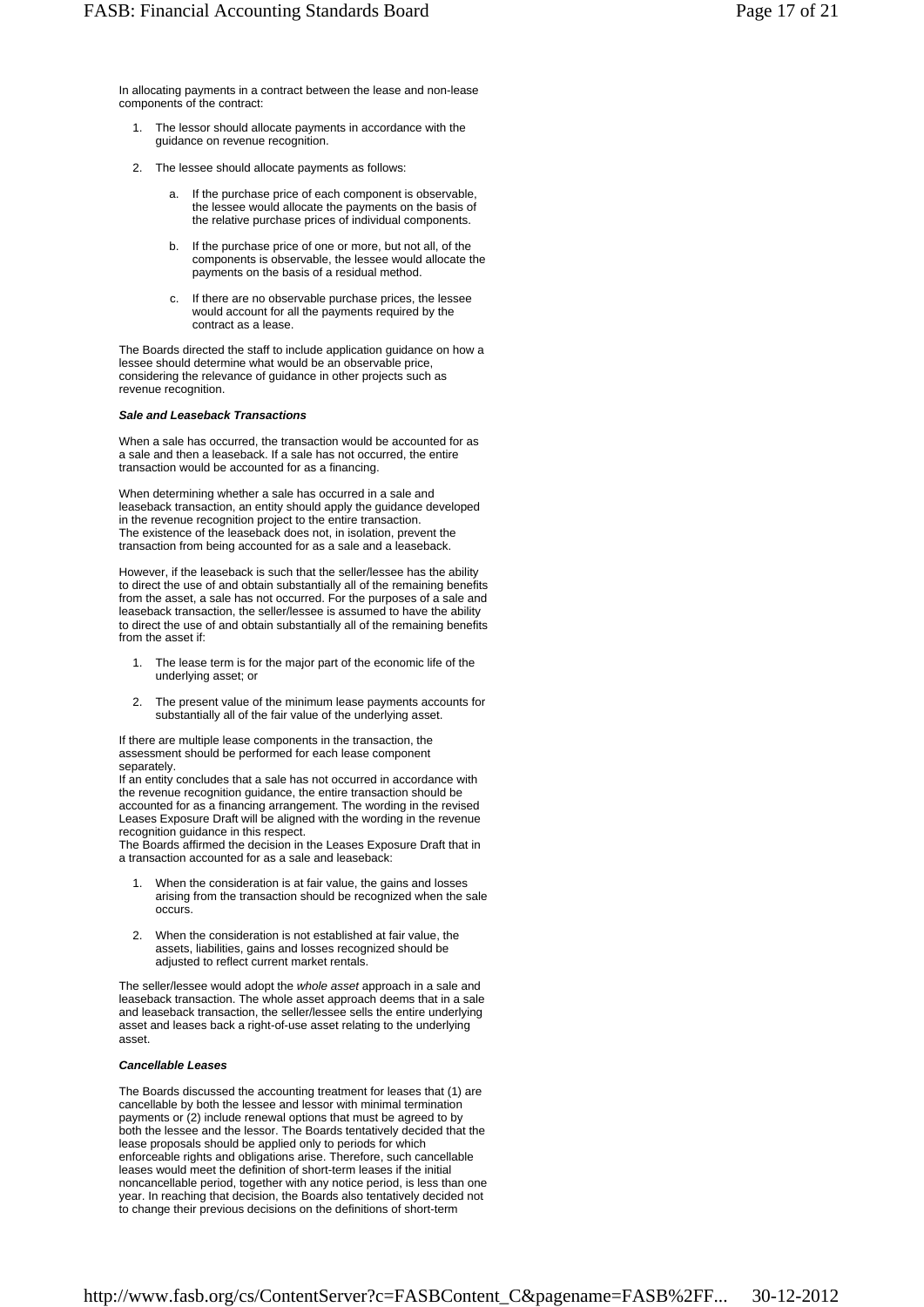# leases and lease term.

# *Transition*

The Boards discussed transition requirements and transition disclosures for lessees and lessors.

## *Lessees*

The Boards tentatively decided that for capital/finance leases existing at the beginning of the earliest comparative period presented, a lessee would not be required to make any adjustments to the carrying amount of lease assets and lease liabilities and should reclassify those lease assets and lease liabilities as right-of-use assets and liabilities to make lease payments.

The Boards tentatively decided that for operating leases existing at the beginning of the earliest comparative period presented, a lessee should:

- 1. Recognize liabilities to make lease payments at transition measured at the present value of the remaining lease payments, discounted using the lessee's incremental borrowing rate as of the effective date for each portfolio of leases with reasonably similar characteristics. The incremental borrowing rate for each portfolio of leases should consider the lessee's total leverage, including leases in other portfolios.
- 2. Recognize ROU assets by applying a fully retrospective transition approach; or
	- For I&A leases: Recognize ROU assets equal to the proportion of the liability to make lease payments at lease commencement calculated on the basis of the remaining lease term. a.
	- For SLE leases: Recognize a ROU asset for each outstanding lease, measured at the amount of the related lease liability. b.
- Record to retained earnings any difference between the liabilities to make lease payments and the right-of-use assets at transition. 3.

The Boards also tentatively decided that when lease payments are uneven over the lease term, a lessee should adjust the right-of-use asset recognized at the beginning of the earliest comparative period presented by the amount of any recognized prepaid or accrued lease payments.

#### *Lessors*

The Boards tentatively decided that for finance/sales-type and direct finance leases existing at the beginning of the earliest comparative period presented, a lessor would not be required to make adjustments to the carrying amount of the assets associated with those leases.

For operating leases existing at the beginning of the earliest comparative period presented, the Boards tentatively decided that a lessor should:

- Recognize a right to receive lease payments, measured at the present value of the remaining lease payments, discounted using the rate charged in the lease determined at the date of commencement of the lease, subject to any adjustments required to reflect impairment. 1.
- 2. Recognize a residual asset consistent with the initial measurement of the residual asset under the receivable and residual approach, using information available at the beginning of the earliest comparative period presented.
- 3. Derecognize the underlying asset.

The Boards also tentatively decided that when lease payments are uneven over the lease term, a lessor should adjust the cost basis in the underlying asset that is derecognized at the date of the earliest comparative period presented by the amount of any recognized prepaid or accrued lease payments.

### *Lessees and lessors*

To ease the potential burden of applying the final standard in the first year of application, the Boards tentatively decided that lessees and lessors may elect the following reliefs: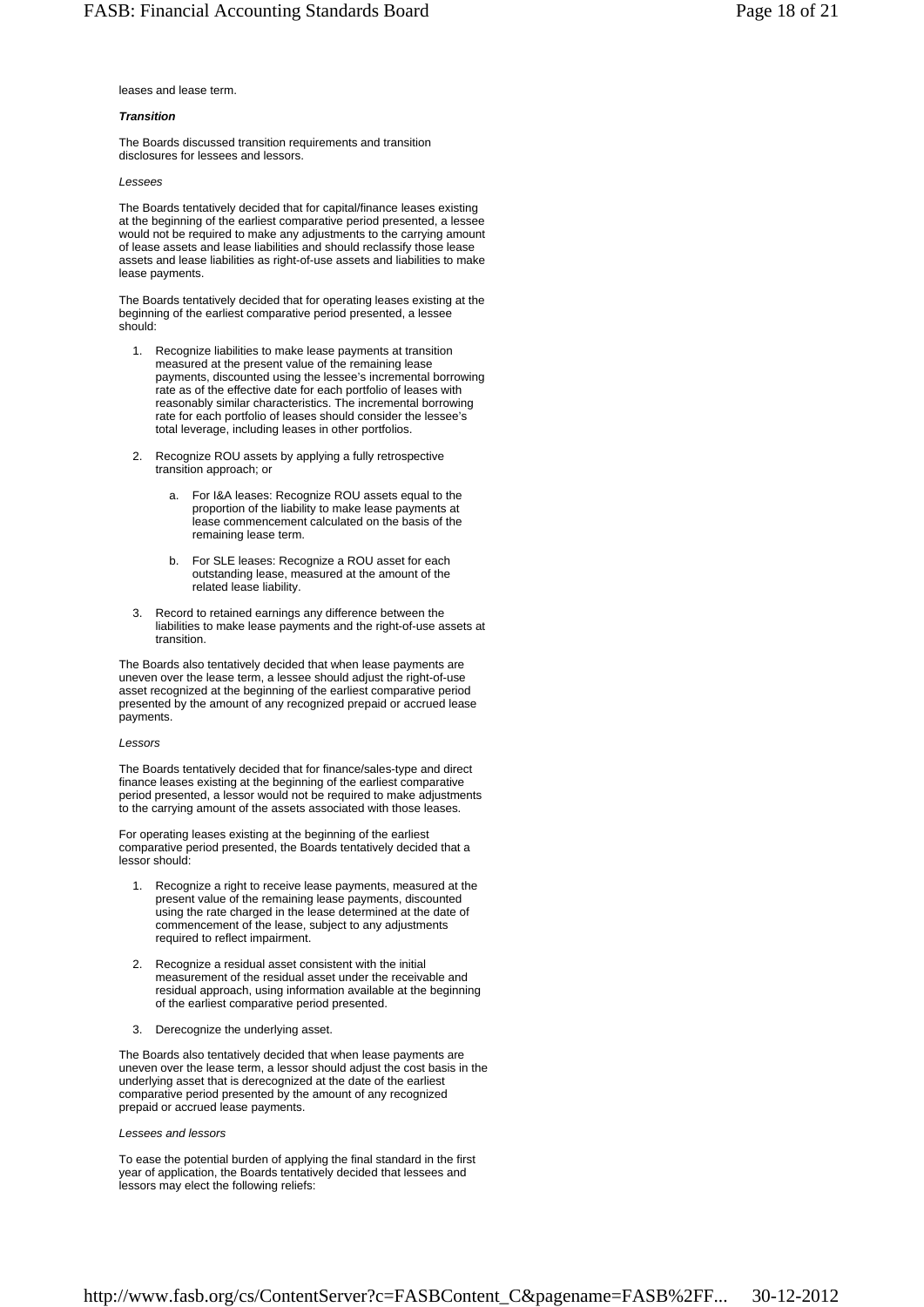- An entity is not required to evaluate initial direct costs for contracts that began before the effective date. 1.
- An entity may use hindsight in comparative reporting periods including the determination of whether or not a contract is or contains a lease. 2.

The Boards also tentatively decided that lessees and lessors should provide transition disclosures consistent with Topic 250, Accounting Changes and Error Corrections, and IAS 8, *Accounting Policies, Changes in Estimates and Errors,* without the disclosure of the effect of the change on income from continuing operations, net income, any other affected financial statement line item, and any affected per-share amounts for the current period and any prior periods retrospectively adjusted. Additionally, if an entity elects any of the available reliefs, the entity should disclose which reliefs it elected.

Notwithstanding all of the above tentative decisions on transition, the Boards tentatively decided that a lessee or lessor could choose to apply the requirements in the new leases standard retrospectively in accordance with Topic 250 or IAS 8.

#### *Sale and leaseback transactions*

The Boards reached the following tentative decisions regarding transition accounting for sale and leaseback transactions entered into prior to the effective date.

- For a sale and leaseback transaction that resulted in capital lease (U.S. GAAP) or finance lease (IFRSs) classification, a seller/lessee would not reevaluate the sale recognition conclusion previously reached, would not remeasure lease assets and lease liabilities previously recognized on the statement of financial position, and would continue to amortize any deferred gain or loss on sale over the lease term in the statement of comprehensive income. 1.
- For a sale and leaseback transaction that resulted in operating lease classification or the sale recognition criteria previously were not met, a seller/lessee would reevaluate the sale conclusion based on the criteria for transfer of control of an asset in the proposed revenue standard. If the criteria were met, a seller/lessee would measure lease assets and lease liabilities in accordance with the Boards' previous tentative decisions regarding transition for leases that are currently classified as operating leases and would recognize any deferred gain or loss in opening retained earnings upon transition to the new leases guidance. 2.
- Alternatively, a seller/lessee may elect to apply the requirements in the proposed leases standard retrospectively. 3.

#### *Business combinations*

The Boards tentatively decided that, upon transition, a lessee that previously recognized assets or liabilities relating to favorable or unfavorable terms in acquired operating leases should derecognize those assets or liabilities and adjust the carrying amount of the right-ofuse asset by the amount of any asset or liability derecognized.

The FASB tentatively decided that, upon transition, a lessor applying the receivable and residual approach that previously recognized assets or liabilities relating to favorable or unfavorable terms in acquired operating leases should derecognize those assets or liabilities and adjust retained earnings upon transition.

### *Other transition considerations*

The Boards tentatively decided that no transition guidance was necessary for short-term leases, investment property measured at fair value, subleases, useful lives of leasehold improvements, build-to-suit leases, and in-substance purchases and sales.

The Boards tentatively decided that, on transition to the new leases guidance, a lessor would continue to account for the securitization of lease receivables associated with current operating leases as secured borrowings in accordance with existing U.S. GAAP and IFRSs. This tentative decision applies to a lessor regardless of whether the lessor elects a fully retrospective approach to transition.

The FASB confirmed its previous tentative decision regarding the scope of the proposed leases standard for arrangements that currently are within the scope of Topic 840 (originally issued as EITF Issue No. 01-8, "Determining Whether an Arrangement Contains a Lease")*.* The transition exception in Issue 01-8 would no longer be available. Consequently, an entity would be required to account for a lease in an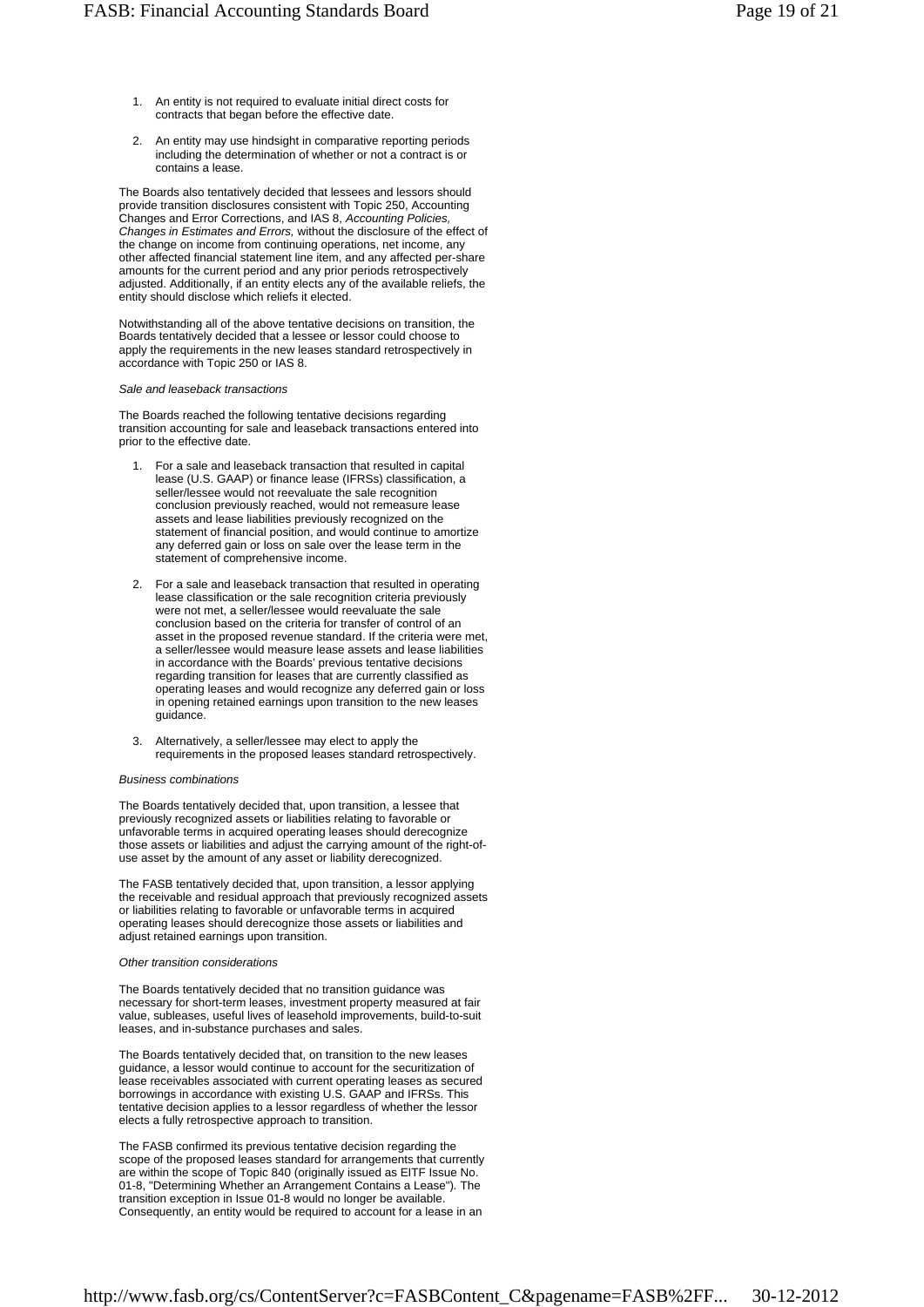arrangement that contains a lease based on the facts and circumstances existing at the effective date of the new leases standard, even when it previously applied the transition exception in Issue 01-8.

#### *Consequential Amendments*

### *Business combinations*

The Boards tentatively decided the following in relation to the measurement of lease assets and lease liabilities acquired in a business combination:

- If the acquiree is a lessee, an acquirer should recognize a liability to make lease payments and a right-of-use asset. The acquirer should measure: 1.
	- The liability to make lease payments at the present value of future lease payments in accordance with the proposed leases guidance, as if the associated lease contract is a new lease at the acquisition date a.
	- The right-of-use asset equal to the liability to make lease payments, adjusted for any off-market terms in the lease contract. b.
- 2. If the acquiree is a lessor applying the receivable and residual approach, an acquirer should recognize a right to receive lease payments and a residual asset. The acquirer should measure:
	- The right to receive lease payments at the present value of future lease payments in accordance with the proposed leases guidance, as if the associated lease contract is a new lease at the acquisition date a.
	- The residual asset as the difference between the fair value of the underlying asset at the acquisition date and the carrying amount of the right to receive lease payments. b.
- 3. If the acquiree is a lessor of investment property, an acquirer should apply the guidance in IFRS 3, *Business Combinations* or Topic 805, Business Combinations, that relates to acquired operating leases.
- If the acquiree has short-term leases (that is, leases for which, at the date of acquisition, the maximum remaining term of the lease contract is 12 months or less), an acquirer not recognize separate assets or liabilities related to the lease contract at the acquisition date. 4.

### *Borrowing costs*

The Boards tentatively decided that interest expense incurred in a lease should be included in the scope of IAS 23, *Borrowing Costs,* and Topic 835, Interest, for the purposes of determining the interest costs or borrowing costs that could be capitalized.

#### *Exposure Draft Comment Period*

The Boards tentatively decided that the revised Exposure Draft for leases should have a comment period of 120 days.

# **NEXT STEPS**

The staff plans to start drafting the revised Exposure Draft.

The Boards agreed to issue a revised ED after all technical decisions are complete. Please see the **Current Technical Plan** for more information about the project timeline.

# **CONTACT INFORMATION**

| <b>FASB</b>            | <b>IASB</b>                |
|------------------------|----------------------------|
| Danielle Zeyher        | Patrina Buchanan           |
| <b>Project Manager</b> | <b>Technical Principal</b> |
| dtzeyher@fasb.org      | pbuchanan@ifrs.org         |

Patricia Donoghue Project Manager: Nonpublic **Entities padonoghue@fasb.org**

Gary Berchowitz Practice Fellow **gberchowitz@ifrs.org**